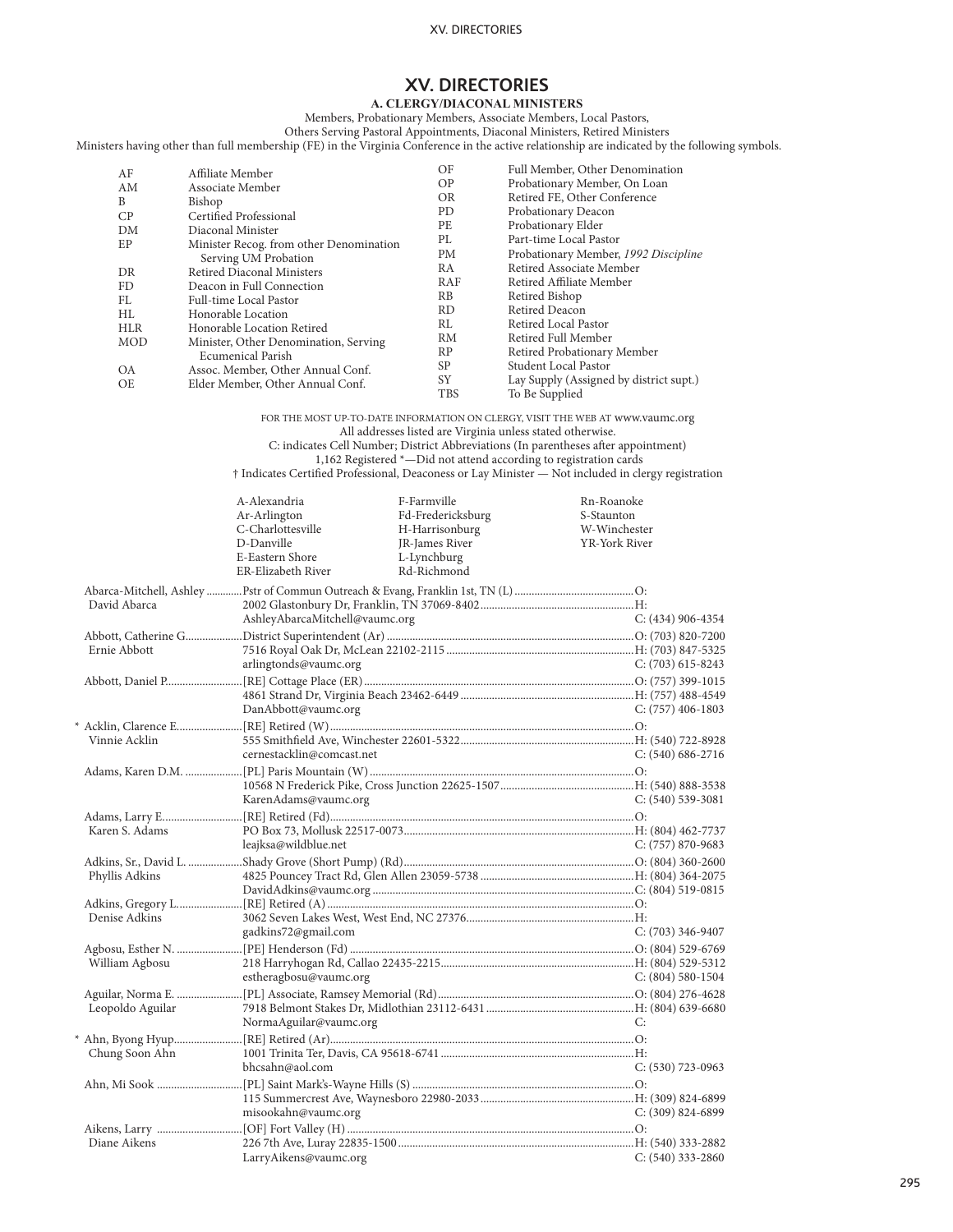| <b>Bradley Aikens</b> |                             |                       |
|-----------------------|-----------------------------|-----------------------|
|                       | LorrieAikens@vaumc.org      | $C: (540) 877 - 5841$ |
|                       |                             |                       |
|                       |                             |                       |
| Neal Ailstock         |                             |                       |
|                       | JennieAilstock@vaumc.org    | C: $(703)$ 508-0747   |
|                       |                             |                       |
| Linda Marsh Akers     |                             |                       |
|                       | DougAkers@vaumc.org         | $C: (540) 849-2704$   |
|                       |                             |                       |
|                       |                             |                       |
|                       |                             |                       |
|                       | NedAlderman@vaumc.org       | C: (757) 777-5566     |
|                       |                             |                       |
|                       |                             |                       |
|                       |                             |                       |
|                       | AshleyAllen@vaumc.org       | C: (571) 247-2075     |
|                       |                             |                       |
| Alethea Allen         |                             |                       |
|                       | JustinAllen@vaumc.org       | $C: (703)$ 901-4566   |
|                       |                             |                       |
|                       |                             |                       |
|                       |                             |                       |
|                       | EarlAllen@vaumc.org         | C:                    |
|                       |                             |                       |
|                       |                             |                       |
| Susan Allen           |                             |                       |
|                       | jsallen3002@comcast.net     | C:                    |
|                       |                             |                       |
|                       |                             |                       |
| R. Clayton Allen      |                             |                       |
|                       | JanetAllen@vaumc.org        | C: (757) 449-8052     |
|                       |                             |                       |
|                       |                             |                       |
|                       | nonaallen@vaumc.org         | C: $(434)$ 547-0440   |
|                       |                             |                       |
|                       |                             |                       |
|                       |                             |                       |
|                       |                             |                       |
| Herb Grant            |                             |                       |
|                       |                             |                       |
|                       | LynneAlleyGrant@vaumc.org   | C: $(540)$ 250-5819   |
|                       |                             |                       |
|                       |                             |                       |
|                       |                             |                       |
| Cathie Allport        |                             |                       |
|                       |                             |                       |
| Diana Almy            |                             |                       |
|                       | RobbAlmy@vaumc.org          | $C: (540)$ 408-3878   |
|                       |                             |                       |
|                       |                             |                       |
| Patricia Alvis        |                             |                       |
|                       | rev.alvis@verizon.net       | C:                    |
|                       |                             |                       |
|                       |                             |                       |
| Barbara Amon          |                             |                       |
|                       |                             |                       |
|                       |                             |                       |
|                       | BethAnderson@vaumc.org      | $C: (804)$ 930-7627   |
|                       |                             |                       |
|                       |                             |                       |
|                       |                             |                       |
|                       | jranderson2@mac.com         | $C: (804)$ 212-6699   |
|                       |                             |                       |
|                       |                             |                       |
| Elizabeth Spencer A.  |                             |                       |
|                       | KevinAnderson@vaumc.org     | $C: (804)$ 930-7628   |
|                       |                             |                       |
| Bert Cloud            |                             |                       |
|                       | GinaAndersonCloud@vaumc.org | C: (757) 775-9571     |
|                       |                             |                       |
|                       |                             |                       |
| Adria Andress         |                             |                       |
|                       | ChrisAndress@vaumc.org      | C: $(804)$ 432-1262   |
|                       |                             |                       |
|                       |                             |                       |
| Jennifer Andrews      |                             |                       |
|                       | revjonand@aol.com           | $C: (757)$ 615-8976   |
|                       |                             |                       |
| Kate Angle            |                             |                       |
|                       | JimAngle@vaumc.org          | C:                    |
|                       |                             |                       |
|                       |                             |                       |
|                       |                             |                       |
|                       | KatherineAnthony@vaumc.org  | C: $(405)$ 301-6215   |
|                       |                             |                       |
| Martie Archer         |                             |                       |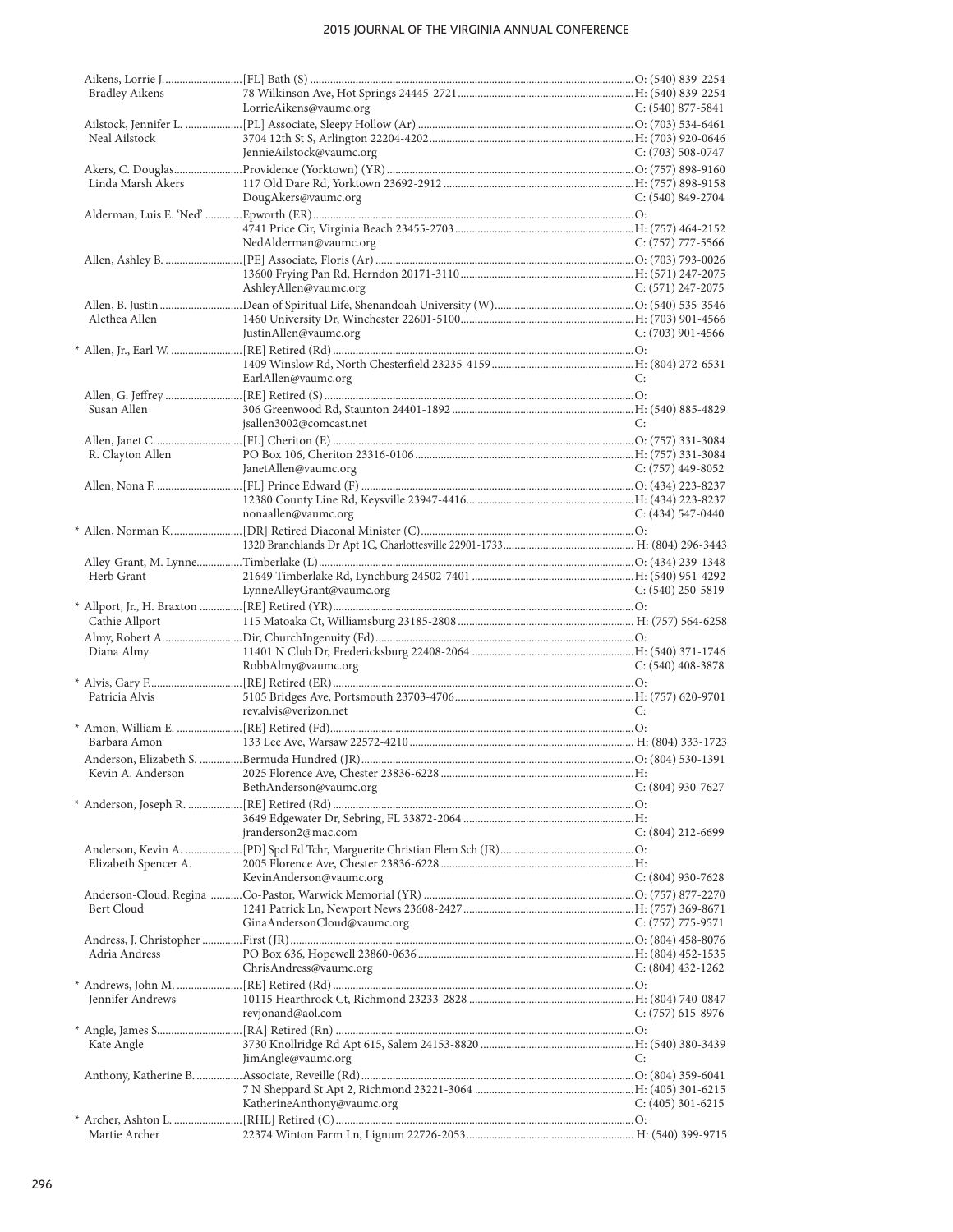| Joyce Archie           |                            |    |                       |
|------------------------|----------------------------|----|-----------------------|
|                        | FloydArchie@vaumc.org      |    | $C: (434)$ 660-2654   |
|                        |                            |    |                       |
| Helen Armentrout       |                            |    |                       |
|                        |                            |    |                       |
| <b>Betty Armstrong</b> |                            |    |                       |
|                        | barmstrs@yahoo.com         |    | $C: (434)$ 665-7686   |
|                        |                            |    |                       |
| Julia Arndt            |                            |    |                       |
|                        | fjarndt@comcast.net        |    | $C: (540)$ 460-0934   |
|                        |                            |    |                       |
|                        |                            |    |                       |
|                        |                            |    |                       |
|                        |                            |    |                       |
|                        |                            |    |                       |
|                        |                            |    | $C: (703) 855-6774$   |
|                        |                            |    |                       |
|                        |                            |    |                       |
|                        | ted.ashby@gmail.com        | C: |                       |
|                        |                            |    |                       |
| Polly Ashby            |                            |    |                       |
|                        |                            |    |                       |
| Deborah Ashley         |                            |    |                       |
|                        | jashley111@aol.com         | C: |                       |
|                        |                            |    |                       |
|                        |                            |    |                       |
| Elaine Astin           |                            |    |                       |
|                        | wastin@ferrum.edu          |    | $C: (540)$ 420-3647   |
|                        |                            |    |                       |
| Mary Ashton Athearn    |                            |    |                       |
|                        | jimathearn@gmail.com       |    | $C: (703)$ 431-3472   |
|                        |                            |    |                       |
| <b>Betty Atwell</b>    |                            |    |                       |
|                        | watwell2@cfl.rr.com        |    | $C: (386)$ 478-8078   |
|                        |                            |    |                       |
| Bobbye Au              |                            |    |                       |
|                        | thomash_au@yahoo.com       | C: |                       |
|                        |                            |    |                       |
|                        |                            |    |                       |
| Jeffrey P. Mickle      |                            |    |                       |
|                        | Deborah.austin@prodigy.net | C: |                       |
|                        |                            |    |                       |
|                        |                            |    |                       |
|                        | JoyceAustin@vaumc.org      |    | $C: (434)$ 660-4473   |
|                        |                            |    |                       |
|                        |                            |    |                       |
|                        | Joan Averette@vaumc.org    | C: |                       |
|                        |                            |    |                       |
|                        |                            |    |                       |
|                        |                            |    |                       |
| Lori Baber             |                            |    |                       |
|                        |                            | C: |                       |
|                        | CharlieBaber@vaumc.org     |    |                       |
|                        |                            |    |                       |
| James W. Bailey, II    |                            |    |                       |
|                        | CaitlynBailey@vaumc.org    |    | C: $(804)$ 218-7465   |
|                        |                            |    |                       |
| Shirley Bailey         |                            |    |                       |
|                        | JackBailey@vaumc.org       |    | $C: (804)$ 436-4071   |
|                        |                            |    |                       |
| Monica Bailey          |                            |    |                       |
|                        | JarvisBailey@vaumc.org     |    | $C: (540) 760 - 5230$ |
|                        |                            |    |                       |
| Ionie Bailey           |                            |    |                       |
|                        | MelbourneBailey@vaumc.org  | C: |                       |
|                        |                            |    |                       |
|                        |                            |    |                       |
|                        |                            |    |                       |
|                        | sarahbailey@vaumc.org      |    | $C: (540)$ 209-7409   |
|                        |                            |    |                       |
| Karen Bair             |                            |    |                       |
|                        |                            |    |                       |
| Mary Baird             |                            |    |                       |
|                        |                            |    |                       |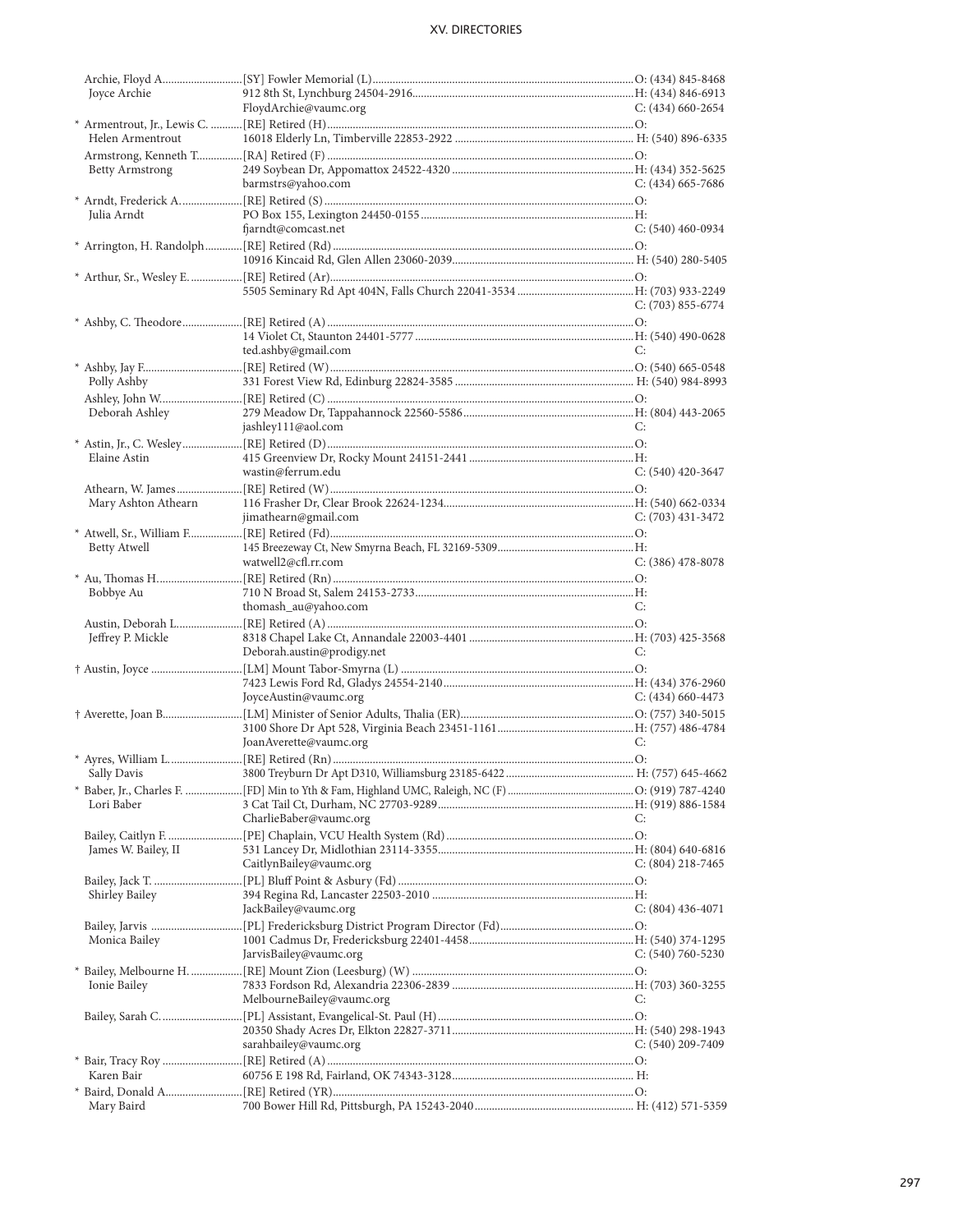|                      | RandyBaisey@vaumc.org                                                 | $C: (434) 865 - 0398$ |
|----------------------|-----------------------------------------------------------------------|-----------------------|
|                      | * Baker, Dori LDir. of Spr Life/Chap, Sweet Briar Clg & Rsrch Fellow, |                       |
|                      |                                                                       |                       |
| Lincoln Baker        |                                                                       |                       |
|                      | DoriBaker@vaumc.org                                                   | C: $(434)$ 841-0746   |
|                      |                                                                       |                       |
| Beth Newman          |                                                                       |                       |
|                      | JonBaker@vaumc.org                                                    | C:                    |
|                      |                                                                       |                       |
| Joanna Baker         |                                                                       |                       |
|                      | PaulBaker@vaumc.org                                                   | $C: (804)$ 356-0415   |
|                      |                                                                       |                       |
| Sue Baker            |                                                                       |                       |
|                      | RogerBaker@vaumc.org                                                  | C:                    |
|                      |                                                                       |                       |
| Jackie Baldwin       |                                                                       |                       |
|                      | DonBaldwin@vaumc.org                                                  | C:                    |
|                      |                                                                       |                       |
| Caroline Baldwin     |                                                                       |                       |
|                      | HaroldBaldwin@vaumc.org                                               | C:                    |
|                      |                                                                       |                       |
|                      |                                                                       |                       |
|                      | pambaldwin@vaumc.org                                                  | $C: (540)$ 280-0906   |
|                      |                                                                       |                       |
|                      |                                                                       |                       |
|                      | CindyBanek@vaumc.org                                                  | C:                    |
|                      |                                                                       |                       |
| Jeanne Banks         |                                                                       |                       |
|                      | MarshallBanks@vaumc.org                                               | $C: (540)$ 238-8923   |
|                      |                                                                       |                       |
|                      |                                                                       |                       |
|                      | VickBarb@vaumc.org                                                    | C: $(540)$ 975-0680   |
|                      |                                                                       |                       |
| Steven David B.      |                                                                       |                       |
|                      | lisabarbery@vaumc.org                                                 | $C: (703)$ 298-0169   |
|                      |                                                                       |                       |
|                      |                                                                       |                       |
| Lisa Ann Barbery     |                                                                       | $C: (703)$ 254-4852   |
|                      | StevenBarbery@vaumc.org                                               |                       |
|                      |                                                                       |                       |
|                      |                                                                       |                       |
|                      |                                                                       |                       |
|                      |                                                                       |                       |
|                      | AmandaBarbourJohnston@vaumc.org                                       | C:                    |
|                      |                                                                       |                       |
| Rebecca Barclay      |                                                                       |                       |
|                      |                                                                       |                       |
| Alice Marjarite Bare |                                                                       |                       |
|                      | iw197145@yahoo.com                                                    | C:                    |
|                      |                                                                       |                       |
| Esther Barkat        |                                                                       |                       |
|                      | AslamBarkat@vaumc.org                                                 | $C: (304)$ 685-9520   |
|                      |                                                                       |                       |
| Kevin Brugman        |                                                                       |                       |
|                      | KimberlyBarkerBrugman@vaumc.org                                       | C: $(540) 840 - 0014$ |
|                      |                                                                       |                       |
| Branch Barnard       |                                                                       |                       |
|                      | TomBarnard@vaumc.org                                                  | $C: (540)$ 718-9332   |
|                      |                                                                       |                       |
|                      |                                                                       |                       |
|                      |                                                                       |                       |
| Wylette Barnett      |                                                                       |                       |
|                      | EddieBarnett@vaumc.org                                                | C:                    |
|                      |                                                                       |                       |
| Douglass Barre       |                                                                       |                       |
|                      | KayBarre@vaumc.org                                                    | C: $(757)$ 775-6898   |
|                      |                                                                       |                       |
|                      |                                                                       |                       |
|                      | VeronicaBarrell@vaumc.org                                             | $C: (804)$ 304-0646   |
|                      |                                                                       |                       |
|                      |                                                                       |                       |
|                      | vernbarb@comcast.net                                                  | $C: (352)$ 454-7770   |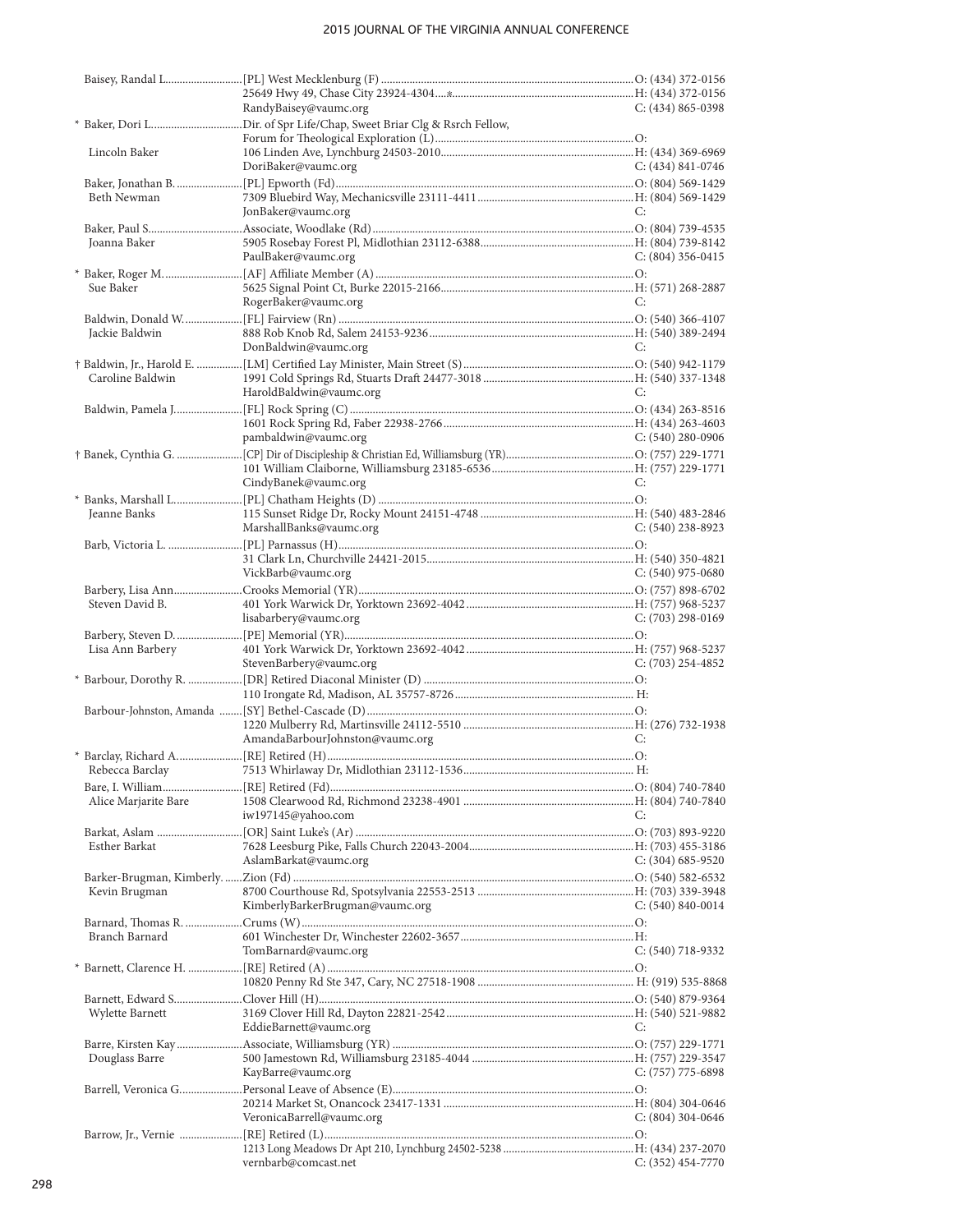| Ciera Barth          |                                           |                       |
|----------------------|-------------------------------------------|-----------------------|
|                      | TimothyBarth@vaumc.org                    | $C: (302)$ 943-5459   |
|                      |                                           |                       |
| Marylee Barton       |                                           |                       |
|                      | rickbarton@vaumc.org                      | $C: (540) 583 - 1493$ |
|                      |                                           |                       |
|                      |                                           |                       |
| Kerry Basehore       |                                           |                       |
|                      | BetsyBasehore@vaumc.org                   | $C: (804)$ 304-5247   |
|                      |                                           |                       |
| Toni Basham          |                                           |                       |
|                      | LeonBasham@vaumc.org                      | C:                    |
|                      |                                           |                       |
| <b>Jonathan Bass</b> |                                           |                       |
|                      | allierosnerbass@vaumc.org                 | $C: (757)$ 653-8001   |
|                      |                                           |                       |
|                      |                                           |                       |
| <b>Weade Bates</b>   |                                           |                       |
|                      | charlesbates@vaumc.org                    | $C: (804) 724-0202$   |
|                      |                                           |                       |
| David Bates          |                                           |                       |
|                      | DeniseBates@vaumc.org                     | $C: (571)$ 449-0650   |
|                      |                                           |                       |
|                      |                                           |                       |
| Amy Bates            |                                           |                       |
|                      | MattBates@vaumc.org                       | $C: (540)$ 280-5599   |
|                      |                                           |                       |
| Deborah Baugham      |                                           |                       |
|                      | michaelbaugham@vaumc.org                  | $C: (757)$ 642-0537   |
|                      |                                           |                       |
|                      |                                           |                       |
|                      | lindseybaynham@vaumc.org                  | $C: (757) 812 - 4268$ |
|                      |                                           |                       |
|                      |                                           |                       |
| Andy Beach           |                                           |                       |
|                      | LoriBeach@vaumc.org                       | $C: (804)$ 539-2389   |
|                      |                                           |                       |
| Jacquelyn Beals      |                                           |                       |
|                      | KenBeals@vaumc.org                        | $C: (540)$ 255-5600   |
|                      |                                           |                       |
| Ettie Jo Bearden     |                                           |                       |
|                      | billbearden@vaumc.org                     | $C: (540)$ 480-9685   |
|                      |                                           |                       |
|                      |                                           |                       |
| Ann Beasley          |                                           |                       |
|                      |                                           |                       |
|                      |                                           |                       |
|                      | LynnBechdolt@vaumc.org                    | C: (276) 252-2960     |
|                      |                                           |                       |
| Talina Sarmiento     |                                           |                       |
|                      | ChadBeck@vaumc.org<br>$C: (434)$ 907-7202 |                       |
|                      |                                           |                       |
|                      |                                           |                       |
| Jamie Beck           |                                           |                       |
|                      | ScottBeck@vaumc.org                       | C: (434) 390-7745     |
|                      |                                           |                       |
| Jennifer Beck        |                                           |                       |
|                      | TimBeck@vaumc.org                         | $C: (434)$ 298-6573   |
|                      |                                           |                       |
|                      |                                           |                       |
|                      |                                           |                       |
|                      | HarlanBeckley@vaumc.org                   | C:                    |
|                      |                                           |                       |
| Mark Baird           |                                           |                       |
|                      | revchar@comcast.net                       | $C: (804)$ 387-8472   |
|                      |                                           |                       |
| Dorcas Beighley      |                                           |                       |
|                      | PaulBeighley@vaumc.org                    | C:                    |
|                      |                                           |                       |
|                      |                                           |                       |
| Oscar Haynes         |                                           |                       |
|                      | JoanBellHaynes@vaumc.org                  | C:                    |
|                      |                                           |                       |
| Darenn BeMiller      |                                           |                       |
|                      | Robinbemiller@vaumc.org                   | $C: (703)$ 303-9017   |
|                      |                                           |                       |
| Bonnie L. Bender     |                                           |                       |
|                      | bender@planetcomm.net                     | C:                    |
|                      |                                           |                       |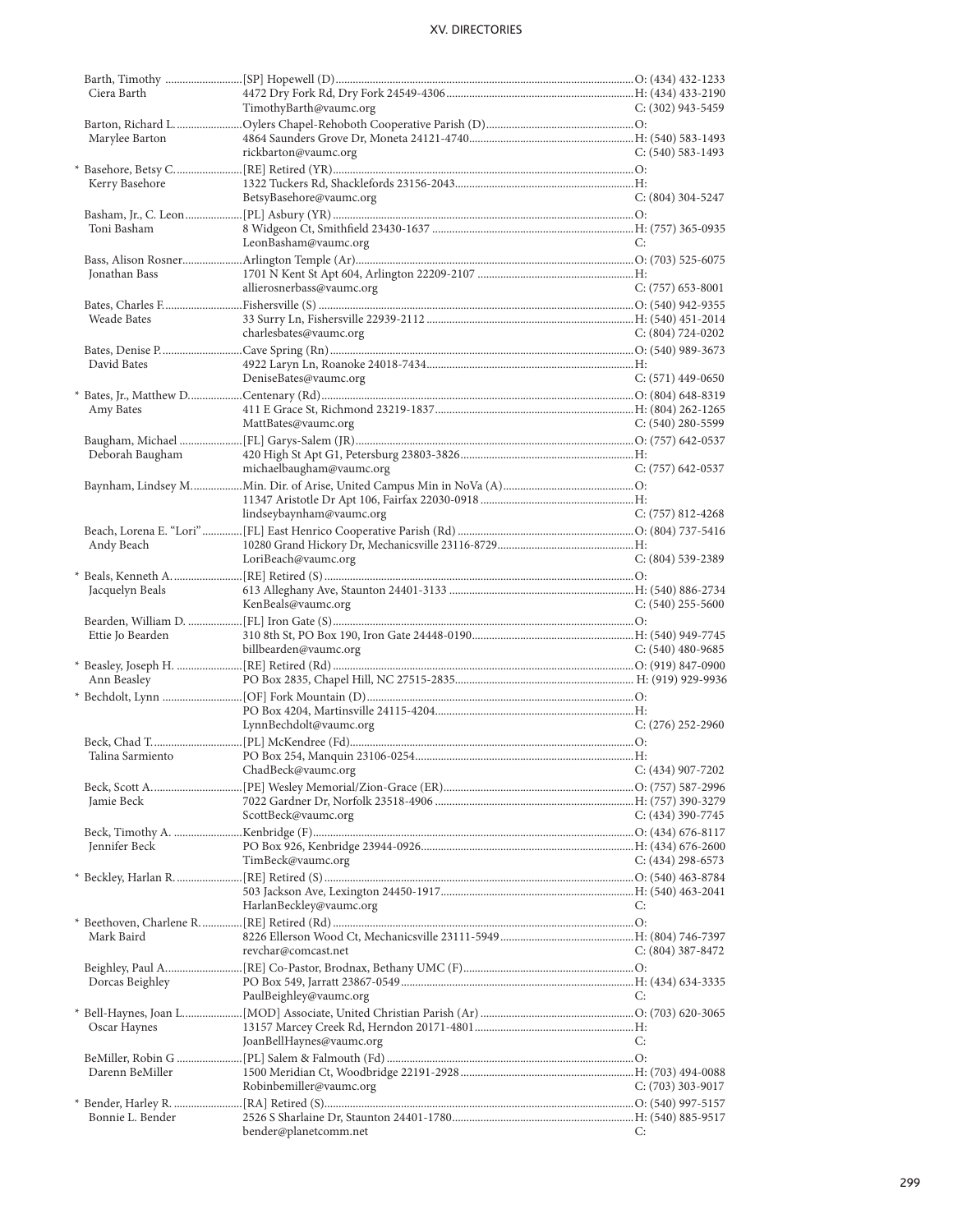|                     | jbbenedict@aol.com           | C:                  |
|---------------------|------------------------------|---------------------|
|                     |                              |                     |
|                     |                              |                     |
|                     | CandiceBennett@vaumc.org     | C: (757) 373-2772   |
|                     |                              |                     |
| <b>Iill Bennett</b> |                              |                     |
|                     | chrisbennett@vaumc.org       | $C: (540) 878-9571$ |
|                     |                              |                     |
|                     |                              |                     |
| Darla Bennett       |                              |                     |
|                     | DonaldBennett@vaumc.org      | C:                  |
|                     |                              |                     |
| Candice Bennett     |                              |                     |
|                     | ErichBennett@vaumc.org       | C:                  |
|                     |                              |                     |
| Eileen Bennett      |                              |                     |
|                     | JonathanBennett@vaumc.org    | C:                  |
|                     |                              |                     |
|                     |                              |                     |
|                     | jfagaldebennett@gmail.com    | $C: (804)$ 216-7126 |
|                     |                              |                     |
|                     |                              |                     |
| Ann Bennett         |                              |                     |
|                     | MorrisBennett@vaumc.org      | C:                  |
|                     |                              |                     |
| Richard Benninghove |                              |                     |
|                     | LorettaBenninghove@vaumc.org | C: $(434)$ 480-9992 |
|                     |                              |                     |
| Lori Benson         |                              |                     |
|                     | JohnBenson@vaumc.org         | $C: (540)$ 290-0776 |
|                     |                              |                     |
|                     |                              |                     |
|                     |                              |                     |
| Emily B. Benton     |                              |                     |
|                     | mattbenton@vaumc.org         | $C: (703)$ 599-8701 |
|                     |                              |                     |
| Reese Ross          |                              |                     |
|                     | RobertBerghuis@vaumc.org     | $C: (540) 624-0448$ |
|                     |                              |                     |
| Karen Berlin        |                              |                     |
|                     | TomBerlin@vaumc.org          | C:                  |
|                     |                              |                     |
|                     |                              |                     |
| Kitty Bertrand      |                              |                     |
|                     | FrankBertrand@vaumc.org      | $C: (703)$ 618-4800 |
|                     |                              |                     |
|                     |                              |                     |
|                     | lindabetitbuck@vaumc.org     | C:                  |
|                     |                              |                     |
|                     |                              |                     |
|                     | lsbibay@gmail.com            | $C: (757)$ 679-2686 |
|                     |                              |                     |
|                     |                              |                     |
|                     |                              | C:                  |
|                     | BrendaBiler@vaumc.org        |                     |
|                     |                              |                     |
| Jennings Bird       |                              |                     |
|                     | MarianneBird@vaumc.org       | $C: (540) 798-6123$ |
|                     |                              |                     |
| Patty Bird          |                              |                     |
|                     | SteveBird@vaumc.org          | C:                  |
|                     |                              |                     |
|                     |                              |                     |
|                     | jerbearak@gmail.com          | $C: (502)$ 423-4440 |
|                     |                              |                     |
|                     |                              |                     |
|                     | LisaBlackmonson@vaumc.org    |                     |
|                     |                              | $C: (757) 535-7082$ |
|                     |                              |                     |
| Christina Blagg     |                              |                     |
|                     | AdamBlagg@vaumc.org          | $C: (540)$ 476-1125 |
|                     |                              |                     |
| Nancy Blagg         |                              |                     |
|                     | DonaldBlagg@vaumc.org        | $C: (757) 894-2878$ |
|                     |                              |                     |
| Joshua Blakely      | LyndsieBlakely@vaumc.org     |                     |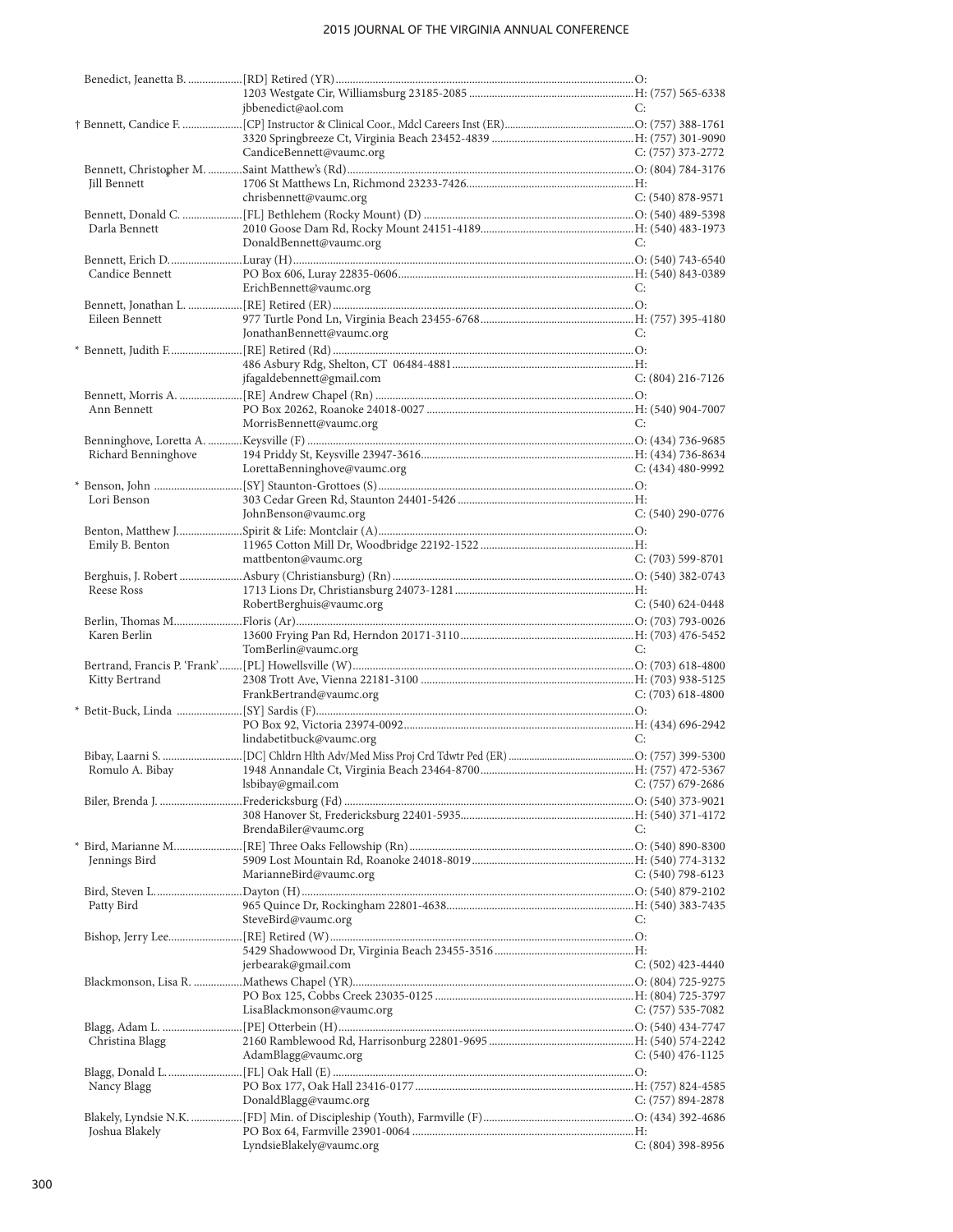| Rebecca Blalock       | MaxBlalock@vaumc.org        | $C: (757)$ 634-7406   |
|-----------------------|-----------------------------|-----------------------|
|                       |                             |                       |
| Anne Blankenship      |                             |                       |
| Barbara Blankenship   | rabablankenship@prodigy.net | C:                    |
|                       |                             |                       |
| Robert C. Blinn       |                             |                       |
|                       | MaryBethBlinn@vaumc.org     | $C: (571)$ 244-1856   |
|                       |                             |                       |
| Mary Beth Blinn       | robertcblinn@gmail.com      | $C: (804) 836 - 3704$ |
|                       |                             |                       |
|                       | KristinBloodworth@vaumc.org | C:                    |
|                       |                             |                       |
| Rosee Blubaugh        | jblaineblubaugh@vaumc.org   | $C: (703)$ 338-2928   |
|                       |                             |                       |
| Jesse C. Blythe       | DonnaBlythe@vaumc.org       | C:                    |
|                       |                             |                       |
| Donna M. Blythe       |                             |                       |
|                       | JesseBlythe@vaumc.org       | $C: (804)$ 456-6733   |
|                       |                             |                       |
|                       |                             |                       |
|                       | BrianBoettcher@vaumc.org    | $C: (757)$ 615-6192   |
| Vicki Boger           |                             |                       |
|                       | daveboger@vaumc.org         | C:                    |
|                       |                             |                       |
| Katherine Boggs       |                             |                       |
|                       | KerryBoggs@vaumc.org        | $C: (804) 514-5691$   |
|                       |                             |                       |
| Sarah L. Boice        |                             |                       |
|                       | j.boicejr@mac.com           | $C: (804)$ 928-6707   |
|                       |                             |                       |
|                       |                             |                       |
| Deb Bollinger         |                             |                       |
|                       | JimBollinger@vaumc.org      | $C: (540) 817-0398$   |
|                       |                             |                       |
| Marian Bomberger      |                             |                       |
|                       | margra2@comcast.net         | C:                    |
| Gina Bonney           |                             |                       |
|                       | DavidBonney@vaumc.org       | $C: (804)$ 218-5434   |
|                       |                             |                       |
| Joy Daigle Book       |                             |                       |
|                       | AndrewBook@vaumc.org        | $C: (757) 771-4224$   |
|                       |                             |                       |
|                       | CarolBookwalter@vaumc.org   | $C: (757) 759-4474$   |
|                       |                             |                       |
| Tim Boone             |                             |                       |
|                       | SandyBoone@vaumc.org        | $C: (443) 890 - 3430$ |
|                       |                             |                       |
|                       |                             |                       |
|                       | SandraBottoms@vaumc.org     | $C: (804)$ 690-8964   |
| Charles L. Bowen, Jr. |                             |                       |
|                       | christinabowen@vaumc.org    | $C: (540)$ 958-8957   |
|                       |                             |                       |
| Sallye E.H. Bowen     |                             |                       |
|                       | ClarenceBowen@vaumc.org     | C:                    |
|                       |                             |                       |
| Fred Bowen            | fhanddmbowen@earthlink.net  | C: (804) 313-5626     |
|                       |                             |                       |
| Clarence W. Bowen Jr. |                             |                       |
|                       | SallyeBowen@vaumc.org       | C:                    |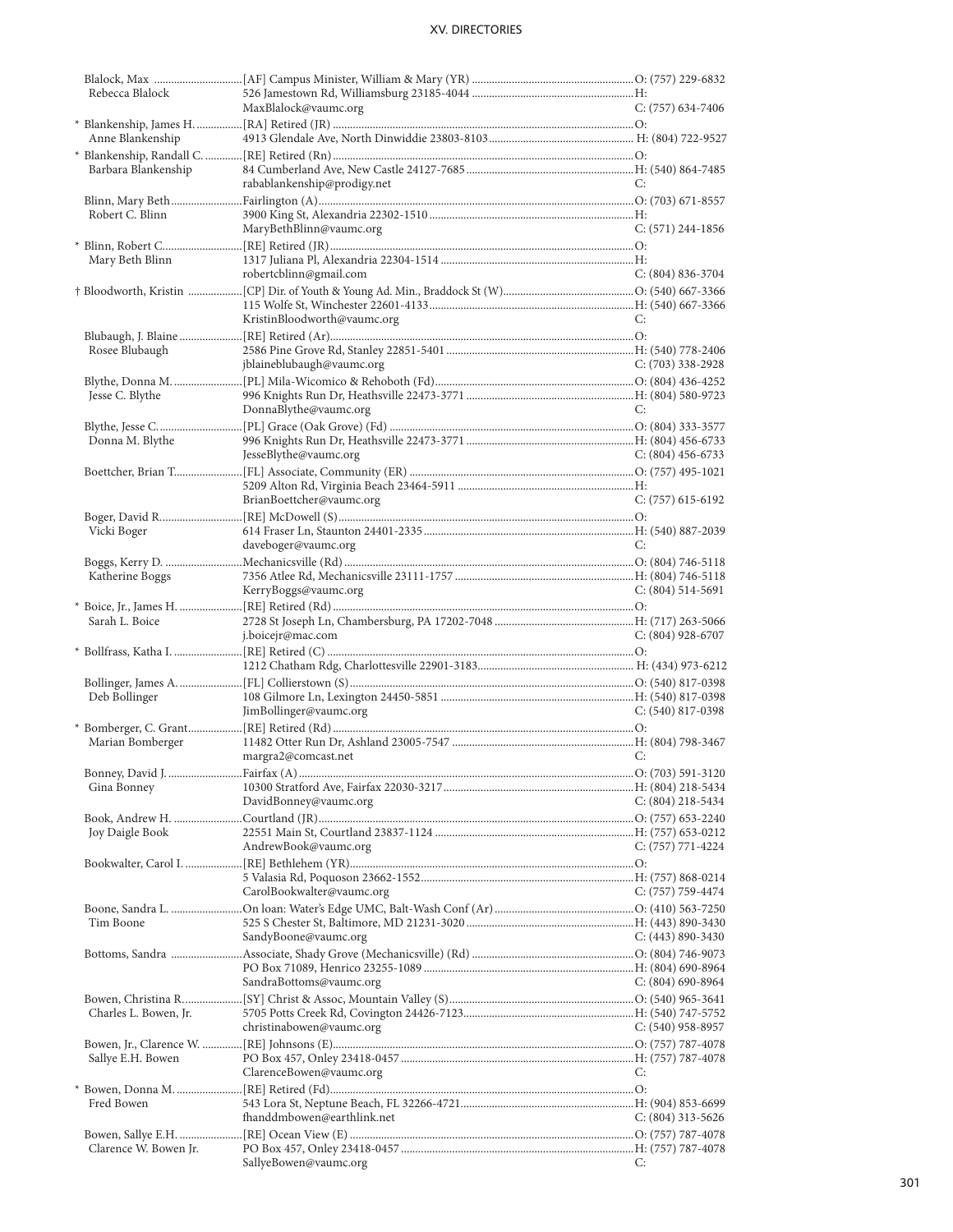|                       | jamesbowers@vaumc.org      | $C: (423) 774-6664$ |
|-----------------------|----------------------------|---------------------|
|                       |                            |                     |
| Kate Box              |                            |                     |
|                       | OliverBox@vaumc.org        | C: $(571)$ 217-3886 |
|                       |                            |                     |
| Pamela Boyette        |                            |                     |
|                       | KeithBoyette@vaumc.org     | $C: (540)$ 538-3202 |
|                       |                            |                     |
|                       |                            |                     |
|                       | SusieBrack@vaumc.org       | $C: (540)$ 420-1829 |
|                       |                            |                     |
| <b>Betty Bradley</b>  |                            |                     |
|                       | bradleypub@centurylink.net | $C: (252)$ 903-1644 |
|                       |                            |                     |
| Linda Branton         |                            |                     |
|                       | gcbrantoniii@yahoo.com     | C:                  |
|                       |                            |                     |
| Beverly Bray          |                            |                     |
|                       | SteveBray@vaumc.org        | $C: (703)$ 926-6334 |
|                       |                            |                     |
|                       |                            |                     |
| Dawn Brayton          |                            | $C: (804) 517-0435$ |
|                       | LarryBrayton@vaumc.org     |                     |
|                       |                            |                     |
| Phyllis Breeden       |                            |                     |
|                       | davidbreeden8@aol.com      | C:                  |
|                       |                            |                     |
| Sandy Breeden         |                            |                     |
|                       | flbreeden@yahoo.com        | C:                  |
|                       |                            |                     |
| Rose Brenneke         |                            |                     |
|                       | JohnBrenneke@vaumc.org     | $C: (434)$ 298-7589 |
|                       |                            |                     |
| Linda Bridges         |                            |                     |
|                       | TildenBridges@vaumc.org    | $C: (434) 857-6043$ |
|                       |                            |                     |
| Norma Briggs          |                            |                     |
|                       | johnbriggs@vaumc.org       | C: (804) 986-5970   |
|                       |                            |                     |
| Lynn Bright           |                            |                     |
|                       | JohnBright@vaumc.org       | $C: (804)$ 437-0937 |
|                       |                            |                     |
| Jane Brill            |                            |                     |
|                       | RayBrill@vaumc.org         | $C: (703)$ 231-2460 |
|                       |                            |                     |
|                       |                            |                     |
|                       |                            |                     |
|                       | spencerbroce@vaumc.org     | $C: (804)$ 239-5268 |
|                       |                            |                     |
| Regina Petersen Brock |                            |                     |
|                       | andybrock@vaumc.org        | $C: (540)$ 336-3794 |
|                       |                            |                     |
|                       |                            |                     |
|                       | FredBrockhausen@vaumc.org  | C:                  |
|                       |                            |                     |
| N. Burton Brooks, Jr. |                            |                     |
|                       | FlorenceBrooks@vaumc.org   | $C: (804)$ 912-4332 |
|                       |                            |                     |
| Florence F. Brooks    |                            |                     |
|                       | BurtBrooks@vaumc.org       | $C: (804)$ 370-3509 |
|                       |                            |                     |
| Barbara Brosnan       |                            |                     |
|                       | 8brosnan@gmail.com         | $C: (240)$ 520-2669 |
|                       |                            |                     |
| George Brothers       |                            |                     |
|                       | chemal@verizon.net         | C:                  |
|                       |                            |                     |
| Susan Browder         |                            |                     |
|                       | m.browder@hotmail.com      | $C: (804)$ 458-5557 |
|                       |                            |                     |
|                       |                            |                     |
| Jarun Brown           |                            |                     |
|                       | ClarenceBrown@vaumc.org    | $C: (757)$ 477-4474 |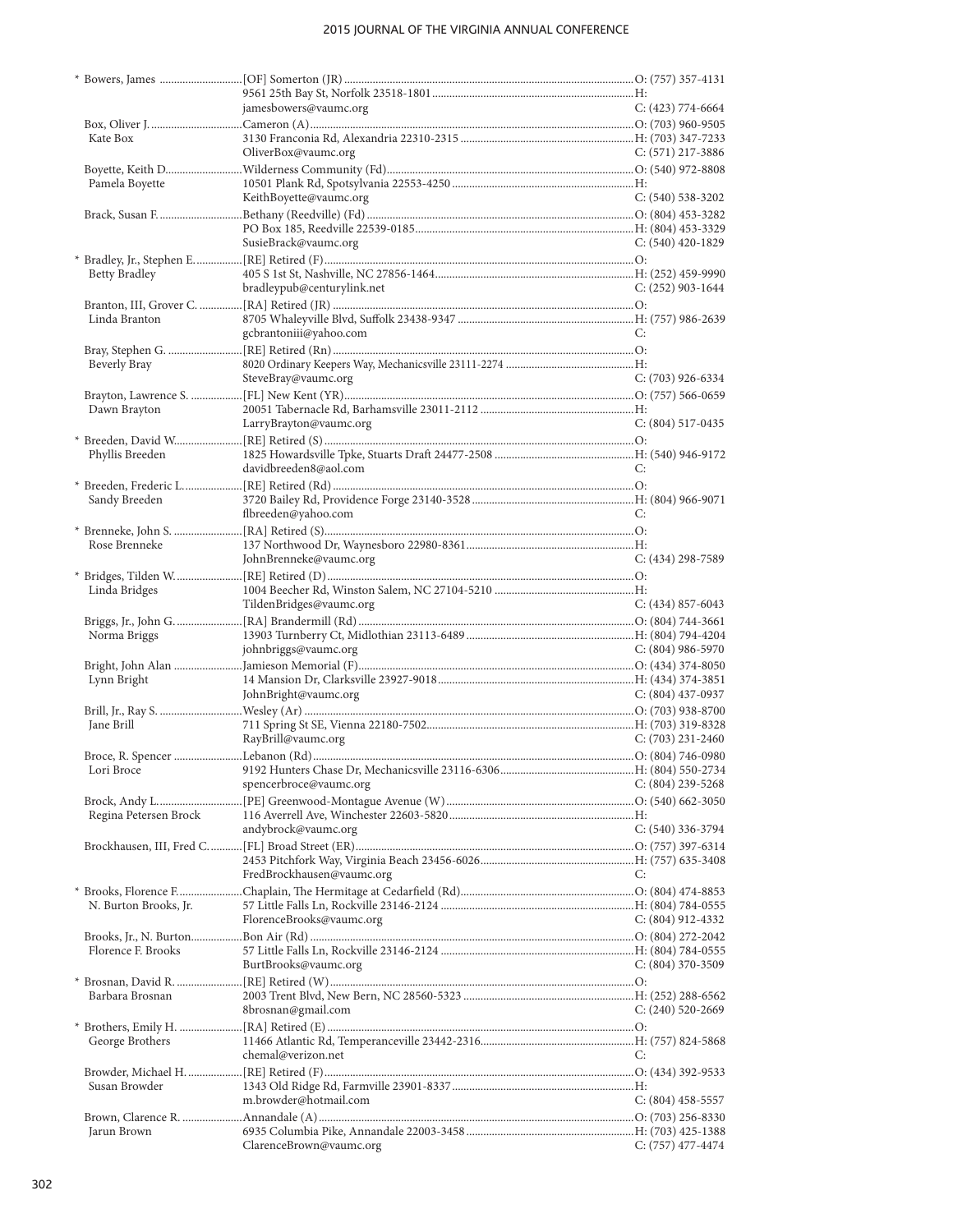|                       | DavidBrown@vaumc.org                         | C:                  |
|-----------------------|----------------------------------------------|---------------------|
|                       |                                              |                     |
| Ann Brown             |                                              |                     |
|                       | tombrown17@verizon.net                       | $C: (804)$ 221-2329 |
|                       |                                              |                     |
| Mary Brown            |                                              |                     |
|                       | JimBrown@vaumc.org                           | C:                  |
|                       |                                              |                     |
| Beverly Brown         |                                              |                     |
|                       | MarcBrown@vaumc.org                          | C:                  |
|                       |                                              |                     |
| Margaret Brumback     |                                              |                     |
|                       | PhilBrumback@vaumc.org                       | $C: (540)$ 336-7659 |
|                       |                                              |                     |
| Joanne Brusati        |                                              |                     |
|                       |                                              |                     |
|                       |                                              |                     |
| Virginia Hohlt Bryant |                                              |                     |
|                       | JasonBryant@vaumc.org                        | $C: (434) 579-1813$ |
|                       |                                              |                     |
| Judy Brynildsen       |                                              |                     |
|                       | herbbrynildsen@vaumc.org                     | C: $(571)$ 276-6945 |
|                       |                                              |                     |
|                       |                                              |                     |
|                       | RayBuchanan@vaumc.org                        | $C: (919)$ 427-4638 |
|                       |                                              |                     |
| Susan Bucher          |                                              |                     |
|                       | RickBucher@vaumc.org                         | C:                  |
|                       |                                              |                     |
| Lynn Copeland Buckles |                                              |                     |
|                       | BryanBuckles@vaumc.org                       | $C: (703)$ 304-8994 |
|                       |                                              |                     |
| Kathryn F. Budzik     |                                              |                     |
|                       | AnthonyBudzik@vaumc.org                      | $C: (276)$ 226-3779 |
|                       |                                              |                     |
|                       |                                              |                     |
|                       |                                              |                     |
| Anthony C. Budzik     |                                              |                     |
|                       | KathrynBudzik@vaumc.org                      | $C: (540)$ 488-4688 |
|                       |                                              |                     |
| Valerie Burch         |                                              |                     |
|                       | DavidBurch@vaumc.org                         | $C: (540)$ 209-0855 |
|                       |                                              |                     |
| Mary Burgess          |                                              |                     |
|                       | AlvinBurgess@vaumc.org                       | C:                  |
|                       |                                              |                     |
| Ruth M. Burgess       |                                              |                     |
|                       | $C: (703)$ 939-5682<br>MarkBurgess@vaumc.org |                     |
|                       |                                              |                     |
| Susan V. Burgess      |                                              |                     |
|                       | pastorburgess@cox.net                        | $C: (757) 502-9154$ |
|                       |                                              |                     |
| Mark A. Burgess       |                                              |                     |
|                       | RuthBurgess@vaumc.org                        | C:                  |
|                       |                                              |                     |
| Fran Burgess          |                                              |                     |
|                       | stephen-burgess@cox.net                      | C: $(540)$ 892-8342 |
|                       |                                              |                     |
| Geraldine Burkholder  |                                              |                     |
|                       | BarryBurkholder@vaumc.org                    | C:                  |
|                       |                                              |                     |
| Barry L. Burkholder   |                                              |                     |
|                       | GerryBurkholder@vaumc.org                    | C:                  |
|                       |                                              |                     |
| Sandra Burks          |                                              |                     |
|                       | BenjaminBurks@vaumc.org                      | C:                  |
|                       |                                              |                     |
|                       |                                              |                     |
| Susan Burleigh        |                                              | C:                  |
|                       | billburleigh@myway.com                       |                     |
|                       |                                              |                     |
| Shelley Burleigh      | BillBurleigh@vaumc.org                       | C:                  |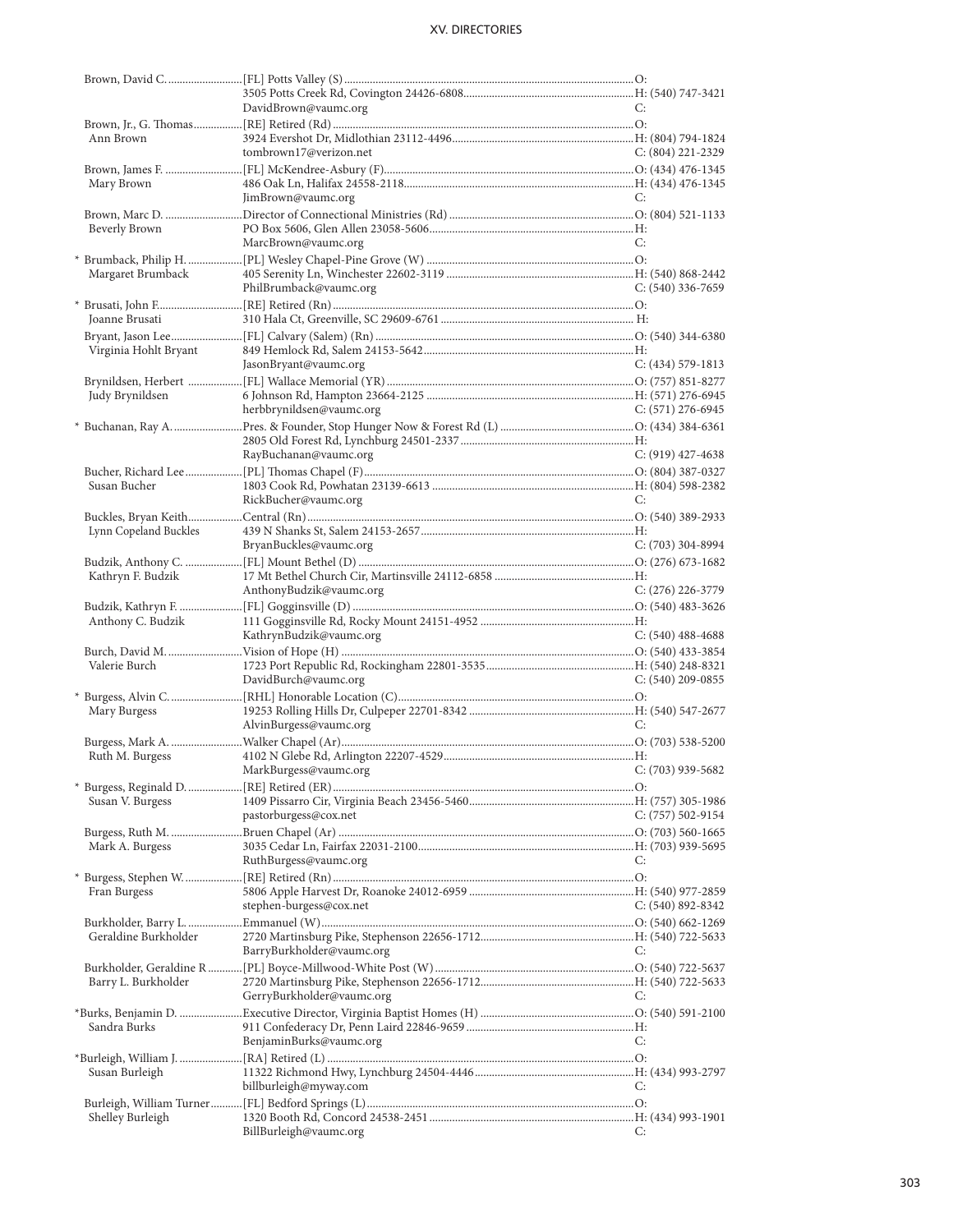### 2015 JOURNAL OF THE VIRGINIA ANNUAL CONFERENCE

| Carol Burnette         |                         |                       |
|------------------------|-------------------------|-----------------------|
|                        |                         |                       |
| Sandy Burns            |                         |                       |
|                        |                         | $C: (540)$ 435-1058   |
|                        |                         |                       |
| Carolyn Burrough       |                         |                       |
|                        | DavidBurrough@vaumc.org | $C: (540)$ 476-4706   |
|                        |                         |                       |
| Janette Burrough       |                         |                       |
|                        | burroughw1@gmail.com    | C:                    |
|                        |                         |                       |
| Steve C. Burton        |                         |                       |
|                        | JanetBurton@vaumc.org   | $C: (434)$ 420-2122   |
|                        |                         |                       |
| Mary C. Burton         |                         |                       |
|                        | OHBurton@vaumc.org      | $C: (757) 846-7797$   |
|                        |                         |                       |
| Sharon Buse            |                         |                       |
|                        | DarinBuse@vaumc.org     | $C: (540)$ 421-3619   |
|                        |                         |                       |
|                        |                         |                       |
| Jan Butcher            |                         |                       |
|                        | jeffbutcher@vaumc.org   | $C: (540) 560-3006$   |
|                        |                         |                       |
| Shirley Butler         |                         |                       |
|                        | HenryButler@vaumc.org   | C:                    |
|                        |                         |                       |
| Diane Patricia Butler  |                         |                       |
|                        | WButler7@hotmail.com    | $C: (434)$ 426-7457   |
|                        |                         |                       |
|                        |                         |                       |
|                        | LizBuxton@vaumc.org     | C:                    |
|                        |                         |                       |
| Beverly Mease-Buxton   |                         |                       |
|                        | LarryBuxton@vaumc.org   | $C: (571)$ 225-1668   |
|                        |                         |                       |
|                        |                         |                       |
|                        | preachad11@verizon.net  | $C: (757)$ 256-8521   |
|                        |                         |                       |
| Kim Dillon-Cailles     |                         |                       |
|                        | JoeCailles@vaumc.org    | C: $(757)$ 876-1351   |
|                        |                         |                       |
| Neill M. Caldwell, Jr. |                         |                       |
|                        | LynneCaldwell@vaumc.org | $C: (804)$ 332-1326   |
|                        |                         |                       |
|                        |                         |                       |
|                        |                         |                       |
| Kyle Calhoun           |                         |                       |
|                        | JimmyCalhoun@vaumc.org  | $C: (434) 713 - 1450$ |
|                        |                         |                       |
| Charles Caldwell       |                         |                       |
|                        |                         |                       |
|                        | RitaCallis@vaumc.org    | $C: (804)$ 356-6860   |
|                        |                         |                       |
|                        |                         |                       |
|                        | SarahCalvert@vaumc.org  | $C: (703)$ 231-4297   |
|                        |                         |                       |
|                        |                         |                       |
|                        |                         |                       |
| Ann Campbell           |                         |                       |
|                        |                         |                       |
|                        |                         |                       |
|                        | MaryCampbell@vaumc.org  | C:                    |
|                        |                         |                       |
| Judith Canada          |                         |                       |
|                        | dmcanadasr@gmail.com    | C:                    |
|                        |                         |                       |
| Linda H. Cannon        |                         |                       |
|                        | revglen@netscape.net    | $C: (540) 848 - 5461$ |
|                        |                         |                       |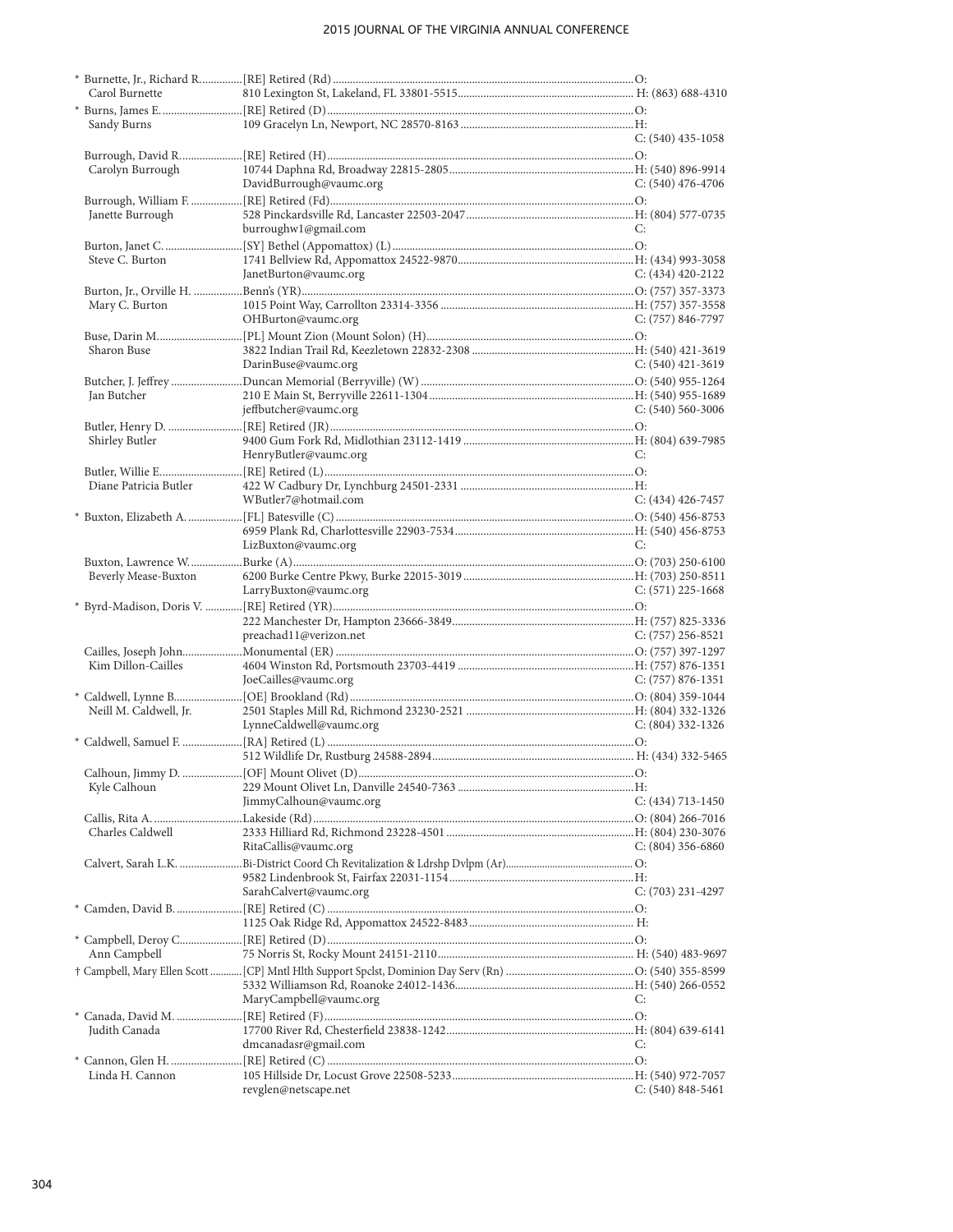| Karen L. Cannon   |                           |                       |
|-------------------|---------------------------|-----------------------|
|                   | JeffCannon@vaumc.org      | C: (757) 810-4706     |
|                   |                           |                       |
| Janice Canody     |                           |                       |
|                   | JimCanody@vaumc.org       | $C: (703) 861 - 2023$ |
|                   |                           |                       |
|                   |                           |                       |
| Andrew Card       |                           |                       |
|                   | KathleeneCard@gmail.com   | C: (703) 309-5221     |
|                   |                           |                       |
| Michael N. Carey  |                           |                       |
|                   | DeborahCarey@vaumc.org    | $C: (540)$ 969-9922   |
|                   |                           |                       |
| Ann Carey         |                           |                       |
|                   |                           |                       |
|                   | jaycarey@vaumc.org        | C: $(804)$ 502-3975   |
|                   |                           |                       |
| Judy Carl         |                           |                       |
|                   | DavidCarl@vaumc.org       | C:                    |
|                   |                           |                       |
|                   |                           |                       |
|                   | revcarlson@hotmail.com    | C:                    |
|                   |                           |                       |
|                   |                           |                       |
|                   |                           |                       |
|                   | SusanCarlson@vaumc.org    | C:                    |
|                   |                           |                       |
| Amy Carlton       |                           |                       |
|                   | dcarlton6@triad.rr.com    | C:                    |
|                   |                           |                       |
|                   |                           |                       |
|                   | JuneCarpenter@vaumc.org   | C: $(434)$ 944-0234   |
|                   |                           |                       |
|                   |                           |                       |
| Debby Carper      |                           |                       |
|                   | BruceCarper@vaumc.org     | C: $(757)$ 589-8513   |
|                   |                           |                       |
| Willie Carrier    |                           |                       |
|                   | Jcar1939@aol.com          | C:                    |
|                   |                           |                       |
|                   |                           |                       |
|                   |                           |                       |
| Elaina Carrillo   |                           |                       |
|                   | eduardocarrillo@vaumc.org | C: $(703)$ 967-4361   |
|                   |                           |                       |
| Glenna R. Carroll |                           |                       |
|                   | CharlesCarroll@vaumc.org  | C:                    |
|                   |                           |                       |
| Donnie Carson     |                           |                       |
|                   |                           |                       |
|                   | joedcarson@vaumc.org      | C:                    |
|                   |                           |                       |
|                   |                           |                       |
|                   | JoeTCarson@vaumc.org      | C: (804) 920-9397     |
|                   |                           |                       |
| Geneva Carson     |                           |                       |
|                   |                           |                       |
|                   |                           |                       |
| Tammy Carswell    |                           |                       |
|                   | WarrenCarswell@vaumc.org  | $C: (540)$ 353-9934   |
|                   |                           |                       |
| Margaret Carte    |                           |                       |
|                   | CamCarte@vaumc.org        | C:                    |
|                   |                           |                       |
| Fredia L. Carter  |                           |                       |
|                   | CarrollCarter@vaumc.org   | $C: (336)$ 908-2468   |
|                   |                           |                       |
|                   |                           |                       |
| Linda Carter      |                           |                       |
|                   | WayneCarter@vaumc.org     | $C: (540)$ 353-1607   |
|                   |                           |                       |
| Vincent Carter    |                           |                       |
|                   | VernellCarter@vaumc.org   | $C: (703)$ 907-9489   |
|                   |                           |                       |
| Beth Casey        |                           |                       |
|                   | cdcewc@verizon.net        |                       |
|                   |                           | $C: (757)$ 685-1655   |
|                   |                           |                       |
| Marilyn Casey     | rtcmtc@cox.net            | $C: (757)$ 254-7216   |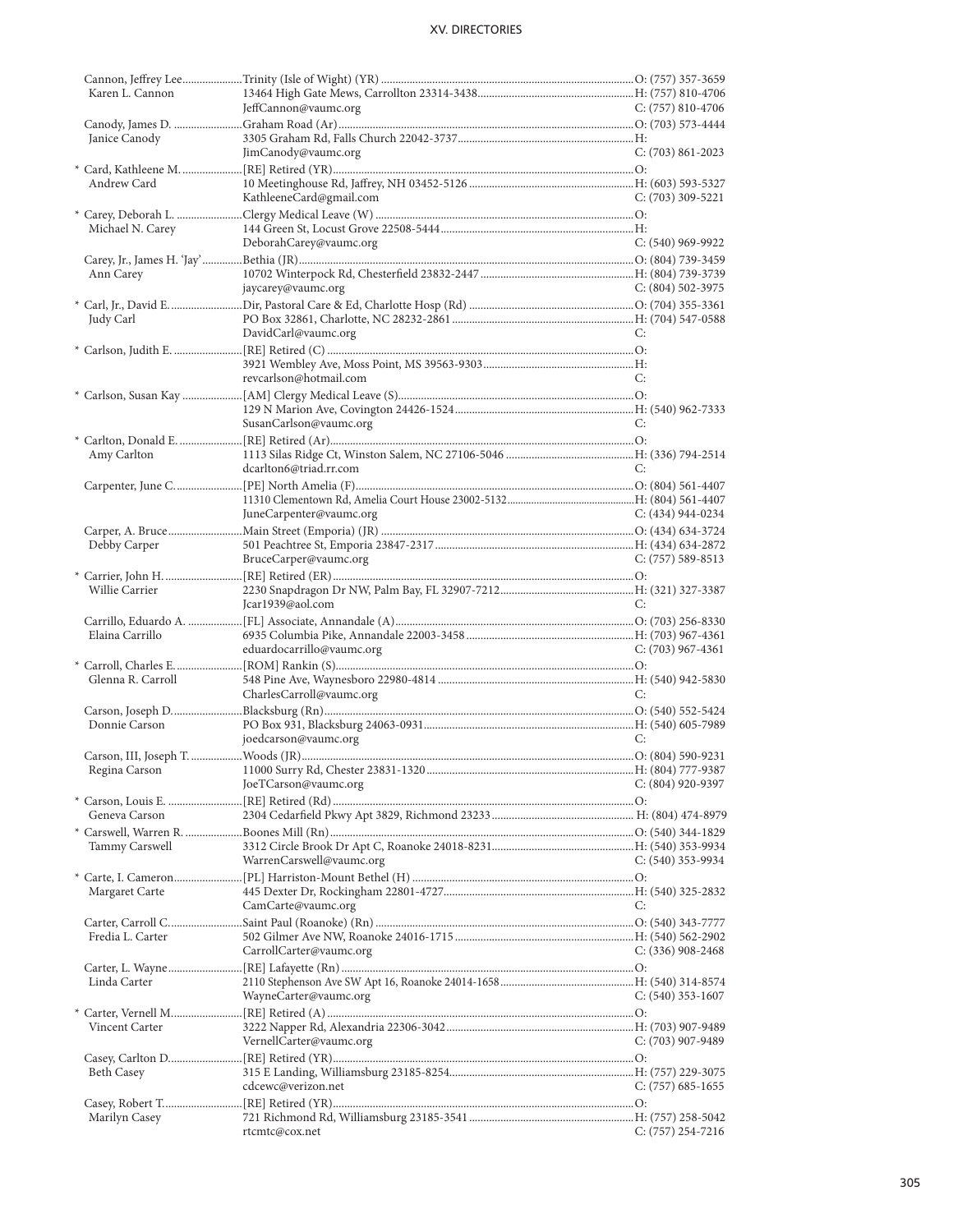| Randy Casey-Rutland    |                             |                       |
|------------------------|-----------------------------|-----------------------|
|                        | HelenCaseyRutland@vaumc.org | C: (757) 291-3091     |
|                        |                             |                       |
| Shirley Caudill        |                             |                       |
|                        |                             |                       |
|                        |                             |                       |
|                        | BetsyCaudill@vaumc.org      | $C: (703)$ 822-1392   |
|                        |                             |                       |
| John S. Chadsey        |                             |                       |
|                        | innertruth@mac.com          | $C: (540)$ 270-2316   |
|                        |                             |                       |
| Elizabeth W. Chadsey   |                             |                       |
|                        | JohnChadsey@vaumc.org       | $C: (540)$ 270-2190   |
|                        |                             |                       |
| Carolyn Chamberlain    |                             |                       |
|                        | dowc@hotmail.com            | C:                    |
|                        |                             |                       |
| Martha Chamberlain     |                             |                       |
|                        | rchamber@su.edu             | $C: (540) 664-3791$   |
|                        |                             |                       |
|                        |                             |                       |
| Lynda Chandler         |                             |                       |
|                        | JimChandler@vaumc.org       | $C: (804)$ 356-1369   |
|                        |                             |                       |
| Harry Chandler         |                             |                       |
|                        | MarleneChandler@vaumc.org   | $C: (540)$ 421-2485   |
|                        |                             |                       |
| Olivia Chandler        |                             |                       |
|                        | ReasonChandler@vaumc.org    | $C: (757)$ 633-4672   |
|                        |                             |                       |
| Kathleen M. Chapman    |                             |                       |
|                        | CarlChapman@vaumc.org       | $C: (937) 269 - 1131$ |
|                        |                             |                       |
| Elaine F. Chapman      |                             |                       |
|                        | BobChapman@vaumc.org        | $C: (757) 803 - 5660$ |
|                        |                             |                       |
|                        |                             |                       |
|                        |                             |                       |
|                        |                             |                       |
|                        |                             |                       |
| <b>Bernice Chattin</b> |                             | C:                    |
|                        | Berchat@aol.com             |                       |
|                        |                             |                       |
| Julie Cheatham         |                             |                       |
|                        | RussellCheatham@vaumc.org   | $C: (434)$ 665-6205   |
|                        |                             |                       |
| Clayton Childers       |                             |                       |
|                        | denisechilders@vaumc.org    | $C: (703)$ 447-3277   |
|                        |                             |                       |
| Beth Childress         |                             |                       |
|                        | EdwinChildress@vaumc.org    | C:                    |
|                        |                             |                       |
|                        |                             |                       |
|                        | NancyChildress@vaumc.org    | $C: (703) 851 - 9338$ |
|                        |                             |                       |
| Sunhyo Kim             |                             |                       |
|                        | HeewonCho@vaumc.org         | C: (202) 290-9798     |
|                        |                             |                       |
|                        |                             |                       |
| Young Jin Cho          |                             |                       |
|                        | KiokCho@vaumc.org           | $C: (703)$ 347-4429   |
|                        |                             |                       |
| Hyesook Lee            |                             |                       |
|                        | kyungsukcho@vaumc.org       | $C: (703)$ 609-0519   |
|                        |                             |                       |
| Yosung Cho             |                             |                       |
|                        | sarahkcho@gmail.com         | $C: (973) 879-0467$   |
|                        |                             |                       |
| Kiok Chang Cho         |                             |                       |
|                        | TerriBiggins@vaumc.org      | C:                    |
|                        |                             |                       |
| Lee Jong Sim           | PeterChoi@vaumc.org         | $C: (540) 676-7749$   |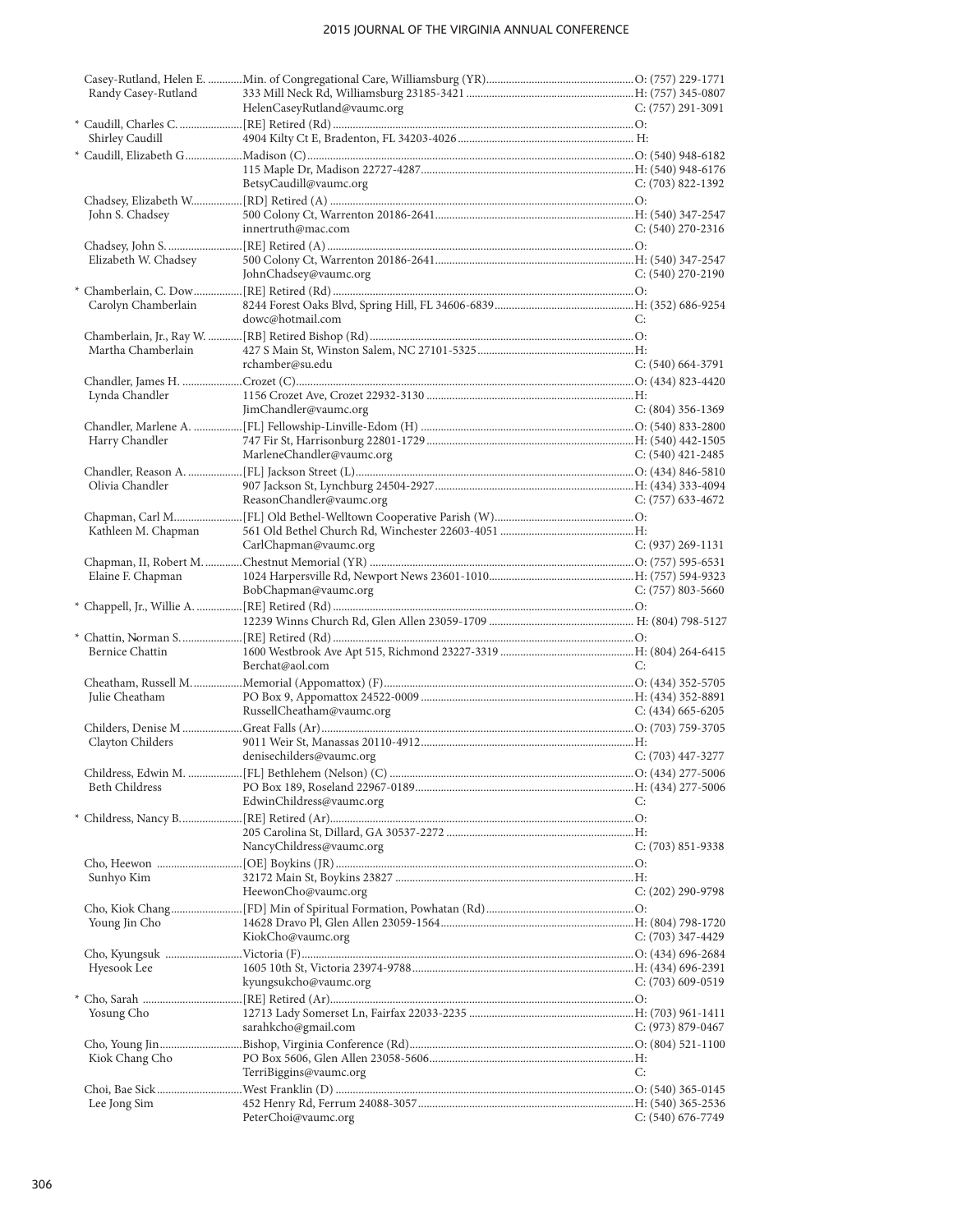# XV. DIRECTORIES

|               |                         | JaeHaengChoi@vaumc.org    | $C: (408) 838-2193$   |
|---------------|-------------------------|---------------------------|-----------------------|
|               |                         |                           |                       |
|               |                         |                           |                       |
|               |                         | johnchoi@vaumc.org        | C:                    |
|               |                         |                           |                       |
|               | Eunjung Huh             |                           |                       |
|               |                         | YoonSeokChoi@vaumc.org    | C: $(757)$ 243-4697   |
|               |                         |                           |                       |
|               |                         |                           |                       |
|               |                         |                           |                       |
|               |                         | MarkChristian@vaumc.org   | $C: (757) 508-1995$   |
|               |                         |                           |                       |
| Rin Chung     |                         |                           |                       |
|               |                         | SungHoChung@vaumc.org     | $C: (703)$ 589-6503   |
|               |                         |                           |                       |
|               | Robin Beth Smith Claris |                           |                       |
|               |                         | SteveClaris@vaumc.org     | C:                    |
|               |                         |                           |                       |
|               |                         |                           |                       |
|               | Kenneth E. Clark        |                           |                       |
|               |                         | DeborahClark@vaumc.org    | $C: (757)$ 641-1525   |
|               |                         |                           |                       |
|               | Margaret Clark          |                           |                       |
|               |                         | larryclark141@gmail.com   | C:                    |
|               |                         |                           |                       |
| Beth Clark    |                         |                           |                       |
|               |                         | TerryClark@vaumc.org      | C:                    |
|               |                         |                           |                       |
|               |                         |                           |                       |
|               | Connie Clark            |                           |                       |
|               |                         |                           |                       |
|               | Diane S. Clark          |                           |                       |
|               |                         | WilliamClark@vaumc.org    | $C: (540) 875-9152$   |
|               |                         |                           |                       |
|               | Tim Clark-Egan          |                           |                       |
|               |                         | PamelaClarkEgan@vaumc.org | C:                    |
|               |                         |                           |                       |
| Josh Clayton  |                         |                           |                       |
|               |                         | MeghanClayton@vaumc.org   | C: (703) 785-4776     |
|               |                         |                           |                       |
|               |                         |                           |                       |
|               | Ellen Clayton           |                           |                       |
|               |                         |                           |                       |
|               |                         | RodClayton@vaumc.org      | $C: (757) 582-7817$   |
|               |                         |                           |                       |
|               | Kim Clayton             |                           |                       |
|               |                         | MarkClayton@vaumc.org     | $C: (276)$ 692-6718   |
|               |                         |                           |                       |
|               |                         |                           |                       |
|               | <b>Becky Clemens</b>    |                           |                       |
|               |                         | $C: (256) 682 - 5280$     |                       |
|               |                         |                           |                       |
|               |                         |                           |                       |
|               |                         | EllenClements@vaumc.org   | C: $(757)$ 650-1788   |
|               |                         |                           |                       |
|               | Terry Cleveland         |                           |                       |
|               |                         | KenCleveland@vaumc.org    | C: (276) 224-4935     |
|               |                         |                           |                       |
|               |                         |                           |                       |
|               |                         |                           |                       |
|               |                         | EdwinClever@vaumc.org     | $C: (571)$ 921-0126   |
|               |                         |                           |                       |
| Patrick Cline |                         |                           |                       |
|               |                         | DebraCopeland@vaumc.org   | C: $(540)$ 470-8744   |
|               |                         |                           |                       |
| Joan Close    |                         |                           |                       |
|               |                         | nhzarms@verizon.net       | $C: (540) 521 - 1166$ |
|               |                         |                           |                       |
|               |                         |                           |                       |
|               |                         |                           |                       |
|               |                         | beckycloud@vaumc.org      | C:                    |
|               |                         |                           |                       |
|               | Regina Anderson-Cloud   |                           |                       |
|               |                         | bertcloud@vaumc.org       | $C: (757) 775-9532$   |
|               |                         |                           |                       |
|               | Carroll Ellis Cobb      |                           |                       |
|               |                         | RichardCobb@vaumc.org     | $C: (571) 723-9855$   |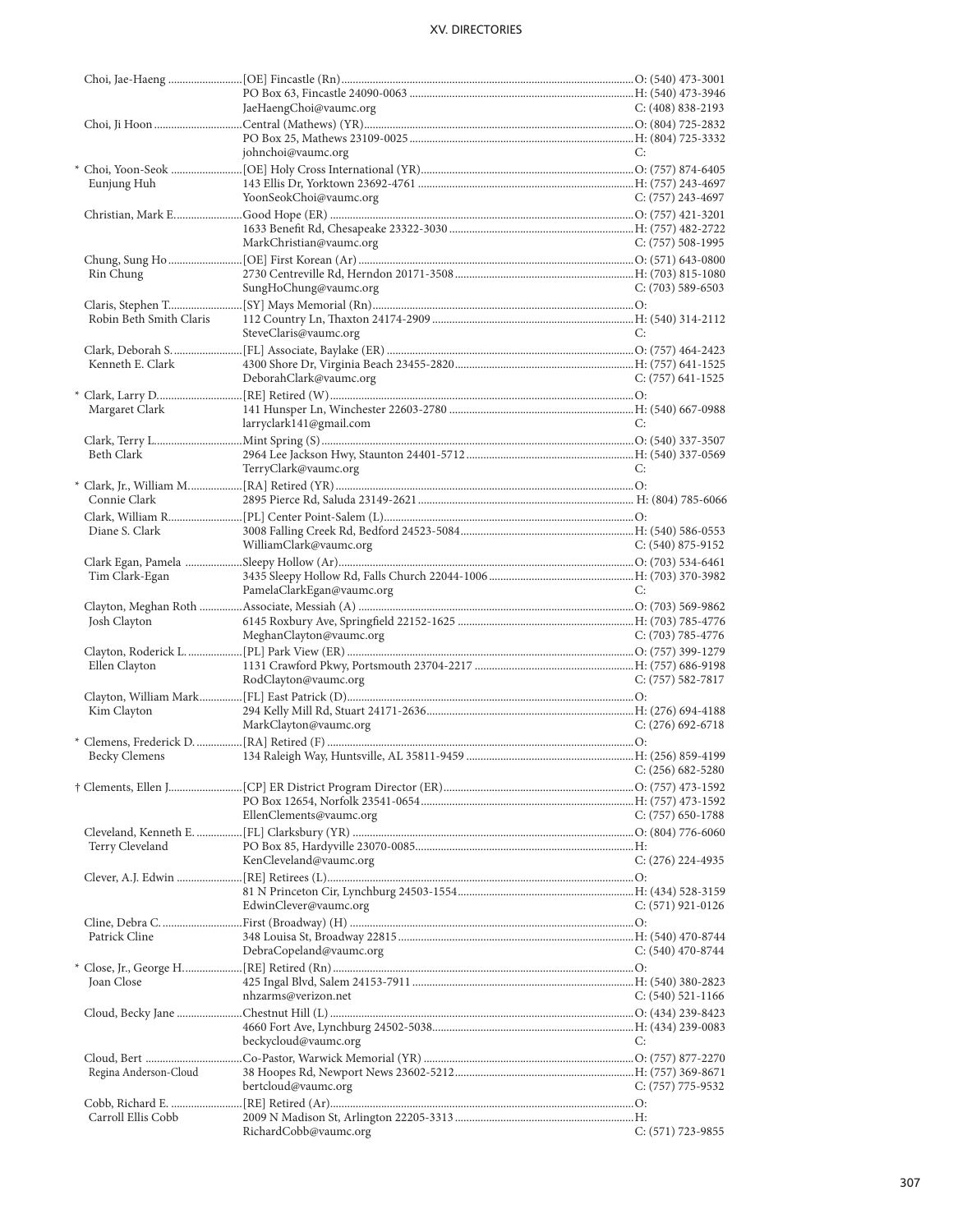| MaryKaye Cochran      |                             |                       |
|-----------------------|-----------------------------|-----------------------|
|                       | LarryCochran@vaumc.org      | $C: (804) 516-9195$   |
|                       |                             |                       |
|                       |                             |                       |
| Lynda Cock            |                             |                       |
|                       | jpc2025@triad.rr.com        | $C: (336)$ 404-0770   |
|                       |                             |                       |
|                       |                             |                       |
|                       |                             |                       |
|                       |                             |                       |
|                       |                             |                       |
|                       | LisaCoffelt@vaumc.org       | C:                    |
|                       |                             |                       |
| Christina Coffey      |                             |                       |
|                       | DavidCoffey@vaumc.org       | C:                    |
|                       |                             |                       |
|                       |                             |                       |
| Stephen Coffey        |                             |                       |
|                       | JenniferCoffey@vaumc.org    | $C: (540)$ 521-2273   |
|                       |                             |                       |
|                       |                             |                       |
| Dorothy Coffey        |                             |                       |
|                       | cupacoffey@comcast.net      | C:                    |
|                       |                             |                       |
| Nancy Coffman         |                             |                       |
|                       | tlcnlc@verizon.net          | $C: (804)$ 310-4479   |
|                       |                             |                       |
|                       |                             |                       |
| Sandra Cofield        |                             |                       |
|                       | Bcofield1@hotmail.com       | C:                    |
|                       |                             |                       |
|                       |                             |                       |
|                       | donvandykecolby@gmail.com   |                       |
|                       |                             | $C: (804)$ 512-0976   |
|                       |                             |                       |
| Allison Colby         |                             |                       |
|                       | DrewColby@vaumc.org         | $C: (804)$ 380-7576   |
|                       |                             |                       |
|                       |                             |                       |
|                       |                             |                       |
|                       | RhondaColby@vaumc.org       | $C: (804)$ 347-3100   |
|                       |                             |                       |
| Sarah Cole            |                             |                       |
|                       | chuckcole@vaumc.org         | $C: (804)$ 387-2029   |
|                       |                             |                       |
|                       |                             |                       |
|                       |                             |                       |
| Mitzi Cole            |                             |                       |
|                       | JohnCole@vaumc.org          | $C: (757) 705-4117$   |
|                       |                             |                       |
|                       |                             |                       |
| Greg Coleman          |                             |                       |
|                       | amybethcoleman@vaumc.org    | C:                    |
|                       |                             |                       |
|                       |                             |                       |
| David C. Reeves       |                             |                       |
|                       | CynthiaColeman@yaumc.org    | $C: (703) 887-6308$   |
|                       |                             |                       |
| Beth Coleman          |                             |                       |
|                       | StephenColeman@vaumc.org    | C:                    |
|                       |                             |                       |
|                       |                             |                       |
| Clydia Collins        |                             |                       |
|                       | DonCollins@vaumc.org        | $C: (434)$ 315-4783   |
|                       |                             |                       |
|                       |                             |                       |
| Crystal Collins       |                             |                       |
|                       | MarkCollins@vaumc.org       | $C: (276)$ 692-6168   |
|                       |                             |                       |
| <b>Charles Dinger</b> |                             |                       |
|                       | RuthCollinsDinger@vaumc.org | $C: (804) 512 - 8228$ |
|                       |                             |                       |
|                       |                             |                       |
|                       |                             |                       |
|                       | HedyCollver@vaumc.org       | $C: (954) 892-0982$   |
|                       |                             |                       |
| Nelson Colwell        |                             |                       |
|                       |                             |                       |
|                       | JessieColwell@vaumc.org     | $C: (540)$ 717-2411   |
|                       |                             |                       |
| Robin L. Colwell      |                             |                       |
|                       | MaryAliceColwell@vaumc.org  | C: (540) 312-5028     |
|                       |                             |                       |
|                       |                             |                       |
| Shana Colwell         | nathancolwell@vaumc.org     | $C: (434)$ 333-8181   |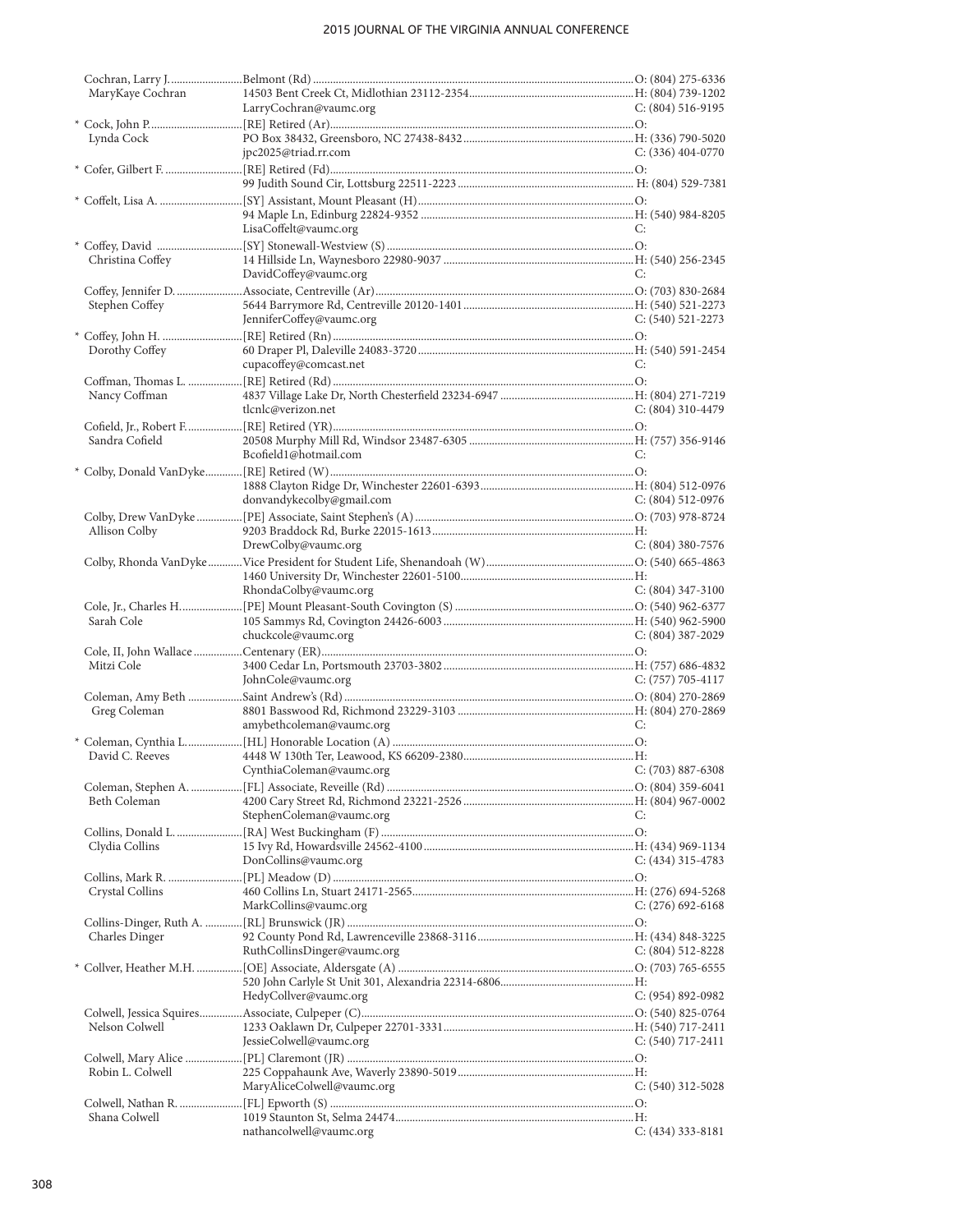| Mary Alice Colwell |                           |                       |
|--------------------|---------------------------|-----------------------|
|                    | jamesriverds@vaumc.org    | $C: (540)$ 312-4597   |
|                    |                           |                       |
| Morgan Combs       |                           |                       |
|                    | Alancombs@vaumc.org       | $C: (804)$ 238-4415   |
|                    |                           |                       |
| Joseph Commander   |                           |                       |
|                    |                           |                       |
|                    | JanPrentace@vaumc.org     | $C: (703) 868 - 7923$ |
|                    |                           |                       |
| Jim Compher        |                           |                       |
|                    | nancycompher@yahoo.com    | $C: (540)$ 454-3679   |
|                    |                           |                       |
| Aaron Compton      |                           |                       |
|                    | DawnCompton@vaumc.org     | $C: (434)$ 238-0464   |
|                    |                           |                       |
|                    |                           |                       |
| Ray Comstock       |                           |                       |
|                    | EllenComstock@vaumc.org   | $C: (757)$ 373-3137   |
|                    |                           |                       |
| Joyce Conner       |                           |                       |
|                    | JohnConner@vaumc.org      | $C: (252)$ 678-3504   |
|                    |                           |                       |
|                    |                           |                       |
| Brenda Cook        |                           |                       |
|                    | LinwoodCook@vaumc.org     | $C: (804)$ 347-8373   |
|                    |                           |                       |
|                    |                           |                       |
|                    | Revcook@hughes.net        | $C: (434)$ 470-6677   |
|                    |                           |                       |
|                    |                           |                       |
|                    |                           |                       |
|                    | waalker31@gmail.com       | $C: (804)$ 389-6702   |
|                    |                           |                       |
| Robert E. Cooper   |                           |                       |
|                    | FranCooper@vaumc.org      | $C: (757)$ 630-7412   |
|                    |                           |                       |
|                    |                           |                       |
|                    | mcsunny@cox.net           | C:                    |
|                    |                           |                       |
|                    |                           |                       |
| Frances T. Cooper  |                           |                       |
|                    | BobCooper@vaumc.org       | $C: (757)$ 641-5852   |
|                    |                           |                       |
| Donna Copeland     |                           |                       |
|                    | MichaelCopeland@vaumc.org | $C: (703)$ 479-6680   |
|                    |                           |                       |
| Marsha A. Childs   |                           |                       |
|                    | johncopenhaver@vaumc.org  | C:                    |
|                    |                           |                       |
|                    |                           |                       |
|                    |                           |                       |
|                    | WesCorber@vaumc.org       | $C: (571)$ 439-6937   |
|                    |                           |                       |
|                    |                           |                       |
|                    | cacorley@ctsi.net         | $C: (804)$ 241-9809   |
|                    |                           |                       |
| Ruby Corr          |                           |                       |
|                    |                           | C:                    |
|                    | randlcorr@yahoo.com       |                       |
|                    |                           |                       |
| Richard B. Cory    |                           |                       |
|                    | PennyCory@vaumc.org       | $C: (757)$ 373-7304   |
|                    |                           |                       |
|                    |                           |                       |
|                    |                           |                       |
|                    |                           |                       |
|                    |                           |                       |
|                    | BarbaraCousar@vaumc.org   | $C: (804)$ 305-3292   |
|                    |                           |                       |
| Sallye Covington   |                           |                       |
|                    | JohnCovington@vaumc.org   | C:                    |
|                    |                           |                       |
| Mark Cox           |                           |                       |
|                    |                           |                       |
|                    |                           |                       |
|                    | ShannonCox@vaumc.org      | $C: (540) 620-1730$   |
|                    |                           |                       |
| Ken Crabbs         |                           |                       |
|                    | LindaCrabbs@vaumc.org     | $C: (804)$ 496-1844   |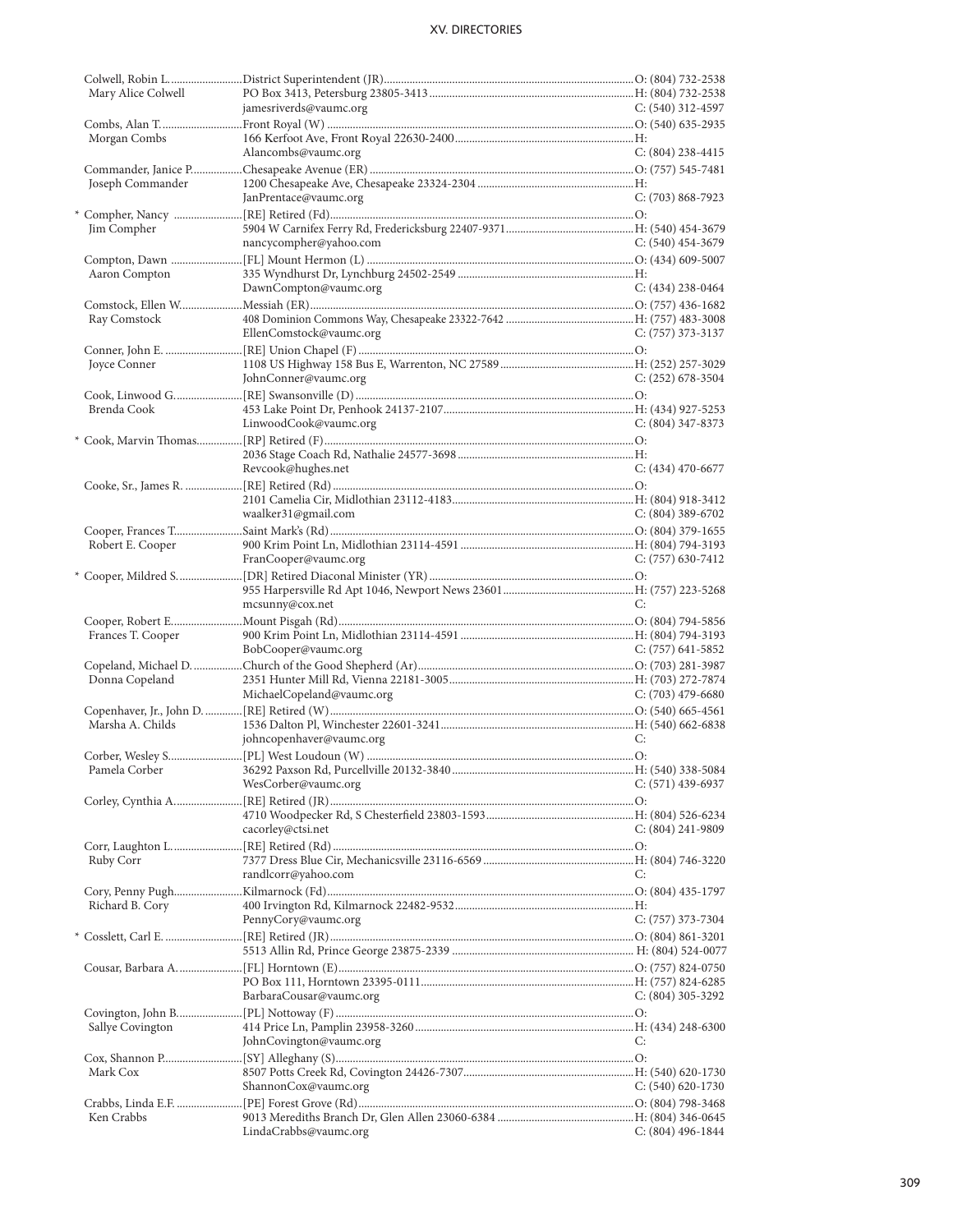| Becky Crabill      |                           |                     |
|--------------------|---------------------------|---------------------|
|                    | RalphCrabill@vaumc.org    | $C: (540)$ 244-9714 |
|                    |                           |                     |
| Carolyn Craddock   |                           |                     |
|                    | LarryCraddock@vaumc.org   | C: $(703)$ 785-6234 |
|                    |                           |                     |
|                    |                           |                     |
|                    |                           |                     |
|                    | timcraft@vaumc.org        | C:                  |
|                    |                           |                     |
| Janet Craig        |                           |                     |
|                    | DavidCraig@vaumc.org      | $C: (757) 784-5353$ |
|                    |                           |                     |
|                    |                           |                     |
|                    | FrancesCraig@vaumc.org    | C: $(757)$ 355-1462 |
|                    |                           |                     |
|                    |                           |                     |
| Ann Craig          |                           |                     |
|                    | TimCraig@vaumc.org        | $C: (703) 887-3192$ |
|                    |                           |                     |
| Jackie Crawford    |                           |                     |
|                    | JohnCrawford3@vaumc.org   | $C: (540)$ 292-6425 |
|                    |                           |                     |
| Debbie Creech      |                           |                     |
|                    | StephenCreech@vaumc.org   | C:                  |
|                    |                           |                     |
|                    |                           |                     |
|                    |                           |                     |
|                    | MaxineCrenshaw@vaumc.org  | C: $(434)$ 470-7066 |
|                    |                           |                     |
| Ottmar Schmidt     |                           |                     |
|                    | TammieCrews@vaumc.org     | $C: (570) 807-4362$ |
|                    |                           |                     |
| J. Olivia Crichlow |                           |                     |
|                    | WinstonCrichlow@vaumc.org | C: $(540)$ 420-0863 |
|                    |                           |                     |
| Corin Crim         |                           |                     |
|                    |                           |                     |
|                    | nvpcsfsc@visuallink.com   | C:                  |
|                    |                           |                     |
| Andrew Crisp       |                           |                     |
|                    | AmyCrisp@vaumc.org        | $C: (804)$ 399-8008 |
|                    |                           |                     |
|                    |                           |                     |
|                    | NipCrites@vaumc.org       | $C: (540)$ 247-4504 |
|                    |                           |                     |
| Ardis G. Crockett  |                           |                     |
|                    |                           |                     |
|                    | AlbertCrockett@vaumc.org  | $C: (757) 710-6919$ |
|                    |                           |                     |
|                    |                           |                     |
|                    | DougCrockett@vaumc.org    | $C: (757)$ 619-4228 |
|                    |                           |                     |
| Cindy Crosby       |                           |                     |
|                    | leecrosby@vaumc.org       | C:                  |
|                    |                           |                     |
| Alison C. Crosby   |                           |                     |
|                    |                           |                     |
|                    |                           |                     |
|                    | Tommycrosby@vaumc.org     | $C: (540)$ 421-2216 |
|                    |                           |                     |
| Thomas A. Slate    |                           |                     |
|                    | Susan.Cross@va.gov        | C:                  |
|                    |                           |                     |
| Sharon Crowder     |                           |                     |
|                    |                           |                     |
|                    | sdcrowder@yahoo.com       | $C: (434)$ 426-0957 |
|                    |                           |                     |
| Martha Crumb       |                           |                     |
|                    |                           |                     |
| Darlene Crummett   |                           |                     |
|                    | AndreCrummett@vaumc.org   | C:                  |
|                    |                           |                     |
|                    |                           |                     |
| Greg Culler        |                           |                     |
|                    | pamculler@vaumc.org       | $C: (804)$ 389-2711 |
|                    |                           |                     |
| Susan Culpepper    | KirkCulpepper@vaumc.org   | $C: (757)$ 434-0078 |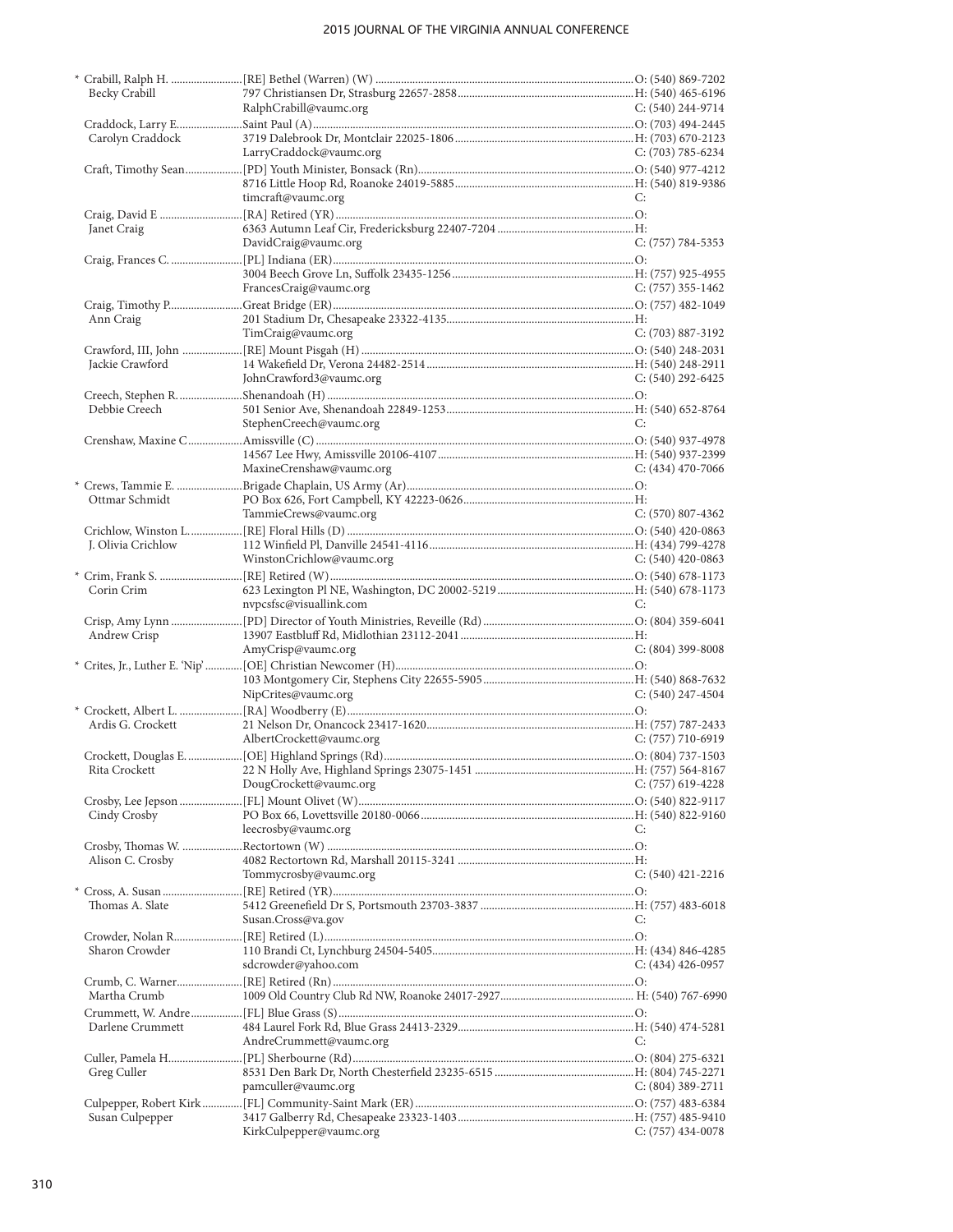| Amy Townsend               |                                                   |                       |
|----------------------------|---------------------------------------------------|-----------------------|
|                            | clarkcundiff@vaumc.org                            | C: (757) 615-0732     |
|                            |                                                   |                       |
| Jeanette Cunningham        |                                                   |                       |
|                            | DavidCunningham@vaumc.org                         | $C: (757)$ 647-5229   |
|                            |                                                   |                       |
|                            |                                                   |                       |
|                            |                                                   | C:                    |
|                            | hlcurry3@aol.com                                  |                       |
|                            |                                                   |                       |
| Tricia Cushnie             |                                                   |                       |
|                            |                                                   |                       |
|                            |                                                   |                       |
|                            | sdc8136@cox.net                                   | C:                    |
|                            |                                                   |                       |
| Maristela Da Silva         |                                                   |                       |
|                            | PauloDaSilva@vaumc.org                            | $C: (703)$ 955-2429   |
|                            |                                                   |                       |
|                            |                                                   |                       |
|                            |                                                   |                       |
|                            | MaryDadisman@vaumc.org                            | $C: (757)$ 912-2233   |
|                            |                                                   |                       |
| Alicia Daily               |                                                   |                       |
|                            | DickDaily@vaumc.org                               | C: $(540)$ 586-4030   |
|                            |                                                   |                       |
|                            |                                                   |                       |
|                            | Elinord57@yahoo.com                               | $C: (757)$ 630-7917   |
|                            |                                                   |                       |
|                            |                                                   |                       |
|                            |                                                   | C:                    |
|                            | JoshuaDalton@vaumc.org                            |                       |
|                            |                                                   |                       |
| Susan Dameron              |                                                   |                       |
|                            | dameron@rivnet.net                                | $C: (804)$ 694-6839   |
|                            |                                                   |                       |
| Barbara Daniel             |                                                   |                       |
|                            | LinwoodDaniel@vaumc.org                           | $C: (804)$ 908-5118   |
|                            |                                                   |                       |
|                            |                                                   |                       |
|                            | SherryDaniels@vaumc.org                           | C: $(757)$ 617-1555   |
|                            |                                                   |                       |
|                            |                                                   |                       |
| Lili Rebecca Spain-Daniely |                                                   |                       |
|                            | JDDaniely@vaumc.org                               | $C: (804) 712 - 0253$ |
|                            |                                                   |                       |
|                            |                                                   |                       |
|                            | SteveDarr@vaumc.org                               | C: $(540)$ 230-8581   |
|                            |                                                   |                       |
| Paula David                |                                                   |                       |
|                            | tdavid8@cox.net<br>$C: (757) 831 - 2172$          |                       |
|                            |                                                   |                       |
|                            |                                                   |                       |
| Jackie Davidson            |                                                   |                       |
|                            | Revd@gftw.org                                     | C:                    |
|                            |                                                   |                       |
| Cheryl Harrison-Davidson   | 6095 Catalina Dr Unit 713, North Myrtle Beach, SC |                       |
|                            | 29582-9478                                        |                       |
|                            | WilliamDavidson@vaumc.org                         | $C: (540)$ 314-9470   |
|                            |                                                   |                       |
| Melvina J. Davies          |                                                   |                       |
|                            | LynchburgDS@vaumc.org                             | C: $(434)$ 665-0073   |
|                            |                                                   |                       |
| Corliss W. Davis           |                                                   |                       |
|                            |                                                   |                       |
|                            | AlexanderDavis@vaumc.org                          | $C: (804) 721 - 5046$ |
|                            |                                                   |                       |
|                            |                                                   |                       |
|                            | AnnDavis@vaumc.org                                | C: $(804)$ 241-9608   |
|                            |                                                   |                       |
| Linda Davis                |                                                   |                       |
|                            | csd63lbd@comcast.net                              | $C: (540) 529-0338$   |
|                            |                                                   |                       |
| Miriam Davis               |                                                   |                       |
|                            |                                                   |                       |
|                            |                                                   |                       |
| Denise Davis               |                                                   |                       |
|                            | JackDavisJR@vaumc.org                             | $C: (540)$ 425-4882   |
|                            |                                                   |                       |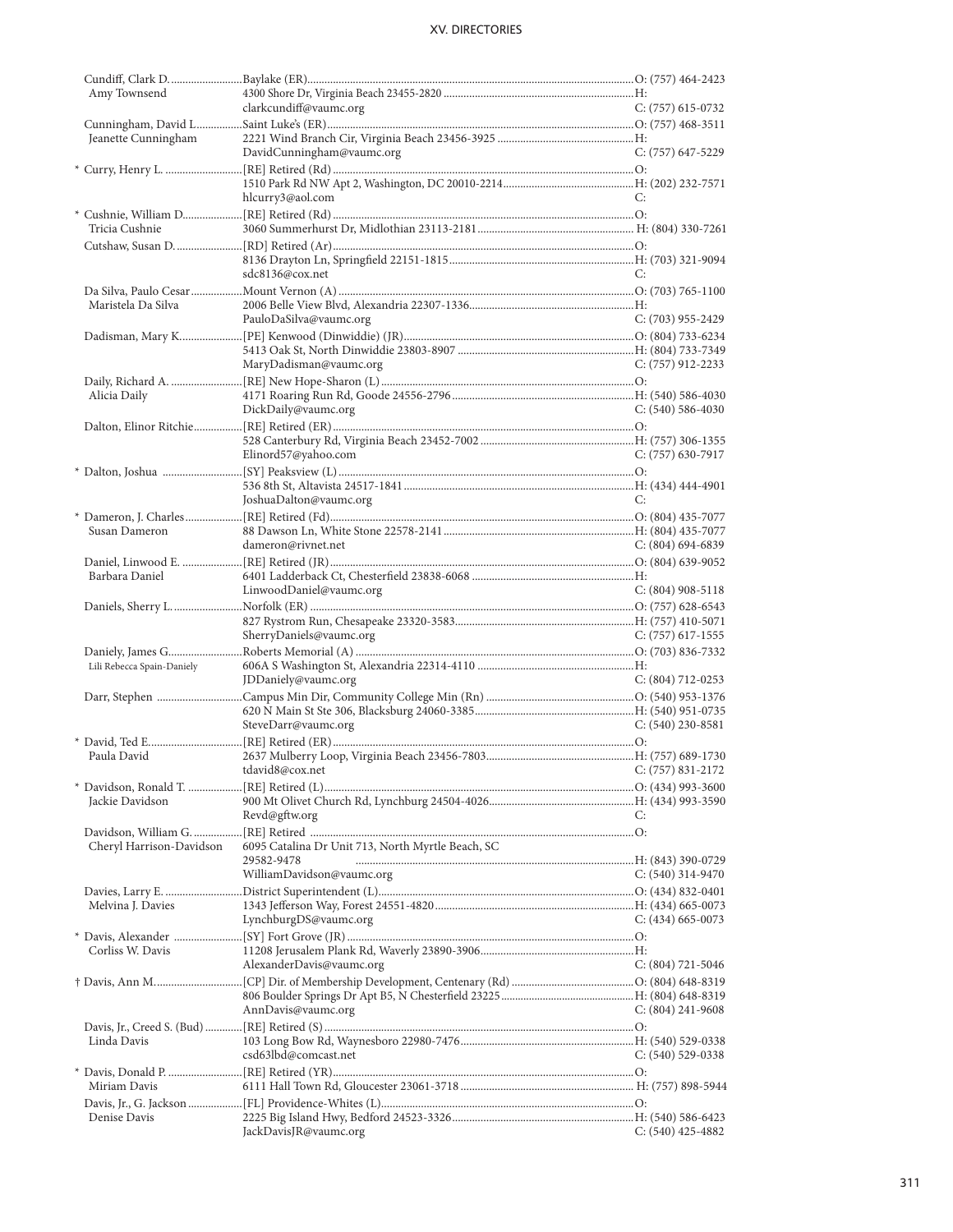| Sharon Davis         |                                                                                                                       |                       |
|----------------------|-----------------------------------------------------------------------------------------------------------------------|-----------------------|
|                      | JackDavis@vaumc.org                                                                                                   | C:                    |
|                      |                                                                                                                       |                       |
| Lila Davis           |                                                                                                                       |                       |
|                      |                                                                                                                       |                       |
|                      | JonDavis@vaumc.org                                                                                                    | C: $(540)$ 903-6303   |
|                      |                                                                                                                       |                       |
| Albert M. Davis, Jr. |                                                                                                                       |                       |
|                      | MarshaDavis@vaumc.org                                                                                                 | $C: (434)$ 390-7374   |
|                      |                                                                                                                       |                       |
|                      |                                                                                                                       |                       |
| Elizabeth Davis      |                                                                                                                       |                       |
|                      | MikeDavis@vaumc.org                                                                                                   | $C: (804)$ 304-0256   |
|                      |                                                                                                                       |                       |
| Marilyn Davis        |                                                                                                                       |                       |
|                      | pbd.mcd@hotmail.com                                                                                                   | $C: (434)$ 262-2373   |
|                      |                                                                                                                       |                       |
|                      |                                                                                                                       |                       |
|                      |                                                                                                                       |                       |
|                      |                                                                                                                       |                       |
| Laurie Davis         |                                                                                                                       |                       |
|                      | ScottDavis@vaumc.org                                                                                                  | C:                    |
|                      |                                                                                                                       |                       |
|                      |                                                                                                                       |                       |
| Susan Davis          |                                                                                                                       |                       |
|                      | BillDavis@vaumc.org                                                                                                   | $C: (804)$ 248-1424   |
|                      |                                                                                                                       |                       |
| Sara Dawson          |                                                                                                                       |                       |
|                      | RickDawson@vaumc.org                                                                                                  | $C: (703)$ 505-7934   |
|                      |                                                                                                                       |                       |
|                      |                                                                                                                       |                       |
| Elaine Dawson        |                                                                                                                       |                       |
|                      | wkdawson49@gmail.com                                                                                                  | $C: (540)$ 931-5829   |
|                      |                                                                                                                       |                       |
|                      |                                                                                                                       |                       |
|                      |                                                                                                                       |                       |
|                      | JennyDay@vaumc.org                                                                                                    | $C: (703)$ 999-4873   |
|                      |                                                                                                                       |                       |
| Anne Day             |                                                                                                                       |                       |
|                      | MichaelDay@vaumc.org                                                                                                  | $C: (434)$ 607-9209   |
|                      |                                                                                                                       |                       |
|                      |                                                                                                                       |                       |
|                      |                                                                                                                       |                       |
|                      |                                                                                                                       |                       |
|                      | NormaDean@vaumc.org                                                                                                   | $C: (434)$ 981-8980   |
|                      |                                                                                                                       |                       |
|                      |                                                                                                                       |                       |
| James DeBres         |                                                                                                                       |                       |
|                      | JudyDeBres@vaumc.org                                                                                                  | $C: (434)$ 401-8648   |
| D                    |                                                                                                                       |                       |
| Vicki Decker         |                                                                                                                       |                       |
|                      |                                                                                                                       |                       |
|                      | FrankDecker@vaumc.org                                                                                                 | C:                    |
|                      |                                                                                                                       |                       |
| Brenda J. Decker     |                                                                                                                       |                       |
|                      | ThadDecker@vaumc.org                                                                                                  | $C: (757)$ 334-0221   |
|                      |                                                                                                                       |                       |
|                      |                                                                                                                       |                       |
| Stephanie Decker     |                                                                                                                       |                       |
|                      | NathanDecker@vaumc.org                                                                                                | $C: (804) 898 - 1258$ |
|                      |                                                                                                                       |                       |
|                      |                                                                                                                       |                       |
|                      | charlesdehart@vaumc.org                                                                                               | $C: (540)$ 381-1752   |
|                      |                                                                                                                       |                       |
|                      |                                                                                                                       |                       |
| Elaine DeJong        |                                                                                                                       |                       |
|                      | diministers@ntelos.net                                                                                                | C:                    |
|                      |                                                                                                                       |                       |
| Lela DeLoach         |                                                                                                                       |                       |
|                      |                                                                                                                       |                       |
|                      | clydedeloach@vaumc.org                                                                                                | C: $(757)$ 746-2105   |
|                      |                                                                                                                       |                       |
| Debby DeLoach        |                                                                                                                       |                       |
|                      | TravisDeLoach@vaumc.org                                                                                               | $C: (757) 894-4598$   |
|                      |                                                                                                                       |                       |
|                      |                                                                                                                       |                       |
|                      |                                                                                                                       |                       |
|                      | LeahDeLong@vaumc.org                                                                                                  | $C: (540)$ 219-4727   |
|                      | + Denton, Leila W………………………[CP] Dir of Children's Min, Trinity (Rd) …………………………………………………………………………………… O: (804) 288-6057 |                       |
|                      |                                                                                                                       |                       |
|                      |                                                                                                                       |                       |
|                      | LeilaDenton@vaumc.org                                                                                                 | C:                    |
|                      |                                                                                                                       |                       |
| Sherri Derflinger    |                                                                                                                       |                       |
|                      | MikeDerflinger@vaumc.org                                                                                              | $C: (540)$ 631-4469   |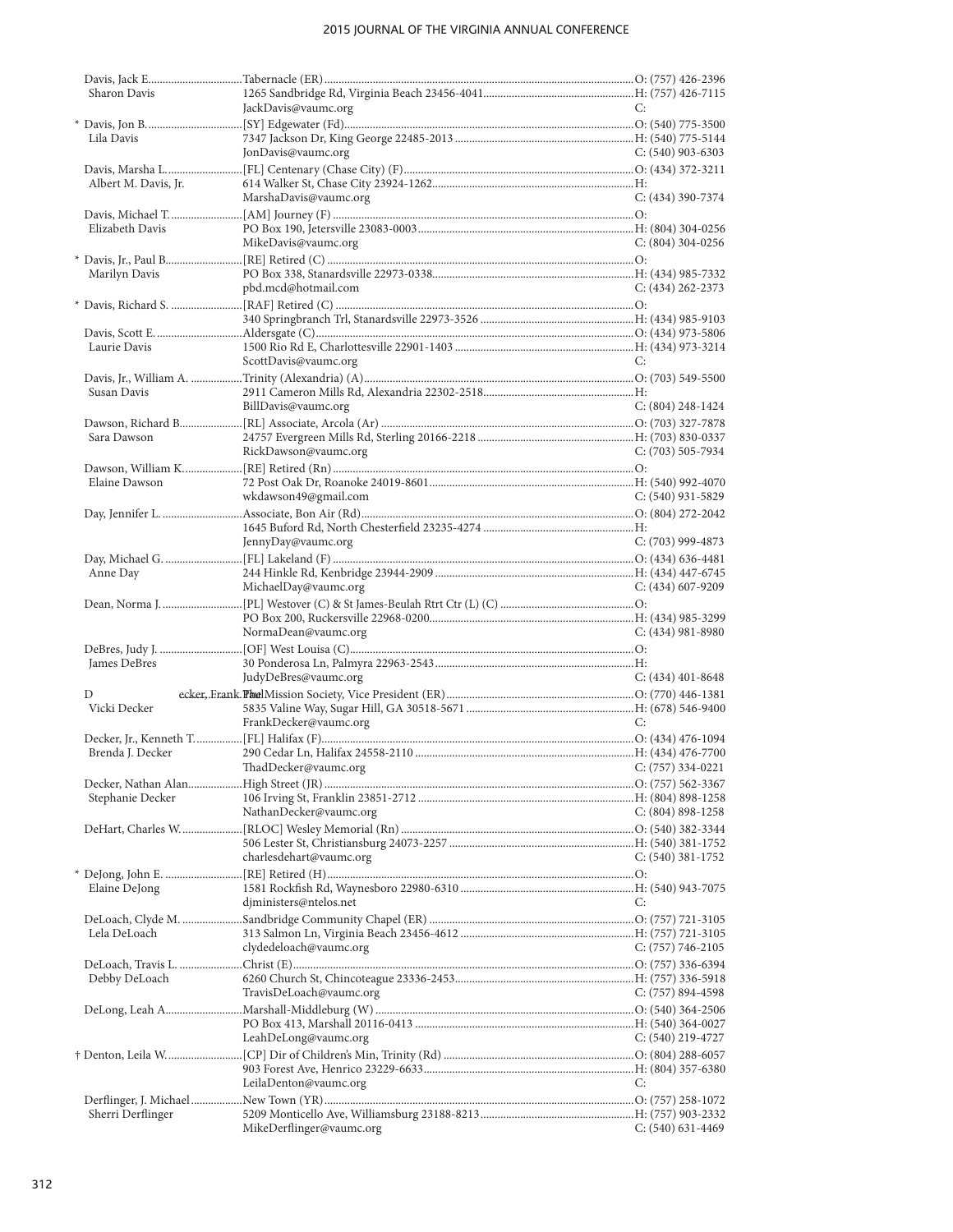| Gabriella Luisa Mirabilio |                           |                       |
|---------------------------|---------------------------|-----------------------|
|                           | MichaelDettmer@vaumc.org  | $C: (540)$ 999-8090   |
|                           |                           |                       |
| Ruth DeVerter             |                           |                       |
|                           | jsdeverter@cox.net        | C:                    |
|                           |                           |                       |
|                           |                           |                       |
|                           | SeanDevolites@vaumc.org   | C:                    |
|                           |                           |                       |
|                           |                           |                       |
| Lisa Dibble               |                           |                       |
|                           | DanDibble@vaumc.org       | C:                    |
|                           |                           |                       |
| Daniel R. Dibble          |                           |                       |
|                           | LisaDibble@vaumc.org      | C:                    |
|                           |                           |                       |
| Norm Dietz                |                           |                       |
|                           | joannadietz@vaumc.org     | $C: (703)$ 346-8335   |
|                           |                           |                       |
|                           |                           |                       |
| Janice Dixon              |                           |                       |
|                           | rogerd205@gmail.com       | C:                    |
|                           |                           |                       |
| Steven B. Doan            |                           |                       |
|                           | DonnaDoan@vaumc.org       | C: (757) 710-8907     |
|                           |                           |                       |
| Donna J. Doan             |                           |                       |
|                           | SteveDoan@vaumc.org       | $C: (757) 709-2513$   |
|                           |                           |                       |
| Rebecca Rigel Donald      |                           |                       |
|                           |                           | $C: (804)$ 916-0991   |
|                           | ChrisDonald@vaumc.org     |                       |
|                           |                           |                       |
| Dorothy Donat             |                           |                       |
|                           | Dotsh34@cox.net           | C: $(540)$ 312-0115   |
|                           |                           |                       |
| Mary V. Teasley           |                           |                       |
|                           | GeorgeDonigian@vaumc.org  | $C: (864)$ 276-6909   |
|                           |                           |                       |
| Margaret E. Donnelly      |                           |                       |
|                           | RapidBob65@aol.com        | C:                    |
|                           |                           |                       |
| Michele L. Dore           |                           |                       |
|                           | LivingstoneDore@vaumc.org | $C: (804)$ 338-6067   |
|                           |                           |                       |
|                           |                           |                       |
| Carol Dorsey              |                           |                       |
|                           | JeffDorsey@vaumc.org      |                       |
|                           |                           | C:                    |
|                           |                           |                       |
|                           |                           |                       |
|                           | haleymills@vaumc.org      | $C: (540) 686 - 2527$ |
|                           |                           |                       |
| Nathan Solomon            |                           |                       |
|                           | TonyaDouce@vaumc.org      | $C: (703)$ 254-3754   |
|                           |                           |                       |
|                           |                           |                       |
|                           |                           |                       |
|                           | DelanoDouglas@vaumc.org   | $C: (434)$ 258-7014   |
|                           |                           |                       |
|                           |                           |                       |
|                           | LauraDouglass@vaumc.org   | $C: (540)$ 271-1558   |
|                           |                           |                       |
| Janie Dowdy               |                           |                       |
|                           | Rdowdy-cp@mindspring.com  | $C: (804)$ 356-6691   |
|                           |                           |                       |
|                           |                           |                       |
|                           |                           |                       |
|                           | Bethdowns@vaumc.org       | $C: (804)$ 405-3625   |
|                           |                           |                       |
|                           |                           |                       |
|                           | wddraine@msn.com          | $C: (813) 484-2068$   |
|                           |                           |                       |
| Chris Drake               |                           |                       |
|                           | HerbertDrake@vaumc.org    | $C: (540)$ 303-3508   |
|                           |                           |                       |
|                           |                           |                       |
|                           | james_draper@comcast.net  | $C: (757) 509-2090$   |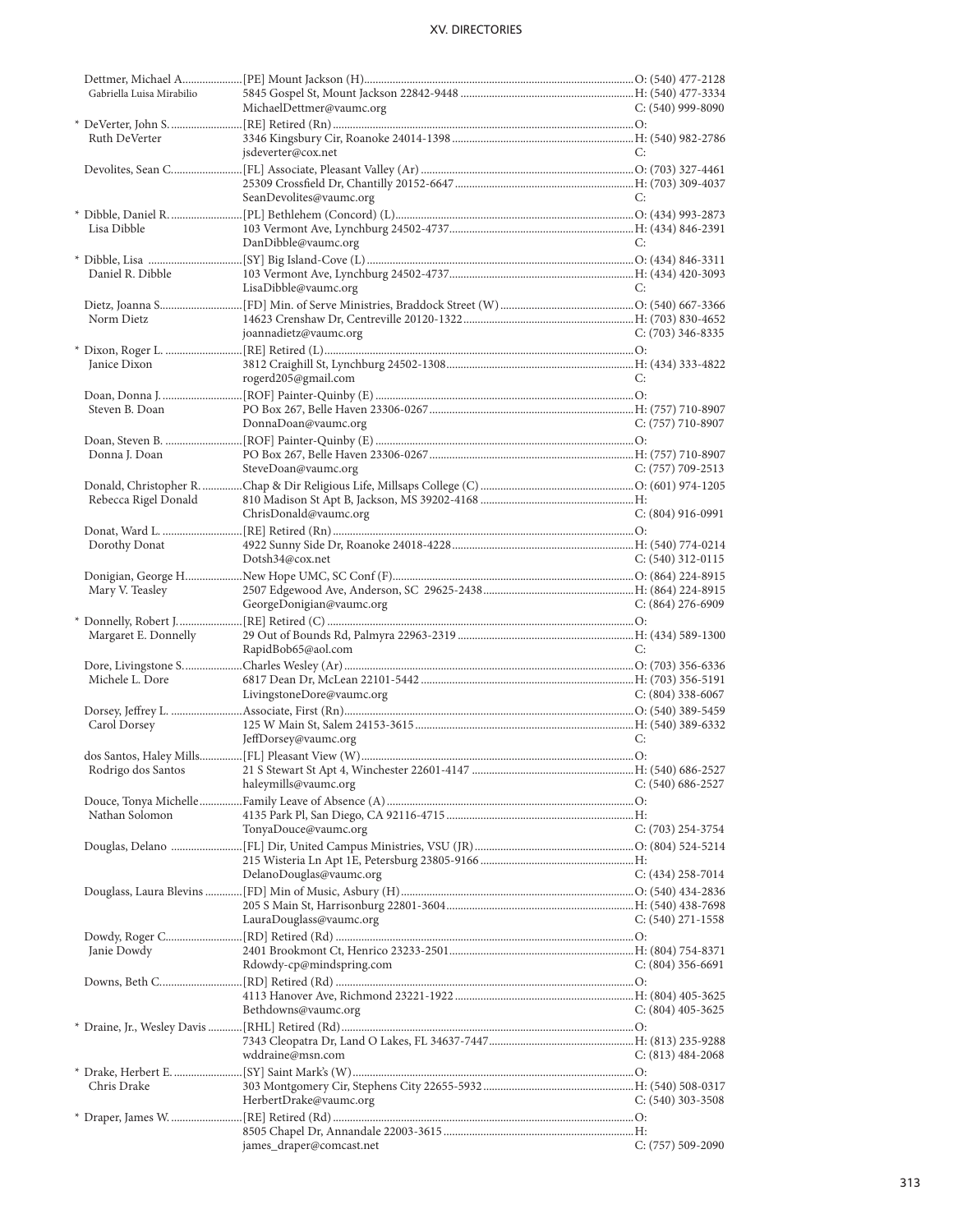| Linda Drinkard        |                         |                       |
|-----------------------|-------------------------|-----------------------|
|                       | daviddrinkard@vaumc.org | C:                    |
|                       |                         |                       |
| Katheryn Driscoll     |                         |                       |
|                       | JimDriscoll@vaumc.org   | $C: (757)$ 903-9417   |
|                       |                         |                       |
|                       |                         |                       |
| Kimberly Dulaney      |                         |                       |
|                       | BradDulaney@vaumc.org   | C: (540) 798-7922     |
|                       |                         |                       |
| Jennifer Duley        |                         |                       |
|                       | JasonDuley@vaumc.org    | $C: (540) 550-2069$   |
|                       |                         |                       |
|                       |                         |                       |
| Valerie V. Duncan     |                         |                       |
|                       | AlexDuncan@vaumc.org    | C: (757) 232-7135     |
|                       |                         |                       |
| Robin Duncan          |                         |                       |
|                       | RandyDuncan@vaumc.org   | C: (703) 472-2710     |
|                       |                         |                       |
|                       |                         |                       |
| Melody A. Duncan      |                         |                       |
|                       | DeWayneDuncan@vaumc.org | $C: (757)$ 678-3577   |
|                       |                         |                       |
| Coretta Duncan        |                         |                       |
|                       | GregDuncan@vaumc.org    | $C: (757) 894-0880$   |
|                       |                         |                       |
|                       |                         |                       |
| Alexander Duncan, Jr. |                         |                       |
|                       | ValerieDuncan@vaumc.org | $C: (757)$ 310-1800   |
|                       |                         |                       |
| Wesley E. Dunkum      |                         |                       |
|                       | JeaneDunkum@vaumc.org   | $C: (540)$ 420-6468   |
|                       |                         |                       |
|                       |                         |                       |
| Arlene Dunkum         |                         |                       |
|                       | revtom@comcast.net      | C: $(804)$ 396-0572   |
|                       |                         |                       |
| Kyle Dunlap           |                         |                       |
|                       | MelissaDunlap@vaumc.org | C: $(571)$ 426-4036   |
|                       |                         |                       |
|                       |                         |                       |
|                       |                         |                       |
| Angelia E. Durrance   |                         |                       |
|                       | Tomdurrance@vaumc.org   | $C: (276) 734-8902$   |
|                       |                         |                       |
| Edith F. Durrett      |                         |                       |
|                       |                         | C:                    |
|                       | jedurrett@clearwire.net |                       |
|                       |                         |                       |
|                       |                         |                       |
|                       | DonDuty@vaumc.org       | $C: (540) 290 - 0027$ |
|                       |                         |                       |
|                       |                         |                       |
|                       |                         |                       |
|                       |                         |                       |
| Sara Eakes            |                         |                       |
|                       | GareyEakes@vaumc.org    | $C: (703)$ 447-6724   |
|                       |                         |                       |
| Roger Eakin           |                         |                       |
|                       | rheakin@verizon.net     | C:                    |
|                       |                         |                       |
|                       |                         |                       |
|                       |                         |                       |
|                       | skipearl1@cox.net       | C:                    |
|                       |                         |                       |
| Robert Earle          |                         |                       |
|                       | DevonEarle@vaumc.org    | C: (804) 837-9850     |
|                       |                         |                       |
|                       |                         |                       |
| Phyllis R. Earley     |                         |                       |
|                       | JimEarley@vaumc.org     | $C: (571)$ 239-3529   |
|                       |                         |                       |
| James N. Earley, II   |                         |                       |
|                       | PhyllisEarley@vaumc.org | $C: (757) 685-6207$   |
|                       |                         |                       |
|                       |                         |                       |
|                       |                         |                       |
|                       | ReginaldEarly@vaumc.org | $C: (703)$ 297-6463   |
|                       |                         |                       |
| Judy Early            | GlenEarly@vaumc.org     | $C: (540)$ 246-1176   |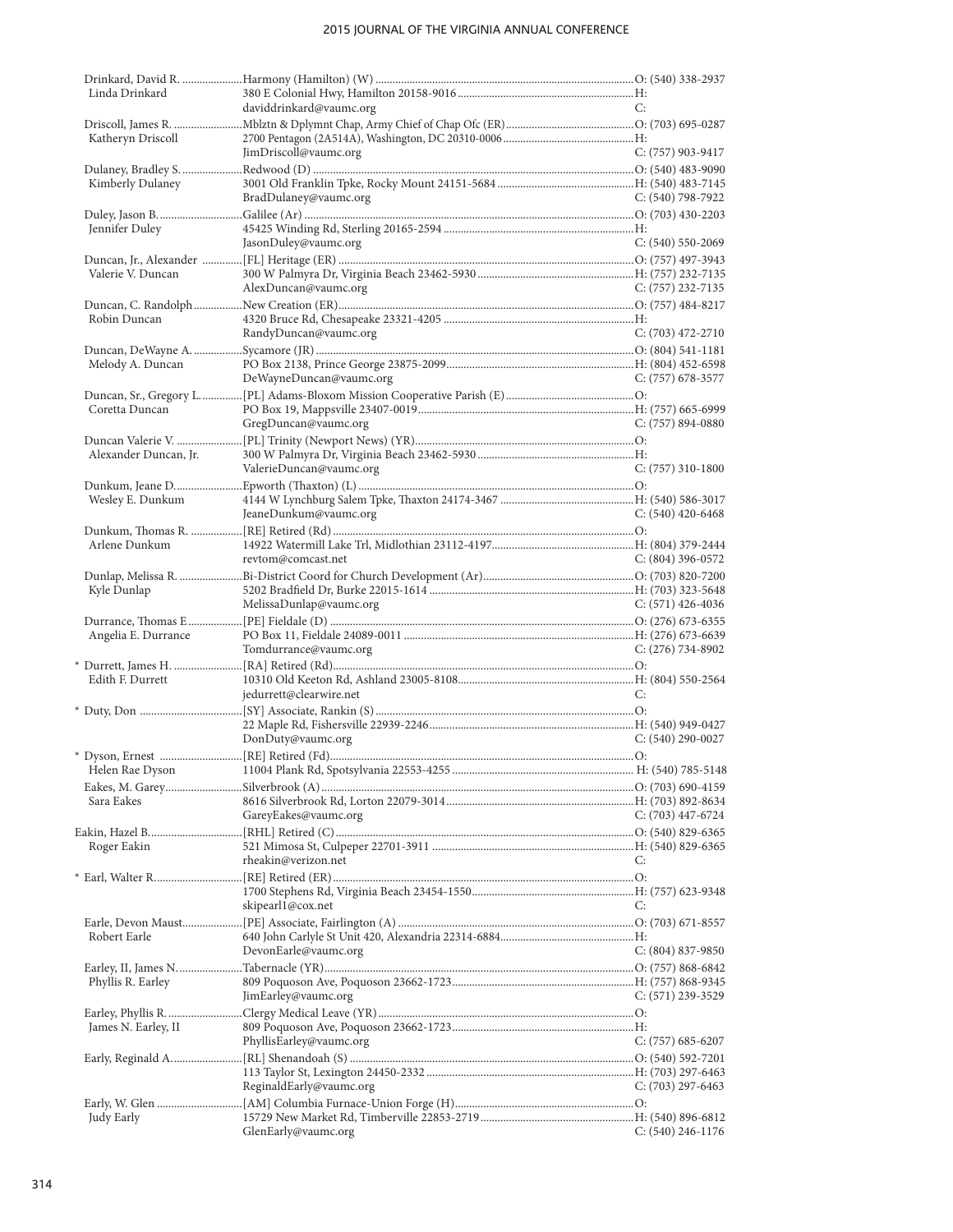|                | Rebecca Earnhardt    |                         |    |                       |
|----------------|----------------------|-------------------------|----|-----------------------|
|                |                      | TimEarnhardt@vaumc.org  |    | $C: (757)$ 470-9700   |
|                |                      |                         |    |                       |
| Sandra Eccard  |                      |                         |    |                       |
|                |                      |                         | C: |                       |
|                |                      | ewe@ntelos.net          |    |                       |
|                |                      |                         |    |                       |
|                | Richard H. Ecklund   |                         |    |                       |
|                |                      | LizEcklund@vaumc.org    |    | $C: (434)$ 258-2934   |
|                |                      |                         |    |                       |
|                |                      |                         |    |                       |
|                | Elizabeth W. Ecklund |                         |    |                       |
|                |                      | RickEcklund@vaumc.org   |    | $C: (434)$ 258-2935   |
|                |                      |                         |    |                       |
|                |                      |                         |    |                       |
|                |                      | SharonEden@vaumc.org    | C: |                       |
|                |                      |                         |    |                       |
|                |                      |                         |    |                       |
| Ellen Edinger  |                      |                         |    |                       |
|                |                      | DavidEdinger@vaumc.org  |    | $C: (434)$ 316-3974   |
|                |                      |                         |    |                       |
|                | Cathy Edmonds        |                         |    |                       |
|                |                      |                         |    |                       |
|                |                      | LarryEdmonds@vaumc.org  |    | C: (757) 268-8930     |
|                |                      |                         |    |                       |
| Linda Edmonds  |                      |                         |    |                       |
|                |                      | RayEdmonds@vaumc.org    |    | $C: (804) 852 - 3633$ |
|                |                      |                         |    |                       |
|                |                      |                         |    |                       |
| Wanda Edwards  |                      |                         |    |                       |
|                |                      | DarwinEdwards@vaumc.org | C: |                       |
|                |                      |                         |    |                       |
| Teresa Edwards |                      |                         |    |                       |
|                |                      |                         |    |                       |
|                |                      | KeebieEdwards@vaumc.org |    | $C: (540)$ 589-2989   |
|                |                      |                         |    |                       |
| Cindy Edwards  |                      |                         |    |                       |
|                |                      | BobEdwards@vaumc.org    |    | C: $(540)$ 521-1556   |
|                |                      |                         |    |                       |
|                |                      |                         |    |                       |
|                | Miriah Eisenman      |                         |    |                       |
|                |                      | MikeEisenman@vaumc.org  |    | C: (434) 770-8898     |
|                |                      |                         |    |                       |
| Pam Elder      |                      |                         |    |                       |
|                |                      |                         |    |                       |
|                |                      | GibbyElder@vaumc.org    |    | C: $(804)$ 239-4591   |
|                |                      |                         |    |                       |
| Maria Otero    |                      |                         |    |                       |
|                |                      | JoeEldridge@vaumc.org   |    | C: $(202)$ 256-8070   |
|                |                      |                         |    |                       |
|                | Rebekah Elmore       |                         |    |                       |
|                |                      |                         |    |                       |
|                |                      | danelmore@vaumc.org     |    | $C: (804) 898-1765$   |
|                |                      |                         |    |                       |
|                |                      |                         |    |                       |
|                |                      | kevinelmore@vaumc.org   |    | $C: (804) 580 - 1571$ |
|                |                      |                         |    |                       |
|                |                      |                         |    |                       |
| Christy Elmore |                      |                         |    |                       |
|                |                      |                         |    |                       |
|                |                      | JasonElmore@vaumc.org   |    | $C: (804)$ 399-8590   |
|                |                      |                         |    |                       |
|                |                      |                         |    |                       |
| Linda Ennis    |                      |                         |    |                       |
|                |                      | carle32@hotmail.com     |    | $C: (703)$ 498-8700   |
|                |                      |                         |    |                       |
|                |                      |                         |    |                       |
|                |                      |                         |    |                       |
|                |                      | mauryenright@vaumc.org  | C: |                       |
|                |                      |                         |    |                       |
| Catherine Ensz |                      |                         |    |                       |
|                |                      | DrewEnsz@vaumc.org      |    | $C: (703) 881 - 8673$ |
|                |                      |                         |    |                       |
|                |                      |                         |    |                       |
| Joung-Won Eo   |                      |                         |    |                       |
|                |                      | YunhoEo@vaumc.org       | C: |                       |
|                |                      |                         |    |                       |
| Martha Erbach  |                      |                         |    |                       |
|                |                      | wmerbach@shentel.net    | C: |                       |
|                |                      |                         |    |                       |
|                |                      |                         |    |                       |
|                |                      |                         |    |                       |
|                |                      | LarryErbin@vaumc.org    |    | $C: (434) 534-5461$   |
|                |                      |                         |    |                       |
|                | Patty C. Erickson    |                         |    |                       |
|                |                      | wd.erick@yahoo.com      | C: |                       |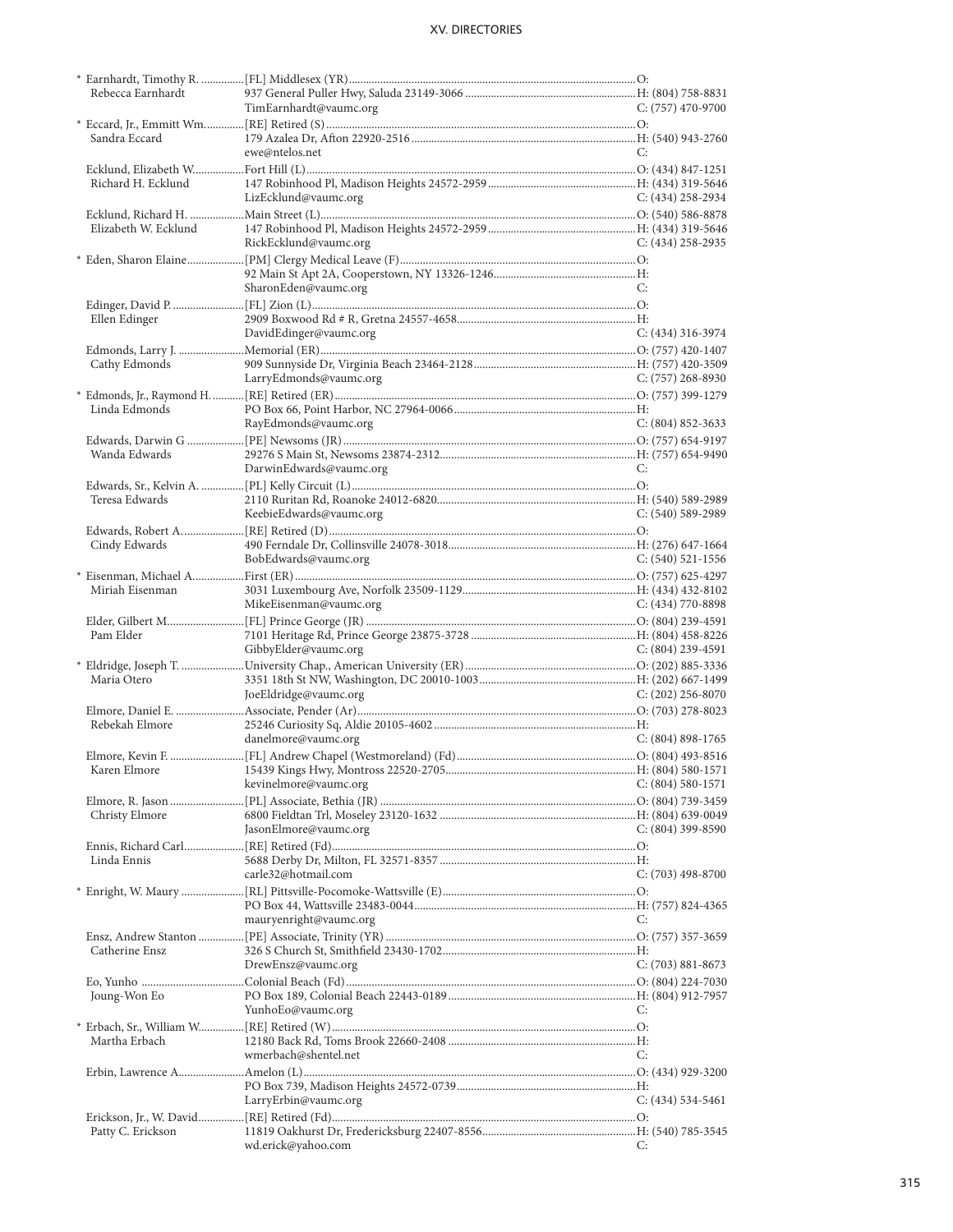| $\ast$                  |                                  |                       |
|-------------------------|----------------------------------|-----------------------|
| Judi Espinoza           |                                  |                       |
|                         | sjespinoza@aol.com               | $C: (540)$ 421-6770   |
|                         |                                  |                       |
| David Outten            |                                  |                       |
|                         | TammyEstep@vaumc.org             | C: (757) 999-7413     |
|                         |                                  |                       |
|                         |                                  |                       |
| Kelly Ann Desclos-Estes |                                  |                       |
|                         | ShayneEstes@vaumc.org            | $C: (804)$ 357-1107   |
|                         |                                  |                       |
|                         | 7090 Covenant Woods Dr Rm B113,  |                       |
|                         |                                  |                       |
|                         | RKEEVE@cwresidents.com           | C:                    |
|                         |                                  |                       |
|                         |                                  |                       |
| David Evans             |                                  |                       |
|                         | FaithEvans@vaumc.org             | $C: (540)$ 209-4806   |
|                         |                                  |                       |
| Karen Evans             |                                  |                       |
|                         | glenevans@artforhumanity.org     | C:                    |
|                         |                                  |                       |
|                         |                                  |                       |
| Carrie Everett          |                                  |                       |
|                         | DavidEverett@vaumc.org           | $C: (804) 894-0335$   |
|                         |                                  |                       |
| Jan McCall Failes       |                                  |                       |
|                         | bfailes@vaumc.org                | C: $(540)$ 255-1717   |
|                         |                                  |                       |
|                         |                                  |                       |
| Karol Fair              |                                  |                       |
|                         | ChrisFair@vaumc.org              | C:                    |
|                         |                                  |                       |
| John Alexander Fair     |                                  |                       |
|                         | DebFair@vaumc.org                | $C: (575) 741-0416$   |
|                         |                                  |                       |
|                         |                                  |                       |
| Deborah R.B. Fair       |                                  |                       |
|                         | JohnFair@vaumc.org               | $C: (804)$ 931-3773   |
|                         |                                  |                       |
| Susan Falbo             |                                  |                       |
|                         | PeterFalbo@vaumc.org             | C:                    |
|                         |                                  |                       |
| Debby Farabaugh         |                                  |                       |
|                         |                                  |                       |
|                         | TimFarabaugh@vaumc.org           | $C: (304)$ 557-9486   |
|                         |                                  |                       |
| Pat Faris               |                                  |                       |
|                         | farisrb@aol.com                  | C:                    |
|                         |                                  |                       |
| Joette Farrar           |                                  |                       |
|                         |                                  |                       |
|                         | KenFarrar@vaumc.org              | $C: (540)$ 230-0494   |
|                         |                                  |                       |
| Mark Fathbruckner       |                                  |                       |
|                         | AlexisFathbruckner@vaumc.org     | $C: (434) 294-7083$   |
|                         |                                  |                       |
| Arthur L. Fellows       |                                  |                       |
|                         | NormaJeanFellows@vaumc.org       |                       |
|                         |                                  | $C: (540)$ 229-6653   |
|                         |                                  |                       |
| Bettie Ann Felumlee     |                                  |                       |
|                         | alanfelumlee@vaumc.org           | $C: (540)$ 931-5317   |
|                         |                                  |                       |
| Frank A. Fender         |                                  |                       |
|                         |                                  |                       |
|                         | JudyFender@vaumc.org             | $C: (703)$ 424-4369   |
|                         |                                  |                       |
| Doris Ferguson          |                                  |                       |
|                         | ddfandwsf@yahoo.com              | C:                    |
|                         |                                  |                       |
| Maribel Pupo            | 16331 Church Apt #2, PO Box 465, |                       |
|                         |                                  |                       |
|                         |                                  |                       |
|                         | RacielFernandez@vaumc.org        | $C: (804) 869 - 5334$ |
|                         |                                  |                       |
| P. Michael Watts        |                                  |                       |
|                         | DwalaFerrell@vaumc.org           | $C: (804)$ 400-0531   |
|                         |                                  |                       |
|                         |                                  |                       |
| Marilyn Fink            |                                  |                       |
|                         | rufusbf@jps.net                  | C:                    |
|                         |                                  |                       |
| Ann Fink                |                                  |                       |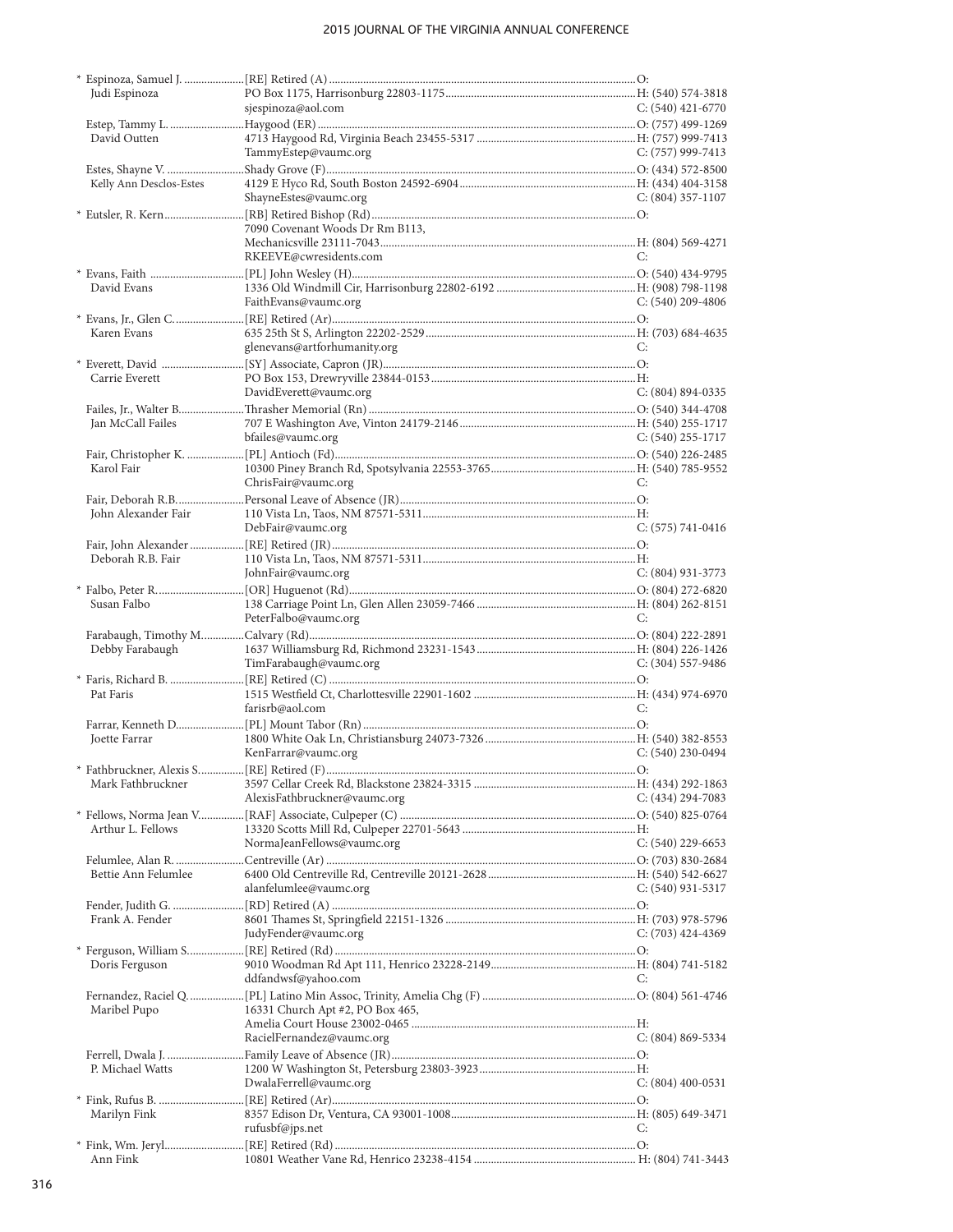| William M. Finley, III |                               |                     |
|------------------------|-------------------------------|---------------------|
|                        | Itorfin@aol.com               | $C: (540)$ 239-6013 |
|                        |                               |                     |
| Jeanne T. Finley       |                               |                     |
|                        | finleywm@aol.com              | $C: (540)$ 239-1720 |
|                        |                               |                     |
| Michael Finn-McKenzie  |                               |                     |
|                        |                               |                     |
|                        | ElfieFinnMcKenzie@vaumc.org   | C: $(540)$ 604-4579 |
|                        |                               |                     |
| Eugenie Finn-McKenzie  |                               |                     |
|                        | MichaelFinnMcKenzie@vaumc.org | $C: (540)$ 604-1800 |
|                        |                               |                     |
| Brenda Fisher          |                               |                     |
|                        |                               |                     |
| Barbara Fisher         |                               |                     |
|                        | revwrf@gmail.com              | $C: (540)$ 256-3303 |
|                        |                               |                     |
|                        |                               |                     |
| Stephanie Fitch        |                               |                     |
|                        | AaronFitch@vaumc.org          | $C: (540)$ 532-9493 |
|                        |                               |                     |
| Marcie Fleischer       |                               |                     |
|                        | MorrisFleischer@vaumc.org     | C: $(540)$ 392-4785 |
|                        |                               |                     |
|                        |                               |                     |
|                        |                               |                     |
|                        | JenniferFletcher@vaumc.org    | C: $(540)$ 295-3268 |
|                        |                               |                     |
| Delores Flood          |                               |                     |
|                        | JohnFlood@vaumc.org           | C: $(434)$ 315-1783 |
|                        |                               |                     |
| Lacy T. Lusk, Jr.      |                               |                     |
|                        | AbiFoerster@vaumc.org         | $C: (703) 887-6952$ |
|                        |                               |                     |
|                        |                               |                     |
| Carol C. Follett       |                               |                     |
|                        | AlanFollett@vaumc.org         | $C: (540)$ 241-5342 |
|                        |                               |                     |
|                        |                               |                     |
|                        |                               |                     |
| Sherman Forbes         |                               |                     |
|                        | SharonForbes@vaumc.org        | $C: (540)$ 877-5439 |
|                        |                               |                     |
|                        |                               |                     |
| Mary Lou Ford          |                               |                     |
|                        |                               |                     |
|                        | DavidFord@vaumc.org           | C: (757) 947-6077   |
|                        |                               |                     |
| Sally Ford             |                               |                     |
|                        | BobFord@vaumc.org             | $C: (434)$ 960-4676 |
|                        |                               |                     |
|                        |                               |                     |
| Nancy Forrest          |                               |                     |
|                        | DavidForrest@vaumc.org        | C: $(540)$ 409-6285 |
|                        |                               |                     |
| Tracy Forrester        |                               |                     |
|                        | DougForrester@vaumc.org       | $C: (434)$ 327-3713 |
|                        |                               |                     |
| Mary Ruth Forstall     |                               |                     |
|                        |                               |                     |
|                        | TonyForstall@vaumc.org        | C: $(757)$ 506-8298 |
|                        |                               |                     |
|                        |                               |                     |
|                        | ElizabethFoss@vaumc.org       | C:                  |
|                        |                               |                     |
| Susan Foster           |                               |                     |
|                        | BarryFoster@vaumc.org         | $C: (434) 709-0093$ |
|                        |                               |                     |
|                        |                               |                     |
|                        |                               |                     |
|                        | KeikoFoster@vaumc.org         | C: $(703)$ 772-5886 |
|                        |                               |                     |
| Timothy Foy            | PennieFoy@vaumc.org           |                     |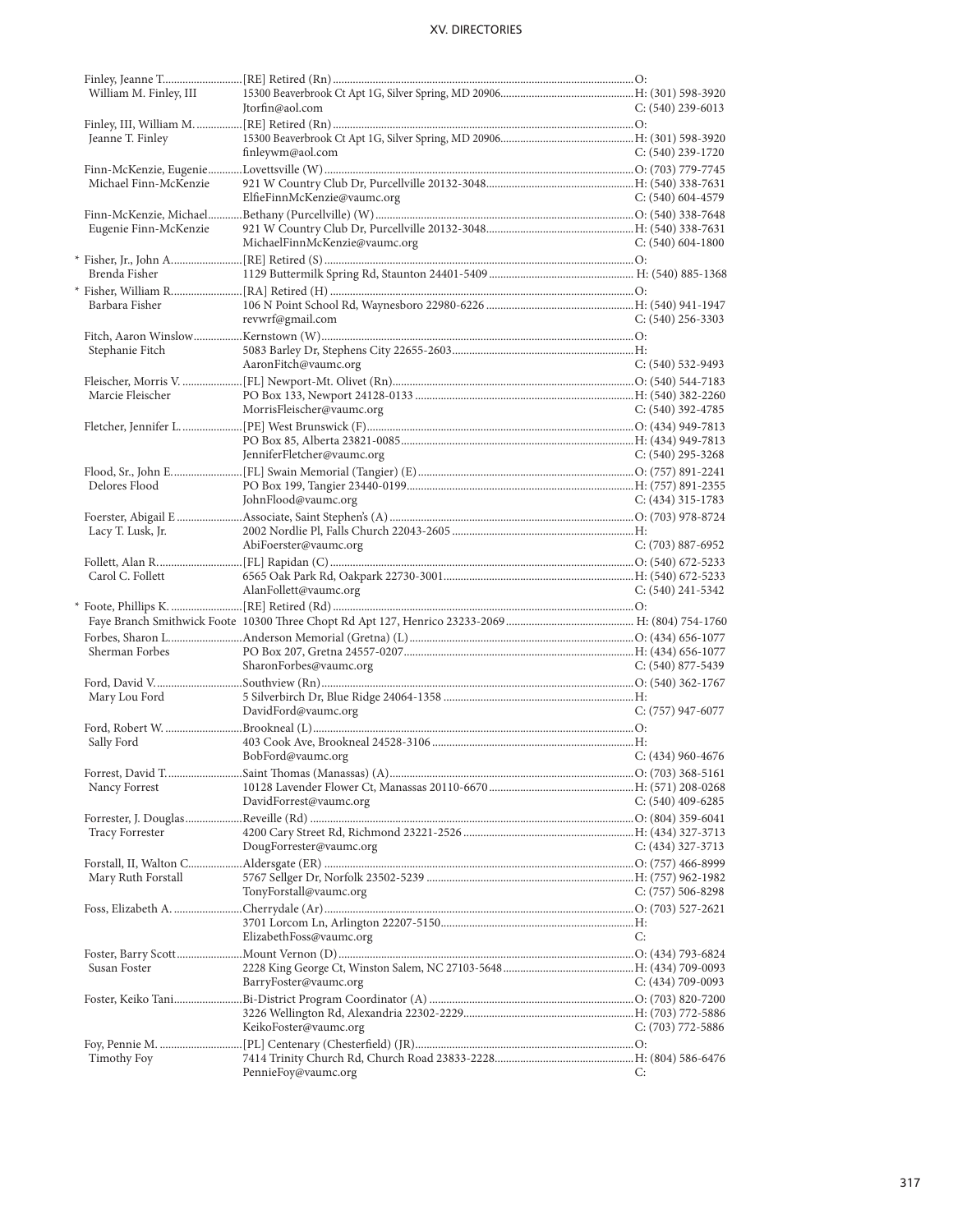\*

| Debi Frank           |                              |                     |
|----------------------|------------------------------|---------------------|
|                      | MichaelFrank@vaumc.org       | C:                  |
|                      |                              |                     |
| Martha Franklin      |                              |                     |
|                      |                              |                     |
|                      |                              |                     |
| Tammy P. Franklin    |                              |                     |
|                      | JohnFranklin@vaumc.org       | $C: (276)$ 957-3635 |
|                      |                              |                     |
| Alan Franklin        |                              |                     |
|                      | MelanieFranklin@vaumc.org    | $C: (540)$ 521-2154 |
|                      |                              |                     |
| Suzanne Franklin     |                              |                     |
|                      |                              |                     |
|                      | RickFranklin@vaumc.org       | C: $(804)$ 370-2203 |
|                      |                              |                     |
| John B. Franklin     |                              |                     |
|                      | TammyFranklin@vaumc.org      | C:                  |
|                      |                              |                     |
| Dallas Frederick     |                              |                     |
|                      | revlouann@verizon.net        | $C: (703)$ 307-0461 |
|                      |                              |                     |
|                      |                              |                     |
| Virginia Freeman     |                              |                     |
|                      | georgefreeman@mindspring.com | C:                  |
|                      |                              |                     |
| Claudette L. Freeman |                              |                     |
|                      | revwfreeman@comcast.net      | $C: (804)$ 252-6652 |
|                      |                              |                     |
|                      |                              |                     |
|                      |                              |                     |
|                      | MelissaFretwell@vaumc.org    | C:                  |
|                      |                              |                     |
| Jerry Freund         |                              |                     |
|                      | LizFreund@vaumc.org          | C:                  |
|                      |                              |                     |
| Debbie Friend        |                              |                     |
|                      | BobFriend@vaumc.org          |                     |
|                      |                              | $C: (757)$ 375-3034 |
|                      |                              |                     |
|                      |                              |                     |
| Gayle Fritzinger     |                              |                     |
|                      | CliffFritzinger@vaumc.org    | $C: (757)$ 635-4197 |
|                      |                              |                     |
|                      |                              |                     |
| Carol Frost          |                              |                     |
|                      | tomfrost@vaumc.org           | $C: (434)$ 906-5959 |
|                      |                              |                     |
| Lawrence Frye        |                              |                     |
|                      |                              |                     |
| Brian Fuller         |                              |                     |
|                      |                              |                     |
|                      | jessicafuller@vaumc.org      | $C: (434)$ 205-0013 |
|                      |                              |                     |
| Carolyn Fuss         |                              |                     |
|                      | ChrisFuss@vaumc.org          | $C: (434)$ 466-5721 |
|                      |                              |                     |
| Rhett Gable          |                              |                     |
|                      | PamGable@vaumc.org           |                     |
|                      |                              | C: (757) 560-5539   |
|                      |                              |                     |
| Diane Galbreath      |                              |                     |
|                      | rngjdg@aol.com               | C:                  |
|                      |                              |                     |
| Joyce Galloway       |                              |                     |
|                      |                              |                     |
| Louise Gant          |                              |                     |
|                      | edlouisegant@gmail.com       | C:                  |
|                      |                              |                     |
|                      |                              |                     |
| Jack GarbeKangr      |                              |                     |
|                      | AmandaGarber@vaumc.org       | $C: (540)$ 236-8600 |
|                      |                              |                     |
| James W. Gardner     |                              |                     |
|                      | BobbieJoGardner@vaumc.org    | C:                  |
|                      |                              |                     |
|                      |                              |                     |
| Nancy E. Gardner     |                              |                     |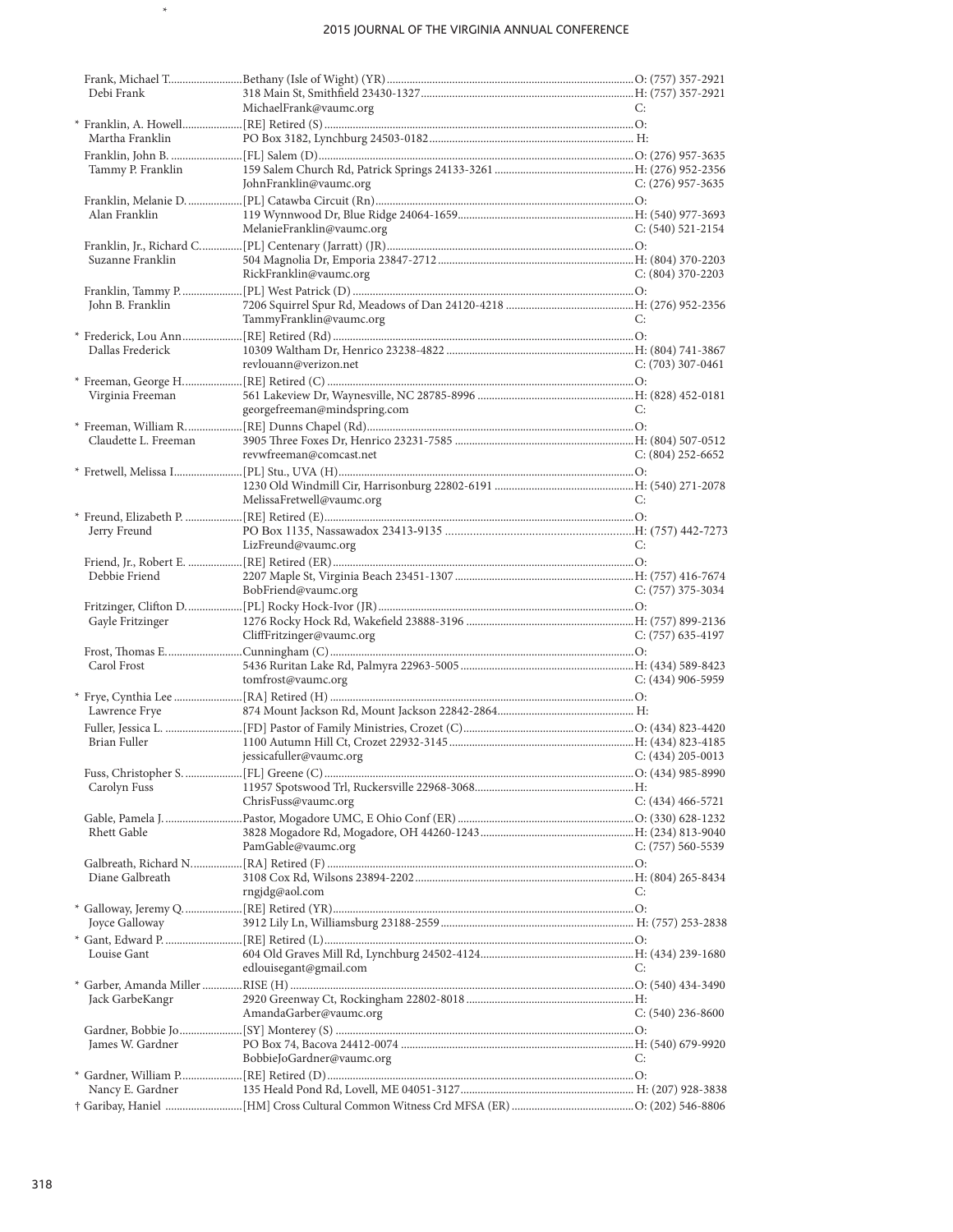|                     | 4500 Massachusetts Ave NW, PO Box 65, |                       |
|---------------------|---------------------------------------|-----------------------|
|                     |                                       |                       |
|                     | HanielGaribay@vaumc.org               | C:                    |
|                     |                                       |                       |
| Loretta Garner      |                                       |                       |
|                     | RobertGarner@vaumc.org                | C:                    |
|                     |                                       |                       |
| Susan S. Garrett    |                                       |                       |
|                     | DanielGarrett@vaumc.org               | $C: (540) 560 - 9539$ |
|                     |                                       |                       |
| Marian Garrett      |                                       |                       |
|                     | edgar8521@aol.com                     | C:                    |
|                     |                                       |                       |
|                     |                                       |                       |
| Daniel L. Garrett   |                                       |                       |
|                     | SusanGarrett@vaumc.org                | C: $(540)$ 560-1946   |
|                     |                                       |                       |
| Rebecca Gearhart    |                                       |                       |
|                     | timgearheart@vaumc.org                | C:                    |
|                     |                                       |                       |
| Nancy Geeting       |                                       |                       |
|                     | DougGeeting@vaumc.org                 | C: $(540)$ 841-2900   |
|                     |                                       |                       |
| Paul R. Geib        |                                       |                       |
|                     |                                       | C: $(276)$ 634-8292   |
|                     |                                       |                       |
| <b>Billy Gentry</b> |                                       |                       |
|                     | KayGentry@vaumc.org                   | C: $(757)$ 653-8100   |
|                     |                                       |                       |
| Peter Geoffrion     |                                       |                       |
|                     |                                       | $C: (540)$ 294-1313   |
|                     | ErinGeoffrion@vaumc.org               |                       |
|                     |                                       |                       |
| Erin A. Geoffrion   |                                       |                       |
|                     | PeteGeoffrion@vaumc.org               | $C: (540)$ 294-2271   |
|                     |                                       |                       |
| Phyllis Geoghegan   |                                       |                       |
|                     | rgeoghegan1@verizon.net               | $C: (804) 896-6097$   |
|                     |                                       |                       |
| Marilyn Gerde       |                                       |                       |
|                     | TimGerde@vaumc.org                    | $C: (202) 870 - 1241$ |
|                     |                                       |                       |
| Douglas D. Gestwick |                                       |                       |
|                     | ClaraGestwick@vaumc.org               | C:                    |
|                     |                                       |                       |
| Clara P. Gestwick   |                                       |                       |
|                     | DougGestwick@vaumc.org                | C:                    |
|                     |                                       |                       |
|                     |                                       |                       |
| Crockett Morris     |                                       |                       |
|                     | whateverlord2@gmail.com               | $C: (757)$ 621-0359   |
|                     |                                       |                       |
| Christine W. Gibson |                                       |                       |
|                     | DonGibson@vaumc.org                   | $C: (540)$ 466-0271   |
|                     |                                       |                       |
| Patricia Gibson     |                                       |                       |
|                     | RobertGibson@vaumc.org                | C:                    |
|                     |                                       |                       |
|                     |                                       |                       |
|                     | SuzanneGibson@vaumc.org               | C: $(804)$ 384-3519   |
|                     |                                       |                       |
| Laura Giessler      |                                       |                       |
|                     | ChipGiessler@vaumc.org                | $C: (703)$ 408-2200   |
|                     |                                       |                       |
| Sally Gilfillan     |                                       |                       |
|                     | DYGilf@gmail.com                      | $C: (434) 547-9045$   |
|                     |                                       |                       |
|                     |                                       |                       |
|                     |                                       |                       |
|                     | PaulGillespie@vaumc.org               | $C: (434) 821 - 1005$ |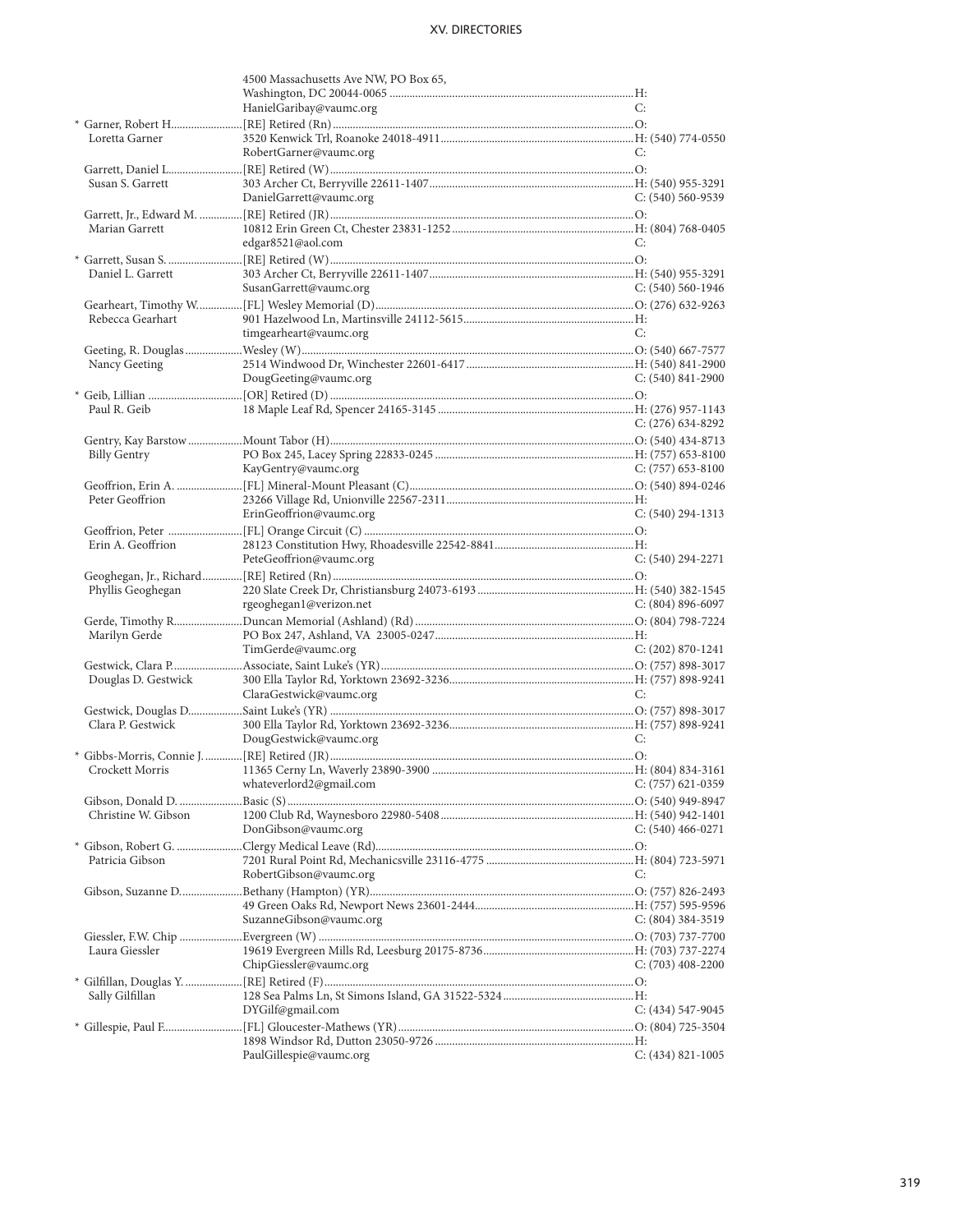| Lorie Gillis        |                                                   |                       |
|---------------------|---------------------------------------------------|-----------------------|
|                     | DaleGillis@vaumc.org                              | $C: (703)$ 517-2232   |
|                     |                                                   |                       |
| <b>Betty Gillis</b> |                                                   |                       |
|                     | fgillisjr@aol.com                                 | C:                    |
|                     |                                                   |                       |
|                     |                                                   |                       |
| Raymond E Gilmer    |                                                   |                       |
|                     | eileengilmer@vaumc.org                            | C:                    |
|                     |                                                   |                       |
| Rachel Marie G.     |                                                   |                       |
|                     | brandongilmore@vaumc.org                          | C: (757) 802-2160     |
|                     |                                                   |                       |
|                     |                                                   |                       |
| Brandon L. Gilmore  |                                                   |                       |
|                     | RachelGilmore@vaumc.org                           | C: (757) 802-2282     |
|                     |                                                   |                       |
|                     |                                                   |                       |
|                     | BethGivens@vaumc.org                              | $C: (804)$ 402-1990   |
|                     |                                                   |                       |
|                     |                                                   |                       |
| Richard Gladding    |                                                   |                       |
|                     | elsiemaymckenney@hotmail.com                      | $C: (301) 676-4588$   |
|                     |                                                   |                       |
| Michael Glass       |                                                   |                       |
|                     | bethglass@vaumc.org                               | $C: (760)$ 553-3202   |
|                     |                                                   |                       |
| Robert W. Gochenour |                                                   |                       |
|                     |                                                   |                       |
|                     | KathyGochenour@vaumc.org                          | C: $(571)$ 455-0541   |
|                     |                                                   |                       |
| Kathy B. Gochenour  |                                                   |                       |
|                     | BobGochenour@vaumc.org                            | $C: (757) 810-7889$   |
|                     |                                                   |                       |
| Lou Godwin          |                                                   |                       |
|                     |                                                   |                       |
|                     | jimlou83@gmail.com                                | C:                    |
|                     |                                                   |                       |
| Clara Golden        |                                                   |                       |
|                     | w_golden@msn.com                                  | C:                    |
|                     |                                                   |                       |
| Heather Gomez       |                                                   |                       |
|                     |                                                   |                       |
|                     | VictorGomez@vaumc.org                             | C: (202) 285-5767     |
|                     |                                                   |                       |
| Pamela Goodman      |                                                   |                       |
|                     | JeffGoodman@vaumc.org                             | C:                    |
|                     |                                                   |                       |
| Cathryn Goodman     |                                                   |                       |
|                     |                                                   |                       |
|                     |                                                   |                       |
|                     |                                                   |                       |
|                     | timothy.goodman01@comcast.net C: $(804)$ 337-6628 |                       |
|                     |                                                   |                       |
| Jannette V. Clavez  |                                                   |                       |
|                     | DavidGoodpasture@vaumc.org                        | C:                    |
|                     |                                                   |                       |
|                     |                                                   |                       |
|                     |                                                   |                       |
|                     | marygoogins6131@comcast.net                       | C:                    |
|                     |                                                   |                       |
|                     |                                                   |                       |
|                     |                                                   | C:                    |
|                     | RichardGordon@vaumc.org                           |                       |
|                     |                                                   |                       |
| Rita Gorman         |                                                   |                       |
|                     | GeorgeGorman@vaumc.org                            | $C: (434) 222 - 7293$ |
|                     |                                                   |                       |
| Margaret Gosnell    |                                                   |                       |
|                     |                                                   |                       |
|                     |                                                   | C: (540) 533-2931     |
|                     |                                                   |                       |
| Chris Granberg      |                                                   |                       |
|                     | PatriciaGranberg@vaumc.org                        | C:                    |
|                     |                                                   |                       |
|                     |                                                   |                       |
|                     |                                                   |                       |
|                     | amygrant@vaumc.org                                | $C: (804)$ 366-9433   |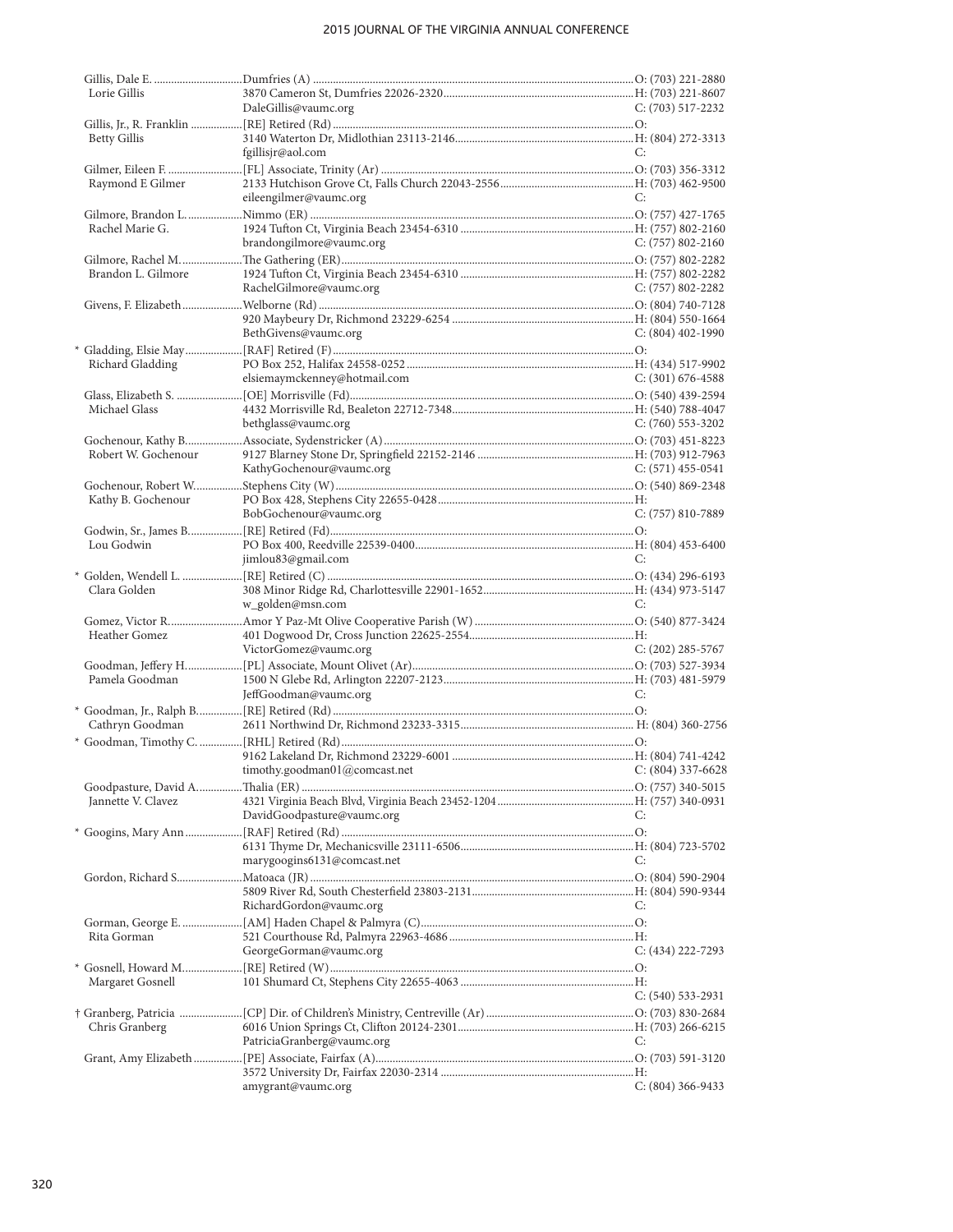| <b>Shirley Grant</b> |                                       |                     |
|----------------------|---------------------------------------|---------------------|
|                      | shrlygrnt@aol.com                     | C:                  |
|                      |                                       |                     |
| Ila Gravely          |                                       |                     |
|                      | ilajimgravely@hotmail.com             | C:                  |
|                      |                                       |                     |
| Rayfield Graves      |                                       |                     |
|                      | CarolynGraves@vaumc.org               | $C: (757)$ 404-3612 |
|                      |                                       |                     |
|                      |                                       |                     |
|                      | AlGreen@vaumc.org                     | C:                  |
|                      |                                       |                     |
|                      |                                       |                     |
|                      | RobertGreen@vaumc.org                 | $C: (757)$ 387-2270 |
|                      |                                       |                     |
| Beth Greenawalt      |                                       |                     |
|                      | DavidGreenawalt@vaumc.org             | C:                  |
|                      |                                       |                     |
| Kathy Greer          |                                       |                     |
|                      | stevengreer@vaumc.org                 | $C: (434)$ 429-9699 |
|                      |                                       |                     |
|                      |                                       |                     |
| Jennifer Greer       |                                       |                     |
|                      | BillGreer@vaumc.org                   | C: (434) 609-5007   |
|                      |                                       |                     |
| Fann Greer           |                                       |                     |
|                      | BillyGreer@vaumc.org                  | C:                  |
|                      |                                       |                     |
| Claire Grendahl      |                                       |                     |
|                      | RichardGrendahl@vaumc.org             | C: (540) 244-9781   |
|                      |                                       |                     |
| Erin Gresham         |                                       |                     |
|                      | BretGresham@vaumc.org                 | C:                  |
|                      |                                       |                     |
| Christy G. Gresham   |                                       |                     |
|                      | RussGresham@vaumc.org                 | €.                  |
|                      |                                       |                     |
|                      |                                       |                     |
|                      |                                       |                     |
| Donna Griffin        |                                       |                     |
|                      | CalvinGriffin@vaumc.org               | $C: (540) 784-5921$ |
|                      |                                       |                     |
|                      |                                       |                     |
|                      | KotoshaSeals@vaumc.org                | $C: (804)$ 901-2437 |
|                      |                                       |                     |
|                      |                                       |                     |
|                      | KendraGrimes@vaumc.org                | C: (804) 912-7809   |
|                      |                                       |                     |
|                      |                                       |                     |
|                      | janetgrissett@vaumc.org               | $C: (804)$ 238-2722 |
|                      |                                       |                     |
| Debra Grogan         |                                       |                     |
|                      | lygrog496@aol.com                     | $C: (540)$ 960-0118 |
|                      |                                       |                     |
| Kathi Groover        |                                       |                     |
|                      | BrianGroover@vaumc.org                | C:                  |
|                      |                                       |                     |
| David C. Lagerveld   |                                       |                     |
|                      | BarbaraGross@vaumc.org                | $C: (540)$ 705-6867 |
|                      |                                       |                     |
| Yvonne Grow          |                                       |                     |
|                      | RHYAGROW@comcast.net                  | C:                  |
|                      |                                       |                     |
| Barbara Gue          |                                       |                     |
|                      | 2521 Batterhayes Rd Apt 101, Raleigh, |                     |
|                      | NC 27615-2455                         | C:                  |
|                      | BGue76@gmail.com                      |                     |
|                      |                                       |                     |
|                      |                                       |                     |
|                      | CatharineGuest@vaumc.org              | $C: (703)$ 919-6083 |
|                      |                                       |                     |
| Tricia Guill         | WillieGuill@vaumc.org                 | $C: (540)$ 355-9312 |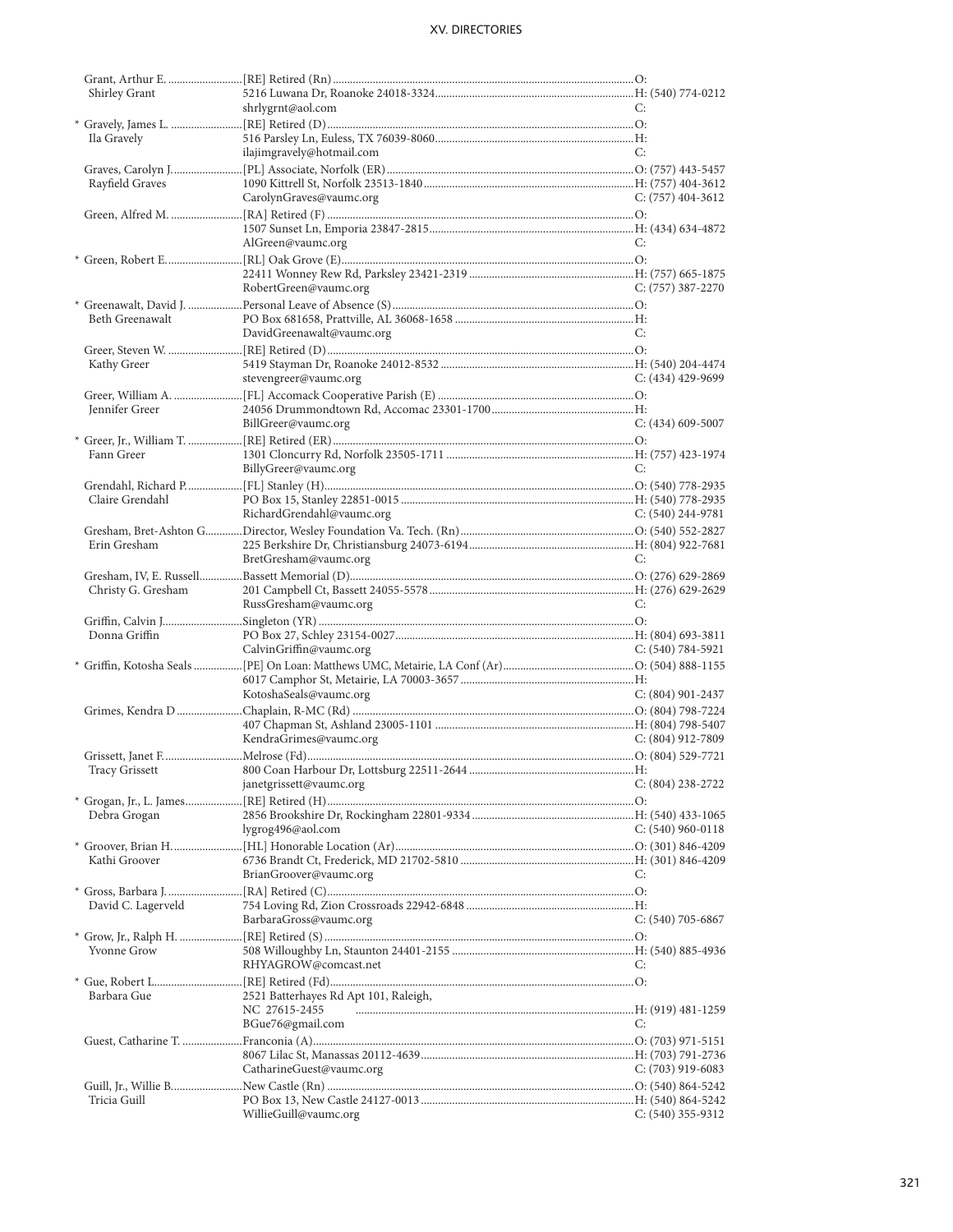| April Guminsky       |                           |                     |
|----------------------|---------------------------|---------------------|
|                      | michaelguminsky@vaumc.org | $C: (757)$ 645-5687 |
| Robin Gundry         |                           |                     |
|                      | SeanGundry@vaumc.org      | $C: (803)$ 673-9799 |
|                      |                           |                     |
|                      |                           |                     |
|                      |                           |                     |
|                      | DougGunsalus@vaumc.org    | C: (540) 290-4504   |
|                      | AJGunther@vaumc.org       | $C: (804) 814-5761$ |
|                      |                           |                     |
| Cheryl Hagn Guyton   | MorganGuyton@vaumc.org    | $C: (919)$ 491-0625 |
| Dwight Gwaltney      |                           |                     |
|                      | BeckyGwaltney@vaumc.org   | C: (757) 810-9397   |
| Beth N.B. Hackmann   |                           |                     |
|                      | ianhackmann@vaumc.org     | C: (757) 575-9388   |
|                      |                           |                     |
| Gail Hadley-Goggin   | BenHadleyGoggin@vaumc.org | $C: (804)$ 317-8678 |
|                      |                           |                     |
| Loine Hain           |                           |                     |
| Cathy Halbert        |                           |                     |
|                      | KerryHalbert@vaumc.org    | C:                  |
|                      |                           |                     |
|                      | JeffHale@vaumc.org        | C: $(540)$ 522-6303 |
|                      |                           |                     |
| Sandra Bullington    | RobertHaley@vaumc.org     | C:                  |
|                      |                           |                     |
|                      | GayHall@vaumc.org         | C: (434) 548-3515   |
| Judith T. Hall       |                           |                     |
|                      | jhall1128@cox.net         | $C: (703)$ 475-3811 |
| Judy Hall            |                           |                     |
|                      | JohnHall@vaumc.org        | C:                  |
| James T. Hall        |                           |                     |
|                      | JudyHall@vaumc.org        | $C: (703)$ 475-3812 |
| Brenda Hall          |                           |                     |
|                      | SteveHall@vaumc.org       | $C: (540)$ 661-8359 |
|                      |                           |                     |
| Cherrie Hall         | K3CQ@arrl.net             | C:                  |
| Margaret G. Hamilton |                           |                     |
|                      | cmhamilton11@verizon.net  | $C: (804)$ 432-4337 |
| Susan Hammond        |                           |                     |
|                      | JoeHammond@vaumc.org      | C:                  |
|                      |                           |                     |
| Linda Hampton        | lindavid1@cox.net         | C:                  |
|                      |                           |                     |
| Chris Meserole       | gracehan@vaumc.org        | C: $(630)$ 936-8572 |
|                      |                           |                     |
| Charles Hanak        | Chrishanak@afciworld.org  | C:                  |
|                      |                           |                     |
| Barbara Hanak        |                           |                     |
|                      | PaulHanak@vaumc.org       | C:                  |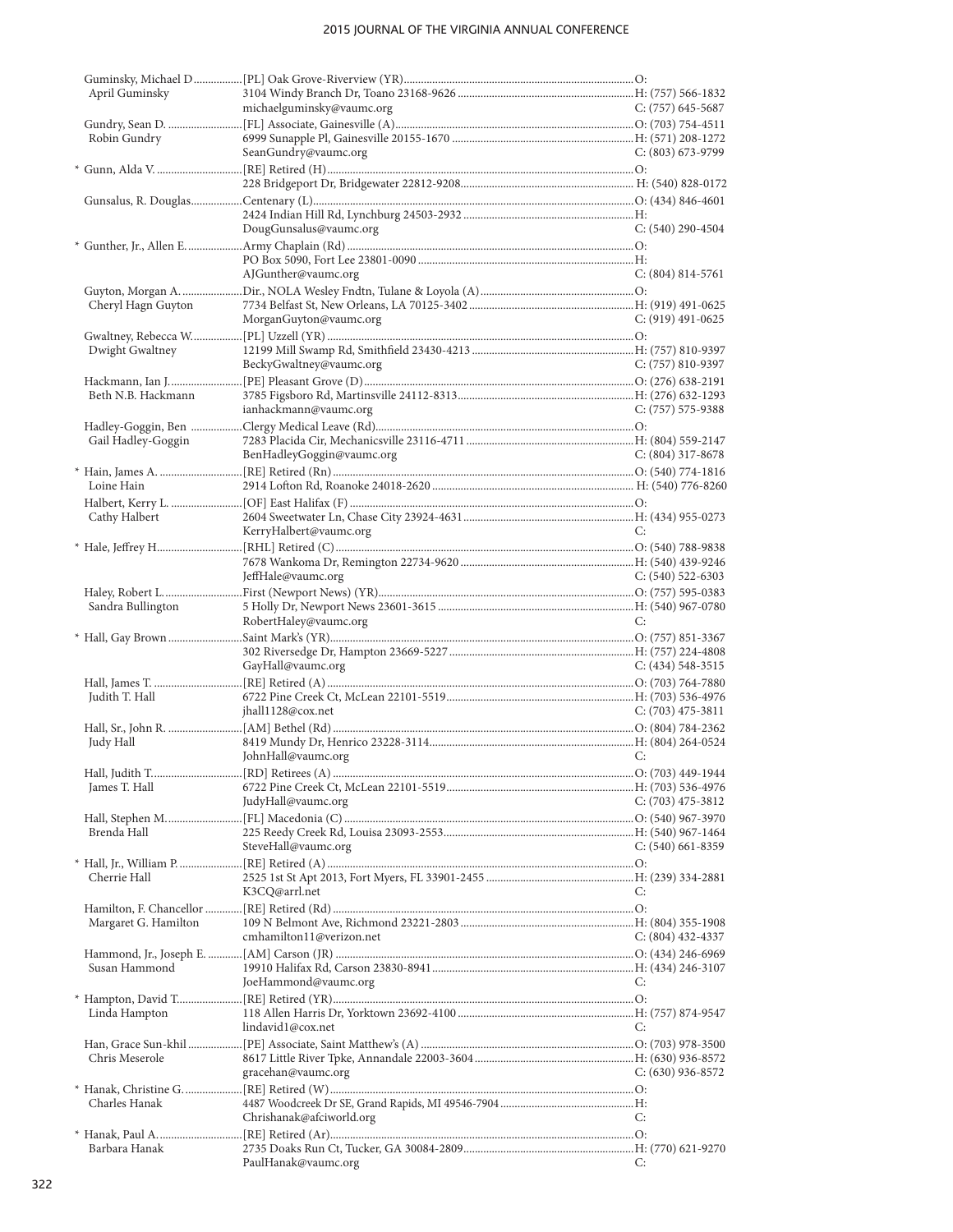| Loretta D. Hancock           |                                                |                     |
|------------------------------|------------------------------------------------|---------------------|
|                              | LMAGDH@verizon.net                             | $C: (804)$ 314-2403 |
|                              |                                                |                     |
|                              |                                                |                     |
| Harriett Hanke               |                                                |                     |
|                              | jhhanke@comcast.net                            | C: $(540)$ 686-0433 |
|                              |                                                |                     |
| Damon Hankins                |                                                |                     |
|                              | JeanHankins@vaumc.org                          | C: $(571)$ 652-5424 |
|                              |                                                |                     |
|                              |                                                |                     |
| Mike Parrish                 |                                                |                     |
|                              | SusanHannah@vaumc.org                          | C: $(434)$ 709-0587 |
|                              |                                                |                     |
| Sarah Hanson                 |                                                |                     |
|                              |                                                |                     |
|                              | KenHanson@vaumc.org                            | C: (757) 639-7701   |
|                              |                                                |                     |
| Roy Harding                  |                                                |                     |
|                              | LynHarding@vaumc.org                           | C: $(804)$ 929-0172 |
|                              |                                                |                     |
|                              |                                                |                     |
| Oliver Cromwell              |                                                |                     |
|                              | youthahc@comcast.net                           | C:                  |
|                              |                                                |                     |
| Woodie Hardy                 |                                                |                     |
|                              |                                                |                     |
|                              | roberthardy@vaumc.org                          | C: $(434)$ 713-0831 |
|                              |                                                |                     |
| Diane Hargraves              |                                                |                     |
|                              | StanHargraves@vaumc.org                        | C:                  |
|                              |                                                |                     |
|                              |                                                |                     |
| Nelda Harless                |                                                |                     |
|                              | chharless@comcast.net                          | C:                  |
|                              |                                                |                     |
|                              |                                                |                     |
|                              |                                                |                     |
|                              | crhncboy@aol.com                               | C: (434) 941-4092   |
|                              |                                                |                     |
| Karen Harper                 |                                                |                     |
|                              | IsaacHarper@vaumc.org                          | C: $(540)$ 246-7768 |
|                              |                                                |                     |
|                              |                                                |                     |
| Myrt Harrell North Americans |                                                |                     |
|                              | MBHMCH4U@aol.com                               | C:                  |
|                              |                                                |                     |
| Kathryn B. Harrington        |                                                |                     |
|                              |                                                |                     |
|                              | JimHarrington@vaumc.org                        | C:                  |
|                              |                                                |                     |
| James E. Harrington          |                                                |                     |
|                              | KathyHarrington@vaumc.org                      | C:                  |
|                              |                                                |                     |
|                              |                                                |                     |
|                              |                                                |                     |
|                              | MikeHarrington@vaumc.org                       | $C: (757)$ 710-8407 |
|                              |                                                |                     |
| Cindy Harris                 |                                                |                     |
|                              | charris34@aol.com                              | C:                  |
|                              |                                                |                     |
|                              |                                                |                     |
| Sharon Harris                |                                                |                     |
|                              | artmaker29@yahoo.com                           | C: (804) 387-0776   |
|                              |                                                |                     |
|                              |                                                |                     |
| Debbie B. Harris             |                                                |                     |
|                              | JimHarris@vaumc.org                            | $C: (540) 836-0770$ |
|                              |                                                |                     |
| Patricia J. Harris           |                                                |                     |
|                              |                                                |                     |
|                              |                                                |                     |
| Patricia Harris              |                                                |                     |
|                              |                                                |                     |
| Brenda Harris                |                                                |                     |
|                              |                                                | C:                  |
|                              | RalphHarris@vaumc.org                          |                     |
|                              |                                                |                     |
| Courtney Harrison            |                                                |                     |
|                              | jayharrison@vaumc.org                          | $C: (804)$ 216-0907 |
|                              |                                                |                     |
|                              |                                                |                     |
| William G. Davidson          | 6095 Catalina Dr Unit 713, North Myrtle Beach, |                     |
|                              | SC 29582-9478                                  |                     |
|                              | CherylHarrisonDavidson@vaumc.org               | $C: (540)$ 314-9471 |
|                              |                                                |                     |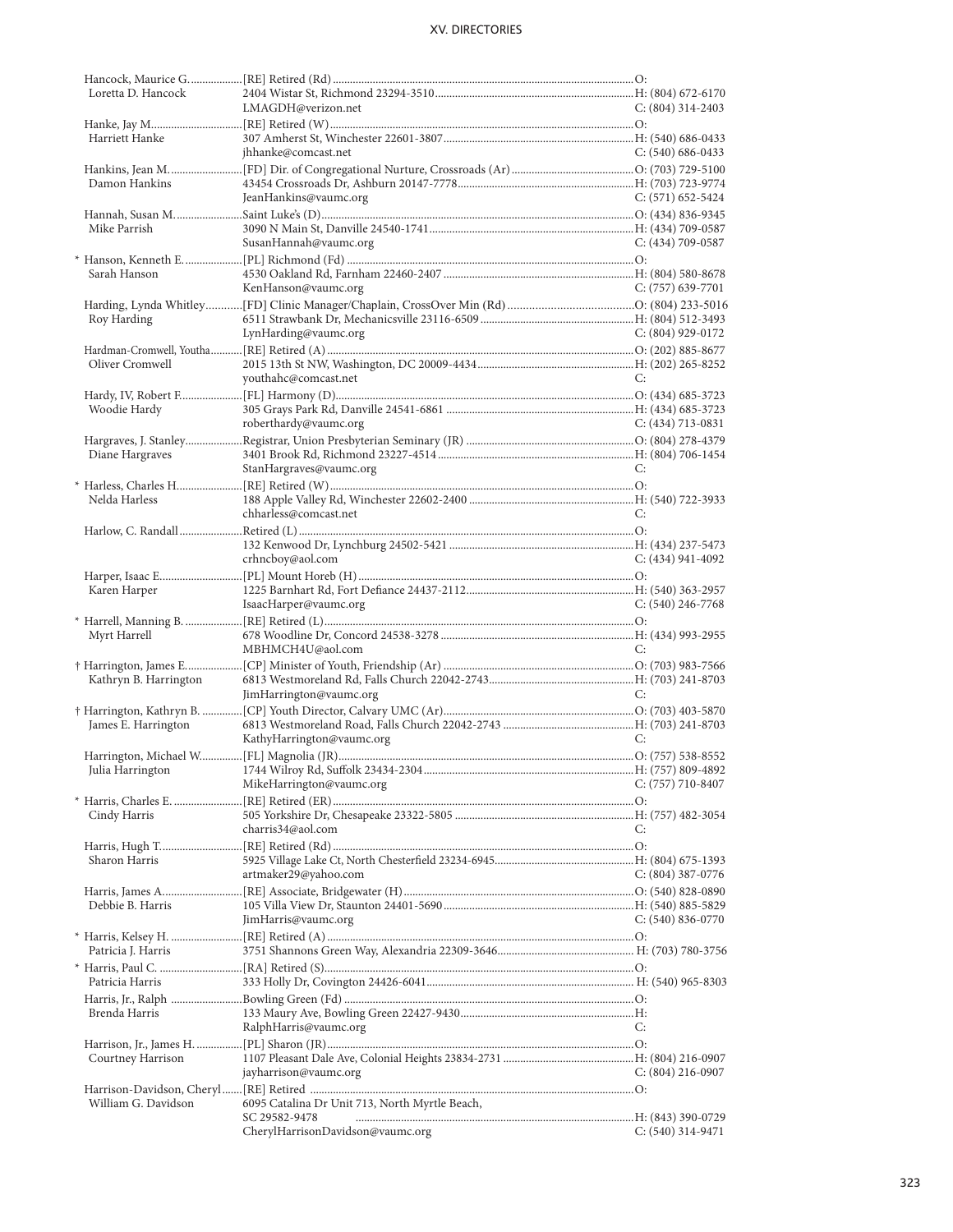|                     | sarahharrisonmcqueen@vaumc.org | $C: (703)$ 527-1783   |
|---------------------|--------------------------------|-----------------------|
|                     |                                |                       |
|                     | JanHarrod@vaumc.org            | C:                    |
|                     |                                |                       |
| <b>Brent Hart</b>   |                                |                       |
|                     | JoLynnHart@vaumc.org           | C: (757) 710-3370     |
|                     |                                |                       |
|                     | drgwhartman@yahoo.com          | C:                    |
| Henry N. Hassell    |                                |                       |
|                     | DianeHassell@vaumc.org         | $C: (804)$ 658-8577   |
|                     |                                |                       |
| Gail Hassmer        | hassmer1465@comcast.net        | $C: (434)$ 466-4375   |
|                     |                                |                       |
| Susan Hassmer       |                                |                       |
|                     | stevehassmer@vaumc.org         | $C: (571)$ 224-8330   |
| Mary Hastings       |                                |                       |
|                     | bchastings3@verizon.net        | C: $(804)$ 837-5236   |
| John Hatcher        |                                |                       |
|                     | MyrtleHatcher@vaumc.org        | C:                    |
| Ana M. Hatmaker     |                                |                       |
|                     | GeorgeHatmaker@vaumc.org       | $C: (434) 546-1747$   |
|                     |                                |                       |
| Jean Hattle         |                                |                       |
| Charlene Hauck      |                                |                       |
|                     | BobHauck@vaumc.org             | C: $(804)$ 898-0526   |
| Kim Haugh           |                                |                       |
|                     | JeffHaugh@vaumc.org            | $C: (804)$ 687-3938   |
|                     |                                |                       |
| Richard Haushalter  | JulieHaushalter@vaumc.org      | C: $(540)$ 421-5276   |
|                     |                                |                       |
| Terry Havens        | KevinHavens@vaumc.org          |                       |
|                     |                                | $C: (571)$ 244-1327   |
| Richard Hawkins     |                                |                       |
|                     | JanetHawkins@vaumc.org         | C: (434) 907-4810     |
|                     |                                |                       |
|                     | RalphHawkins@vaumc.org         | C:                    |
|                     |                                |                       |
|                     | 1stchairflute@gmail.com        | C:                    |
|                     |                                |                       |
| Robin Hawks         | DonaldHawks@vaumc.org          | $C: (540)$ 324-8366   |
|                     |                                |                       |
| Cynthia Hay         |                                |                       |
|                     | SteveHay@vaumc.org             | $C: (540) 842 - 8545$ |
| Kathleen W. Haynes  |                                |                       |
|                     | JohnHaynesJR@vaumc.org         | $C: (757)$ 620-1575   |
| Robin Haynes        |                                |                       |
|                     | JohnHaynesSr@vaumc.org         | $C: (757) 814-0594$   |
|                     |                                |                       |
| John B. Haynes, Jr. | KathleenHaynes@vaumc.org       | $C: (757)$ 630-0027   |
|                     |                                |                       |
| <b>Beth Haynes</b>  | KevinHaynes@vaumc.org          | $C: (540)$ 221-0331   |
|                     |                                |                       |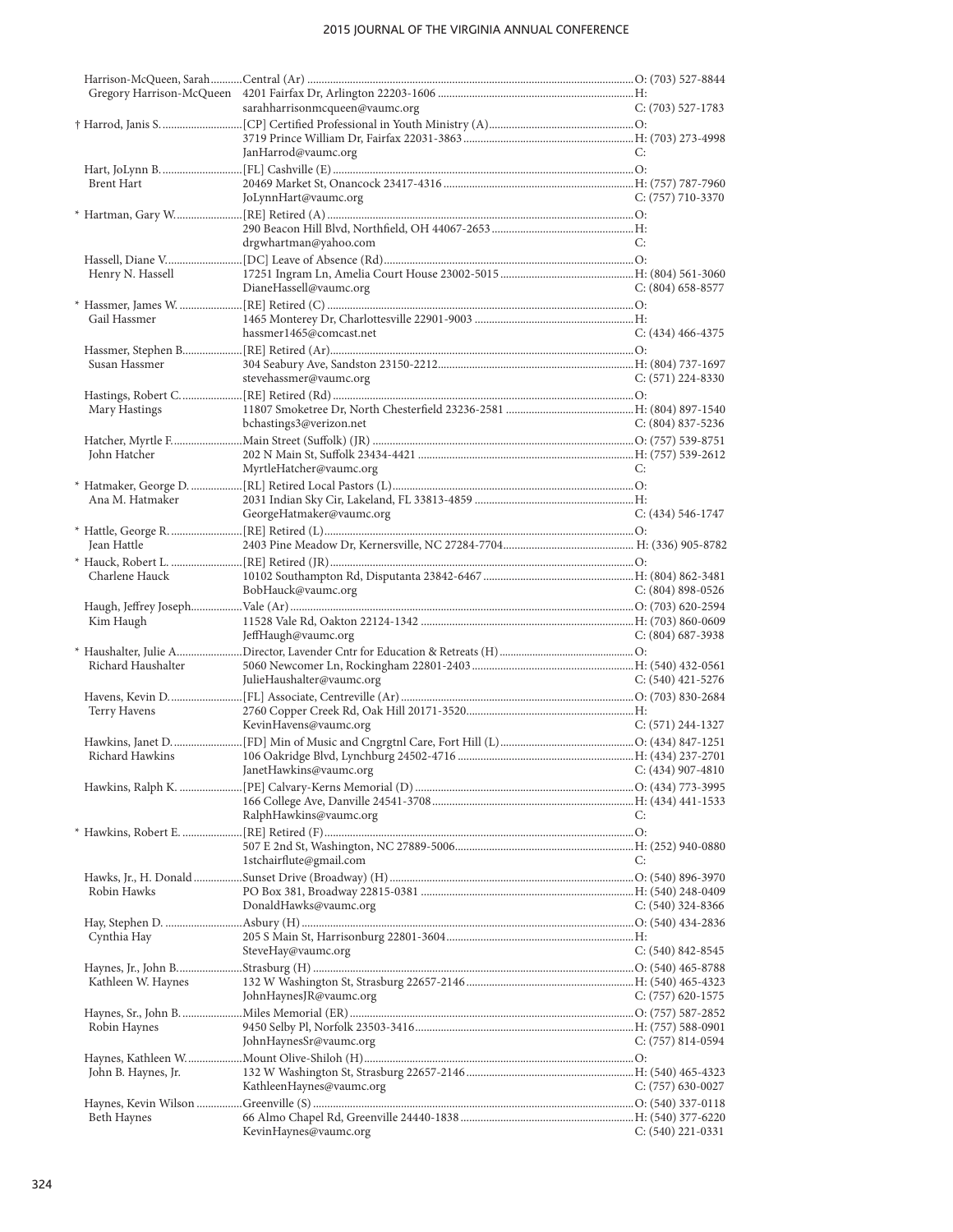| Barbara Hays         |                                    |                       |
|----------------------|------------------------------------|-----------------------|
|                      | BrantHays@vaumc.org                | C:                    |
|                      |                                    |                       |
|                      |                                    |                       |
| Lori Hazlett         |                                    |                       |
|                      | TimHazlett@vaumc.org               | $C: (757)$ 373-0005   |
|                      |                                    |                       |
| Susan Headley        |                                    |                       |
|                      | GerryHeadley@vaumc.org             | C:                    |
|                      |                                    |                       |
|                      |                                    |                       |
|                      |                                    |                       |
|                      | CelesteHeath@vaumc.org             | $C: (757) 567-7909$   |
|                      |                                    |                       |
|                      |                                    |                       |
| Elizabeth S. Heaton  |                                    |                       |
|                      | GaryHeaton@vaumc.org               | $C: (540)$ 550-5983   |
|                      |                                    |                       |
| Jim Heatwole         |                                    |                       |
|                      | EllenHeatwole@vaumc.org            | $C: (804) 839-7064$   |
|                      |                                    |                       |
|                      |                                    |                       |
| Morris A. Odusanya   |                                    |                       |
|                      | MarilynHeckstall@vaumc.org         | C: $(804)$ 426-3373   |
|                      |                                    |                       |
|                      |                                    |                       |
| Joseph Hedrick       |                                    |                       |
|                      | dorishedrick@vaumc.org             | $C: (540)$ 570-3938   |
|                      |                                    |                       |
| Ruth Hedrick         |                                    |                       |
|                      |                                    |                       |
|                      |                                    |                       |
| Pam Heinrich         |                                    |                       |
|                      | RussellHeinrich@vaumc.org          | $C: (540)$ 294-0101   |
|                      |                                    |                       |
| Barbara Heinzman     |                                    |                       |
|                      |                                    |                       |
|                      | billheinzman@vaumc.org             | $C: (703)$ 209-0461   |
|                      |                                    |                       |
| Bruce Helmbrecht     | 8041 Sherwood Crossing Pl Apt 102, |                       |
|                      |                                    |                       |
|                      | revhelmbrechtbmr@comcast.net       | C: (804) 239-9227     |
|                      |                                    |                       |
|                      |                                    |                       |
| Shirley C. Helveston |                                    |                       |
|                      | rhelveston@tampabay.rr.com         | C:                    |
|                      |                                    |                       |
|                      |                                    |                       |
| Karen Hemming        |                                    |                       |
|                      | JohnHemming@vaumc.org              | $C: (804) 615-7646$   |
|                      |                                    |                       |
| Patsy Hemphill       |                                    |                       |
|                      |                                    |                       |
|                      |                                    |                       |
| <b>Bob Hendricks</b> |                                    |                       |
|                      | terryhendricks@vaumc.org           | $C: (540)$ 325-1559   |
|                      |                                    |                       |
|                      |                                    |                       |
|                      |                                    |                       |
|                      | bobbiehenley@vaumc.org             | $C: (540) 641-6418$   |
|                      |                                    |                       |
| Linda D. Patterson   |                                    |                       |
|                      | JamesHenry@vaumc.org               | C:                    |
|                      |                                    |                       |
|                      |                                    |                       |
| Sara Herndon         |                                    |                       |
|                      | ChadHerndon@vaumc.org              | C: $(703)$ 346-9903   |
|                      |                                    |                       |
|                      |                                    |                       |
| Carolyn Herndon      |                                    |                       |
|                      | harrisonburgds@vaumc.org           | $C: (540) 560 - 9572$ |
|                      |                                    |                       |
|                      |                                    |                       |
|                      | JoEllenHetherington@vaumc.org      | C:                    |
|                      |                                    |                       |
|                      |                                    |                       |
|                      |                                    |                       |
|                      | arlene.hewitt@gmail.com            | C: (607) 227-9530     |
|                      |                                    |                       |
|                      |                                    |                       |
| Mary Alice Hewitt    |                                    |                       |
|                      | JimHewitt@vaumc.org                | $C: (540)$ 931-7594   |
|                      |                                    |                       |
| Catherine Hicks      |                                    |                       |
|                      |                                    |                       |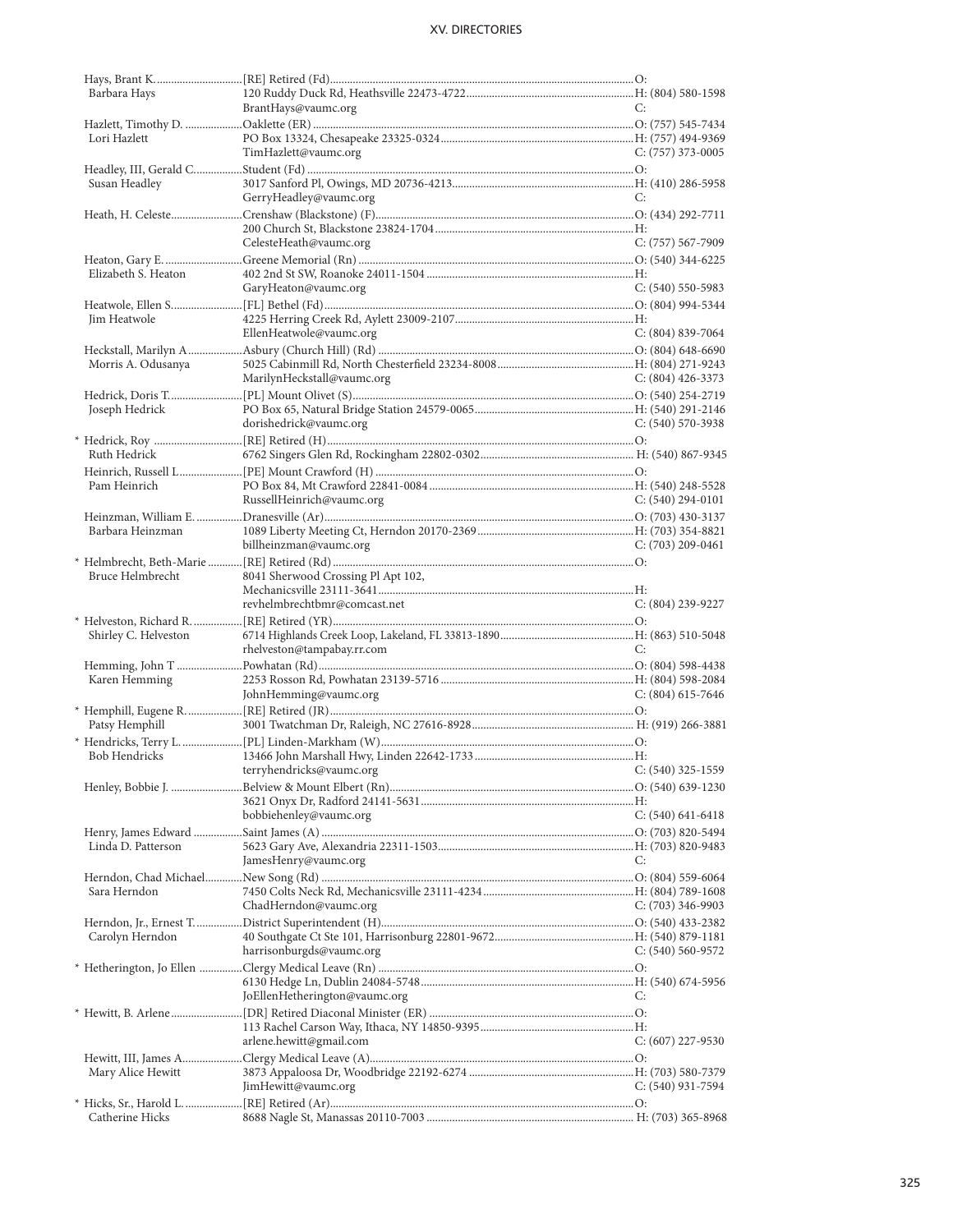| Breanne Hicks       |                                                                                   |                       |
|---------------------|-----------------------------------------------------------------------------------|-----------------------|
|                     | JustinHicks@vaumc.org                                                             | $C: (804)$ 387-1494   |
|                     |                                                                                   |                       |
| Janet Hill          |                                                                                   |                       |
|                     | Granhill4@aol.com                                                                 | $C: (804)$ 901-3526   |
|                     |                                                                                   |                       |
| Colette Hill        |                                                                                   |                       |
|                     | LorenzoHill@vaumc.org                                                             | C:                    |
|                     |                                                                                   |                       |
| Paula Hill          |                                                                                   |                       |
|                     | MichaelHill@vaumc.org                                                             | C:                    |
|                     |                                                                                   |                       |
| Teri Hindman        |                                                                                   |                       |
|                     | DavidHindman@vaumc.org                                                            | $C: (757) 532-1640$   |
|                     |                                                                                   |                       |
|                     |                                                                                   |                       |
| Leslie Hines        |                                                                                   |                       |
|                     | garlandhines@vaumc.org                                                            | $C: (757) 685 - 8948$ |
|                     |                                                                                   |                       |
| Steve Hittel        |                                                                                   |                       |
|                     | karenhittel@vaumc.org                                                             | $C: (804)$ 221-1484   |
|                     | * Hobbs, Herbert G……………………[RE] Retired (Rn)…………………………………………………………………………………………….O: |                       |
| Evelyn Hobbs        |                                                                                   |                       |
|                     | Hrbhbbs@gmail.com                                                                 | C:                    |
|                     |                                                                                   |                       |
| Helen Hodges        |                                                                                   |                       |
|                     |                                                                                   |                       |
|                     |                                                                                   |                       |
|                     |                                                                                   |                       |
|                     |                                                                                   |                       |
| Robin Holbert       |                                                                                   |                       |
|                     | dholbert49@gmail.com                                                              | $C: (804) 898-1000$   |
|                     |                                                                                   |                       |
|                     |                                                                                   |                       |
|                     | KristinHolbrook@vaumc.org                                                         | C:                    |
|                     |                                                                                   |                       |
| Ken Holder          |                                                                                   |                       |
|                     | DonnaHolder@vaumc.org                                                             | $C: (804)$ 399-9295   |
|                     |                                                                                   |                       |
| Jayne Penn Hollar   |                                                                                   |                       |
|                     | BarryHollar@vaumc.org                                                             | C: $(540)$ 718-5467   |
|                     |                                                                                   |                       |
|                     |                                                                                   |                       |
| Susan Hollenbeck    |                                                                                   |                       |
|                     | DougHollenbeck@vaumc.org                                                          | C:                    |
|                     |                                                                                   |                       |
| Sheila Holley       |                                                                                   |                       |
|                     | FrankHolley@vaumc.org                                                             | $C: (757)$ 376-1248   |
|                     |                                                                                   |                       |
| Ann Holloman        |                                                                                   |                       |
|                     | jghollo12@aol.com                                                                 | C:                    |
|                     |                                                                                   |                       |
| Dianne Holmes       |                                                                                   |                       |
|                     | RandyHolmes@vaumc.org                                                             | $C: (434) 579-9968$   |
|                     |                                                                                   |                       |
| Sherry Holt         |                                                                                   |                       |
|                     | KevinHolt@vaumc.org                                                               | C:                    |
|                     |                                                                                   |                       |
|                     |                                                                                   |                       |
|                     | janholton@vaumc.org                                                               | C:                    |
|                     |                                                                                   |                       |
|                     |                                                                                   |                       |
| J. Pat Watkins      |                                                                                   |                       |
|                     | DeniseHoneycutt@vaumc.org                                                         | $C: (804)$ 241-8443   |
|                     |                                                                                   |                       |
| Hang Sun Aimee Hong |                                                                                   |                       |
|                     | JPHong@vaumc.org                                                                  | $C: (703)$ 969-5600   |
|                     |                                                                                   |                       |
| Hye In Song         |                                                                                   |                       |
|                     | ShinHong@vaumc.org                                                                | C: $(434)$ 942-0248   |
|                     |                                                                                   |                       |
| Janet Hopkins       |                                                                                   |                       |
|                     | EdwardHopkins@vaumc.org                                                           | C:                    |
|                     |                                                                                   |                       |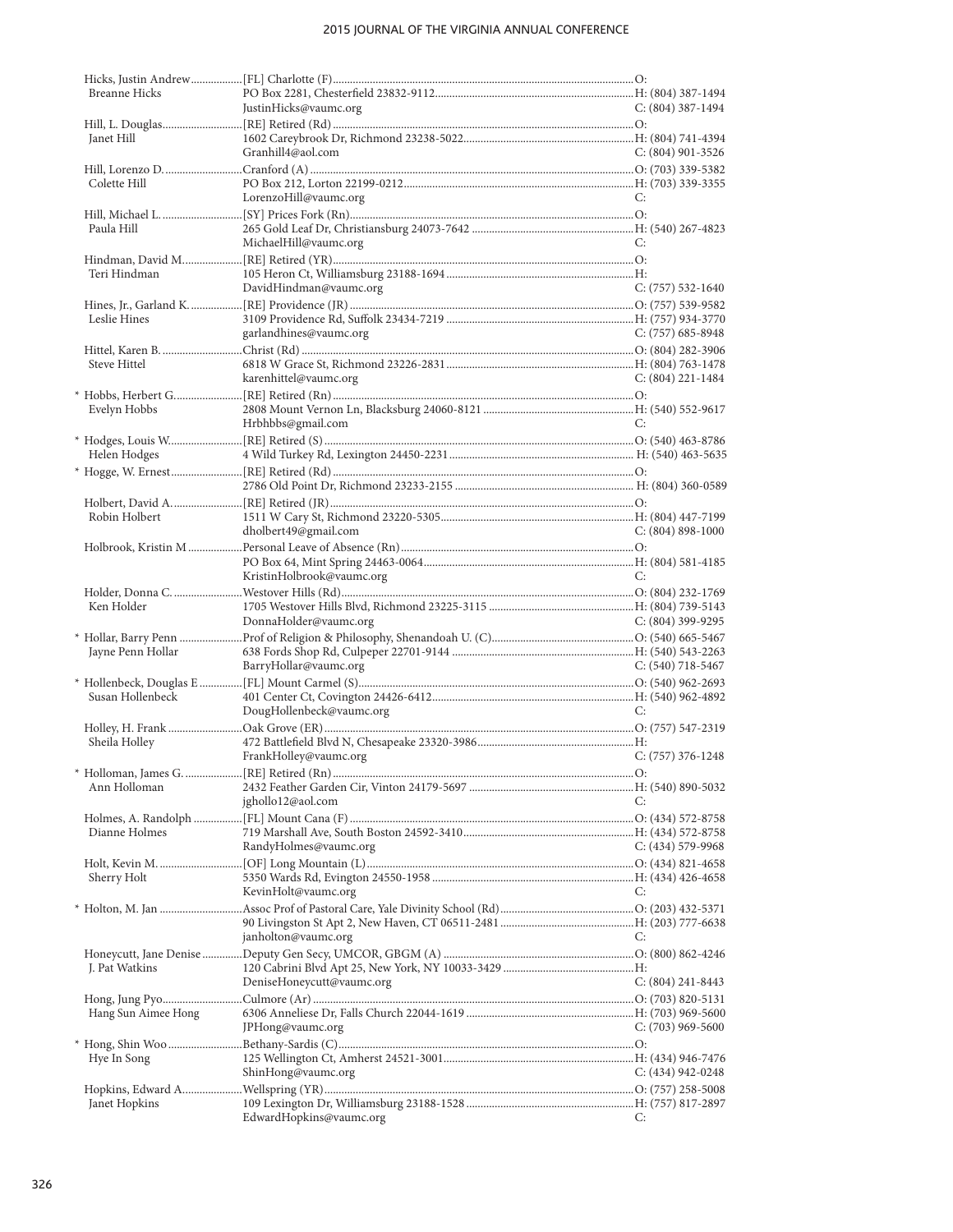| Kimberly Hopkins      |                          |                       |
|-----------------------|--------------------------|-----------------------|
|                       | ScottHopkins@vaumc.org   | $C: (703)$ 232-5476   |
|                       |                          |                       |
| Jean Kelley Horne     |                          |                       |
|                       |                          |                       |
| Patricia (Pam) Horner |                          |                       |
|                       | DanHorner@vaumc.org      | C:                    |
|                       |                          |                       |
| Daniel W. Horner      |                          |                       |
|                       | lifeisgood.pam@gmail.com | C:                    |
|                       |                          |                       |
|                       |                          |                       |
| Sarah Horrocks        |                          |                       |
|                       | BenHorrocks@vaumc.org    | C: $(804)$ 551-5574   |
|                       |                          |                       |
| Cheryl Horton         |                          |                       |
|                       | AlHorton@vaumc.org       | C: $(804)$ 402-4180   |
|                       |                          |                       |
|                       |                          |                       |
|                       | RobHoskins@vaumc.org     | C: $(540)$ 421-6172   |
|                       |                          |                       |
| Warren Hottle         |                          |                       |
|                       | wphottle@verizon.net     | C:                    |
|                       |                          |                       |
| Wanda S. Houchens     |                          |                       |
|                       | BenHouchens@vaumc.org    | C:                    |
|                       |                          |                       |
|                       |                          |                       |
| Joy Houff             |                          |                       |
|                       | imdmh@yahoo.com          | $C: (540) 580-0687$   |
|                       |                          |                       |
| Neil R. Hough         |                          |                       |
|                       | AnneHough@vaumc.org      | C:                    |
|                       |                          |                       |
| E. Anne Hough         |                          |                       |
|                       | NeilHough@vaumc.org      | $C: (540)$ 256-4374   |
| House, R. Lawrence    | Ocran $(IR)$             | $O: (804) 733 - 2995$ |
| Ann House             |                          |                       |
|                       | LarryHouse@vaumc.org     | $C: (804) 898 - 5377$ |
|                       |                          |                       |
|                       |                          |                       |
|                       | danvilleds@vaumc.org     | $C: (804) 761-1651$   |
|                       |                          |                       |
|                       |                          |                       |
|                       |                          |                       |
| Edith Howell          |                          |                       |
|                       |                          |                       |
| Carolyn Hubbard       |                          |                       |
|                       |                          |                       |
|                       |                          |                       |
|                       | sara1829@comcast.net     | $C: (540) 686 - 5742$ |
|                       |                          |                       |
|                       |                          |                       |
|                       |                          |                       |
|                       |                          |                       |
| Patricia Huffman      |                          |                       |
|                       | MikeHuffman@vaumc.org    | C: $(434)$ 315-1872   |
|                       |                          |                       |
|                       |                          |                       |
|                       | DwightHughes@vaumc.org   | C: $(757)$ 812-4061   |
|                       |                          |                       |
| Mera Hughes           |                          |                       |
|                       | h3mgh@aol.com            | C:                    |
|                       |                          |                       |
| Calvin E. Hughes      |                          |                       |
|                       | LucyHughes@vaumc.org     | C: (540) 817-9812     |
|                       |                          |                       |
| Walter K. Hughes, Jr. |                          |                       |
|                       | SusanHughes@vaumc.org    | $C: (540)$ 493-8715   |
|                       |                          |                       |
|                       |                          |                       |
| Mi Hae Jung           |                          |                       |
|                       | keonhuh@vaumc.org        | $C: (703)$ 342-6778   |
|                       |                          |                       |
| Mary Camilla Hull     | justsokip@verizon.net    | C:                    |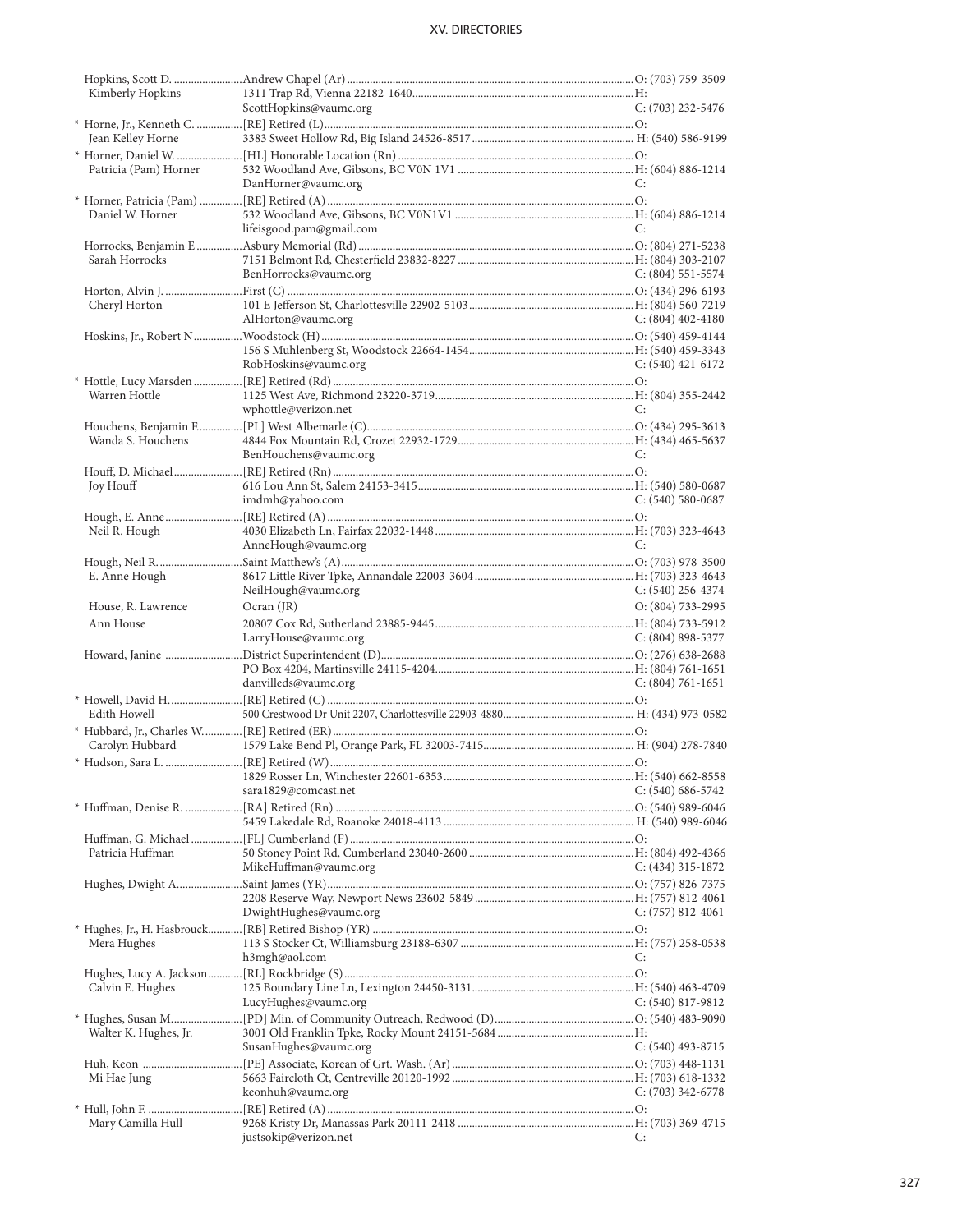| Chris Hulme           |                                  |                       |
|-----------------------|----------------------------------|-----------------------|
|                       | GaryHulme@vaumc.org              | C:                    |
|                       |                                  |                       |
|                       |                                  |                       |
|                       |                                  |                       |
|                       | LynneHundley222@gmail.com        | C:                    |
|                       |                                  |                       |
| Rebecca Hundley       |                                  |                       |
|                       | SteveHundley@vaumc.org           | C:                    |
|                       |                                  |                       |
|                       |                                  |                       |
| Shirley Ann Hunsicker |                                  |                       |
|                       | 5pnhsmh7@gmail.com               | C:                    |
|                       |                                  |                       |
| Anita Hunter          |                                  |                       |
|                       | RodneyHunter@vaumc.org           | C:                    |
|                       |                                  |                       |
|                       |                                  |                       |
| Kenneth A Huntsman    |                                  |                       |
|                       | MarciHuntsman@vaumc.org          | $C: (703) 819-4157$   |
|                       |                                  |                       |
|                       |                                  |                       |
| James B. Browning     |                                  |                       |
|                       | LucretiaHurleyBrowning@vaumc.org | C:                    |
|                       |                                  |                       |
|                       |                                  |                       |
|                       | KayHwang@vaumc.org               | $C: (646) 737-4129$   |
|                       |                                  |                       |
|                       |                                  |                       |
| Dooyong Kang          |                                  |                       |
|                       | heesunghwang@vaumc.org           | $C: (202)$ 679-1254   |
|                       |                                  |                       |
| Bok S. Hyeon          |                                  |                       |
|                       |                                  |                       |
|                       |                                  |                       |
| Carolyn Insley        |                                  |                       |
|                       |                                  |                       |
| Kimble Irving         |                                  |                       |
|                       | AlIrving@vaumc.org               | $C: (434)$ 665-3913   |
|                       |                                  |                       |
|                       |                                  |                       |
| Dorothy Ivey          |                                  |                       |
|                       | dankivey@gmail.com               | $C: (804) 543-2447$   |
|                       |                                  |                       |
| Rebecca Jackson       |                                  |                       |
|                       |                                  | C:                    |
|                       | CharlesJackson@vaumc.org         |                       |
|                       |                                  |                       |
| Alan C. Jacobs        |                                  |                       |
|                       | BarbJacobs@vaumc.org             | C:                    |
|                       |                                  |                       |
|                       |                                  |                       |
| <b>Betty Jagoe</b>    |                                  |                       |
|                       | markjagoe@vaumc.org              | $C: (703)$ 999-5860   |
|                       |                                  |                       |
| Claire James          |                                  |                       |
|                       |                                  |                       |
|                       |                                  |                       |
| Elouise James         |                                  |                       |
|                       |                                  |                       |
| Jennifer Lee James    |                                  |                       |
|                       | thomasjames@vaumc.org            | $C: (770)$ 313-7128   |
|                       |                                  |                       |
|                       |                                  |                       |
| Kerin James           |                                  |                       |
|                       | BillJames@vaumc.org              | $C: (804) 513 - 3421$ |
|                       |                                  |                       |
| John Jamieson         |                                  |                       |
|                       | BarbaraJamieson@vaumc.org        | $C: (540)$ 827-8555   |
|                       |                                  |                       |
|                       |                                  |                       |
| Bonnie Jamison        |                                  |                       |
|                       | DonJamison@vaumc.org             | $C: (757) 694-8708$   |
|                       |                                  |                       |
|                       |                                  |                       |
|                       |                                  |                       |
|                       | LEEJAMISON80@excite.com          | $C: (540)$ 314-9274   |
|                       |                                  |                       |
| Kenneth Todd Jarman   |                                  |                       |
|                       | MarcelaJarman@vaumc.org          | $C: (703) 587-0221$   |
|                       |                                  |                       |
|                       |                                  |                       |
| Virginia W. Jarvis    |                                  |                       |
|                       | jarvisd2g@gmail.com              | C:                    |
|                       |                                  |                       |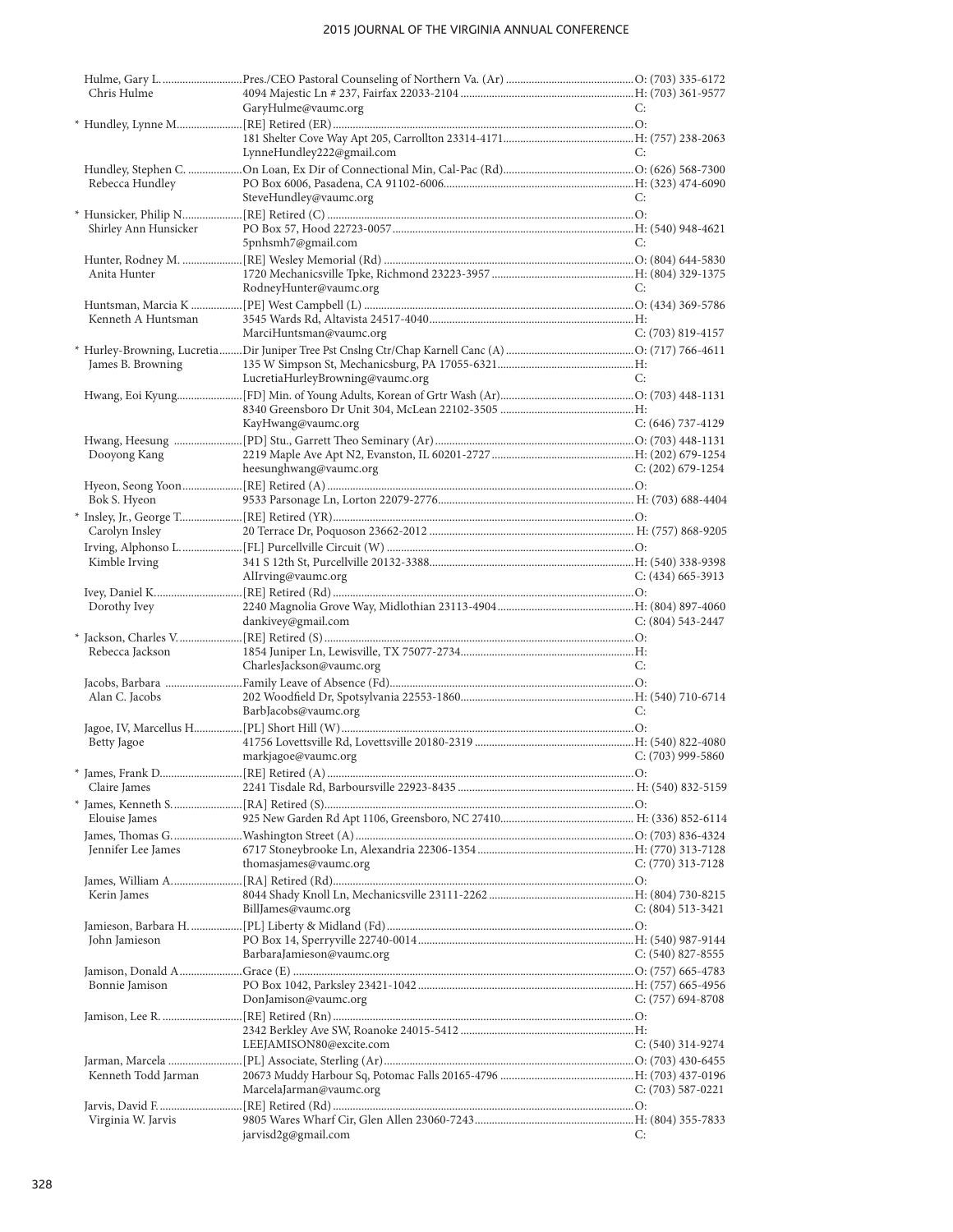| Beverly Jefferson      |                                           |                       |
|------------------------|-------------------------------------------|-----------------------|
|                        | WilliamJefferson@vaumc.org                | $C: (757)$ 710-4015   |
|                        |                                           |                       |
| Kim Jeffreys           |                                           |                       |
|                        | HerndonJeffreys@vaumc.org                 | $C: (434) 610-0151$   |
|                        |                                           |                       |
|                        |                                           |                       |
|                        |                                           |                       |
| Lynne Jennings         |                                           |                       |
|                        | FrankJennings@vaumc.org                   |                       |
|                        |                                           | C: $(757)$ 536-0010   |
|                        |                                           |                       |
| Patricia Jennings      |                                           |                       |
|                        | bobjennings@vaumc.org                     | C: (804) 892-1645     |
|                        |                                           |                       |
| Delia Jennings         |                                           |                       |
|                        | jennings1252@gmail.com                    | $C: (252)$ 305-0234   |
|                        |                                           |                       |
| Barbara Jent           |                                           |                       |
|                        | LarryJent@vaumc.org                       | C:                    |
|                        |                                           |                       |
| Benny Jessup           |                                           |                       |
|                        | JodyJessup@vaumc.org                      | $C: (443)$ 414-7757   |
|                        |                                           |                       |
|                        |                                           |                       |
| Mary John              |                                           |                       |
|                        | mccullochjames@aol.com                    | $C: (540)$ 421-6211   |
|                        |                                           |                       |
| Jenny John             |                                           |                       |
|                        | BillJohn@vaumc.org                        | C: (804) 725-8713     |
|                        |                                           |                       |
| Edward H. Johnson Jr.  |                                           |                       |
|                        | AmyJohnson@vaumc.org                      | $C: (757)$ 717-8719   |
|                        |                                           |                       |
| Joyce E. Johnson       |                                           |                       |
|                        | BillyJ8@verizon.net                       | C:                    |
|                        |                                           |                       |
| Kimberly Johnson       |                                           |                       |
|                        |                                           |                       |
|                        | brianjohnson@vaumc.org                    | $C: (703)$ 577-3207   |
|                        |                                           |                       |
| Joanne W. Johnson      |                                           |                       |
|                        | CharlieJohnson@vaumc.org                  | $C: (434) 944-0712$   |
|                        |                                           |                       |
| Alice Johnson          |                                           |                       |
|                        | cmjsr29@comcast.net                       | C:                    |
|                        |                                           |                       |
|                        |                                           |                       |
|                        | DarceyJohnson@vaumc.org C: (804) 551-0293 |                       |
|                        |                                           |                       |
| Dale Johnson           |                                           |                       |
|                        | DianaJohnson@vaumc.org                    | $C: (757) 646-4412$   |
|                        |                                           |                       |
|                        |                                           |                       |
| Pamela K. Johnson      |                                           |                       |
|                        | EdJohnson@vaumc.org                       | $C: (434) 774-4434$   |
|                        |                                           |                       |
| Sarah Johnson          |                                           |                       |
|                        | JimJohnson@vaumc.org                      | $C: (571)$ 229-2238   |
|                        |                                           |                       |
| Richard A. Johnson     |                                           |                       |
|                        | joyfilledjan1@gmail.com                   | $C: (270) 723 - 4112$ |
|                        |                                           |                       |
|                        |                                           |                       |
| Billy Gene Johnson Sr. |                                           |                       |
|                        | BillyJ8@verizon.net                       | C:                    |
|                        |                                           |                       |
|                        |                                           |                       |
| Ilyse Johnson          |                                           |                       |
|                        | MikeJohnson@vaumc.org                     | C: (804) 339-7072     |
|                        |                                           |                       |
| Robert Bruce Johnson   |                                           |                       |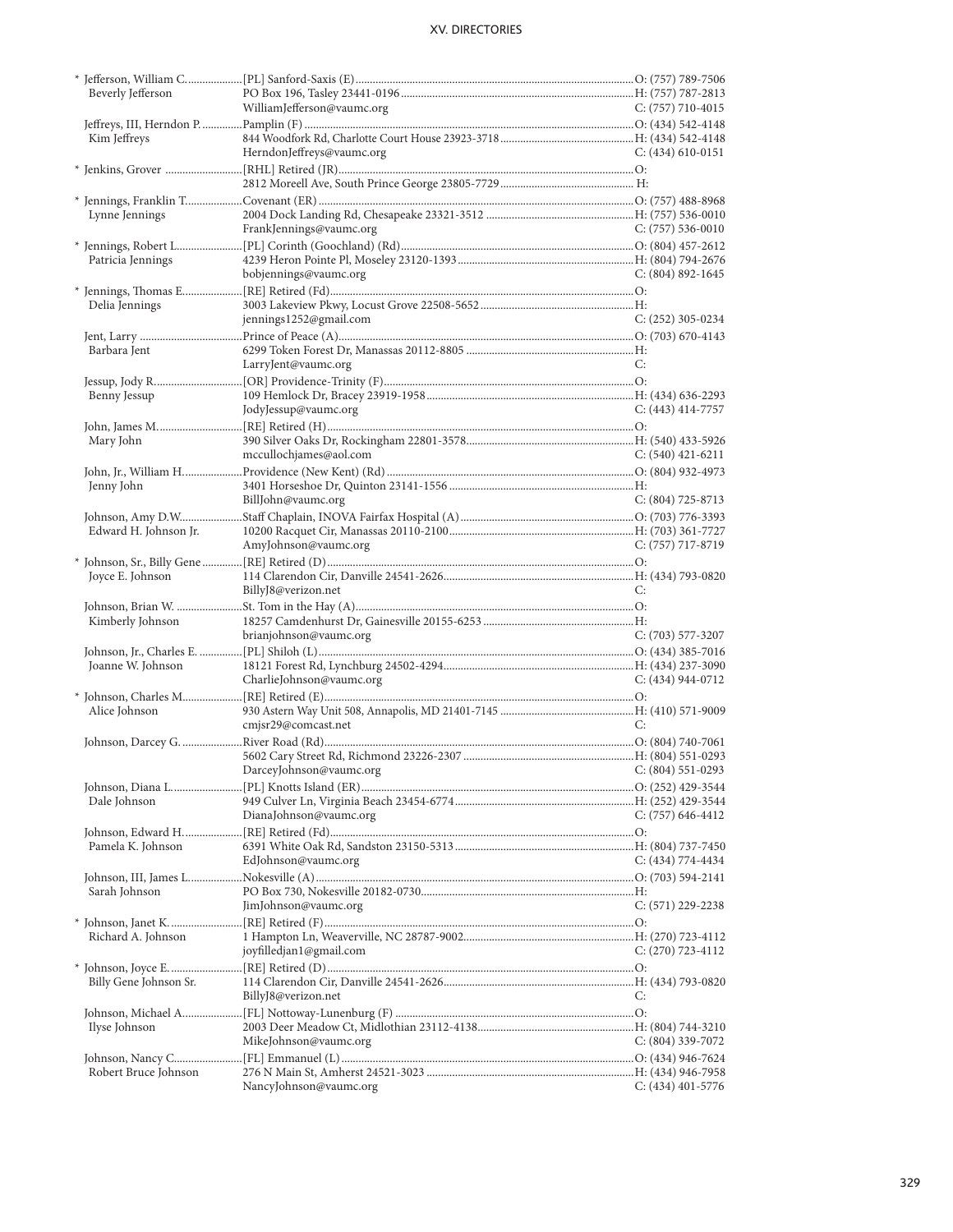### 2015 JOURNAL OF THE VIRGINIA ANNUAL CONFERENCE

\*

| Nancy Coleman Johnson |                                              |                       |
|-----------------------|----------------------------------------------|-----------------------|
|                       | BruceJohnson@vaumc.org                       | $C: (434) 610-1115$   |
|                       |                                              |                       |
|                       |                                              |                       |
|                       | tonyjohnson@vaumc.org                        | C:                    |
|                       |                                              |                       |
| Davis Oliver          |                                              |                       |
|                       | CynthiaJohnsonOliver@vaumc.org               | C: $(202)$ 486-7458   |
|                       |                                              |                       |
| Nancy Sue Johnston    |                                              |                       |
|                       | bobjohnston@tds.net                          | $C: (804) 840 - 5358$ |
|                       |                                              |                       |
|                       |                                              |                       |
| Virginia Jones        | 4701 Connecticut Ave NW Apt 309, Washington, |                       |
|                       |                                              |                       |
|                       |                                              |                       |
| Joan Jones            |                                              |                       |
|                       | EugeneJones@vaumc.org                        | C:                    |
|                       |                                              |                       |
|                       |                                              |                       |
|                       | EvelynJones@vaumc.org                        | C:                    |
|                       |                                              |                       |
| Berniece Jones        |                                              |                       |
|                       |                                              | C:                    |
|                       | pastorfinley@yahoo.com                       |                       |
|                       |                                              |                       |
| Dolores Jones         |                                              |                       |
|                       |                                              |                       |
|                       |                                              |                       |
|                       | JamesJones@vaumc.org                         | C:                    |
|                       |                                              |                       |
| Sherry R. Jones       |                                              |                       |
|                       | johnjones@vaumc.org                          | $C: (434)$ 623-8590   |
|                       |                                              |                       |
|                       |                                              |                       |
| Peg Jones             |                                              |                       |
|                       | ljem@dancom.com                              | C:                    |
|                       |                                              |                       |
| Linda Jones           |                                              |                       |
|                       | BillJones@vaumc.org                          | C: $(434)$ 981-3542   |
|                       |                                              |                       |
|                       |                                              |                       |
|                       | PatJones@vaumc.org                           | C:                    |
|                       |                                              |                       |
|                       |                                              |                       |
|                       | BobJones@vaumc.org                           | C:                    |
|                       |                                              |                       |
|                       |                                              |                       |
|                       |                                              |                       |
|                       | RobinJones@vaumc.org C: (434) 594-5174       |                       |
|                       |                                              |                       |
| Janet Jones           |                                              |                       |
|                       | SteveJones@vaumc.org                         | C: (804) 929-2491     |
|                       |                                              |                       |
| Jennie Jordan         |                                              |                       |
|                       |                                              |                       |
| Eleanor Joyce         |                                              |                       |
|                       | tomjoyce@vaumc.org                           | C:                    |
|                       |                                              |                       |
|                       |                                              |                       |
| Suzanne Joyner        |                                              |                       |
|                       | EasternShoreDS@vaumc.org                     | $C: (757)$ 999-4843   |
|                       |                                              |                       |
| James W. Joyner       |                                              |                       |
|                       | CourtneyJoyner@vaumc.org                     | $C: (540) 560-6300$   |
|                       |                                              |                       |
| Courtney C. Joyner    |                                              |                       |
|                       | jimjoyner@vaumc.org                          | $C: (540) 560 - 9265$ |
|                       |                                              |                       |
|                       |                                              |                       |
|                       | julcherj@yahoo.com                           | $C: (540)$ 336-8558   |
|                       |                                              |                       |
|                       |                                              |                       |
| Woo Ri Kwon           |                                              |                       |
|                       | SeungsooJun@vaumc.org                        | $C: (540) 556-1188$   |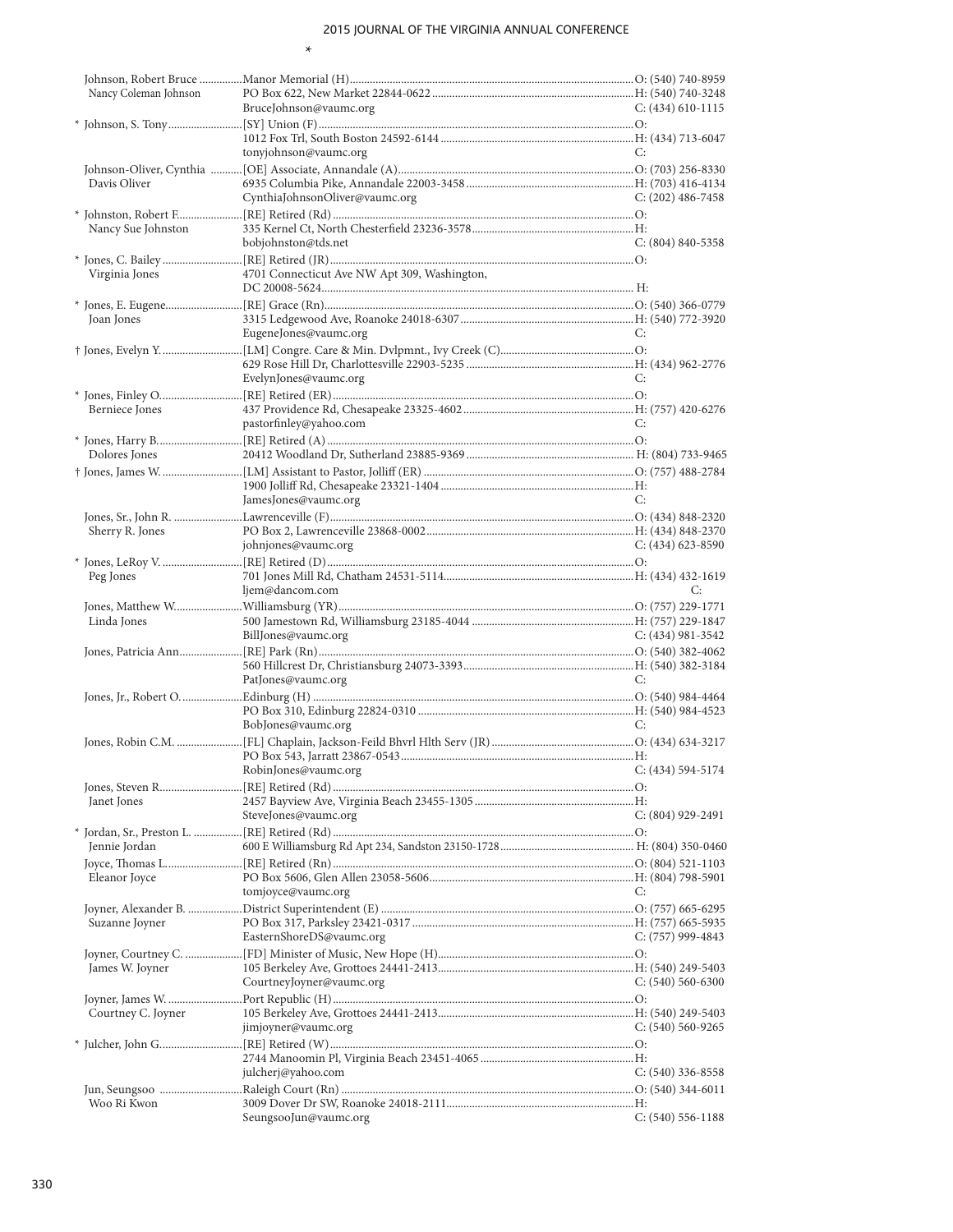|                | BarbaraJustis@vaumc.org     | C:                    |
|----------------|-----------------------------|-----------------------|
|                |                             |                       |
| Carol Justis   |                             |                       |
|                | BobJustis@vaumc.org         | $C: (757) 880 - 0015$ |
|                |                             |                       |
| Leigh Kammerer |                             |                       |
|                | lkmmrr@aol.com              | $C: (804)$ 317-5353   |
|                |                             |                       |
|                |                             |                       |
| Hye Jin Lee    |                             |                       |
|                | HyunSikKang@vaumc.org       | C: (703) 336-3679     |
|                |                             |                       |
| Penny Kanney   |                             |                       |
|                | dougkanney@yahoo.com        | C:                    |
|                |                             |                       |
|                |                             |                       |
|                | RitaKanten@vaumc.org        | C: (757) 710-7377     |
|                |                             |                       |
|                |                             |                       |
| Shawn Keeling  |                             |                       |
|                | sarakeeling@vaumc.org       | $C: (540) 672-8684$   |
|                |                             |                       |
|                |                             |                       |
|                | SueKeen@vaumc.org           | $C: (434)$ 665-5994   |
|                |                             |                       |
| Richard Keever |                             |                       |
|                | egkrjk@yahoo.com            | $C: (757) 513 - 2211$ |
|                |                             |                       |
|                |                             |                       |
|                | TeresaKeezel@vaumc.org      | C:                    |
|                |                             |                       |
|                |                             |                       |
| Janet Keithley |                             |                       |
|                | TomKeithley@vaumc.org       | $C: (540)$ 336-1695   |
|                |                             |                       |
| Jo Kelchner    |                             |                       |
|                | Jaykelchner@vaumc.org       | C: $(804)$ 405-5422   |
|                |                             |                       |
| Peggy Keller   |                             |                       |
|                | rpekeller@comcast.net       | C:                    |
|                |                             |                       |
|                |                             |                       |
|                |                             |                       |
|                | BeanieKelly@vaumc.org       | $C: (804)$ 928-3710   |
|                |                             |                       |
| Dawn Pollock   |                             |                       |
|                | RobKelly@vaumc.org          | $C: (757)$ 710-2159   |
|                |                             |                       |
|                |                             |                       |
|                | MichaelKendall@vaumc.org    | $C: (434)$ 603-2214   |
|                |                             |                       |
| Susie Kennedy  |                             |                       |
|                | LesterKennedy@vaumc.org     |                       |
|                |                             | $C: (540)$ 460-8164   |
|                |                             |                       |
| Gale Kennon    |                             |                       |
|                | revharry@aol.com            | C: $(434)$ 409-8824   |
|                |                             |                       |
| James Kesner   |                             |                       |
|                | AnneKesner@vaumc.org        | $C: (804) 615-0947$   |
|                |                             |                       |
| Barbara Kesner |                             |                       |
|                | charlottesvilleds@vaumc.org | C:                    |
|                |                             |                       |
|                |                             |                       |
| Rupa Nadeem    |                             |                       |
|                | NadeemKhokhar@vaumc.org     | C:                    |
|                |                             |                       |
| Sandy Kidd     |                             |                       |
|                | TimothyKidd@vaumc.org       | C:                    |
|                |                             |                       |
| Karen Kiel     |                             |                       |
|                | RandyKiel@vaumc.org         | $C: (804) 898-4961$   |
|                |                             |                       |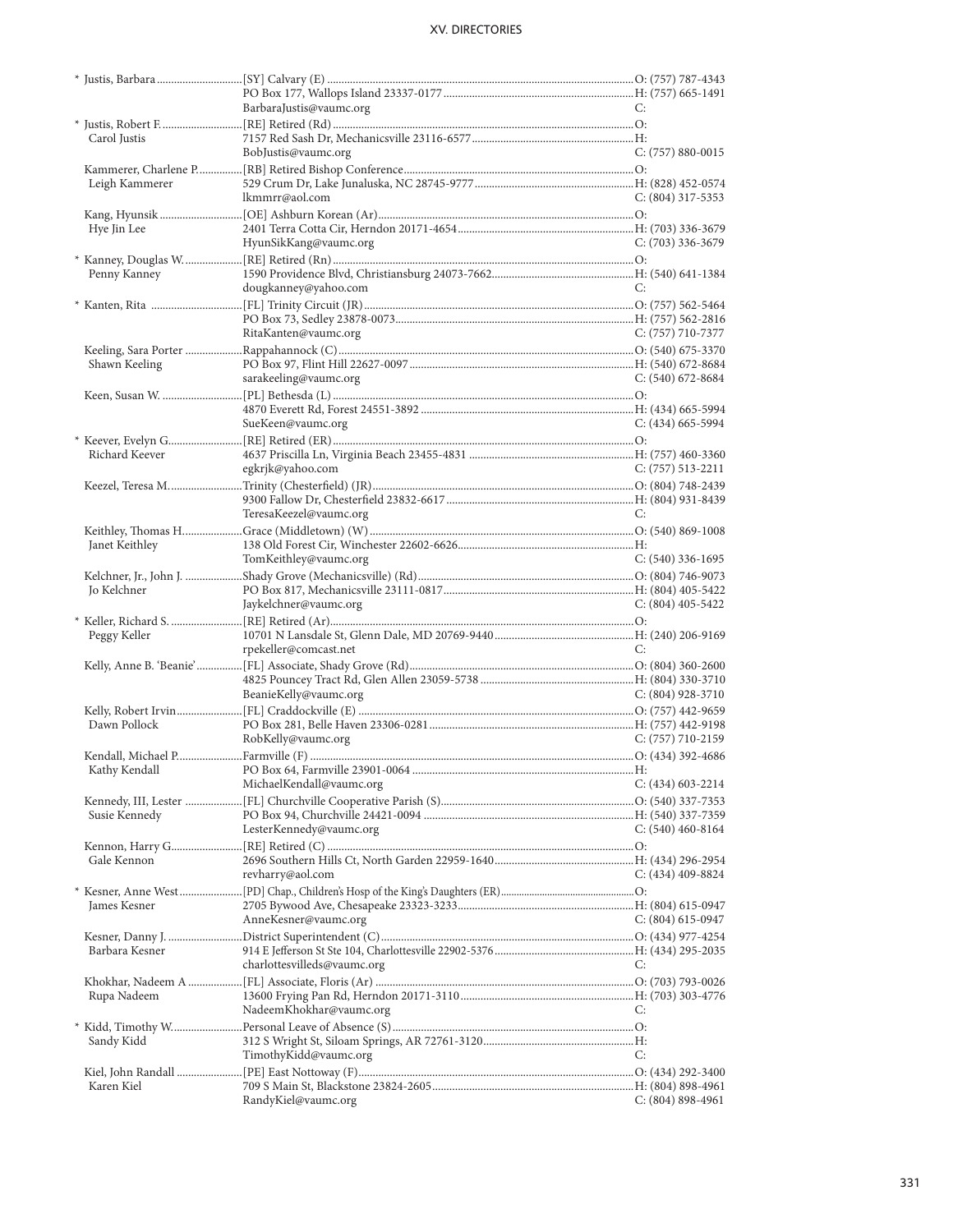|                     | ShawnKiger@vaumc.org                    | $C: (434)$ 258-1920   |
|---------------------|-----------------------------------------|-----------------------|
|                     |                                         |                       |
| Joon-Ha Shin        |                                         |                       |
|                     | arumkim@vaumc.org                       | $C: (571)$ 438-3953   |
|                     |                                         |                       |
| Soon Mi Kim         |                                         |                       |
|                     | ChulKiKim@vaumc.org                     | $C: (804)$ 332-2958   |
|                     |                                         |                       |
| Esther Choi         |                                         |                       |
|                     | DanKim@vaumc.org                        | $C: (757) 749-2801$   |
|                     |                                         |                       |
| Jinok Lim           |                                         |                       |
|                     | EugeneKim@vaumc.org                     | $C: (859)$ 619-2594   |
|                     |                                         |                       |
| Mijung Hwang        |                                         |                       |
|                     | jeonginkim@vaumc.org                    | $C: (804)$ 384-6010   |
|                     |                                         |                       |
|                     |                                         |                       |
|                     | JiyeonKim@vaumc.org                     | $C: (202)$ 560-9559   |
|                     |                                         |                       |
| David Kim           |                                         |                       |
|                     | michellekim@vaumc.org                   | C: $(703)$ 489-4596   |
|                     |                                         |                       |
| Donghwan Paul Oh    |                                         |                       |
|                     | Mikangkim@vaumc.org                     | $C: (757)$ 607-7170   |
|                     |                                         |                       |
|                     |                                         |                       |
|                     | MinooKim@vaumc.org                      | $C: (703)$ 994-8259   |
|                     |                                         |                       |
| Dori Kim            |                                         |                       |
|                     | MJKim@vaumc.org                         | $C: (540)$ 903-1935   |
|                     |                                         |                       |
|                     |                                         |                       |
|                     | OhhwanKim@vaumc.org                     | C:                    |
|                     |                                         |                       |
|                     |                                         |                       |
| Sharon Younsun Kim  |                                         |                       |
|                     | SamKim@vaumc.org                        | $C: (703)$ 937-7586   |
|                     |                                         |                       |
| Sunmee Choi Kim     | School of Theology Yonsei University,   |                       |
|                     |                                         |                       |
|                     | SKKim@vaumc.org                         | C:                    |
|                     |                                         |                       |
|                     | 6515 George Washington Mem Hwy Ste 203, |                       |
|                     | Yorktown 23692-2182 H:                  |                       |
|                     | YorkRiverDS@vaumc.org                   | C: (757) 810-0504     |
|                     |                                         |                       |
| Hyoun Joo Doh Kim   |                                         |                       |
|                     | YoungBongKim@vaumc.org                  | $C: (703) 850 - 9447$ |
|                     |                                         |                       |
| Jean Kim            |                                         |                       |
|                     | USAsia1@hotmail.com                     | C: (703) 868-1496     |
|                     |                                         |                       |
| Jenny J Chun        |                                         |                       |
|                     | yunkim@vaumc.org                        | $C: (571) 577-7539$   |
|                     |                                         |                       |
| James A. Noseworthy |                                         |                       |
|                     | KarlaKincannon@vaumc.org                | $C: (423) 836 - 1364$ |
|                     |                                         |                       |
| Judith Borsher      |                                         |                       |
|                     | kearykincannon@vaumc.org                | $C: (703)$ 472-6100   |
|                     |                                         |                       |
| Patsy M. King       |                                         |                       |
|                     | KingsinMidlo@comcast.net                | $C: (804)$ 677-3411   |
|                     |                                         |                       |
|                     |                                         |                       |
|                     |                                         |                       |
| Jackie King         |                                         |                       |
|                     |                                         |                       |
|                     | JoshuaKing@vaumc.org                    | C: (703) 727-6589     |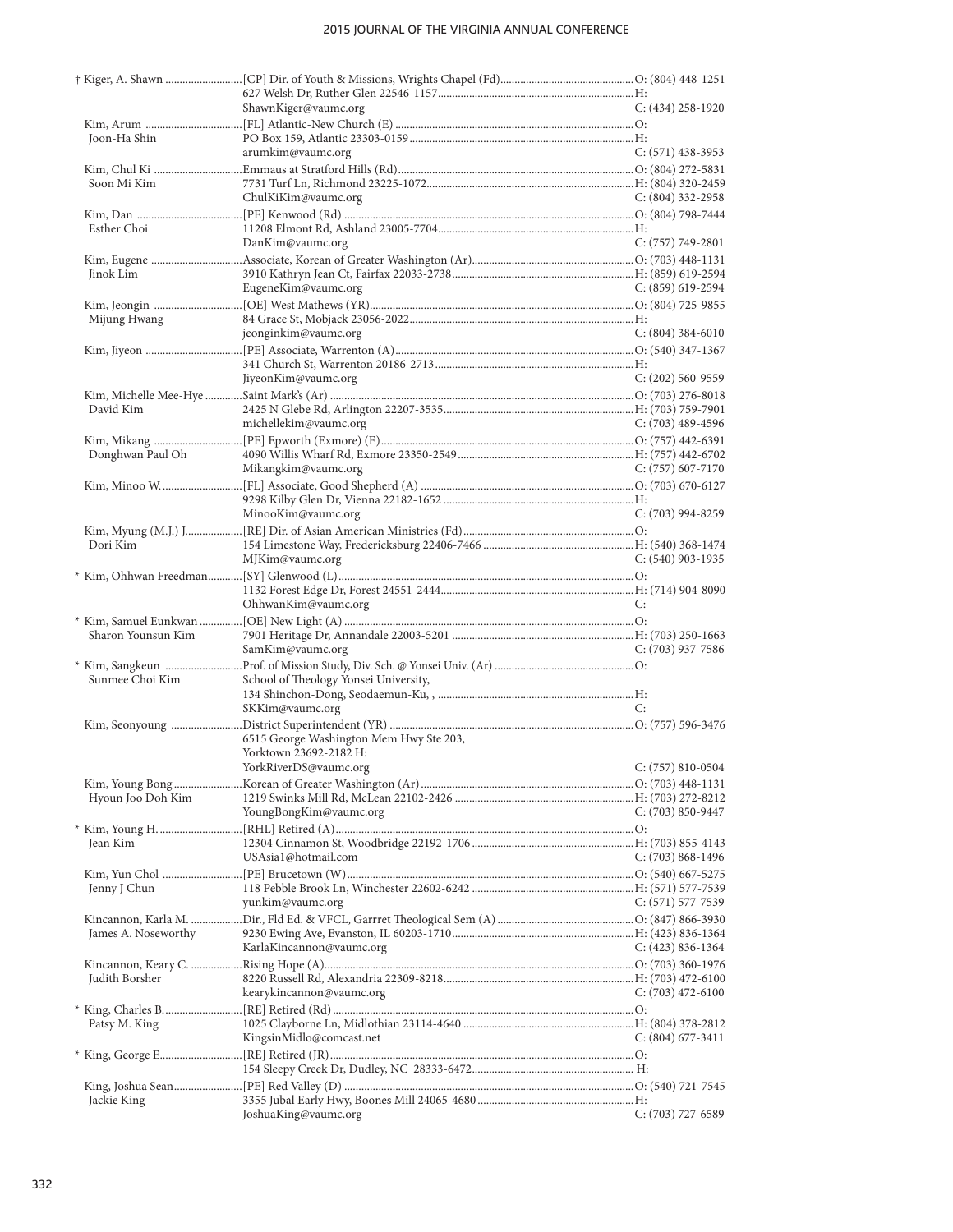| Lisa King            |                             |                     |
|----------------------|-----------------------------|---------------------|
|                      | stephenking@vaumc.org       | $C: (540)$ 308-1028 |
|                      |                             |                     |
|                      |                             |                     |
| Janet King           |                             |                     |
|                      | wking@alb.edu               | C:                  |
|                      |                             |                     |
|                      |                             |                     |
|                      | DaveKirkland@vaumc.org      | C:                  |
|                      |                             |                     |
| Michelle Kirven      |                             |                     |
|                      |                             | C: (804) 937-2669   |
|                      | TimKirven@vaumc.org         |                     |
|                      |                             |                     |
|                      |                             |                     |
|                      |                             |                     |
| Ann Klotz            |                             |                     |
|                      | joeklotz@vaumc.org          | C: $(540)$ 494-1761 |
|                      |                             |                     |
|                      |                             |                     |
| Lisa A. Knick        |                             |                     |
|                      | clayknick@vaumc.org         | $C: (540)$ 660-2531 |
|                      |                             |                     |
| Eugene T. Knott, Jr. |                             |                     |
|                      | JanetKnott@vaumc.org        | $C: (540)$ 255-2309 |
|                      |                             |                     |
|                      |                             |                     |
| Jean Knox            |                             |                     |
|                      | BOB1935@aol.com             | C:                  |
|                      |                             |                     |
| Abigail Kocher       |                             |                     |
|                      | CraigKocher@vaumc.org       | C: $(804)$ 467-9216 |
|                      |                             |                     |
|                      |                             |                     |
| Lisa Koolman         |                             |                     |
|                      | DerekKoolman@vaumc.org      | C:                  |
|                      |                             |                     |
| Brian Koontz         |                             |                     |
|                      | DeborahKoontz@vaumc.org     | C: $(804)$ 240-6056 |
|                      |                             |                     |
|                      |                             |                     |
|                      |                             |                     |
|                      | gregkropff@vaumc.org        | C:                  |
|                      |                             |                     |
|                      |                             |                     |
|                      | EdwardKross@vaumc.org       | $C: (804)$ 405-9570 |
|                      |                             |                     |
|                      |                             |                     |
| Sharon Kubat         |                             |                     |
|                      | josephkubat@vaumc.org       | C: (757) 585-6609   |
|                      |                             |                     |
| Robert L. Kutz       |                             |                     |
|                      | margaretkutz@vaumc.org      | $C: (804) 305-6100$ |
|                      |                             |                     |
|                      |                             |                     |
| Gregory M. Foster    |                             |                     |
|                      | BethLaBellaFoster@vaumc.org | $C: (214) 704-0567$ |
|                      |                             |                     |
| Patricia A. Lacy     |                             |                     |
|                      | JimLacy@vaumc.org           | C:                  |
|                      |                             |                     |
|                      |                             |                     |
| Barbara J. Gross     |                             |                     |
|                      | DavidLagerveld@vaumc.org    | $C: (540)$ 705-6766 |
|                      |                             |                     |
| Alyssa Corrine Lalka |                             |                     |
|                      | BenLalka@vaumc.org          |                     |
|                      |                             | $C: (540)$ 422-5537 |
|                      |                             |                     |
|                      |                             |                     |
|                      | BobbyLamb@vaumc.org         | C:                  |
|                      |                             |                     |
| Phill Lanasa         |                             |                     |
|                      |                             |                     |
|                      | PastorKay@aol.com           | C:                  |
|                      |                             |                     |
| Christine Landon     |                             |                     |
|                      | darrenlandon@vaumc.org      | $C: (757)$ 710-8633 |
|                      |                             |                     |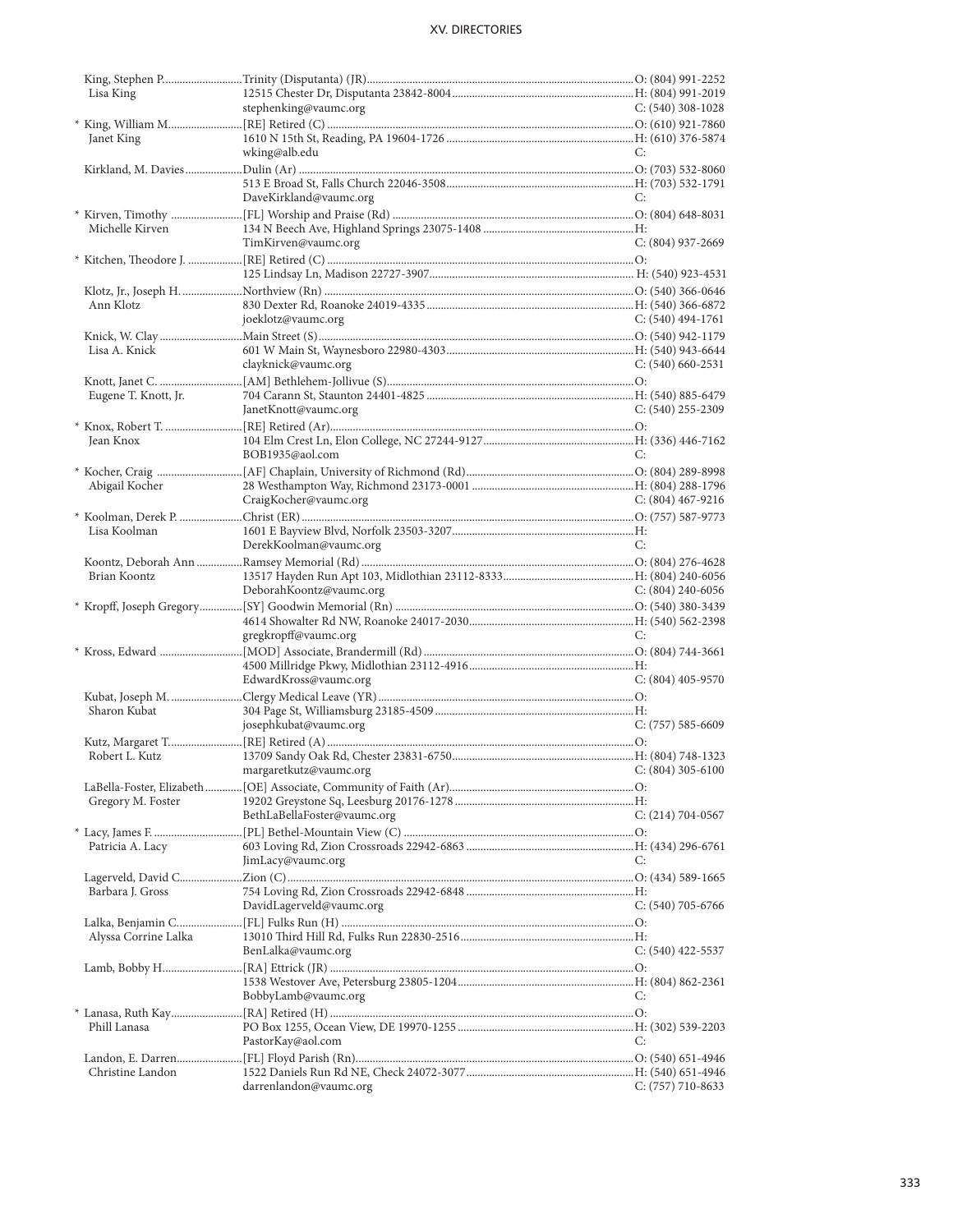| Erling Arne Sjovold      |                        |                     |
|--------------------------|------------------------|---------------------|
|                          | KelleyLane@vaumc.org   | $C: (804)$ 389-0879 |
|                          |                        |                     |
| Tara Langston            |                        |                     |
|                          | GlenLangston@vaumc.org | C: $(540)$ 476-4536 |
|                          |                        |                     |
| Judy Lanman              |                        |                     |
|                          | RonaldLanman@vaumc.org | C: $(703)$ 615-2724 |
|                          |                        |                     |
|                          |                        |                     |
|                          |                        |                     |
|                          | Julielarch@vaumc.org   | C: $(804)$ 456-6473 |
|                          |                        |                     |
| Sophia Larkin            |                        |                     |
|                          | GeneLarkin@vaumc.org   | C: $(703)$ 851-4513 |
|                          |                        |                     |
| Jane Lauer               |                        |                     |
|                          | KeithLauer@vaumc.org   | C: $(804)$ 366-2123 |
|                          |                        |                     |
| Avis Lavender            |                        |                     |
|                          | JimLavender@vaumc.org  | $C: (804) 824-1857$ |
|                          |                        |                     |
| Georgia Pennock-Lawrence |                        |                     |
|                          | marklawrence@vaumc.org | C: $(540)$ 903-3568 |
|                          |                        |                     |
|                          |                        |                     |
|                          | brendalaws@vaumc.org   | C: (757) 710-1729   |
|                          |                        |                     |
|                          |                        |                     |
| David S. Lawson          |                        |                     |
|                          | HaeRinLawson@vaumc.org | C: $(540)$ 498-2242 |
|                          |                        |                     |
| Julie Layman             |                        |                     |
|                          | alanlayman@vaumc.org   | C: $(434)$ 981-2727 |
|                          |                        |                     |
| Elaine Layman            |                        |                     |
|                          | WAL4@comcast.net       | C:                  |
|                          |                        |                     |
| Eileen Leamon            |                        |                     |
|                          | JamesLeamon@vaumc.org  | C: $(703)$ 298-8193 |
|                          |                        |                     |
|                          |                        |                     |
|                          | ChuckLeavitt@vaumc.org | C:                  |
|                          |                        |                     |
| Mi Roh                   |                        |                     |
|                          | ChangHwanLee@vaumc.org | C: $(240)$ 778-4212 |
|                          |                        |                     |
| Asa Lee                  |                        |                     |
|                          |                        |                     |
|                          | ChendaLee@vaumc.org    | C: $(202)$ 460-9351 |
|                          |                        |                     |
|                          |                        |                     |
|                          |                        | C:                  |
|                          | ConnieRayLee@vaumc.org |                     |
|                          |                        |                     |
|                          |                        |                     |
|                          | CindyLee@vaumc.org     | $C: (804)$ 263-4247 |
|                          |                        |                     |
| Miyeon Lee               |                        |                     |
|                          | HyeonHoLee@vaumc.org   | C:                  |
|                          |                        |                     |
| Kyung Hee Lee            |                        |                     |
|                          | HyoLee@vaumc.org       | $C: (540)$ 336-9297 |
|                          |                        |                     |
| Ji Young Lee             |                        |                     |
|                          | KangUkLee@vaumc.org    | C:                  |
|                          |                        |                     |
| Ji Hyun Bae Lee          |                        |                     |
|                          | KeithLee@vaumc.org     | C: $(703)$ 328-6262 |
|                          |                        |                     |
| Young-Hwa Lee            | StephenLee@vaumc.org   | $C: (703) 732-7795$ |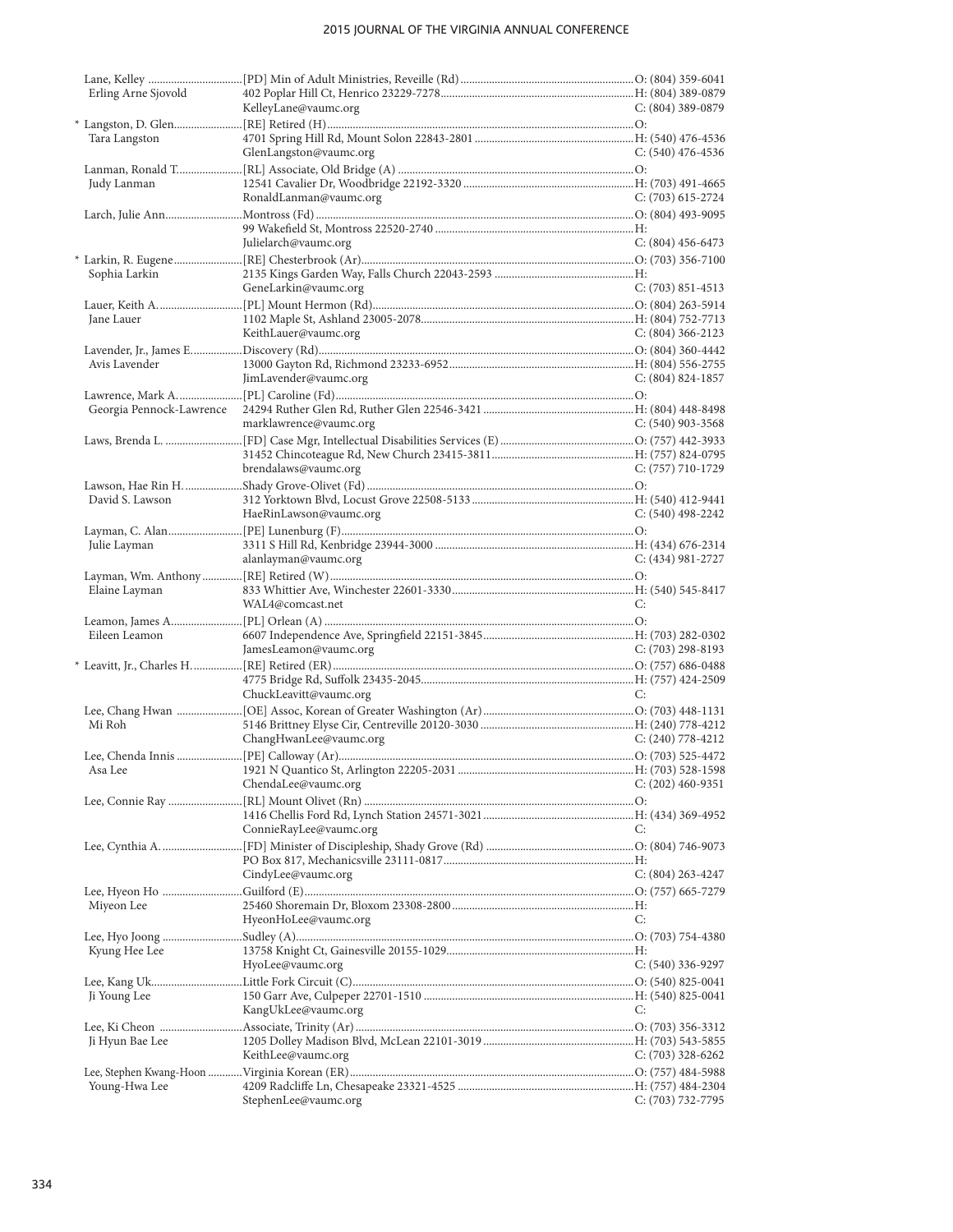| Pattie Lee           |                           |                       |
|----------------------|---------------------------|-----------------------|
|                      | TomLee@vaumc.org          | $C: (540)$ 263-2238   |
|                      |                           |                       |
|                      |                           |                       |
|                      | VirginiaLee@vaumc.org     | $C: (901) 573-5896$   |
|                      |                           |                       |
|                      |                           |                       |
| Young Lee            |                           |                       |
|                      | WonLee@vaumc.org          | $C: (540)$ 395-4331   |
|                      |                           |                       |
| Constance LeFon      |                           |                       |
|                      | DavidLeFon@vaumc.org      | $C: (434)$ 466-2321   |
|                      |                           |                       |
| Jane LeGault         |                           |                       |
|                      | Jtlegault@verizon.net     | $C: (757) 880 - 4195$ |
|                      |                           |                       |
|                      |                           |                       |
|                      | flolegg@shentel.net       | C:                    |
|                      |                           |                       |
|                      |                           |                       |
| Debbie Lehman        |                           |                       |
|                      | LarryLehman@vaumc.org     | $C: (434)$ 390-6405   |
|                      |                           |                       |
|                      |                           |                       |
|                      | CarlLeMon@vaumc.org       | C:                    |
|                      |                           |                       |
| Rebekah LeMon        |                           |                       |
|                      | JoelLeMon@vaumc.org       | C: $(404)$ 285-0547   |
|                      |                           |                       |
|                      |                           |                       |
| Larry E. Lenow       |                           |                       |
|                      | AmyLenow@vaumc.org        | $C: (540) 850 - 9197$ |
|                      |                           |                       |
| Amy V. Lenow         |                           |                       |
|                      | LarryLenow@vaumc.org      | C:                    |
|                      |                           |                       |
| Becky Leonard        |                           |                       |
|                      | BEinRoanoke@verizon.net   | C:                    |
|                      |                           |                       |
| Mary Jean Lester     |                           |                       |
|                      | TomLester@vaumc.org       | $C: (804)$ 691-5253   |
|                      |                           |                       |
| Natalie Levy         |                           |                       |
|                      | brentlevy@vaumc.org       | $C: (804)$ 306-3984   |
|                      |                           |                       |
| Susan Lewandowski    |                           |                       |
|                      | BobLewandowski@vaumc.org  | $C: (540)$ 273-2757   |
|                      |                           |                       |
|                      |                           |                       |
|                      |                           |                       |
|                      | SueLewandoski@vaumc.org   | $C: (540)$ 273-1385   |
|                      |                           |                       |
|                      |                           |                       |
|                      | BarbaraLewis@vaumc.org    | $C: (434) 594-6241$   |
|                      |                           |                       |
| Lieu H. Lewis        |                           |                       |
|                      | DavidLewis@vaumc.org      | C:                    |
|                      |                           |                       |
| Woody Sherman        |                           |                       |
|                      | DeborahLewis@vaumc.org    | C:                    |
|                      |                           |                       |
|                      |                           |                       |
| Rachel Lewis         |                           |                       |
|                      | RobertLewis@vaumc.org     | $C: (804) 852 - 8476$ |
|                      |                           |                       |
| June Lewis           |                           |                       |
|                      | shadderaker@yahoo.com     | C:                    |
|                      |                           |                       |
| Eunji Kim            |                           |                       |
|                      | HungSuLim@vaumc.org       | $C: (540) 532-0123$   |
|                      |                           |                       |
| Maurice Lindsey, Jr. |                           |                       |
|                      | MichelleLindsey@vaumc.org | $C: (804) 874-2246$   |
|                      |                           |                       |
| Dale Lipke           |                           |                       |
|                      | DennisLipke@vaumc.org     | C: (804) 840-7958     |
|                      |                           |                       |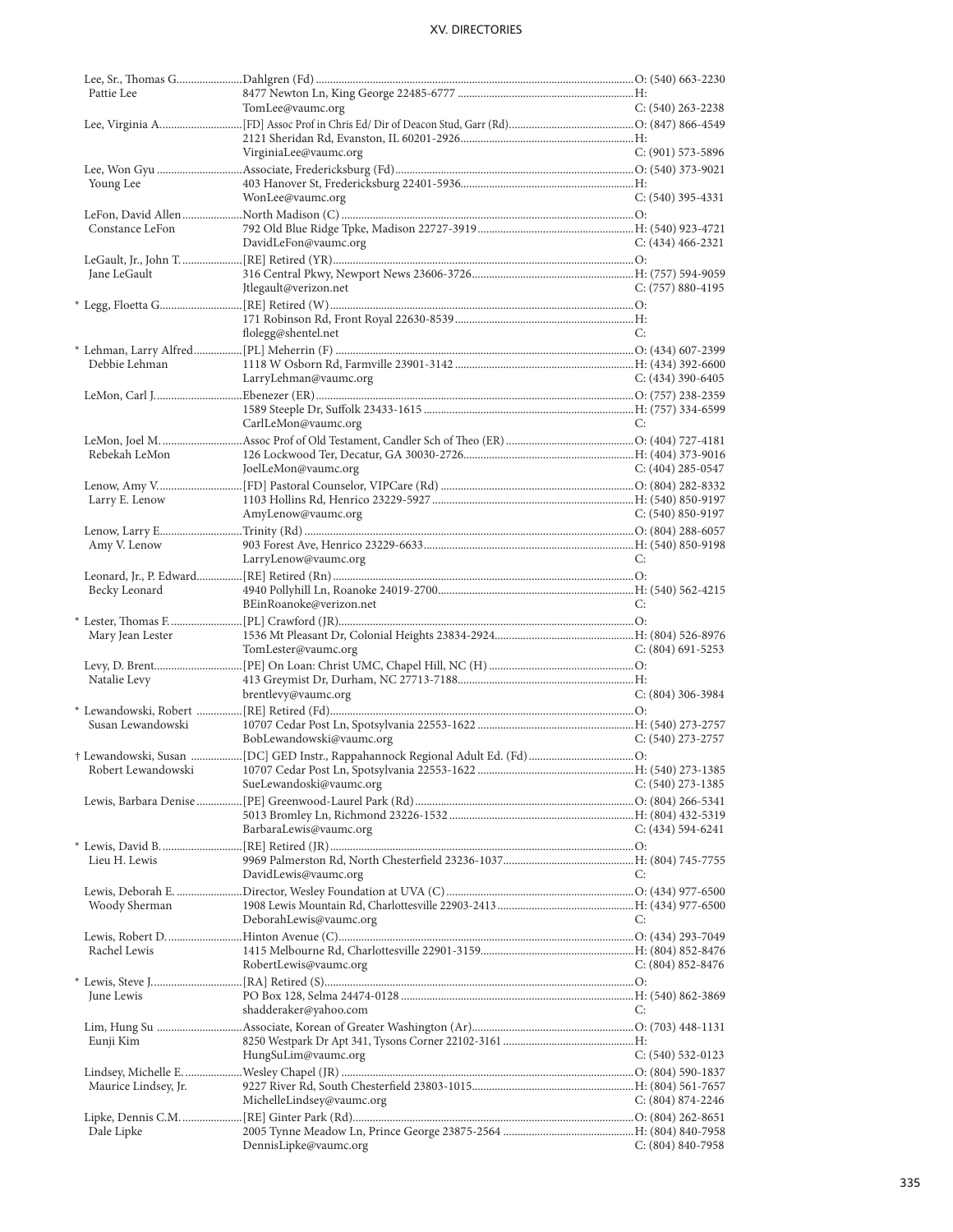| Roberta Litten      |                            | C:                  |
|---------------------|----------------------------|---------------------|
|                     | RonaldLitten@vaumc.org     |                     |
|                     |                            |                     |
| Shawn Little        |                            |                     |
|                     | SteveLittle@vaumc.org      | C: $(540)$ 878-0244 |
|                     |                            |                     |
| Rebecca Livermon    |                            |                     |
|                     | GarryLivermon@vaumc.org    | C: $(804)$ 241-4463 |
|                     |                            |                     |
| Lisa Anderson-Lloyd |                            |                     |
|                     | RobLloyd@vaumc.org         | C: $(808)$ 722-1339 |
|                     |                            |                     |
| Sam Chafin          |                            |                     |
|                     | laurenlobenhofer@vaumc.org | C: $(567)$ 204-1110 |
|                     |                            |                     |
| Mary Jane Lock      |                            |                     |
|                     | JohnLock@vaumc.org         | $C: (540)$ 303-9837 |
|                     |                            |                     |
| John E. Lock        |                            |                     |
|                     | MaryLock@vaumc.org         | C: $(540)$ 303-1076 |
|                     |                            |                     |
| Joseph E Locke      |                            |                     |
|                     | sarahlocke@vaumc.org       | C: (757) 897-8142   |
|                     |                            |                     |
| Hazel C. Lockhart   |                            |                     |
|                     | benlockhart@vaumc.org      | C: $(540)$ 330-7738 |
|                     |                            |                     |
|                     |                            |                     |
|                     |                            |                     |
|                     | JudyLoehr@vaumc.org        | C: $(540)$ 746-8818 |
|                     |                            |                     |
| Sara Logan          |                            |                     |
|                     | BillLogan@vaumc.org        | C:                  |
|                     |                            |                     |
|                     |                            |                     |
|                     | DonaldLong@vaumc.org       | $C: (540)$ 294-3361 |
|                     |                            |                     |
| Mary Long           |                            |                     |
|                     | MichaelLong@vaumc.org      | $C: (540)$ 448-4770 |
|                     |                            |                     |
| Patricia Longmire   |                            |                     |
|                     | RodneyLongmire@vaumc.org   | C: $(540)$ 400-3419 |
|                     |                            |                     |
|                     |                            |                     |
|                     | CynthiaLopynski@vaumc.org  | C:                  |
|                     |                            |                     |
|                     |                            |                     |
|                     | davidlord@vaumc.org        | $C: (540)$ 292-2312 |
|                     |                            |                     |
| Greta Marie Christ  |                            |                     |
|                     | ThomasLott@vaumc.org       | $C: (804)$ 389-0211 |
|                     |                            |                     |
|                     |                            |                     |
|                     |                            |                     |
|                     |                            |                     |
| Sunita Lough        |                            |                     |
|                     | dvdlough09@gmail.com       | C:                  |
|                     |                            |                     |
| Andrea Rhea Lough   |                            |                     |
|                     | RobLough@vaumc.org         | $C: (865)$ 603-5715 |
|                     |                            |                     |
| Steve Louk          |                            |                     |
|                     | MichelleLouk@vaumc.org     | $C: (757)$ 636-6377 |
|                     |                            |                     |
|                     |                            |                     |
|                     | lindalowe@vaumc.org        | $C: (804)$ 239-7262 |
|                     |                            |                     |
| L. Boyd Lucas       |                            |                     |
|                     | debralucas@vaumc.org       | C:                  |
|                     |                            |                     |
| Gail Lucy           |                            |                     |
|                     | CurtisLucy@vaumc.org       | $C: (757)$ 478-8183 |
|                     |                            |                     |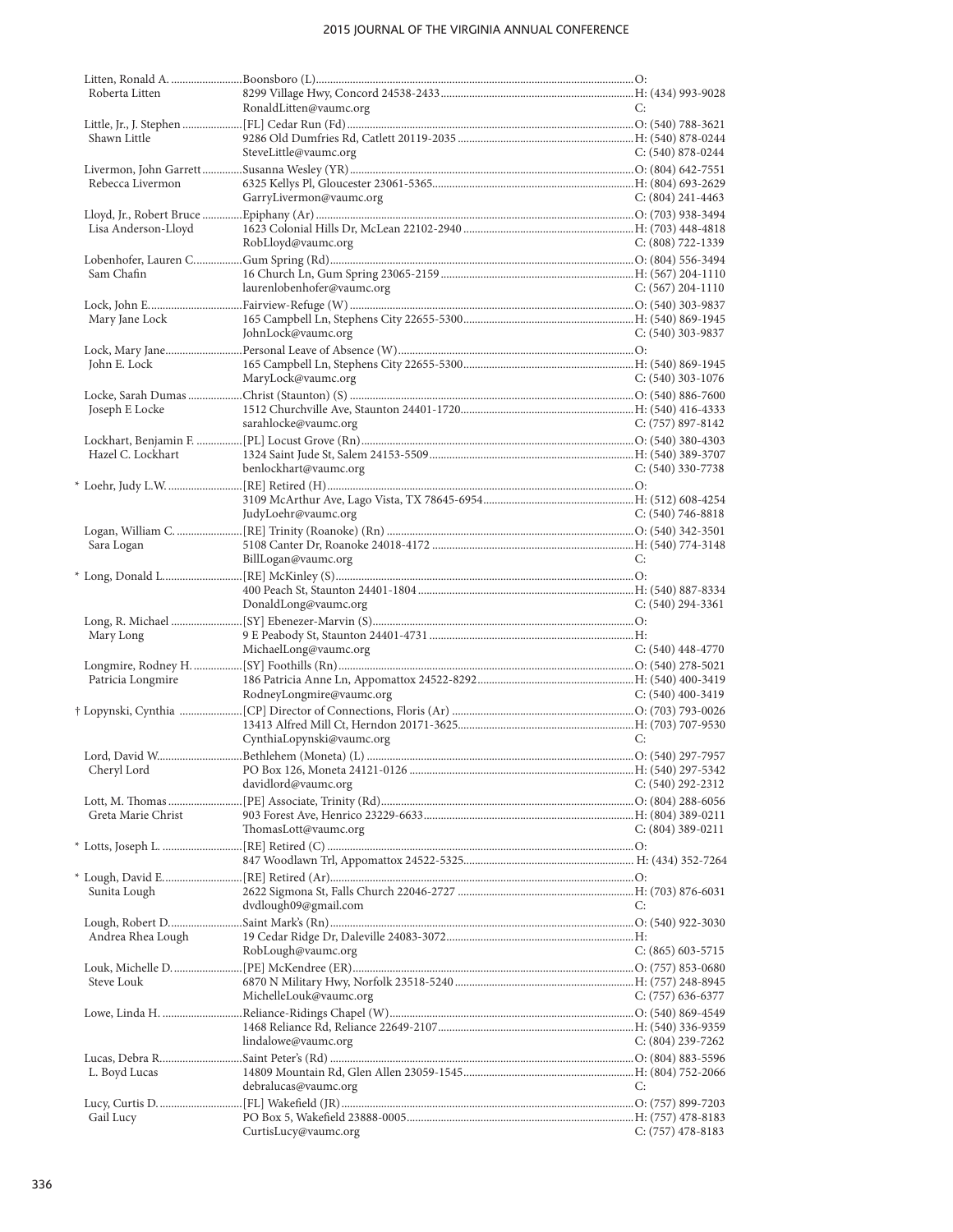## XV. DIRECTORIES

|                        |                              | $C: (318) 880 - 1441$ |
|------------------------|------------------------------|-----------------------|
|                        |                              |                       |
| Kym Ludwig             |                              |                       |
|                        | KurtLudwig@vaumc.org         | $C: (703)$ 508-9415   |
|                        |                              |                       |
|                        |                              |                       |
|                        | BruceLugn@vaumc.org          | $C: (434)$ 414-6968   |
|                        |                              |                       |
| Jean Luker             |                              |                       |
|                        |                              |                       |
| Douglas Lutz           |                              |                       |
|                        | ElizabethLutz@vaumc.org      | C: $(757)$ 335-2649   |
|                        |                              |                       |
| Rebecca Lutz           |                              |                       |
|                        | tobiaslutz@vaumc.org         | $C: (434)$ 203-3510   |
|                        |                              |                       |
| Brenda Lyle            |                              |                       |
|                        | MikeLyle@vaumc.org           | $C: (540) 798-9154$   |
|                        |                              |                       |
|                        |                              |                       |
| Jean Lynch             |                              |                       |
|                        | nanajean005@cox.net          | $C: (757) 871 - 5355$ |
|                        |                              |                       |
|                        |                              |                       |
|                        | saamist10@gmail.com          | $C: (540)$ 969-7116   |
|                        |                              |                       |
| Esther Galima Mabry    |                              |                       |
|                        | hmabry@gmail.com             | $C: (540)$ 241-1266   |
|                        |                              |                       |
| Mary Anne Mackey-Wisor |                              |                       |
|                        | WilliamMackeyWisor@vaumc.org | C: $(570)$ 764-5050   |
|                        |                              |                       |
| Pat MacNicoll          |                              |                       |
|                        | DMacNicoll@msn.com           | $C: (434)$ 409-8246   |
|                        |                              |                       |
|                        |                              |                       |
| Sandy Maddox           |                              |                       |
|                        | JamesMaddox@vaumc.org        | $C: (804) 761-8170$   |
|                        |                              |                       |
| Renelle Maddrey        |                              |                       |
|                        | trmaddrey@gmail.com          | $C: (704) 771-4924$   |
|                        |                              |                       |
|                        |                              |                       |
| Julie Magruder         | davidmagruder@vaumc.org      | $C: (757) 879 - 2363$ |
|                        |                              |                       |
|                        |                              |                       |
| Linda Mahaffey         |                              |                       |
|                        | mahaffevil@comcast.net       | $C: (540) 820-1376$   |
|                        |                              |                       |
| Sandra Malone          |                              |                       |
|                        | JerryMalone@vaumc.org        | C:                    |
|                        |                              |                       |
| Susan Arruda           |                              |                       |
|                        | VicMaloy@vaumc.org           | C:                    |
|                        |                              |                       |
|                        |                              |                       |
|                        | GianiManieri@vaumc.org       | C: (804) 238-4730     |
|                        |                              |                       |
| Judy Mann              |                              |                       |
|                        | LarryMann@vaumc.org          | C: $(434)$ 489-4886   |
|                        |                              |                       |
| Sara L. Manner         |                              |                       |
|                        | demanner@gmail.com           | C:                    |
|                        |                              |                       |
| David E. Manner, Jr.   |                              |                       |
|                        | SaraManner@vaumc.org         | $C: (703)$ 217-5231   |
|                        |                              |                       |
|                        |                              |                       |
|                        |                              | $C: (703) 887-0683$   |
|                        |                              |                       |
|                        |                              |                       |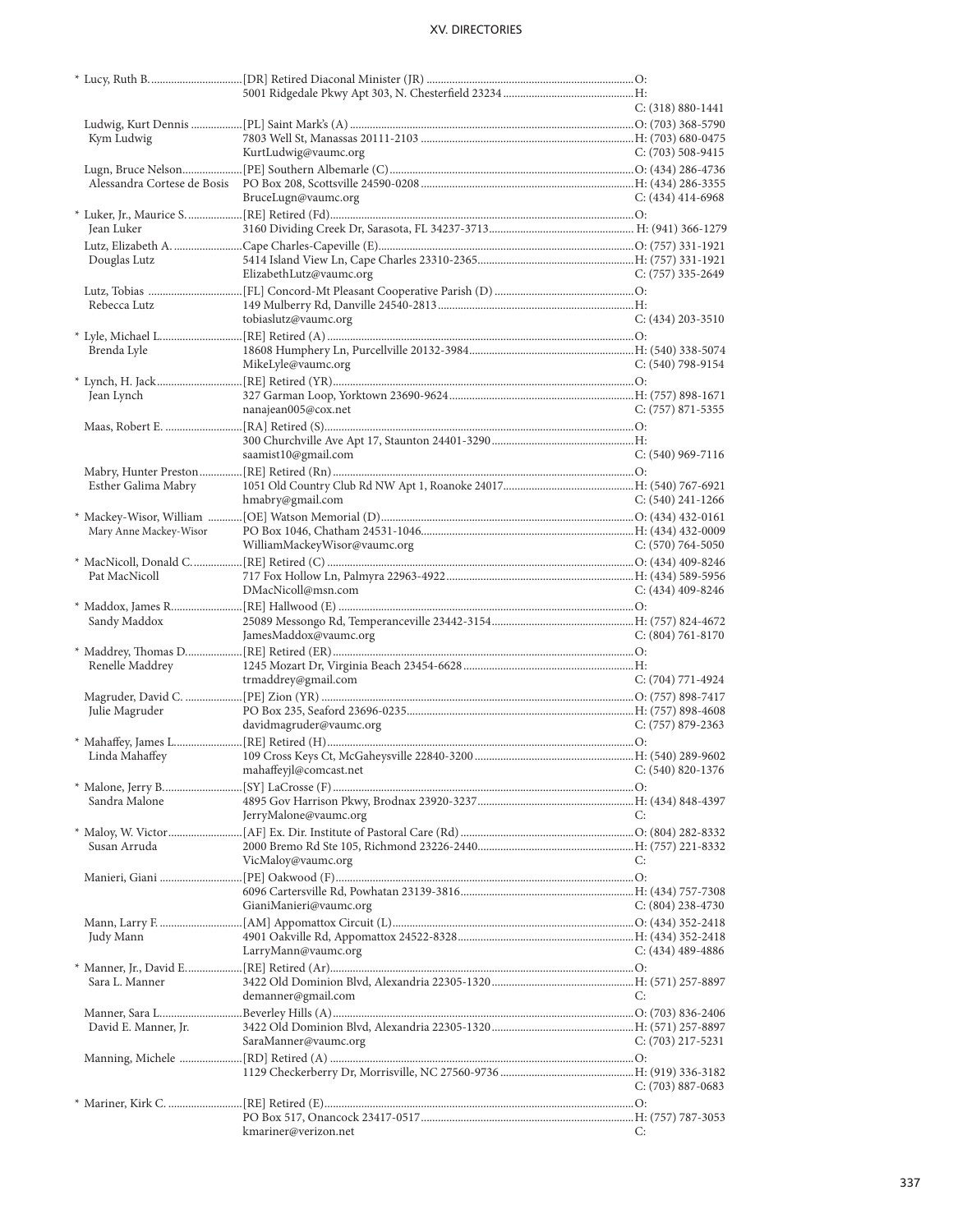| Lewis F. Marion      |                             |                       |
|----------------------|-----------------------------|-----------------------|
|                      | DebbieMarion@vaumc.org      | $C: (804) 824-4100$   |
|                      | tommydrev@yahoo.com         | $C: (757)$ 646-5901   |
|                      |                             |                       |
| Cheryl D. Marks      | MiltonMarks@vaumc.org       | $C: (540) 520 - 3471$ |
|                      |                             |                       |
| George Marsh         | cayshalom@embarqmail.com    | C:                    |
|                      |                             |                       |
|                      | BettyMarshall@vaumc.org     | $C: (276)$ 732-8977   |
|                      |                             |                       |
|                      |                             |                       |
|                      | marymarshall@vaumc.org      | $C: (540)$ 931-7673   |
|                      |                             |                       |
|                      |                             |                       |
|                      | MardyMarston@vaumc.org      | $C: (540)$ 292-2676   |
|                      |                             |                       |
|                      |                             |                       |
|                      | CandeeMartin@vaumc.org      | C:                    |
|                      |                             |                       |
| Margaret Martin      |                             |                       |
|                      | EdMartin@vaumc.org          | $C: (757)$ 695-0134   |
|                      |                             |                       |
| P. Douglas Martin    |                             |                       |
|                      | EllenMartin@vaumc.org       | $C: (540) 860 - 2452$ |
|                      |                             |                       |
|                      | WimpyMartin@vaumc.org       | $C: (434)$ 665-3103   |
|                      |                             |                       |
| Denver Martin        |                             |                       |
|                      | JanetMartin@vaumc.org       | $C: (540)$ 247-5549   |
|                      |                             |                       |
| Danielle Anne Martin |                             |                       |
|                      | JohnMartin@vaumc.org        | $C: (804)$ 385-3875   |
|                      |                             |                       |
| Marianne R. Martin   |                             |                       |
|                      | JackMartin@vaumc.org        | $C: (434)$ 713-0083   |
|                      |                             |                       |
| Patricia Martin      |                             |                       |
|                      | MartyMartin@vaumc.org       | C:                    |
| Elizabeth Martin     |                             |                       |
|                      | loumartin333@yahoo.com      | $C: (757) 561-6218$   |
|                      |                             |                       |
| Ellen Hensley Martin |                             |                       |
|                      | DouglasMartin@vaumc.org     | $C: (540) 860 - 2455$ |
|                      |                             |                       |
| Patricia Martin      |                             |                       |
|                      | r.k.mart77@gmail.com        | C:                    |
|                      |                             |                       |
| Aleta Martin         |                             |                       |
|                      | TerryMartin@vaumc.org       | C:                    |
|                      |                             |                       |
| Marilyn Martin       |                             |                       |
|                      |                             |                       |
| Lydia E. Rodriguez   |                             |                       |
|                      | AngelMartinez@vaumc.org     | $C: (703)$ 517-4058   |
|                      |                             |                       |
| Carol Haynes Marvel  | fgmarvel@aol.com            | $C: (302)$ 943-5545   |
|                      |                             |                       |
| Sylvia B. Massie     |                             |                       |
|                      | raymassie@vaumc.org         | $C: (804)$ 925-5092   |
|                      |                             |                       |
| Saundra Mateer       |                             |                       |
|                      | sweetbuffalo@embarqmail.com | $C: (276) 732-7847$   |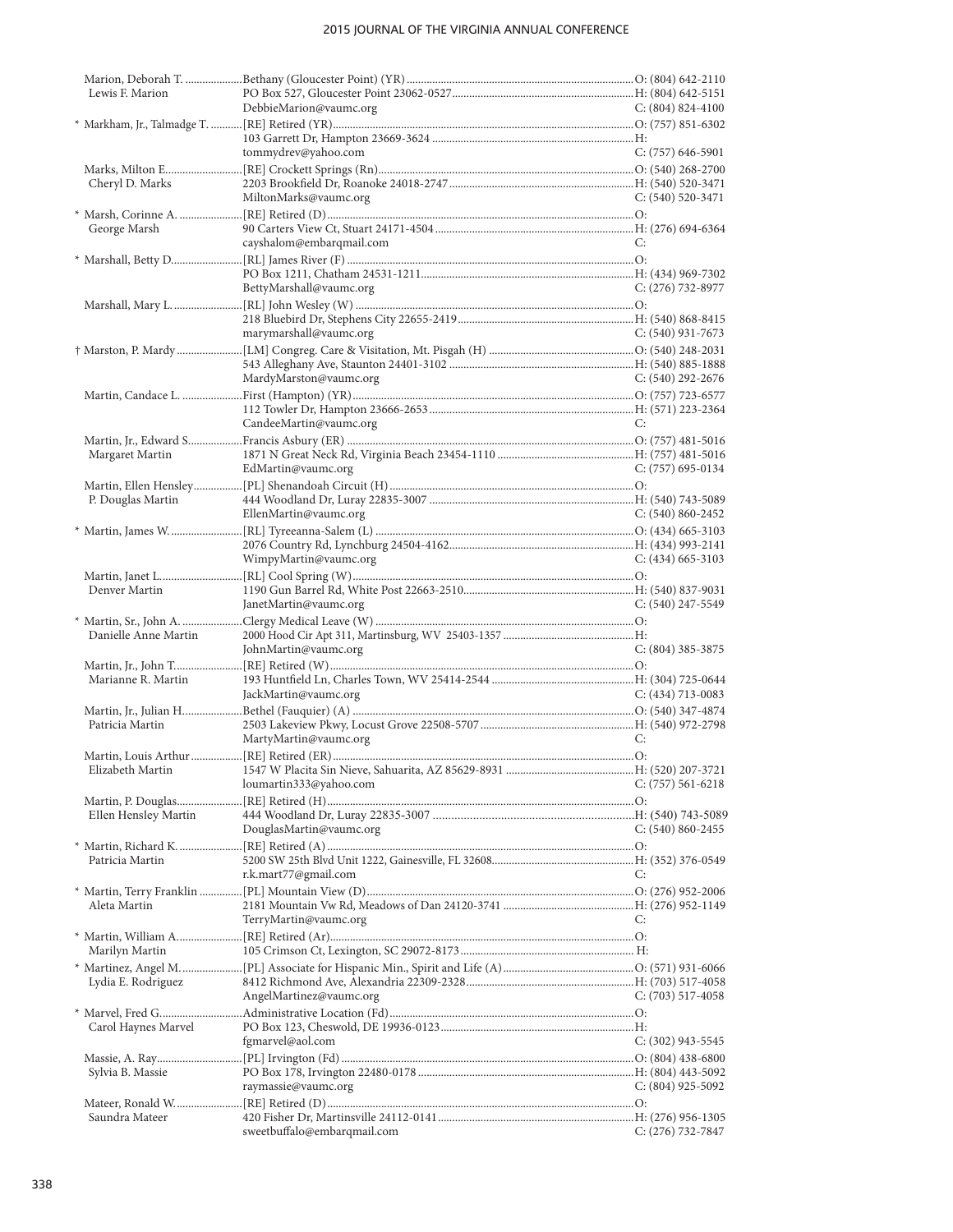|                         | PennyMatheson@vaumc.org         | $C: (571)$ 435-6464 |
|-------------------------|---------------------------------|---------------------|
|                         |                                 |                     |
| Christopher Matthews    |                                 |                     |
|                         | michellematthews@vaumc.org      | $C: (757)$ 477-7153 |
|                         |                                 |                     |
| Stanley Maughlin        |                                 |                     |
|                         | joannemaughlin@gmail.com        | C: $(703)$ 966-1652 |
|                         |                                 |                     |
| Brendalyn Max-Jones     |                                 |                     |
|                         | Raymondmaxjones@vaumc.org       | C: $(571)$ 355-9118 |
|                         |                                 |                     |
| Maria Maxwell           |                                 |                     |
|                         | MikeMaxwell@vaumc.org           | C:                  |
|                         |                                 |                     |
|                         |                                 |                     |
|                         |                                 |                     |
|                         | RachelMay@vaumc.org             | $C: (828) 606-1144$ |
|                         |                                 |                     |
|                         |                                 |                     |
|                         | AnitaMays@vaumc.org             | $C: (804) 536-8350$ |
|                         |                                 |                     |
| Cheryl Mayton           |                                 |                     |
|                         | mikemayton@vaumc.org            | C: (757) 876-9784   |
|                         |                                 |                     |
| Kay Mayton              |                                 |                     |
|                         | kamatn@cfw.com                  | C:                  |
|                         |                                 |                     |
| Shelby L. McAden        |                                 |                     |
|                         | sbmcaden@cox.net                | $C: (540)$ 589-3823 |
|                         |                                 |                     |
| Robinson H. McAden      |                                 |                     |
|                         | sbmcaden@cox.net                |                     |
|                         |                                 | $C: (540) 589-3822$ |
|                         |                                 |                     |
| DremaMcAllister-Wilson  |                                 |                     |
|                         | DavidMcAllisterWilson@vaumc.org | C:                  |
|                         |                                 |                     |
| David McAllister-Wilson |                                 |                     |
|                         | DremaMcAllisterWilson@vaumc.org | $C: (703) 582-9393$ |
|                         |                                 |                     |
| Kristie McCallum        |                                 |                     |
|                         | DarrylMcCallum@vaumc.org        | C:                  |
|                         |                                 |                     |
| Stephanie McClain       |                                 |                     |
|                         | BryanMcClain@vaumc.org          | $C: (804)$ 436-5018 |
|                         |                                 |                     |
|                         |                                 |                     |
|                         | BillMcClung@vaumc.org           | C: (757) 268-4384   |
|                         |                                 |                     |
|                         |                                 |                     |
|                         | JohnMcCormick@vaumc.org         | C:                  |
|                         |                                 |                     |
| Jean McDonald           |                                 |                     |
|                         | jmcd1602@aol.com                | C:                  |
|                         |                                 |                     |
|                         |                                 |                     |
| Robert McDonald-Walker  |                                 |                     |
|                         | jgmcd1940@aol.com               | $C: (540)$ 409-7383 |
|                         |                                 |                     |
| Yvonne McDowell         |                                 |                     |
|                         | RichardMcDowell@vaumc.org       | $C: (434)$ 989-1772 |
|                         |                                 |                     |
|                         |                                 |                     |
|                         | RayMcGarr@vaumc.org             | C: $(757)$ 710-3813 |
|                         |                                 |                     |
| Donald McGehee          |                                 |                     |
|                         | LisaMcGehee@vaumc.org           | C:                  |
|                         |                                 |                     |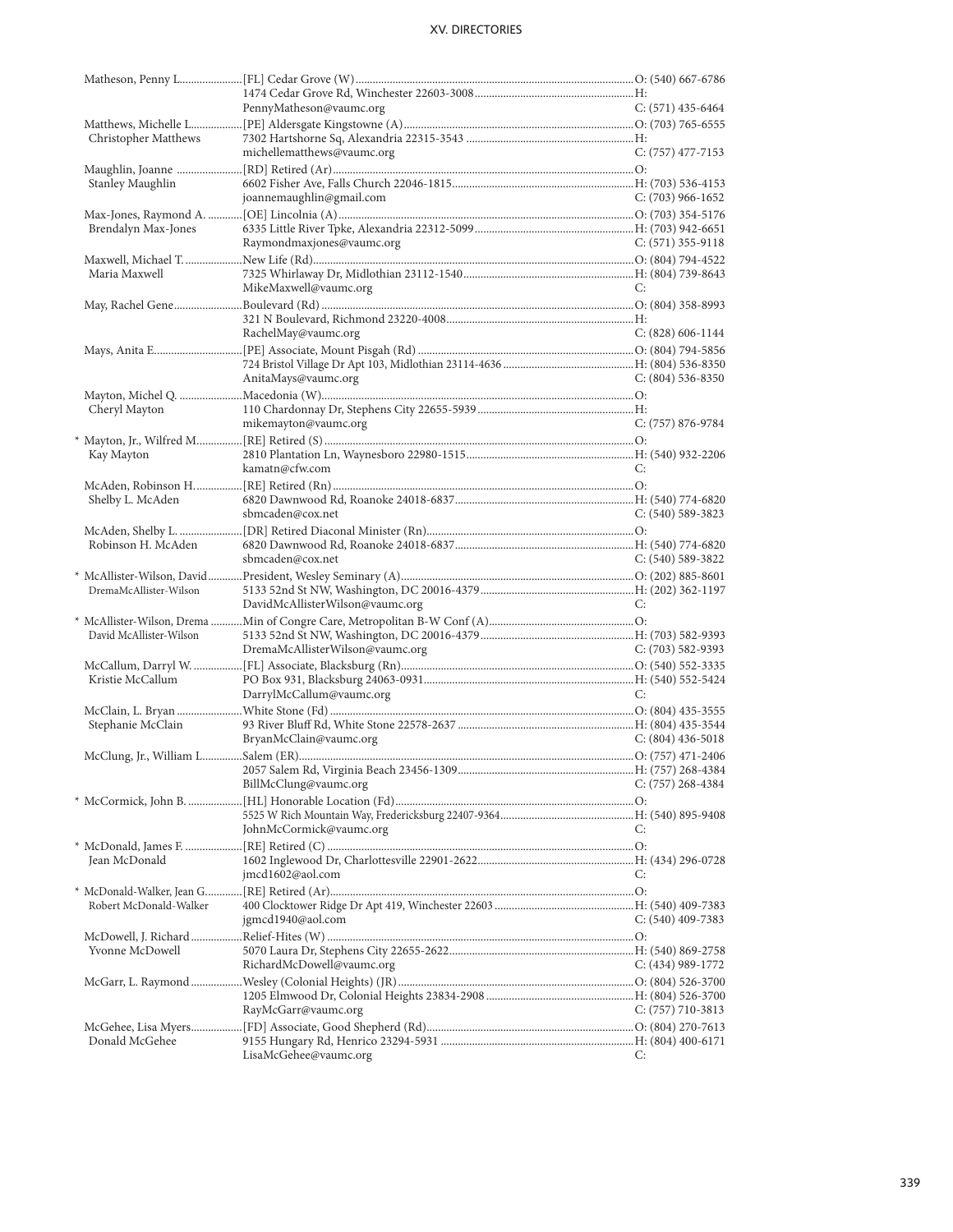|                           |                                                                                                                                                                                                         | $C: (757)$ 343-5448                                                                                                                                                                                                                                                                                                                                      |
|---------------------------|---------------------------------------------------------------------------------------------------------------------------------------------------------------------------------------------------------|----------------------------------------------------------------------------------------------------------------------------------------------------------------------------------------------------------------------------------------------------------------------------------------------------------------------------------------------------------|
|                           |                                                                                                                                                                                                         |                                                                                                                                                                                                                                                                                                                                                          |
|                           |                                                                                                                                                                                                         |                                                                                                                                                                                                                                                                                                                                                          |
|                           |                                                                                                                                                                                                         | $C: (757)$ 903-8176                                                                                                                                                                                                                                                                                                                                      |
|                           |                                                                                                                                                                                                         |                                                                                                                                                                                                                                                                                                                                                          |
|                           |                                                                                                                                                                                                         |                                                                                                                                                                                                                                                                                                                                                          |
|                           |                                                                                                                                                                                                         |                                                                                                                                                                                                                                                                                                                                                          |
|                           |                                                                                                                                                                                                         |                                                                                                                                                                                                                                                                                                                                                          |
|                           |                                                                                                                                                                                                         | C:                                                                                                                                                                                                                                                                                                                                                       |
|                           |                                                                                                                                                                                                         |                                                                                                                                                                                                                                                                                                                                                          |
|                           |                                                                                                                                                                                                         |                                                                                                                                                                                                                                                                                                                                                          |
|                           |                                                                                                                                                                                                         | C: $(540)$ 255-5645                                                                                                                                                                                                                                                                                                                                      |
|                           |                                                                                                                                                                                                         |                                                                                                                                                                                                                                                                                                                                                          |
|                           |                                                                                                                                                                                                         |                                                                                                                                                                                                                                                                                                                                                          |
|                           |                                                                                                                                                                                                         | $C: (540)$ 397-0633                                                                                                                                                                                                                                                                                                                                      |
|                           |                                                                                                                                                                                                         |                                                                                                                                                                                                                                                                                                                                                          |
|                           |                                                                                                                                                                                                         |                                                                                                                                                                                                                                                                                                                                                          |
|                           |                                                                                                                                                                                                         | $C: (757)$ 350-0473                                                                                                                                                                                                                                                                                                                                      |
|                           |                                                                                                                                                                                                         |                                                                                                                                                                                                                                                                                                                                                          |
| R. Steven McMillen        |                                                                                                                                                                                                         |                                                                                                                                                                                                                                                                                                                                                          |
|                           |                                                                                                                                                                                                         | C: $(434)$ 265-4275                                                                                                                                                                                                                                                                                                                                      |
|                           |                                                                                                                                                                                                         |                                                                                                                                                                                                                                                                                                                                                          |
| <b>Jeanette McMillion</b> |                                                                                                                                                                                                         |                                                                                                                                                                                                                                                                                                                                                          |
|                           | SteveMcMillion@vaumc.org                                                                                                                                                                                | $C: (540) 810 - 7118$                                                                                                                                                                                                                                                                                                                                    |
|                           |                                                                                                                                                                                                         |                                                                                                                                                                                                                                                                                                                                                          |
| Donna I. McMullen         |                                                                                                                                                                                                         |                                                                                                                                                                                                                                                                                                                                                          |
|                           | BradMcMullen@vaumc.org                                                                                                                                                                                  | $C: (540)$ 383-6425                                                                                                                                                                                                                                                                                                                                      |
|                           |                                                                                                                                                                                                         |                                                                                                                                                                                                                                                                                                                                                          |
|                           |                                                                                                                                                                                                         |                                                                                                                                                                                                                                                                                                                                                          |
|                           | MeredithMcNabb@vaumc.org                                                                                                                                                                                | C:                                                                                                                                                                                                                                                                                                                                                       |
|                           |                                                                                                                                                                                                         |                                                                                                                                                                                                                                                                                                                                                          |
|                           |                                                                                                                                                                                                         |                                                                                                                                                                                                                                                                                                                                                          |
|                           |                                                                                                                                                                                                         | $C: (757) 814-6504$                                                                                                                                                                                                                                                                                                                                      |
|                           |                                                                                                                                                                                                         |                                                                                                                                                                                                                                                                                                                                                          |
|                           |                                                                                                                                                                                                         |                                                                                                                                                                                                                                                                                                                                                          |
|                           |                                                                                                                                                                                                         | $C: (804) 564-8949$                                                                                                                                                                                                                                                                                                                                      |
|                           |                                                                                                                                                                                                         |                                                                                                                                                                                                                                                                                                                                                          |
|                           |                                                                                                                                                                                                         |                                                                                                                                                                                                                                                                                                                                                          |
|                           |                                                                                                                                                                                                         | C:                                                                                                                                                                                                                                                                                                                                                       |
|                           |                                                                                                                                                                                                         |                                                                                                                                                                                                                                                                                                                                                          |
|                           |                                                                                                                                                                                                         |                                                                                                                                                                                                                                                                                                                                                          |
|                           |                                                                                                                                                                                                         | $C: (540)$ 255-3301                                                                                                                                                                                                                                                                                                                                      |
|                           |                                                                                                                                                                                                         |                                                                                                                                                                                                                                                                                                                                                          |
|                           |                                                                                                                                                                                                         |                                                                                                                                                                                                                                                                                                                                                          |
|                           |                                                                                                                                                                                                         |                                                                                                                                                                                                                                                                                                                                                          |
|                           |                                                                                                                                                                                                         |                                                                                                                                                                                                                                                                                                                                                          |
|                           |                                                                                                                                                                                                         |                                                                                                                                                                                                                                                                                                                                                          |
|                           |                                                                                                                                                                                                         |                                                                                                                                                                                                                                                                                                                                                          |
|                           |                                                                                                                                                                                                         | $C: (757)$ 348-3878                                                                                                                                                                                                                                                                                                                                      |
|                           |                                                                                                                                                                                                         |                                                                                                                                                                                                                                                                                                                                                          |
|                           |                                                                                                                                                                                                         |                                                                                                                                                                                                                                                                                                                                                          |
|                           |                                                                                                                                                                                                         |                                                                                                                                                                                                                                                                                                                                                          |
|                           | LynnMeeks@vaumc.org                                                                                                                                                                                     | C:                                                                                                                                                                                                                                                                                                                                                       |
|                           |                                                                                                                                                                                                         |                                                                                                                                                                                                                                                                                                                                                          |
| John E. Meeuwissen        |                                                                                                                                                                                                         |                                                                                                                                                                                                                                                                                                                                                          |
|                           | PamMeeuwissen@vaumc.org                                                                                                                                                                                 | $C: (703)$ 470-4513                                                                                                                                                                                                                                                                                                                                      |
|                           |                                                                                                                                                                                                         |                                                                                                                                                                                                                                                                                                                                                          |
| Sarah Meisenhelter        |                                                                                                                                                                                                         |                                                                                                                                                                                                                                                                                                                                                          |
|                           | MattMeisenhelter@vaumc.org                                                                                                                                                                              | $C: (703)$ 819-0687                                                                                                                                                                                                                                                                                                                                      |
|                           |                                                                                                                                                                                                         |                                                                                                                                                                                                                                                                                                                                                          |
| Colleen Meiser            |                                                                                                                                                                                                         |                                                                                                                                                                                                                                                                                                                                                          |
|                           | RichMeiser@vaumc.org                                                                                                                                                                                    | $C: (434) 294-1957$                                                                                                                                                                                                                                                                                                                                      |
|                           |                                                                                                                                                                                                         |                                                                                                                                                                                                                                                                                                                                                          |
| Daniel Mejia-Munoz        |                                                                                                                                                                                                         |                                                                                                                                                                                                                                                                                                                                                          |
|                           | MichelleThorne@vaumc.org                                                                                                                                                                                | $C: (301)$ 310-3204                                                                                                                                                                                                                                                                                                                                      |
|                           |                                                                                                                                                                                                         |                                                                                                                                                                                                                                                                                                                                                          |
| Melanie Melester          | SteveMelester@vaumc.org                                                                                                                                                                                 | $C: (540) 550-3189$                                                                                                                                                                                                                                                                                                                                      |
|                           | Pamela McHose<br>Frances McIntyre<br>John McLain<br>Catherine McLaughlin<br>Athena McMillen<br>Nancy Jean McPhail<br>Scot McRoberts<br>Anne McWilliams<br>Lynn Meadows<br>Sue Ann Meek<br>Michael Meeks | BensonMcGlone@vaumc.org<br>ChuckMcHose@vaumc.org<br>ChrisMcLain@vaumc.org<br>NeilMcLaughlin@vaumc.org<br>BIGOwl11@aol.com<br>RandyMcMillen@vaumc.org<br>SandraMcMillen@vaumc.org<br>Sammym6@verizon.net<br>TeresaMcRoberts@vaumc.org<br>McWilliams8@verizon.net<br>pmeadows115@comcast.net<br>SylviaMeadows@vaumc.org C: (434) 390-7955<br>cem2u@aol.com |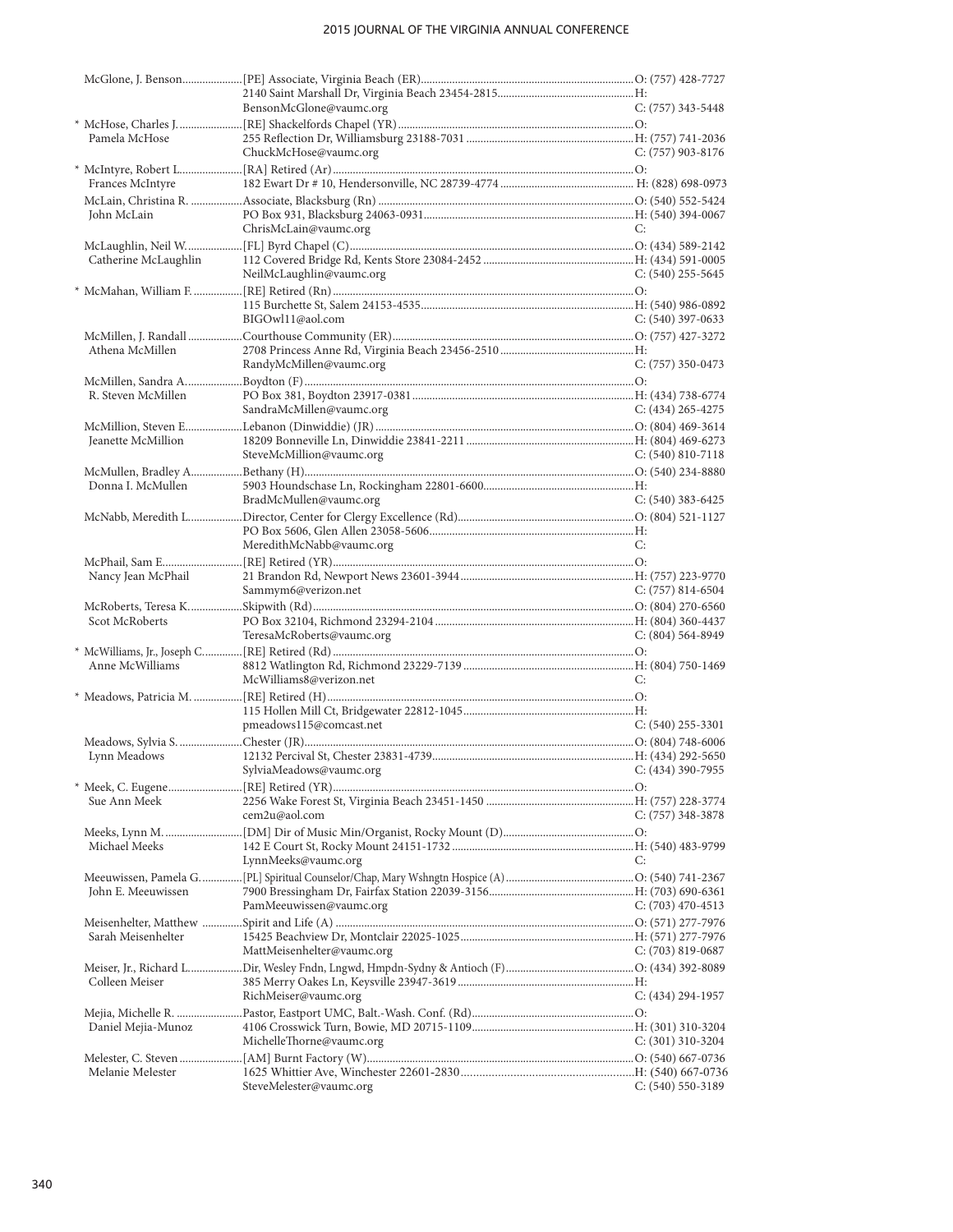| Jane Sydney Meloy     |                            |                     |
|-----------------------|----------------------------|---------------------|
|                       | dmichaelmeloy@aol.com      | C:                  |
|                       |                            |                     |
| Vickie Melson         |                            |                     |
|                       | jim.melson@gmail.com       | $C: (703)$ 609-3209 |
|                       |                            |                     |
|                       |                            |                     |
|                       |                            |                     |
|                       | JenniferMercer@vaumc.org   | C: $(208)$ 250-6512 |
|                       |                            |                     |
| Susan Mercer          |                            |                     |
|                       | TomMercer@vaumc.org        | C: (757) 287-8420   |
|                       |                            |                     |
| Dana Meriwether       |                            |                     |
|                       | gordonmeriwether@vaumc.org | C: $(703)$ 608-8521 |
|                       |                            |                     |
|                       |                            |                     |
| Brenda Merry          |                            |                     |
|                       | EdMerry@vaumc.org          | C:                  |
|                       |                            |                     |
|                       |                            |                     |
|                       | TaylorMertins@vaumc.org    | $C: (703)$ 508-5449 |
|                       |                            |                     |
| Sue C. Meservey       |                            |                     |
|                       | jackmeservey@vaumc.org     | C: (757) 567-6392   |
|                       |                            |                     |
|                       |                            |                     |
| Linda Messner         |                            |                     |
|                       | jimjam1943@outlook.com     | C:                  |
|                       |                            |                     |
| Steve Meyers          |                            |                     |
|                       | LisaMeyers@vaumc.org       | C: $(757)$ 848-6982 |
|                       |                            |                     |
| Larry Michael         |                            |                     |
|                       | pastorsharon2@cox.net      | C:                  |
|                       |                            |                     |
|                       |                            |                     |
| Alison Keller-Micheli |                            |                     |
|                       | JasonMicheli@vaumc.org     | C:                  |
|                       |                            |                     |
| John Bent             |                            |                     |
|                       | artist7@shentel.net        | C:                  |
|                       |                            |                     |
| Deborah L. Austin     |                            |                     |
|                       | AlexandriaDS@vaumc.org     | C: (571) 354-1930   |
|                       |                            |                     |
|                       |                            |                     |
| Tampa Miller          |                            |                     |
|                       | GaryMiller@vaumc.org       | C: (757) 894-0429   |
|                       |                            |                     |
|                       |                            |                     |
|                       | GeraldMiller@vaumc.org     | $C: (804) 839-1031$ |
|                       |                            |                     |
| Gina Miller           |                            |                     |
|                       |                            |                     |
|                       | GregMiller@vaumc.org       | $C: (540)$ 672-7957 |
|                       |                            |                     |
|                       |                            |                     |
|                       | itsaboutlove@ymail.com     | $C: (571)$ 228-7962 |
|                       |                            |                     |
| Roy L. Miller         |                            |                     |
|                       | rolmiller119@gmail.com     | C:                  |
|                       |                            |                     |
| Lynn Miller           |                            |                     |
|                       |                            |                     |
|                       | MarkMiller@vaumc.org       | C:                  |
|                       |                            |                     |
| Amy Miller            |                            |                     |
|                       | MichaelMiller@vaumc.org    | C:                  |
|                       |                            |                     |
| Louise Landis Miller  |                            |                     |
|                       | rolmiller119@gmail.com     | C:                  |
|                       |                            |                     |
|                       |                            |                     |
| Sonia Rose V. Mills   |                            |                     |
|                       |                            |                     |
| Kay Mills             |                            |                     |
|                       | sllimrk@shentel.net        | $C: (540) 683-6672$ |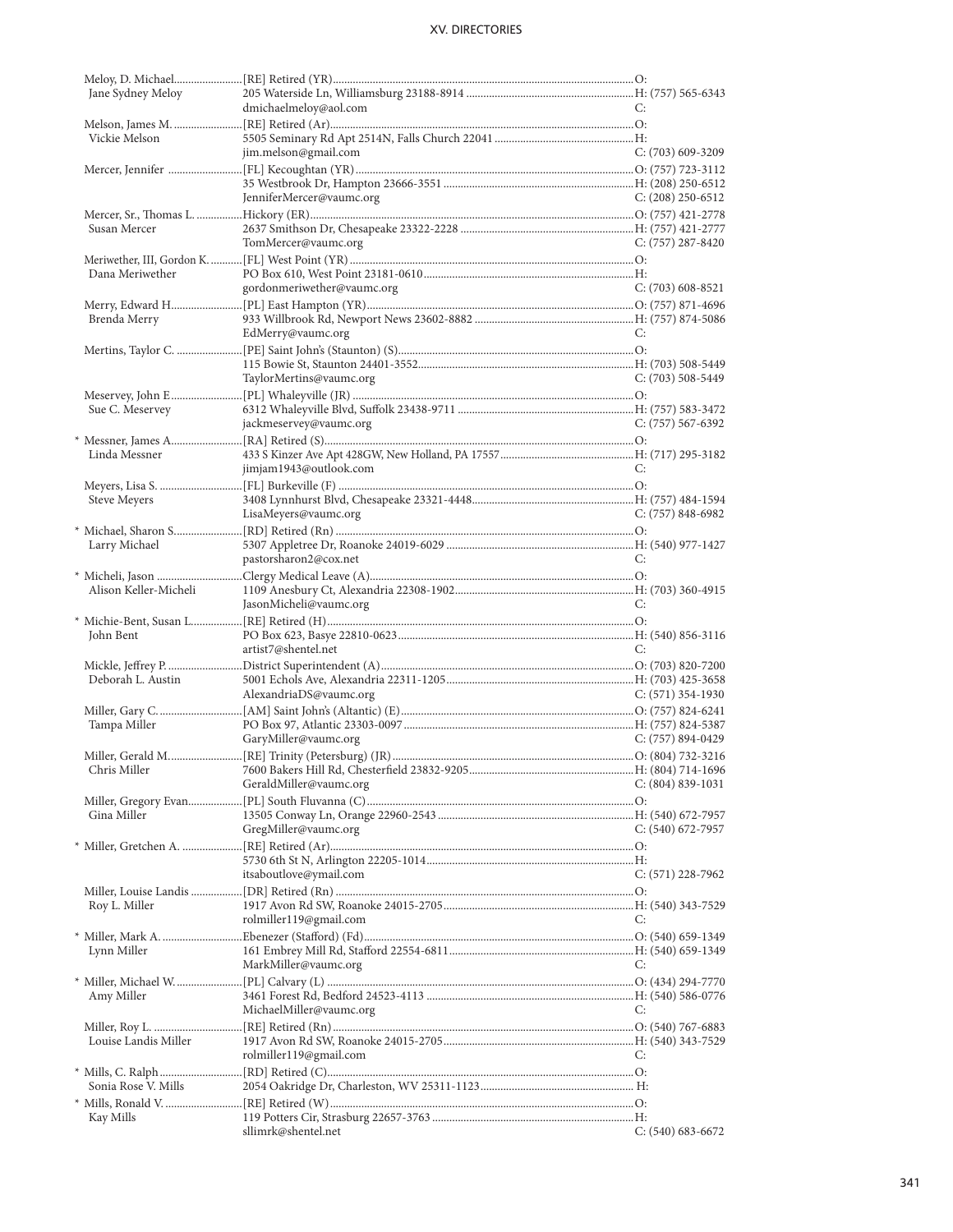| Cameron Thomas         |                      |                                                |    |                       |
|------------------------|----------------------|------------------------------------------------|----|-----------------------|
|                        |                      | karen@charlottesville.net                      | C: |                       |
|                        |                      |                                                |    |                       |
|                        |                      |                                                |    |                       |
|                        | Boyd J. Brown, II    |                                                |    |                       |
|                        |                      | HeleneMilner@vaumc.org                         |    | $C: (703)$ 489-0381   |
|                        |                      |                                                |    |                       |
| Janna Milstead         |                      |                                                |    |                       |
|                        |                      | GaryMilstead@vaumc.org                         |    | C: (540) 470-0831     |
|                        |                      |                                                |    |                       |
|                        |                      |                                                |    |                       |
|                        |                      |                                                |    |                       |
|                        |                      | MosesMin@vaumc.org                             |    | $C: (202)$ 557-0930   |
|                        |                      |                                                |    |                       |
| Martin Miner           |                      |                                                |    |                       |
|                        |                      |                                                |    |                       |
|                        |                      | BarbaraMiner@vaumc.org                         | C: |                       |
|                        |                      |                                                |    |                       |
|                        |                      |                                                |    |                       |
|                        |                      | CMINN27@aol.com                                | C: |                       |
|                        |                      |                                                |    |                       |
|                        |                      |                                                |    |                       |
| Anne Minnick           |                      |                                                |    |                       |
|                        |                      |                                                |    |                       |
| Rodney Minor           |                      |                                                |    |                       |
|                        |                      | BeccaMinor@vaumc.org                           | C: |                       |
|                        |                      |                                                |    |                       |
|                        |                      |                                                |    |                       |
| Shirley Minter         |                      | 4434 Old Battleground Rd Unit 106, Greensboro, |    |                       |
|                        |                      | NC 27410-9829                                  |    |                       |
|                        |                      | ai4ng@twc.com                                  | C: |                       |
|                        |                      |                                                |    |                       |
|                        |                      |                                                |    |                       |
|                        |                      |                                                |    |                       |
|                        |                      | RphMin827@aol.com                              |    | $C: (540)$ 229-9015   |
|                        |                      |                                                |    |                       |
| Bernadette Miranda     |                      |                                                |    |                       |
|                        |                      |                                                |    |                       |
|                        |                      | EdgarMiranda@vaumc.org                         |    | C: $(703)$ 226-9976   |
|                        |                      |                                                |    |                       |
| Debbie Mitchell        |                      |                                                |    |                       |
|                        |                      | BassMitchell@vaumc.org                         |    | $C: (703)$ 727-0776   |
|                        |                      |                                                |    |                       |
|                        |                      |                                                |    |                       |
|                        | Norma Mitchell       |                                                |    |                       |
|                        |                      | Josephmitchell105@gmail.com                    |    | $C: (919) 724-8308$   |
|                        |                      |                                                |    |                       |
|                        |                      |                                                |    |                       |
|                        |                      |                                                |    |                       |
|                        |                      | MonteMitchell@vaumc.org                        | C: |                       |
|                        |                      |                                                |    |                       |
| <b>Jeanne Mitchell</b> |                      |                                                |    |                       |
|                        |                      | dougmitchell@vaumc.org                         |    | $C: (540) 556-4498$   |
|                        |                      |                                                |    |                       |
|                        |                      |                                                |    |                       |
|                        |                      |                                                |    |                       |
|                        |                      | BillMoberly@vaumc.org                          |    | $C: (703) 868 - 3636$ |
|                        |                      |                                                |    |                       |
| James Money            |                      |                                                |    |                       |
|                        |                      | pattimoney@vaumc.org                           |    |                       |
|                        |                      |                                                |    | $C: (757) 652-8407$   |
|                        |                      |                                                |    |                       |
|                        |                      |                                                |    |                       |
|                        |                      | KathleenMonge@vaumc.org                        |    | $C: (434)$ 710-0360   |
|                        |                      |                                                |    |                       |
|                        |                      |                                                |    |                       |
|                        |                      |                                                |    |                       |
|                        |                      | GaryMonroe@vaumc.org                           |    | $C: (540) 810-6777$   |
|                        |                      |                                                |    |                       |
| Mark Monroe            |                      |                                                |    |                       |
|                        |                      | LindaMonroe@vaumc.org                          |    | $C: (703) 798-5357$   |
|                        |                      |                                                |    |                       |
|                        |                      |                                                |    |                       |
| Melissa Montgomery     |                      |                                                |    |                       |
|                        |                      | MarkMontgomery@vaumc.org                       |    | $C: (804) 539-3722$   |
|                        |                      |                                                |    |                       |
|                        |                      |                                                |    |                       |
| Odessa Montgomery      |                      |                                                |    |                       |
|                        |                      | norwoodmontogmery@Juno.com                     | C: |                       |
|                        | * Montgomery, Sara E |                                                |    |                       |
|                        |                      |                                                |    |                       |
|                        |                      | SaraPugh@vaumc.org                             |    | $C: (910)$ 489-2275   |
|                        |                      |                                                |    |                       |
|                        |                      |                                                |    |                       |
| Elizabeth Montgomery   |                      |                                                |    |                       |
|                        |                      | willmontgomery@vaumc.org                       |    | $C: (434) 944-7551$   |
|                        |                      |                                                |    |                       |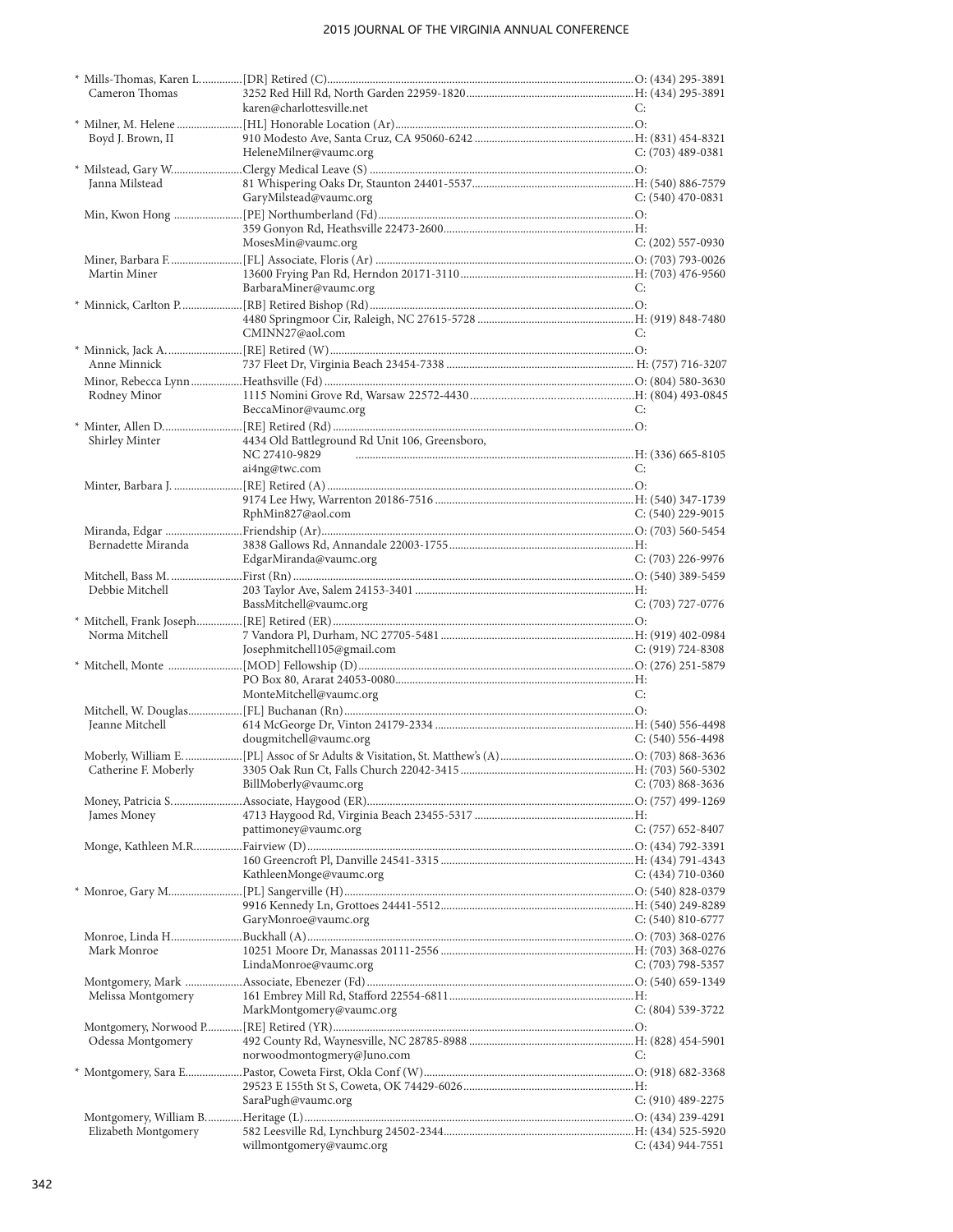| Yeon Jung          |                              |                       |
|--------------------|------------------------------|-----------------------|
|                    | HyungIlMoon@vaumc.org        | $C: (757)$ 353-5331   |
|                    |                              |                       |
|                    |                              |                       |
| Lynn S. Moon       |                              |                       |
|                    | RichmondDS@vaumc.org         | C:                    |
|                    |                              |                       |
| Sandra Moore       |                              |                       |
|                    | charliemoore@vaumc.org       | C: (757) 406-7340     |
|                    |                              |                       |
|                    |                              |                       |
| William J. Moore   |                              |                       |
|                    | EdnaMoore@vaumc.org          | $C: (703) 819 - 8137$ |
|                    |                              |                       |
|                    |                              |                       |
|                    | emilymoore@vaumc.org         | $C: (804)$ 347-3886   |
|                    |                              |                       |
|                    |                              |                       |
| <b>Barry Moore</b> |                              |                       |
|                    | JenniferMoore@vaumc.org      | $C: (434)$ 609-7373   |
|                    |                              |                       |
| Janet Moore        |                              |                       |
|                    | KeithMoore@vaumc.org         | C:                    |
|                    |                              |                       |
|                    |                              |                       |
|                    |                              |                       |
|                    | LyndaMoore@vaumc.org         | $C: (804)$ 937-6515   |
|                    |                              |                       |
| Lana Moore         |                              |                       |
|                    | RedMoore@vaumc.org           | C:                    |
|                    |                              |                       |
|                    |                              |                       |
| Dee Moore          |                              |                       |
|                    | BuzzMoore@vaumc.org          | $C: (703)$ 987-5747   |
|                    |                              |                       |
| Lorrie L. Moore    |                              |                       |
|                    | WayneMoore@vaumc.org         | $C: (757) 509-3527$   |
|                    |                              |                       |
|                    |                              |                       |
| Esther Morefield   |                              |                       |
|                    | davidnesther@comcast.net     | C:                    |
|                    |                              |                       |
| Joyce Morgan       |                              |                       |
|                    | lejoye@cox.net               | C:                    |
|                    |                              |                       |
|                    |                              |                       |
|                    |                              |                       |
|                    | JudyMorris@vaumc.org         | C: $(434)$ 942-8267   |
|                    |                              |                       |
|                    |                              |                       |
|                    | mochelmorris@vaumc.org       | $C: (202)$ 431-3802   |
|                    |                              |                       |
|                    |                              |                       |
|                    |                              |                       |
|                    | StephenMorris@vaumc.org      | $C: (434)$ 219-9758   |
|                    |                              |                       |
| Jackie Morris      |                              |                       |
|                    | rlsirrom@aol.com             | $C: (352) 552-7123$   |
|                    |                              |                       |
|                    |                              |                       |
| Peggy Morris       |                              |                       |
|                    | RonnieMorris@vaumc.org       | $C: (757)$ 352-8842   |
|                    |                              |                       |
| Sheryl Morrison    |                              |                       |
|                    | JohnMorrison@vaumc.org       | $C: (270)$ 300-0001   |
|                    |                              |                       |
|                    |                              |                       |
|                    |                              |                       |
|                    | cmorse646@gmail.com          | $C: (646)$ 457-8773   |
|                    |                              |                       |
| David Mortlock     |                              |                       |
|                    | Elizabeth.Mortlock@gmail.com | C:                    |
|                    |                              |                       |
|                    |                              |                       |
| Vera Morton        |                              |                       |
|                    | lylemorton@vaumc.org         | $C: (540)$ 922-5155   |
|                    |                              |                       |
|                    |                              |                       |
|                    | ThomasMotley@vaumc.org       | $C: (434)$ 334-7378   |
|                    |                              |                       |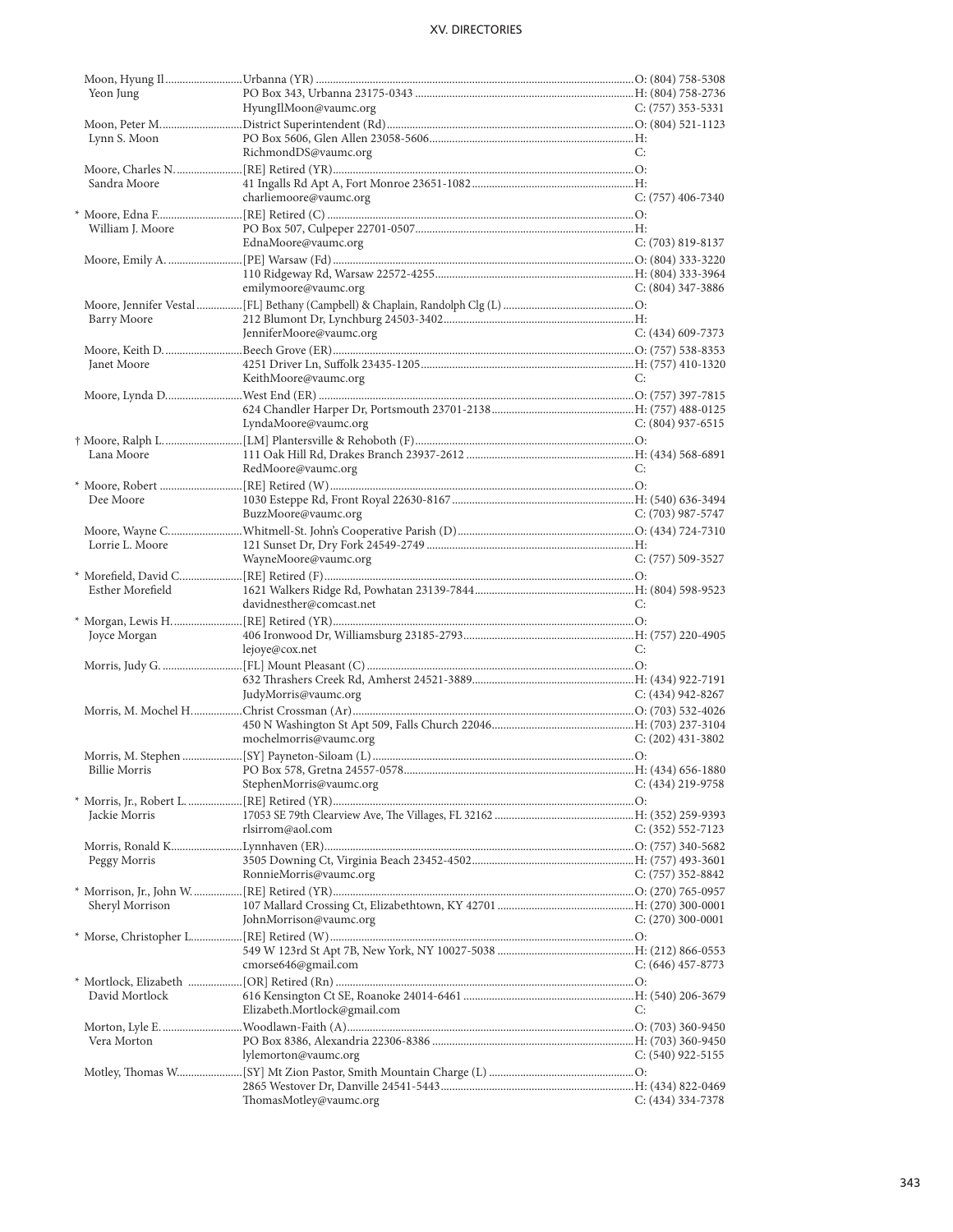| James Mott           |                              |                       |
|----------------------|------------------------------|-----------------------|
|                      | Donnamott8@gmail.com         | $C: (804)$ 334-7106   |
|                      |                              |                       |
|                      |                              |                       |
| Linda Mottley        |                              |                       |
|                      | KeithMottley@vaumc.org       | $C: (540) 760 - 4376$ |
|                      |                              |                       |
| Winnifred Moyer      |                              |                       |
|                      | MoyH2@alltell.net            | C:                    |
|                      |                              |                       |
|                      |                              |                       |
| Audra Mrini          |                              |                       |
|                      | MarkMrini@vaumc.org          | C:                    |
|                      |                              |                       |
|                      |                              |                       |
| Kim Mucha            |                              |                       |
|                      | DavidMucha@vaumc.org         | C:                    |
|                      |                              |                       |
| Judy Muffley         |                              |                       |
|                      | craigmuffley@vaumc.org       | C: $(703)$ 507-1587   |
|                      |                              |                       |
|                      |                              |                       |
| 'Suzy' Mulford       |                              |                       |
|                      | StanMulford@vaumc.org        | C:                    |
|                      |                              |                       |
|                      |                              |                       |
| Mary Mullaney        |                              |                       |
|                      |                              |                       |
| Roy Mullen           |                              |                       |
|                      |                              |                       |
|                      |                              |                       |
| Sherry Munford       |                              |                       |
|                      | themun78@gmail.com           | C:                    |
|                      |                              |                       |
| Jessica Munnikhuysen |                              |                       |
|                      | JoshuaMunnikhuysen@vaumc.org | C: $(540)$ 525-8138   |
|                      |                              |                       |
|                      |                              |                       |
| Connie Murphy        |                              |                       |
|                      | AllanMurphy@vaumc.org        | $C: (434) 944-9886$   |
|                      |                              |                       |
|                      |                              |                       |
|                      |                              |                       |
| Dreanna Murphy       |                              |                       |
|                      | TomMurphy@vaumc.org          | $C: (540)$ 271-4560   |
|                      |                              |                       |
|                      |                              |                       |
| Ruth M. Murphy       |                              |                       |
|                      |                              | $C: (757) 788-1810$   |
|                      |                              |                       |
|                      |                              |                       |
|                      | wesleychap@yahoo.com         | $C: (828) 280 - 3160$ |
|                      |                              |                       |
|                      |                              |                       |
| Angie Nash           |                              |                       |
|                      | RobNash@vaumc.org            | $C: (804)$ 366-2928   |
|                      |                              |                       |
|                      |                              |                       |
| Josh Nassef          |                              |                       |
|                      | Mariannenassef@vaumc.org     | C: (325) 320-6095     |
|                      |                              |                       |
| Stefanie Nave        |                              |                       |
|                      |                              | C:                    |
|                      | KirkNave@vaumc.org           |                       |
|                      |                              |                       |
| Libba Neas           |                              |                       |
|                      | GeorgeNeas@vaumc.org         | $C: (757) 705-5691$   |
|                      |                              |                       |
|                      |                              |                       |
|                      |                              |                       |
|                      | PatriciaNeilsen@vaumc.org    | C:                    |
|                      |                              |                       |
|                      |                              |                       |
|                      | sfnelms@gmail.com            | C:                    |
|                      |                              |                       |
|                      |                              |                       |
|                      |                              |                       |
|                      | clydenelson@vaumc.org        | $C: (703) 819 - 2533$ |
|                      |                              |                       |
|                      |                              |                       |
| Michael Nelson       |                              |                       |
|                      | GretchenNelson@vaumc.org     | C: $(804) 896 - 6785$ |
|                      |                              |                       |
| Donna Nelson         |                              |                       |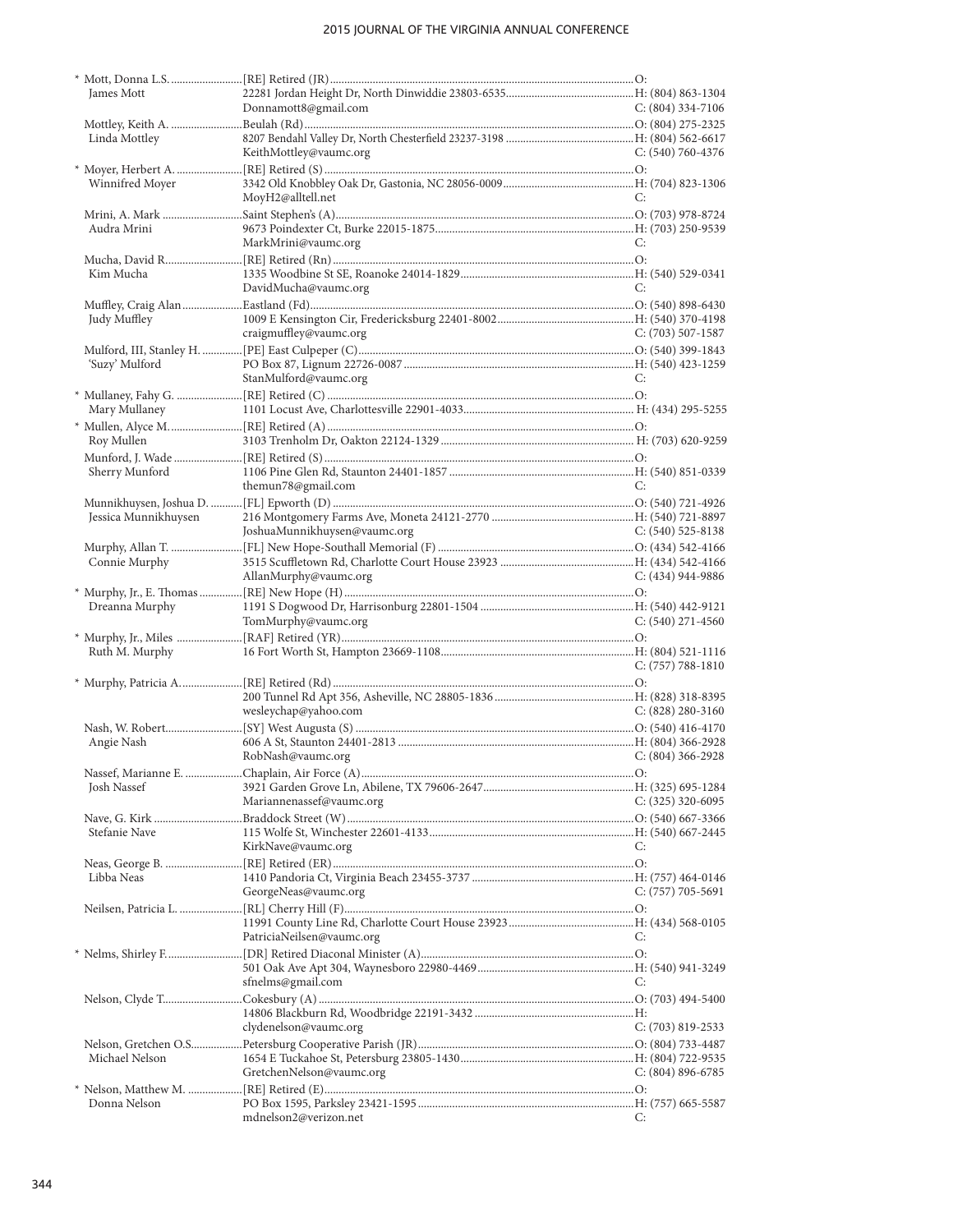| Elaine Nelson      |                           |                       |
|--------------------|---------------------------|-----------------------|
|                    | MikeNelson@vaumc.org      | $C: (757)$ 642-2118   |
|                    |                           |                       |
| Brenda NeSmith     |                           | $C: (804)$ 337-8114   |
|                    | Nesmith9924@gmail.com     |                       |
|                    |                           |                       |
|                    | DavidNesselrodt@vaumc.org | $C: (703)$ 350-5501   |
|                    |                           |                       |
|                    |                           |                       |
|                    | MarthaNew@vaumc.org       | C:                    |
|                    |                           |                       |
| Bland Newman       |                           |                       |
|                    | MandyNewman@vaumc.org     | $C: (757)$ 630-6518   |
|                    |                           |                       |
| Melissa T. Newman  |                           |                       |
|                    | craignewman@vaumc.org     | $C: (434) 534-4430$   |
|                    |                           |                       |
| Phyllis Newman     |                           |                       |
|                    |                           | $C: (757) 897 - 7467$ |
|                    |                           |                       |
| Mary Dale Newsome  |                           |                       |
|                    | KennyNewsome@vaumc.org    | C:                    |
|                    |                           |                       |
|                    |                           |                       |
|                    | BrandonNichols@vaumc.org  | C: $(757)$ 663-1998   |
|                    |                           |                       |
| Gary Nichols       | LisaNichols@vaumc.org     |                       |
|                    |                           | C: $(540)$ 352-2138   |
| Dee Nichols        |                           |                       |
|                    | hughnichols69@gmail.com   | C:                    |
|                    |                           |                       |
|                    |                           |                       |
|                    | PaulNixon@vaumc.org       | C: $(703)$ 980-6150   |
|                    |                           |                       |
| Regina Nkrumah     |                           |                       |
|                    | EmmanuelNkrumah@vaumc.org | $C: (703)$ 342-7886   |
|                    |                           |                       |
| Cynthia Nobles     |                           |                       |
|                    | wmnobles@hotmail.com      | C: (757) 406-5323     |
|                    |                           |                       |
| Inez Nock          |                           |                       |
|                    | JamesNock@vaumc.org       | $C: (757)$ 710-1844   |
|                    |                           |                       |
| Mary Anne Noland   |                           |                       |
|                    | revhoo@hotmail.com        | $C: (804) 878 - 3579$ |
|                    |                           |                       |
| Scott Nordan       |                           | $C: (757) 513-0496$   |
|                    | LisaNordan@vaumc.org      |                       |
| Cathy Norman       |                           |                       |
|                    | DavidNorman@vaumc.org     | C:                    |
|                    |                           |                       |
| Ed Norton          |                           |                       |
|                    | mbc1994@hotmail.com       | C:                    |
|                    |                           |                       |
| Karla M. Kincannon |                           |                       |
|                    | JimNoseworthy@vaumc.org   | C: $(423)$ 836-1366   |
|                    |                           |                       |
|                    |                           |                       |
|                    | SandyNottingham@vaumc.org | C:                    |
|                    |                           |                       |
|                    |                           |                       |
|                    |                           |                       |
| Phyllis Nuckols    |                           |                       |
|                    |                           | $C: (757)$ 353-9386   |
|                    |                           |                       |
|                    |                           |                       |
|                    | LeslieOakes@vaumc.org     | C:                    |
|                    |                           |                       |
| Angela Obeng       |                           |                       |
|                    | JohnObeng@vaumc.org       | $C: (703)$ 309-1329   |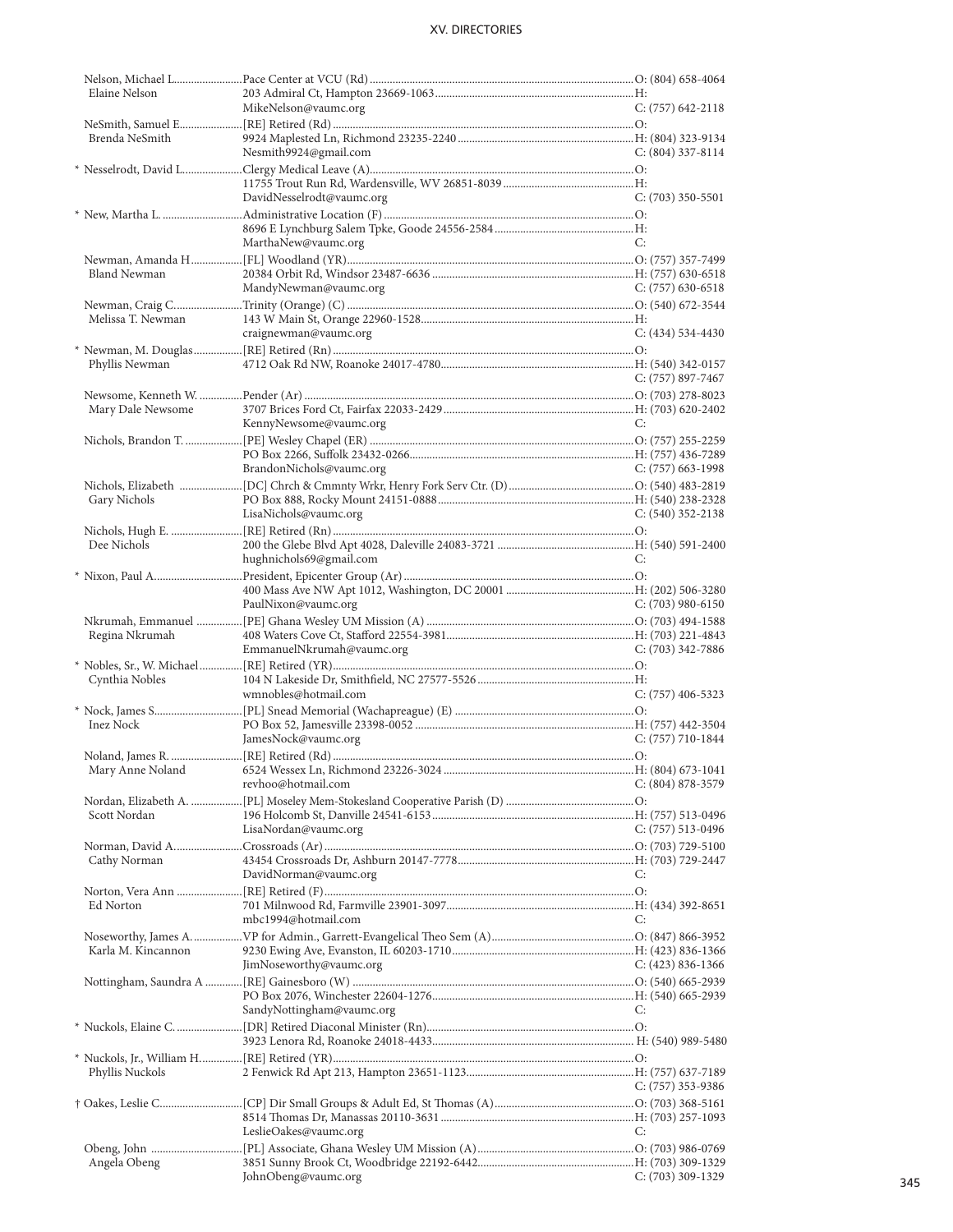| Margaret A. Turbyfill |                         |                       |
|-----------------------|-------------------------|-----------------------|
|                       | markogren@vaumc.org     | $C: (804)$ 310-6129   |
|                       |                         |                       |
|                       |                         |                       |
| Eric Oguich           |                         |                       |
|                       | judyoguich@vaumc.org    | C:                    |
|                       |                         |                       |
| Mikang Kim            |                         |                       |
|                       | PaulOh@vaumc.org        | C: $(202)$ 489-7332   |
|                       |                         |                       |
|                       |                         |                       |
|                       |                         |                       |
|                       | JinOh@vaumc.org         | C: (804) 241-9892     |
|                       |                         |                       |
| Robert May            |                         |                       |
|                       | OlmaOlayMay@vaumc.org   | C:                    |
|                       |                         |                       |
|                       |                         |                       |
| Elizabeth Oldham      |                         |                       |
|                       | BryanOldham@vaumc.org   | C: (703) 593-9235     |
|                       |                         |                       |
| Nancy Payne Olewiler  |                         |                       |
|                       | Billrev@comcast.net     | $C: (904) 891 - 4360$ |
|                       |                         |                       |
|                       |                         |                       |
| Michael John Oliver   |                         |                       |
|                       | SonjaOliver@vaumc.org   | C:                    |
|                       |                         |                       |
| James G. O'Quinn      |                         |                       |
|                       | DorothyOquinn@vaumc.org | C: $(804)$ 402-9613   |
|                       |                         |                       |
|                       |                         |                       |
| Dorothy O'Quinn       |                         |                       |
|                       | JimOQuinn@vaumc.org     | $C: (804)$ 467-9543   |
|                       |                         |                       |
| Lee Anne Orndorff     |                         |                       |
|                       | RandyOrndorff@vaumc.org | C: $(540)$ 661-7776   |
|                       |                         |                       |
|                       |                         |                       |
| Michelle Orndorff     |                         |                       |
|                       | JoshOrndorff@vaumc.org  | $C: (540)$ 308-5920   |
|                       |                         |                       |
|                       |                         |                       |
|                       |                         |                       |
| Luis Orozco           |                         |                       |
|                       | luor47@yahoo.com        | $C: (703) 868-9629$   |
|                       |                         |                       |
| Lou Oswald            |                         |                       |
|                       |                         |                       |
|                       | ryanoswald@vaumc.org    | $C: (540)$ 451-3003   |
|                       |                         |                       |
| Nancy Owen            |                         |                       |
|                       | neowen1@verizon.net     | C:                    |
|                       |                         |                       |
|                       |                         |                       |
|                       |                         |                       |
|                       |                         |                       |
| John Packard          |                         |                       |
|                       | PeggyPackard@vaumc.org  | $C: (540) 896 - 2797$ |
|                       |                         |                       |
| Patricia Page         |                         |                       |
|                       |                         |                       |
|                       | JamesPage@vaumc.org     | $C: (703)$ 297-0355   |
|                       |                         |                       |
|                       |                         |                       |
|                       |                         |                       |
|                       |                         |                       |
| Kelly Marie Page      |                         |                       |
|                       | JonathanPage@vaumc.org  | C: (757) 748-4785     |
|                       |                         |                       |
|                       |                         |                       |
|                       |                         |                       |
|                       |                         |                       |
|                       |                         |                       |
|                       | DavidPalmer@vaumc.org   | $C: (540)$ 435-7730   |
|                       |                         |                       |
|                       |                         |                       |
|                       | nancypalmer@vaumc.org   | C: $(757)$ 346-8902   |
|                       |                         |                       |
|                       |                         |                       |
|                       |                         |                       |
|                       | AmyPannell@vaumc.org    | C: (804) 694-9759     |
|                       |                         |                       |
| Sandra Parish         | fparish41@gmail.com     | $C: (812)$ 340-8432   |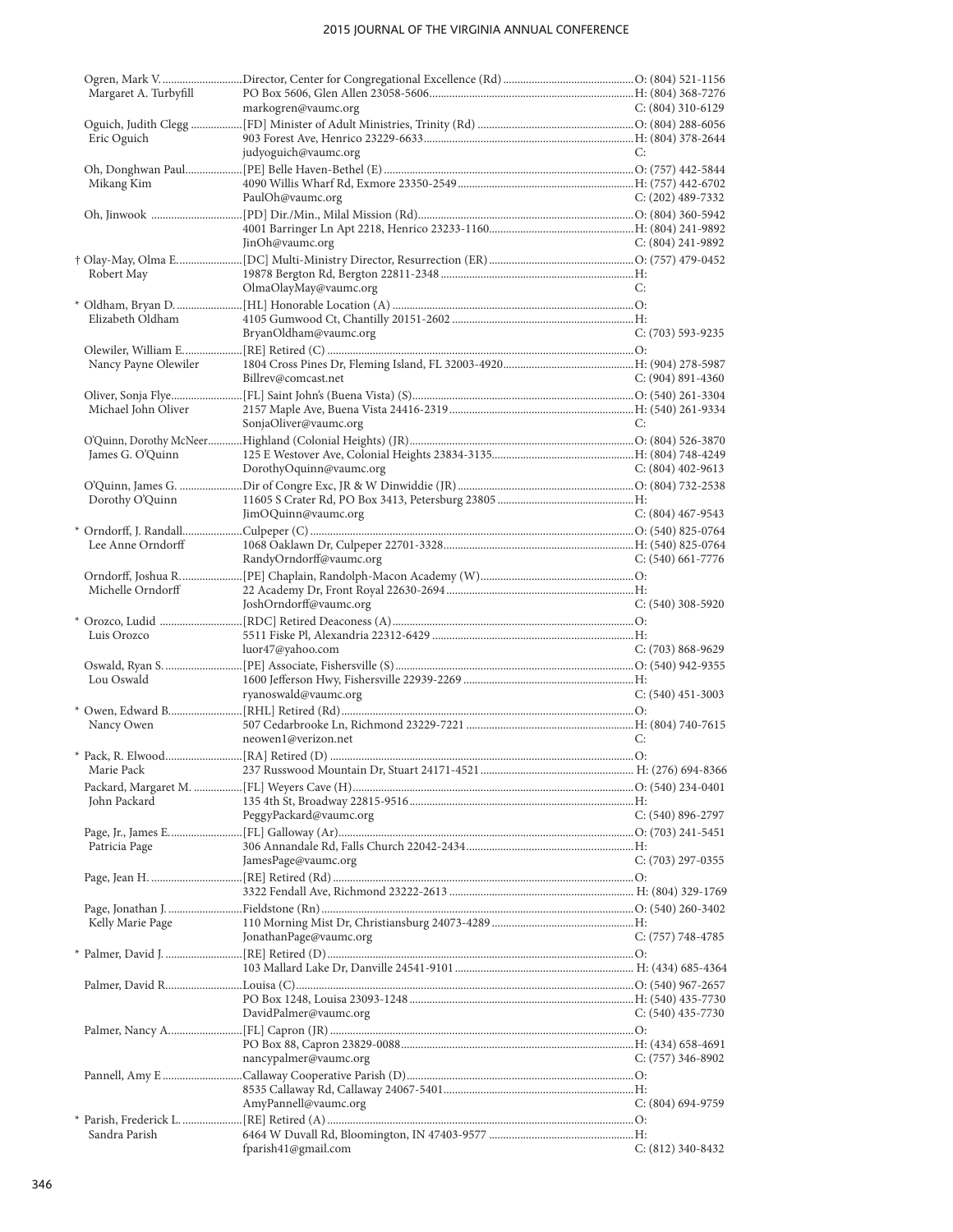|                      | Fark, Daniel D……………………………[OE] Associate, Korean of Greater Washington (Ar)………………………………………………………………… O: (703) 448-1131 |                       |
|----------------------|-----------------------------------------------------------------------------------------------------------------------|-----------------------|
| Isaiah Jennifer Park |                                                                                                                       |                       |
|                      | DanielPark@vaumc.org                                                                                                  | C:                    |
|                      |                                                                                                                       |                       |
|                      |                                                                                                                       |                       |
|                      |                                                                                                                       | C:                    |
|                      | JaeWooPark@vaumc.org                                                                                                  |                       |
|                      |                                                                                                                       |                       |
| Hyun Sook Park       |                                                                                                                       |                       |
|                      | JooSupPark@vaumc.org                                                                                                  | $C: (703)$ 477-9677   |
|                      |                                                                                                                       |                       |
|                      |                                                                                                                       |                       |
|                      | barbaraparker@vaumc.org                                                                                               | C: $(757)$ 710-8025   |
|                      |                                                                                                                       |                       |
|                      |                                                                                                                       |                       |
|                      |                                                                                                                       |                       |
|                      |                                                                                                                       |                       |
| Floyd Parker         |                                                                                                                       |                       |
|                      | StephanieKimec@vaumc.org                                                                                              | C:                    |
|                      |                                                                                                                       |                       |
| Sandra Parker        |                                                                                                                       |                       |
|                      | StevenParker@vaumc.org                                                                                                | C: $(434)$ 473-3164   |
|                      |                                                                                                                       |                       |
| Karen Parks          |                                                                                                                       |                       |
|                      | ChuckParks@vaumc.org                                                                                                  | C: $(757)$ 710-5407   |
|                      |                                                                                                                       |                       |
|                      |                                                                                                                       |                       |
| Susan Parks          |                                                                                                                       |                       |
|                      | farmvilleds@vaumc.org                                                                                                 | $C: (434) 808 - 4446$ |
|                      |                                                                                                                       |                       |
| Kemp Parrish         |                                                                                                                       |                       |
|                      | DedeParrish@vaumc.org                                                                                                 | C:                    |
|                      |                                                                                                                       |                       |
| Dixie Parrish        |                                                                                                                       |                       |
|                      |                                                                                                                       |                       |
|                      |                                                                                                                       |                       |
|                      |                                                                                                                       |                       |
|                      | wparsley@yahoo.com                                                                                                    | C:                    |
|                      |                                                                                                                       |                       |
| Natalia Parson       |                                                                                                                       |                       |
|                      | Derrickparson@vaumc.org                                                                                               | C:                    |
|                      |                                                                                                                       |                       |
| Nancy G. Parsons     |                                                                                                                       |                       |
|                      | DMINBP@aol.com                                                                                                        | C:                    |
|                      |                                                                                                                       |                       |
| Lu Anne Patrick      |                                                                                                                       |                       |
|                      |                                                                                                                       |                       |
|                      | KenPatrick@vaumc.org                                                                                                  | $C: (540) 550-2954$   |
|                      |                                                                                                                       |                       |
| Daleen Patterson     |                                                                                                                       |                       |
|                      | JohnPatterson@vaumc.org                                                                                               | $C: (703)$ 407-4862   |
|                      |                                                                                                                       |                       |
| Victoria Paul-Coker  |                                                                                                                       |                       |
|                      |                                                                                                                       |                       |
|                      |                                                                                                                       |                       |
|                      |                                                                                                                       |                       |
|                      |                                                                                                                       |                       |
| Edna Paylor          |                                                                                                                       |                       |
|                      | eepaylor@verizon.net                                                                                                  | C:                    |
|                      |                                                                                                                       |                       |
| Sarah Payne          |                                                                                                                       |                       |
|                      | ClaytonPayne@vaumc.org                                                                                                | $C: (434)$ 258-9515   |
|                      |                                                                                                                       |                       |
|                      |                                                                                                                       |                       |
| Darlene Payne        |                                                                                                                       |                       |
|                      | GregoryPayne@vaumc.org                                                                                                | C:                    |
|                      |                                                                                                                       |                       |
| Joyce Payne          |                                                                                                                       |                       |
|                      | jpayne93@verizon.net                                                                                                  | $C: (804)$ 212-7318   |
|                      |                                                                                                                       |                       |
| Clayton W. Payne     |                                                                                                                       |                       |
|                      | Sarahpayne@vaumc.org                                                                                                  | $C: (434) 851 - 0868$ |
|                      |                                                                                                                       |                       |
|                      |                                                                                                                       |                       |
| Crystal Payne        |                                                                                                                       |                       |
|                      | BusterPayne@vaumc.org                                                                                                 | C:                    |
|                      |                                                                                                                       |                       |
| Gail Paysour         |                                                                                                                       |                       |
|                      | DougPaysour@vaumc.org                                                                                                 | $C: (540)$ 312-8858   |
|                      |                                                                                                                       |                       |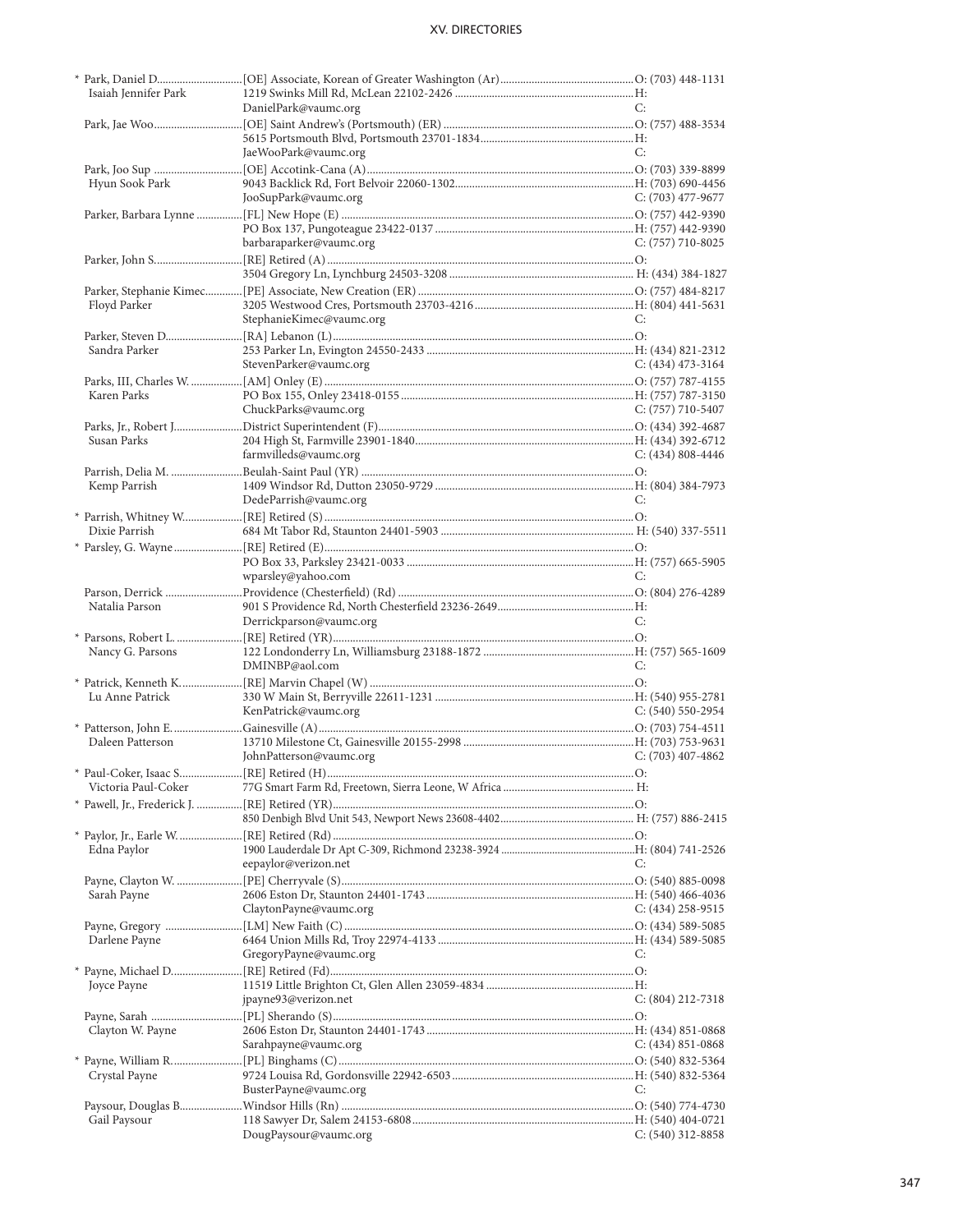| Jacob Paysour      | JoannaPaysour@vaumc.org     | $C: (803)$ 465-1541   |
|--------------------|-----------------------------|-----------------------|
|                    |                             |                       |
|                    |                             |                       |
|                    | LemuelPearsall@vaumc.org    | $C: (703)$ 398-7074   |
|                    |                             |                       |
| Lynn Bryant        |                             |                       |
|                    |                             | C:                    |
|                    | mistergp@cox.net            |                       |
|                    |                             |                       |
|                    |                             |                       |
|                    | andrewpeckmcclain@vaumc.org | C:                    |
|                    |                             |                       |
| Kerry Pendley      |                             |                       |
|                    | drdeep3@gmail.com           | C:                    |
|                    |                             |                       |
| Martha Ann Pendrak |                             |                       |
|                    | GARYPENDRAK@cs.com          | C:                    |
|                    |                             |                       |
|                    |                             |                       |
| Janene Pennel      |                             |                       |
|                    |                             |                       |
| Katrina Perez      |                             |                       |
|                    | Carlperez@vaumc.org         | C:                    |
|                    |                             |                       |
| Nathan Perkins     |                             |                       |
|                    | ChristinaPerkins@vaumc.org  | $C: (434)$ 645-1828   |
|                    |                             |                       |
|                    |                             |                       |
|                    |                             |                       |
|                    | TasiPerkins@vaumc.org       | $C: (703)$ 969-6902   |
|                    |                             |                       |
| Sharon Perry       |                             |                       |
|                    | DennisPerry@vaumc.org       | C:                    |
|                    |                             |                       |
|                    |                             |                       |
|                    |                             |                       |
|                    | JohnPeters@vaumc.org        | $C: (804)$ 314-1237   |
|                    |                             |                       |
| Kate Petreski      |                             |                       |
|                    | KitanPetreski@vaumc.org     | C: $(703)$ 863-2654   |
|                    |                             |                       |
| Elizabeth Petry    |                             |                       |
|                    | LowellPetry@vaumc.org       | C:                    |
|                    |                             |                       |
|                    |                             |                       |
| Debi Pettry        |                             |                       |
|                    | MikePettry@vaumc.org        | $C: (540)$ 817-9605   |
|                    |                             |                       |
| Janet Pfeiffer     |                             |                       |
|                    |                             |                       |
| Thanh D. Nguyen    |                             |                       |
|                    | HieuPhan@vaumc.org          | C: (858) 201-9175     |
|                    |                             |                       |
|                    |                             |                       |
| Kay Phillips       |                             |                       |
|                    | bphillips@vaumc.org         | $C: (540) 809 - 5651$ |
|                    |                             |                       |
| Martha Phillips    |                             |                       |
|                    | souldoc1@verizon.net        | $C: (804) 694-6678$   |
|                    |                             |                       |
| Doug Pickard       |                             |                       |
|                    | PamPickard@vaumc.org        | $C: (336)$ 905-0121   |
|                    |                             |                       |
|                    |                             |                       |
|                    |                             |                       |
|                    | revkp@comcast.net           | $C: (540)$ 233-3103   |
|                    |                             |                       |
| Bonnie Pihlcrantz  |                             |                       |
|                    | BobPihlcrantz@vaumc.org     | $C: (757)$ 408-6653   |
|                    |                             |                       |
| Eleanor Pillow     |                             |                       |
|                    |                             |                       |
|                    |                             |                       |
|                    |                             |                       |
|                    | patrickpillow@vaumc.org     | $C: (434) 584-3833$   |
|                    |                             |                       |
| Charles J. Piluso  |                             |                       |
|                    | phylpiluso@yahoo.com        | $C: (434)$ 632-4006   |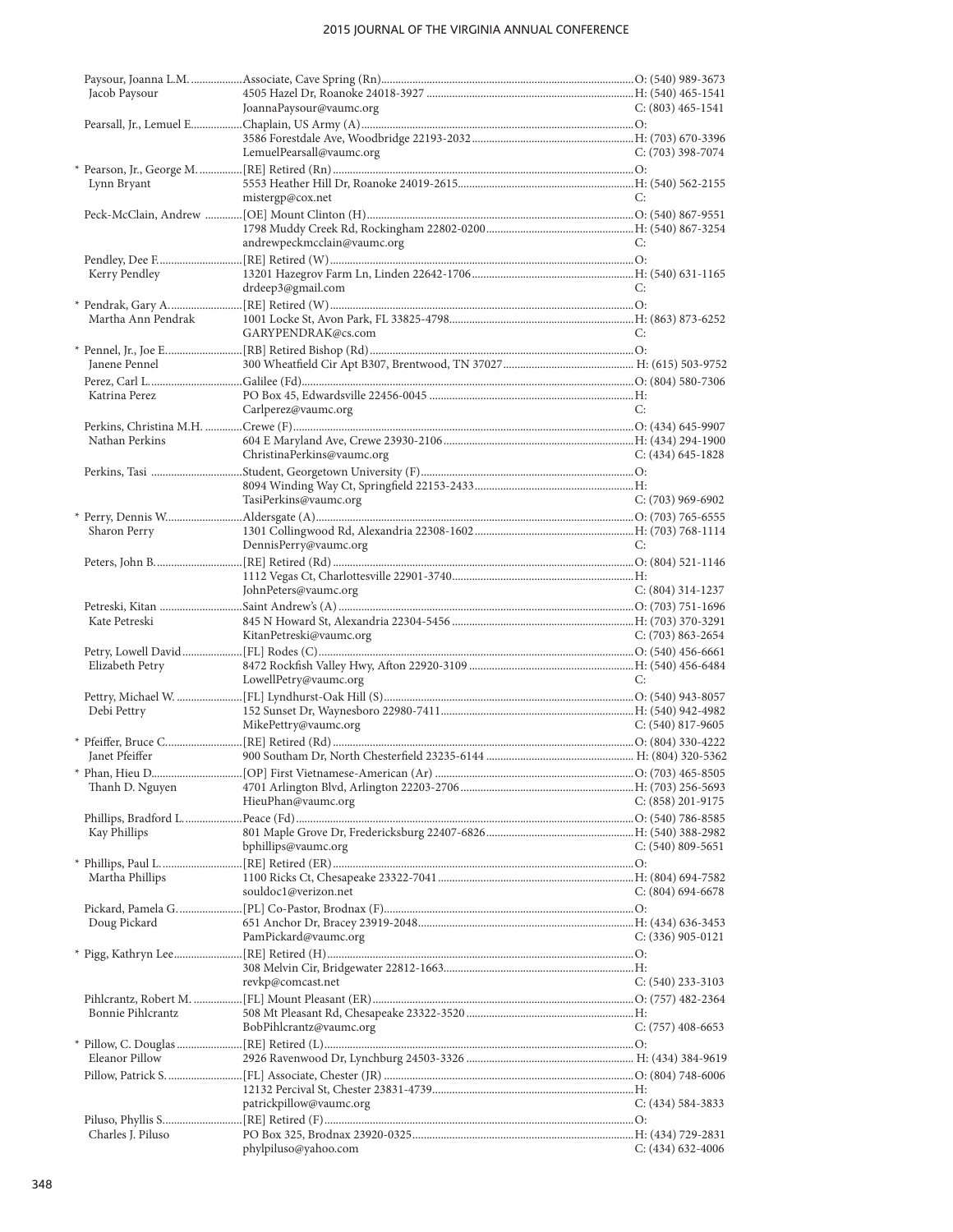|                        | vickipittard@bellsouth.net                                                | C:                        |
|------------------------|---------------------------------------------------------------------------|---------------------------|
| Janet Pittman          | DeanPittman@vaumc.org                                                     | C:                        |
| Don Ryan Pizzeck       | BonniePizzeck@vaumc.org                                                   | C: $(434)$ 470-6887       |
| Bonnie G. Pizzeck      | DonPizzeck@vaumc.org                                                      | $C: (434)$ 446-3355       |
| Sandra Benton Plasters | 141 Geo Washington Hwy N, Chesapeake 23323-1801<br>MikePlasters@vaumc.org | H:<br>$C: (540)$ 908-5741 |
| Michael W. Plasters    | SandiBentonPlasters@vaumc.org                                             | $C: (540)$ 421-7478       |
| Joseph Plemmons        | RachelPlemmons@vaumc.org                                                  | $C: (540)$ 336-7187       |
| <b>Joanne Plummer</b>  | jplummer22@gmail.com                                                      | $C: (703) 585-4841$       |
|                        |                                                                           |                           |
| Barbara Plymale        | SamuelPlymale@vaumc.org                                                   | C:                        |
| Sherri Poeckert        | drsfp85@gmail.com                                                         | C:                        |
| Clementine S. Pollok   | KevinPoeckert@vaumc.org                                                   | $C: (540)$ 908-1730       |
| Julius Porias          | GaylePorias@vaumc.org                                                     | $C: (703)$ 980-1029       |
| Jose Antonio Porras    | DeborahPorras@vaumc.org                                                   | $C: (240)$ 370-4868       |
|                        | MelodyPorter@vaumc.org                                                    | C:                        |
| Cynthia Porter         | TimPorter@vaumc.org                                                       | $C: (757) 593-1014$       |
| Ruth Porter            | lakeporters@gmail.com                                                     | C:                        |
| Robert Porter-Miller   | MelissaPorterMiller@vaumc.org                                             | $C: (202)$ 716-5714       |
| Kara Posey             | BrianPosey@vaumc.org                                                      | $C: (540)$ 236-2472       |
| Carrie Potts           | rpotts3@aol.com                                                           | C:                        |
| Roger T. Powell        | DebbiePowell@vaumc.org                                                    | C:                        |
| Virginia Powell        |                                                                           |                           |
|                        | jdavidpratt@verizon.net                                                   | C:                        |
| Judith B. Pratt        | billbennie@gmail.com                                                      | $C: (703) 785 - 1815$     |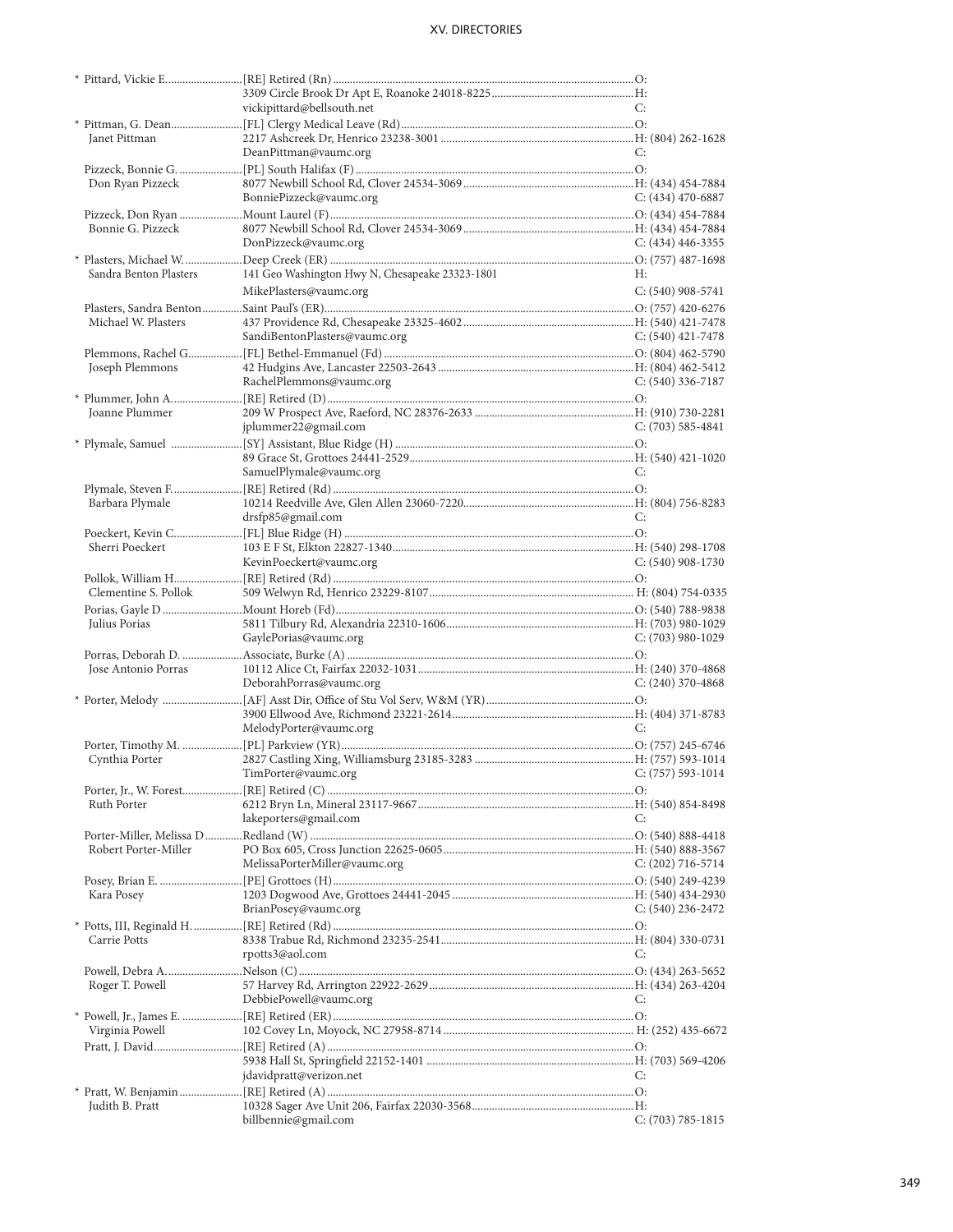|                    | JohnPreer@vaumc.org         | C:                    |
|--------------------|-----------------------------|-----------------------|
|                    |                             |                       |
| Catherine Price    |                             |                       |
|                    | jprice27@cox.net            | C:                    |
|                    |                             |                       |
| C. Nancy Cook      |                             |                       |
|                    | rivespriddy@vaumc.org       | C:                    |
|                    |                             |                       |
|                    |                             |                       |
|                    |                             |                       |
|                    | caitlinproctor@vaumc.org    | $C: (540)$ 207-2922   |
|                    |                             |                       |
| Debbie Proctor     |                             |                       |
|                    | Proctorsap@yahoo.com        | C:                    |
|                    |                             |                       |
| April Propst       |                             |                       |
|                    | StevePropst@vaumc.org       | $C: (540)$ 292-3334   |
|                    |                             |                       |
|                    |                             |                       |
| Portia Pruitt      |                             |                       |
|                    | EdPruitt@vaumc.org          | $C: (540)$ 414-1810   |
|                    |                             |                       |
| Leigh Ann Pruitt   |                             |                       |
|                    | GordonPruitt@vaumc.org      | $C: (804)$ 370-2981   |
|                    |                             |                       |
| Dora Pruitt        |                             |                       |
|                    |                             |                       |
|                    |                             |                       |
| Janice M. Rivero   |                             |                       |
|                    | JeffreyPugh@vaumc.org       | C:                    |
|                    |                             |                       |
| Keith Pusso        |                             |                       |
|                    | BrendaPusso@vaumc.org       | $C: (540) 846 - 2258$ |
|                    |                             |                       |
|                    |                             |                       |
|                    |                             |                       |
|                    | MaryPysell@vaumc.org        | C: $(540)$ 416-6039   |
|                    |                             |                       |
| Teresa Radford     |                             |                       |
|                    | JimRadford@vaumc.org        | $C: (434)$ 960-9553   |
|                    |                             |                       |
| Esther Rajanayakam |                             |                       |
|                    | ArthurRajanayakam@vaumc.org | C:                    |
|                    |                             |                       |
|                    |                             |                       |
| Dotty Ramsey       |                             |                       |
|                    | beardogden3@hotmail.com     | C:                    |
|                    |                             |                       |
| Rebecca Ramsey     |                             |                       |
|                    |                             |                       |
| Karen Ramsey       |                             |                       |
|                    | NormanRamsey@vaumc.org      | $C: (804)$ 393-2201   |
|                    |                             |                       |
|                    |                             |                       |
| Maxine McKinney    |                             |                       |
|                    | davidrash809@gmail.com      | $C: (540)$ 335-5175   |
|                    |                             |                       |
| Bruce Ray          |                             |                       |
|                    | LindaRay@vaumc.org          | $C: (540)$ 207-1787   |
|                    |                             |                       |
| Terry Real         |                             |                       |
|                    | MarthaReal@vaumc.org        | C: $(703)$ 463-0358   |
|                    |                             |                       |
|                    |                             |                       |
| Cheryl Reames      |                             |                       |
|                    | wgreames@aol.com            | C:                    |
|                    |                             |                       |
| Susan M. Reaves    |                             |                       |
|                    | MichaelReaves@vaumc.org     | C: (757) 653-8537     |
|                    |                             |                       |
| Michael B. Reaves  |                             |                       |
|                    |                             |                       |
|                    | SusanReaves@vaumc.org       | C: $(757)$ 653-7830   |
|                    |                             |                       |
|                    |                             |                       |
|                    |                             |                       |
| Jeanette Regan     |                             |                       |
|                    | BREGAN625@aol.com           | $C: (540) 845-9786$   |
|                    |                             |                       |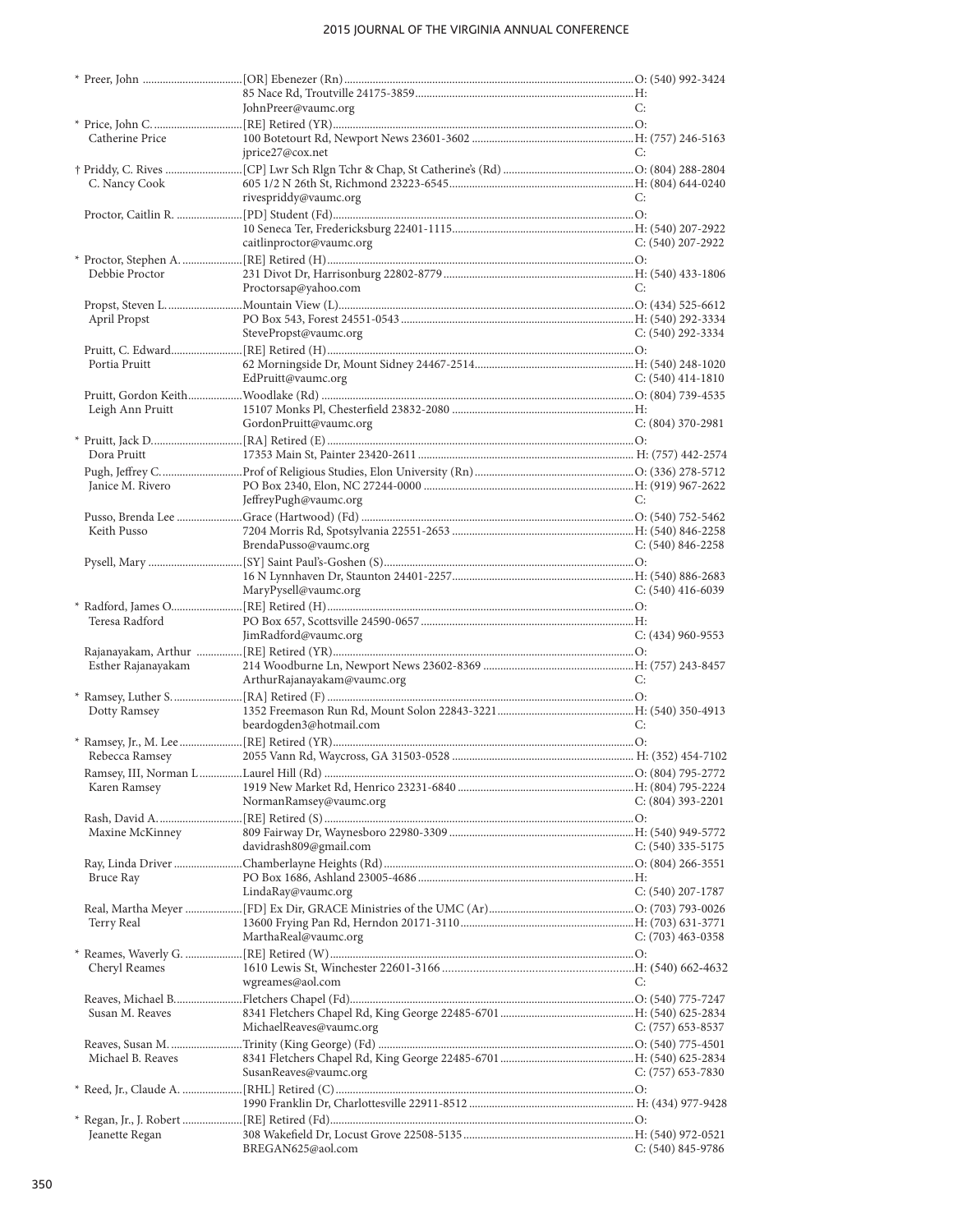| Raymond Reibel     |                                      |                       |
|--------------------|--------------------------------------|-----------------------|
|                    | ErinReibel@vaumc.org                 | C:                    |
|                    |                                      |                       |
| Libby Reifsnyder   |                                      |                       |
|                    | alanlibby@aol.com                    | $C: (703)$ 303-7106   |
|                    |                                      |                       |
| <b>Bruce Reiss</b> |                                      |                       |
|                    | baraz11@cox.net                      | C:                    |
|                    |                                      |                       |
|                    |                                      |                       |
| Melanie C. Reuter  |                                      |                       |
|                    | mareuter2002@yahoo.com               | C:                    |
|                    |                                      |                       |
| Mindy S. Reynolds  |                                      |                       |
|                    | charliereynolds@vaumc.org            | C:                    |
|                    |                                      |                       |
| Charlette Reynolds |                                      |                       |
|                    | DavidReynolds@vaumc.org              | C:                    |
|                    |                                      |                       |
| Ruth Reynolds      | 1009 Old Country Club Rd NW Apt 331, |                       |
|                    |                                      |                       |
|                    |                                      |                       |
|                    |                                      |                       |
| Thomas W. Reynolds |                                      |                       |
|                    | marthareynolds@vaumc.org             | C:                    |
|                    |                                      |                       |
| David F. Reynolds  |                                      |                       |
|                    | MonicaReynolds@vaumc.org             | C:                    |
|                    |                                      |                       |
| JoAnn Reynolds     |                                      |                       |
|                    |                                      | $C: (757) 871 - 7740$ |
|                    |                                      |                       |
|                    |                                      |                       |
| Martha T. Reynolds |                                      |                       |
|                    | tomreynolds@vaumc.org                | $C: (540)$ 256-8974   |
|                    |                                      |                       |
|                    |                                      |                       |
|                    | WayneReynolds@vaumc.org              | C:                    |
|                    |                                      |                       |
| Robert Rhodes      |                                      |                       |
|                    | cherylrhodes@bellsouth.net           | C:                    |
|                    |                                      |                       |
| Lynn Rasor         |                                      |                       |
|                    | stephenarhodes@vaumc.org             | $C: (804)$ 698-9565   |
|                    |                                      |                       |
|                    |                                      |                       |
|                    |                                      |                       |
|                    | graceellenrice@yahoo.com             | C:                    |
|                    |                                      |                       |
|                    |                                      |                       |
|                    | markrichardson@vaumc.org             | $C: (540) 484 - 3404$ |
|                    |                                      |                       |
| Nancy Rickabaugh   |                                      |                       |
|                    | MarcRickabaugh@vaumc.org             | $C: (434)$ 989-0401   |
|                    |                                      |                       |
| Mary Jane Ricketts |                                      |                       |
|                    |                                      |                       |
|                    | willmaryjane@comcast.net             | C:                    |
|                    |                                      |                       |
|                    |                                      |                       |
|                    | WayneRickman@vaumc.org               | C:                    |
|                    |                                      |                       |
| Moonyeen Rideout   |                                      |                       |
|                    | tworideouts@yahoo.com                | C:                    |
|                    |                                      |                       |
| Elizabeth Ridout   |                                      |                       |
|                    | emridout@cox.net                     | C:                    |
|                    |                                      |                       |
|                    |                                      |                       |
| Julia Riedel       |                                      |                       |
|                    | ChrisRiedel@vaumc.org                | C: $(703)$ 328-5161   |
|                    |                                      |                       |
| Susan Rigg         |                                      |                       |
|                    | EdRigg@vaumc.org                     | $C: (540)$ 406-0965   |
|                    |                                      |                       |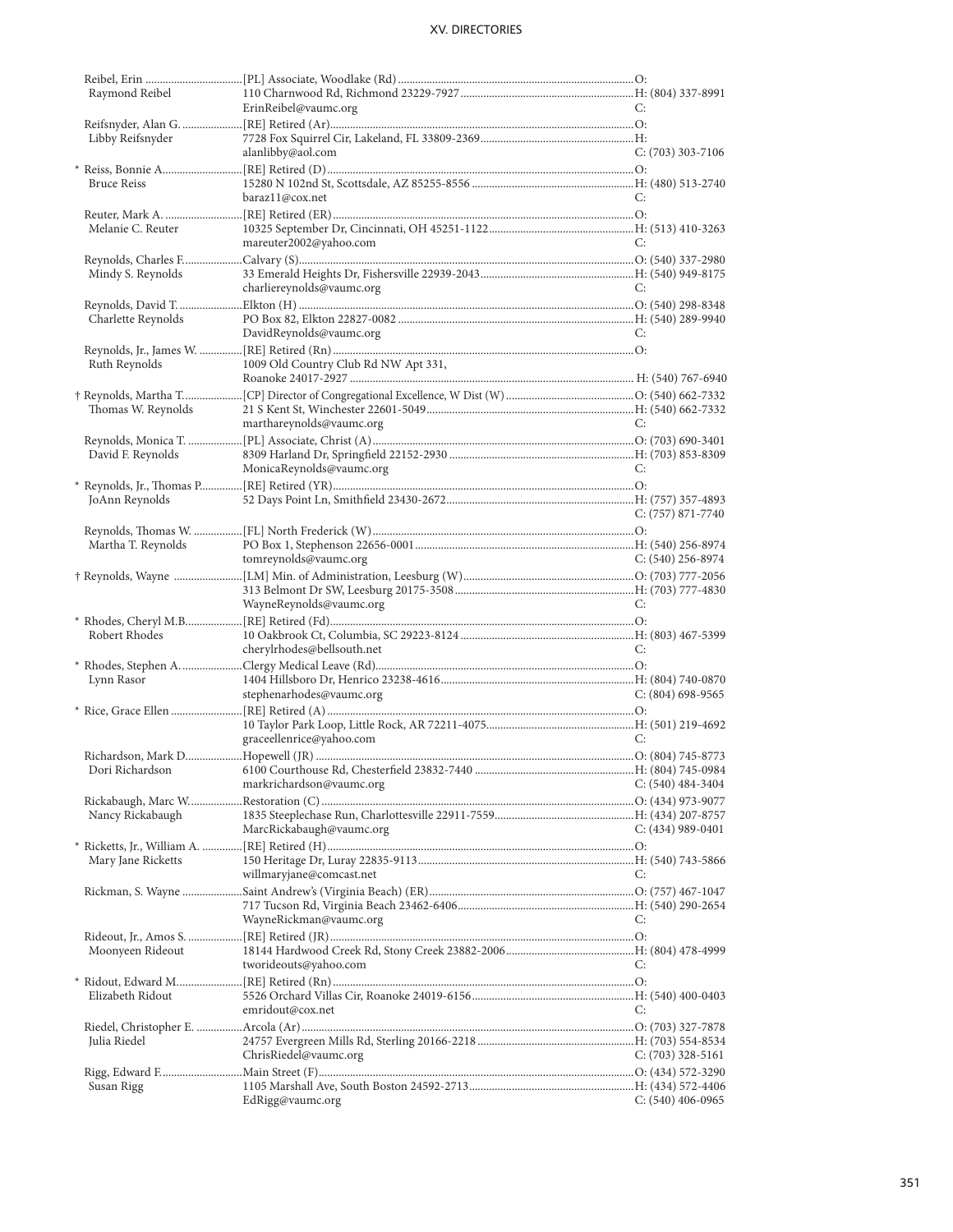| Rebecca Riggins    |                           |                       |
|--------------------|---------------------------|-----------------------|
|                    | georgeriggins@vaumc.org   | C:                    |
|                    |                           |                       |
|                    |                           |                       |
| Amy Riggs          |                           |                       |
|                    | GlennRiggs@vaumc.org      | C:                    |
|                    |                           |                       |
| Mike Riggs         |                           |                       |
|                    | triciariggs@vaumc.org     | $C: (757) 506 - 5040$ |
|                    |                           |                       |
|                    |                           |                       |
| Sue Righter        |                           |                       |
|                    |                           |                       |
| Millie Riley       |                           |                       |
|                    | HenryERiley@gmail.com     | $C: (804)$ 690-8879   |
|                    |                           |                       |
|                    |                           |                       |
| Kimberlie Rimer    |                           |                       |
|                    | scottrimer@vaumc.org      | C:                    |
|                    |                           |                       |
| Todd Ringenbach    |                           |                       |
|                    |                           |                       |
|                    | MartiRingenbach@vaumc.org | $C: (703) 731-6922$   |
|                    |                           |                       |
|                    |                           |                       |
|                    | CarlRipley@vaumc.org      | C:                    |
|                    |                           |                       |
|                    |                           |                       |
| Paula Ritchie      |                           |                       |
|                    | KeithRitchie@vaumc.org    | $C: (804)$ 357-8872   |
|                    |                           |                       |
|                    |                           |                       |
|                    | revjnr@comcast.net        | $C: (804)$ 263-5809   |
|                    |                           |                       |
|                    |                           |                       |
| Valerie W. Ritter  |                           |                       |
|                    | PaulRitter@vaumc.org      | $C: (540) 810 - 8352$ |
|                    |                           |                       |
|                    |                           |                       |
| Paul J. Ritter     |                           |                       |
|                    | ValerieRitter@vaumc.org   | $C: (540) 810-6907$   |
|                    |                           |                       |
| Jeffrey C. Pugh    |                           |                       |
|                    | janrivero@vaumc.org       | $C: (919)$ 225-7130   |
|                    |                           |                       |
|                    |                           |                       |
| Lee Ann Robbins    |                           |                       |
|                    | BrandonRobbins@vaumc.org  | $C: (757) 871 - 2425$ |
|                    |                           |                       |
| Phyllis Robbins    |                           |                       |
|                    | GaryRobbins@vaumc.org     | $C: (540) 588-9267$   |
|                    |                           |                       |
|                    |                           |                       |
|                    |                           |                       |
|                    | MikeRobbins@vaumc.org     | $C: (704)$ 450-0330   |
|                    |                           |                       |
| Theresa Roberson   |                           |                       |
|                    |                           |                       |
|                    | marcroberson@vaumc.org    | $C: (540)$ 327-4954   |
|                    |                           |                       |
| Rayn L. Roberts    |                           |                       |
|                    | revcharles38@verizon.net  | $C: (540)$ 327-6196   |
|                    |                           |                       |
|                    |                           |                       |
| Polly Roberts      |                           |                       |
|                    | burl2@cox.net             | C:                    |
|                    |                           |                       |
| Lori Roberts       |                           |                       |
|                    | Jeffroberts@vaumc.org     | C:                    |
|                    |                           |                       |
|                    |                           |                       |
| Pamela Robertson   |                           |                       |
|                    | rickrobertson@vaumc.org   | $C: (540)$ 209-4096   |
|                    |                           |                       |
|                    |                           |                       |
| Carolyn Robertson  |                           |                       |
|                    | RobRobertson@vaumc.org    | C:                    |
|                    |                           |                       |
| Jennifer Robinette |                           |                       |
|                    |                           |                       |
|                    | JoelRobinette@vaumc.org   | $C: (540)$ 908-9482   |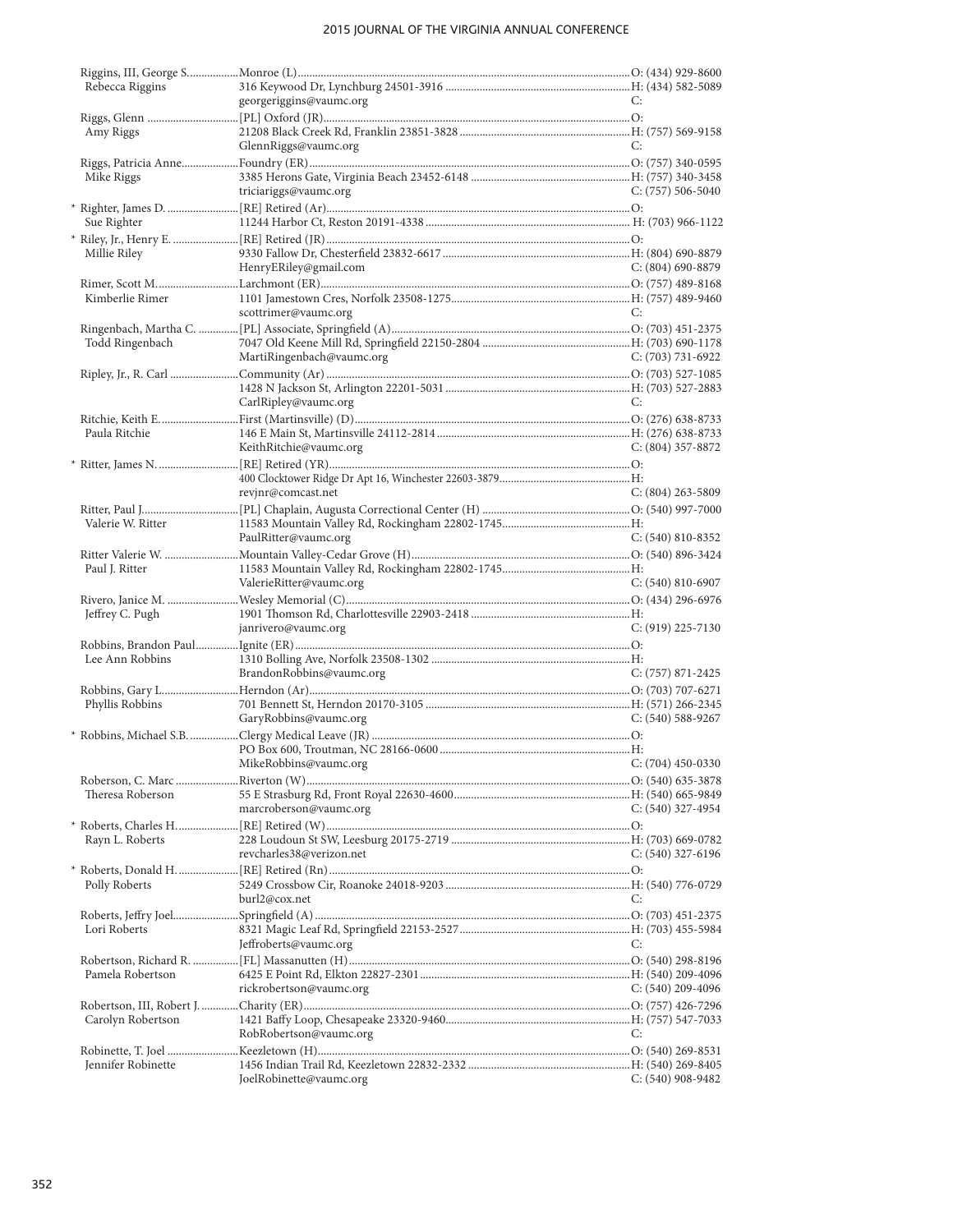|                     | KorenRobins@vaumc.org    | C: (757) 647-6742     |
|---------------------|--------------------------|-----------------------|
|                     |                          |                       |
| Carole Robinson     |                          |                       |
|                     | BurtRobinson@vaumc.org   | $C: (571)$ 247-6483   |
|                     |                          |                       |
| Connie Robinson     |                          |                       |
|                     |                          |                       |
|                     | onepadre@yahoo.com       | $C: (252)$ 455-2165   |
|                     |                          |                       |
| 'Kip' Robinson, Jr. |                          |                       |
|                     | NancyRobinson@vaumc.org  | $C: (804) 873 - 1487$ |
|                     |                          |                       |
| Barbara W. Robinson |                          |                       |
|                     | bobrobinson@vaumc.org    | C: (757) 439-0634     |
|                     |                          |                       |
|                     |                          |                       |
| Lisa Rochford       |                          |                       |
|                     | stauntonds@vaumc.org     | $C: (540) 588-6171$   |
|                     |                          |                       |
| Missy Kay Rodden    |                          |                       |
|                     | jimrodden@vaumc.org      | C:                    |
|                     |                          |                       |
|                     |                          |                       |
|                     |                          |                       |
|                     |                          |                       |
|                     |                          |                       |
| Angel M. Martinez   |                          |                       |
|                     | LydiaRodriguez@vaumc.org | C: $(703)$ 517-4058   |
|                     |                          |                       |
| Maxine Rollins      |                          |                       |
|                     | maxrol97@cox.net         |                       |
|                     |                          | $C: (757) 880 - 3360$ |
|                     |                          |                       |
|                     |                          |                       |
|                     | BrendaRomenius@vaumc.org | $C: (703)$ 336-2831   |
|                     |                          |                       |
| Myrna Rooks         |                          |                       |
|                     |                          |                       |
|                     | MarkRooks@vaumc.org      | $C: (804) 837 - 7154$ |
|                     |                          |                       |
|                     |                          |                       |
| Virginia Root       |                          |                       |
|                     | rootcngroot@aol.com      | C:                    |
|                     |                          |                       |
|                     |                          |                       |
| Jean Rorrer         |                          |                       |
|                     | SebertRorrer@vaumc.org   | C:                    |
|                     |                          |                       |
|                     |                          |                       |
|                     | ileanarosario@vaumc.org  | $C: (703) 867 - 4545$ |
|                     |                          |                       |
|                     |                          |                       |
| Mary Douglas Roscoe |                          |                       |
|                     | MarkRoscoe@vaumc.org     | $C: (804)$ 651-2427   |
|                     |                          |                       |
|                     |                          |                       |
|                     | BrendaRose@vaumc.org     | C:                    |
|                     |                          |                       |
| Susie Ross          |                          |                       |
|                     |                          |                       |
|                     | TerryRoss@vaumc.org      | $C: (540)$ 354-9931   |
|                     |                          |                       |
| Betty Rough         |                          |                       |
|                     | RobertRough@vaumc.org    | C:                    |
|                     |                          |                       |
| Marie Rowan         |                          |                       |
|                     | DarwoodRowan@vaumc.org   | C:                    |
|                     |                          |                       |
|                     |                          |                       |
| Kathy Rowe          |                          |                       |
|                     | krowe@bellsouth.net      | C:                    |
|                     |                          |                       |
| Jeannie Rowland     |                          |                       |
|                     | RayRowland@vaumc.org     | C:                    |
|                     |                          |                       |
|                     |                          |                       |
| Denise Rowley       |                          |                       |
|                     | ChuckRowley@vaumc.org    | $C: (757)$ 297-6978   |
|                     |                          |                       |
| Darla Rowley        | glennrowley@vaumc.org    | C:                    |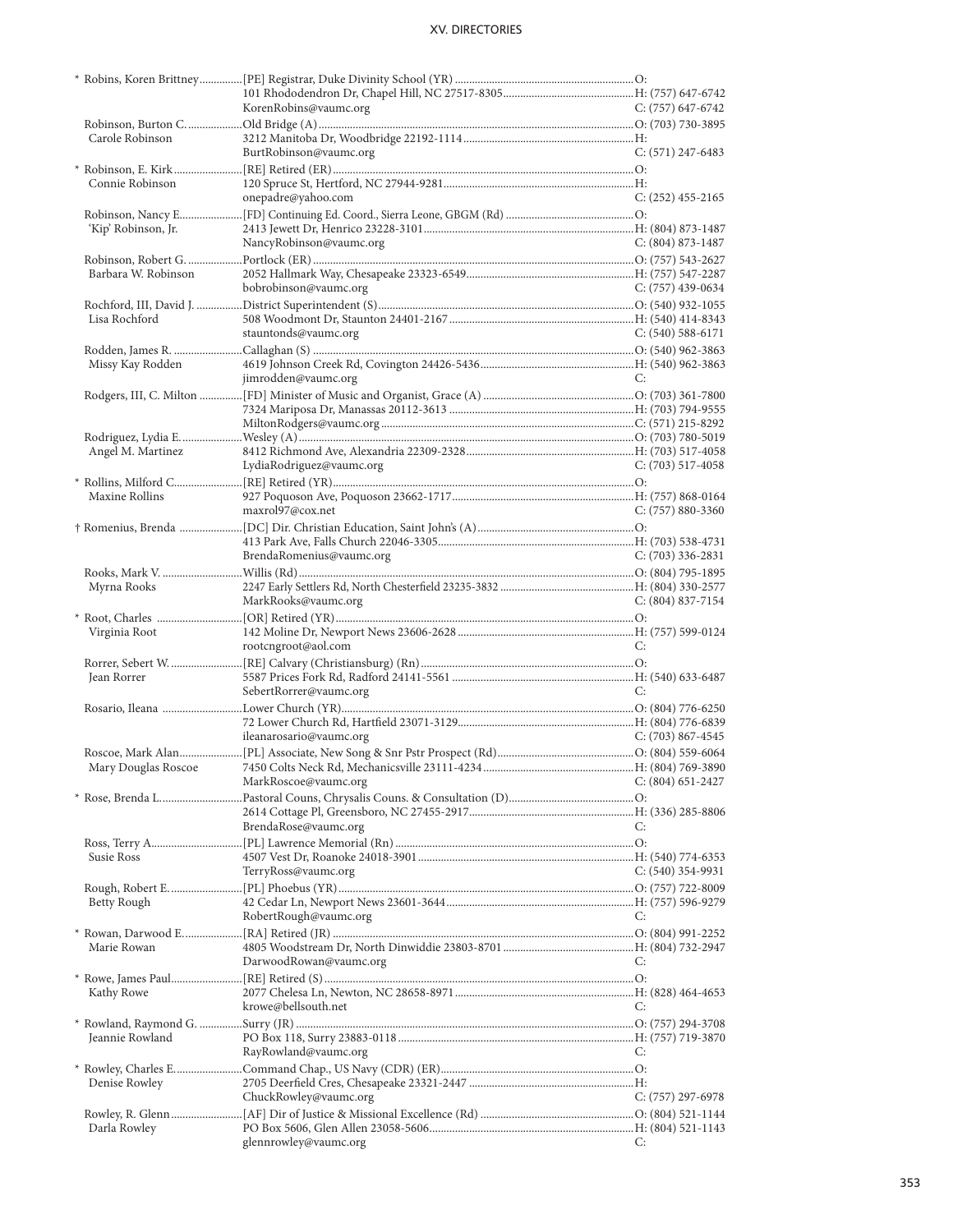| Marcia Rowley       |                           |                       |
|---------------------|---------------------------|-----------------------|
|                     | RalphRowley@vaumc.org     | $C: (757) 570-0447$   |
|                     |                           |                       |
| Steven Doss         |                           |                       |
|                     | kathleenroyston@vaumc.org | $C: (202)$ 679-5985   |
|                     |                           |                       |
| Jim Rudisill        |                           |                       |
|                     | Joanrudisill@vaumc.org    | $C: (703)$ 217-4974   |
|                     |                           |                       |
|                     |                           |                       |
|                     | RebeccaRumburg@vaumc.org  | C:                    |
|                     |                           |                       |
| Glenda Rumburg      |                           |                       |
|                     | ReggieRumburg@vaumc.org   | C:                    |
|                     |                           |                       |
|                     |                           |                       |
|                     |                           |                       |
|                     | DarleneRunaldue@vaumc.org | $C: (703)$ 244-5697   |
|                     |                           |                       |
| Tarah Lee           |                           |                       |
|                     | DavidRyu@vaumc.org        | $C: (858)$ 344-5354   |
|                     |                           |                       |
| Su Jung Park        |                           |                       |
|                     | YoungSungRyu@vaumc.org    | $C: (571)$ 279-9258   |
|                     |                           |                       |
| Joanne Sahms        |                           |                       |
|                     | jacobsahms@vaumc.org      | C:                    |
|                     |                           |                       |
| Paul Salbert        |                           |                       |
|                     | JanetSalbert@vaumc.org    | $C: (571)$ 275-0289   |
|                     |                           |                       |
| Linda Saldana       |                           |                       |
|                     | JoseSaldana@vaumc.org     | C:                    |
|                     |                           |                       |
|                     |                           |                       |
| James A. Salmon     |                           |                       |
|                     | SueAnnSalmon@vaumc.org    | $C: (540)$ 395-5596   |
|                     |                           |                       |
| Emma Samson         |                           |                       |
|                     |                           |                       |
|                     |                           |                       |
| Angelito G. Samson  |                           |                       |
|                     | emmasamson@vaumc.org      | C:                    |
|                     |                           |                       |
|                     |                           |                       |
|                     | raysandifer@vaumc.org     | $C: (540)$ 525-0258   |
|                     |                           |                       |
|                     |                           |                       |
|                     | KarenSandoval@vaumc.org   | C: $(804)$ 436-3816   |
|                     |                           |                       |
| Deena Sasser        |                           |                       |
|                     | dougsasser@vaumc.org      | $C: (540)$ 488-5051   |
|                     |                           |                       |
| Carolyn Satter      |                           |                       |
|                     | RalphSatter@vaumc.org     | $C: (540)$ 729-2074   |
|                     |                           |                       |
| Pauline Satterfield |                           |                       |
|                     | TimSatterfield@vaumc.org  | $C: (336)$ 327-0338   |
|                     |                           |                       |
| Agnes Satterwhite   |                           |                       |
|                     |                           |                       |
|                     | ESatterwhite@adelphia.net | C:                    |
|                     |                           |                       |
| Jason C. Stanley    |                           |                       |
|                     | MeganSaucier@vaumc.org    | C: (804) 334-5859     |
|                     |                           |                       |
| David Sault         |                           |                       |
|                     |                           |                       |
|                     | smsault@yahoo.com         | $C: (540) 742 - 3483$ |
|                     |                           |                       |
|                     | CSAVAGE@DREW.EDU          |                       |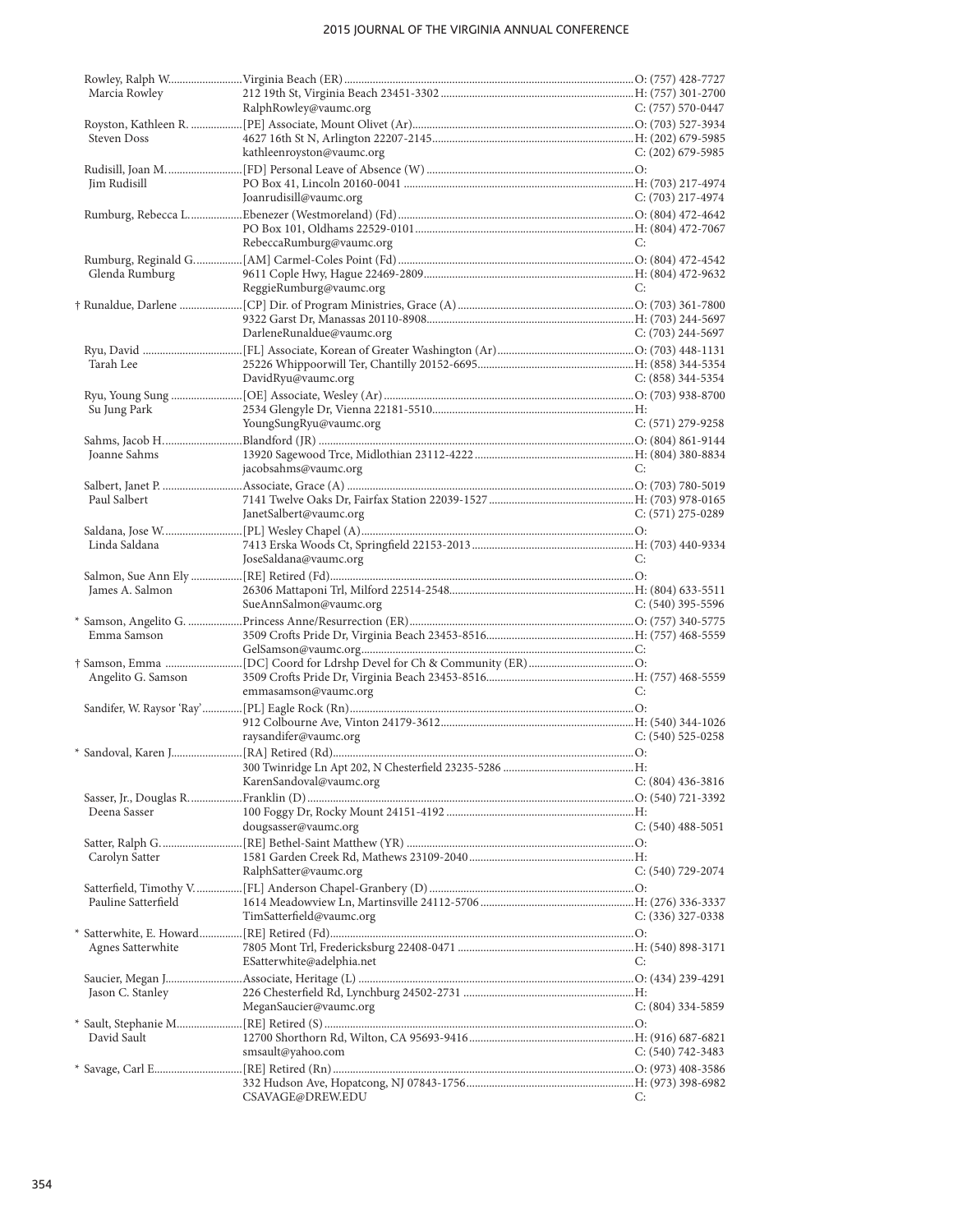| Carolyn Savinsky          |                             |                       |
|---------------------------|-----------------------------|-----------------------|
|                           | savinsky@charter.net        | C:                    |
|                           |                             |                       |
|                           |                             |                       |
|                           | humc@chptech.com            | C:                    |
|                           |                             |                       |
| Kathy Schaefer            |                             |                       |
|                           |                             |                       |
|                           | GeorgeSchaefer@vaumc.org    | $C: (434) 203 - 0232$ |
|                           |                             |                       |
| Erin Schaeffer            |                             |                       |
|                           | Ryanschaeffer@vaumc.org     | C: (703) 987-7407     |
|                           |                             |                       |
| Beverly Schill            |                             |                       |
|                           | dschill6@gmail.com          | C:                    |
|                           |                             |                       |
| Margaret Schlechty        |                             |                       |
|                           | ToddSchlechty@vaumc.org     | C: (703) 819-7795     |
|                           |                             |                       |
|                           |                             |                       |
| Laetitia Schoeman         |                             |                       |
|                           | RobertSchoeman@vaumc.org    | C: $(540)$ 533-5745   |
|                           |                             |                       |
| J. Robert Schoeman        |                             |                       |
|                           | LaetitiaSchoeman@vaumc.org  | C:                    |
|                           |                             |                       |
|                           |                             |                       |
|                           | ChuckSchooler@vaumc.org     | C:                    |
|                           |                             |                       |
|                           |                             |                       |
| Mary Schooler             |                             |                       |
|                           | jlsmds@htcnet.org           | C:                    |
|                           |                             |                       |
| <b>Blanche Scott</b>      |                             |                       |
|                           | rcscottret@aol.com          | C:                    |
|                           |                             |                       |
|                           |                             |                       |
|                           | rickyscott@vaumc.org        | C:                    |
|                           |                             |                       |
| Robert Sealand            |                             |                       |
|                           |                             |                       |
|                           | SarahSealand@vaumc.org      | C:                    |
|                           |                             |                       |
| Don Seay                  |                             |                       |
|                           | JanSeay@vaumc.org           | C:                    |
|                           |                             |                       |
| Julianna Seely            |                             |                       |
|                           | dhseely@outlook.com         | $C: (910) 591-9618$   |
|                           |                             |                       |
|                           |                             |                       |
|                           | herbert767@verizon.net      |                       |
|                           |                             | C:                    |
|                           |                             |                       |
| Lori Valentine de Segovia |                             |                       |
|                           | GusSegovia@vaumc.org        | $C: (540)$ 250-3503   |
|                           |                             |                       |
| Vickie R. Seibert         |                             |                       |
|                           | LeroySeibert@vaumc.org      | C: (703) 477-2835     |
|                           |                             |                       |
|                           |                             |                       |
| H. Leroy Seibert          |                             |                       |
|                           | VickieSeibert@vaumc.org     | C:                    |
|                           |                             |                       |
| Barbara A. Sergent        |                             |                       |
|                           |                             |                       |
|                           | MattSergent@vaumc.org       | $C: (703)$ 657-9630   |
|                           |                             |                       |
| Estrella Serrano          |                             |                       |
|                           |                             | $C: (804)$ 274-9682   |
|                           | JulioSerranoPerez@vaumc.org |                       |
|                           |                             |                       |
| Jean Setchel              |                             |                       |
|                           |                             |                       |
| Latricia Baker Seusy      |                             |                       |
|                           | BrentSeusy@vaumc.org        | C:                    |
|                           |                             |                       |
| Ann P. Shappell           |                             |                       |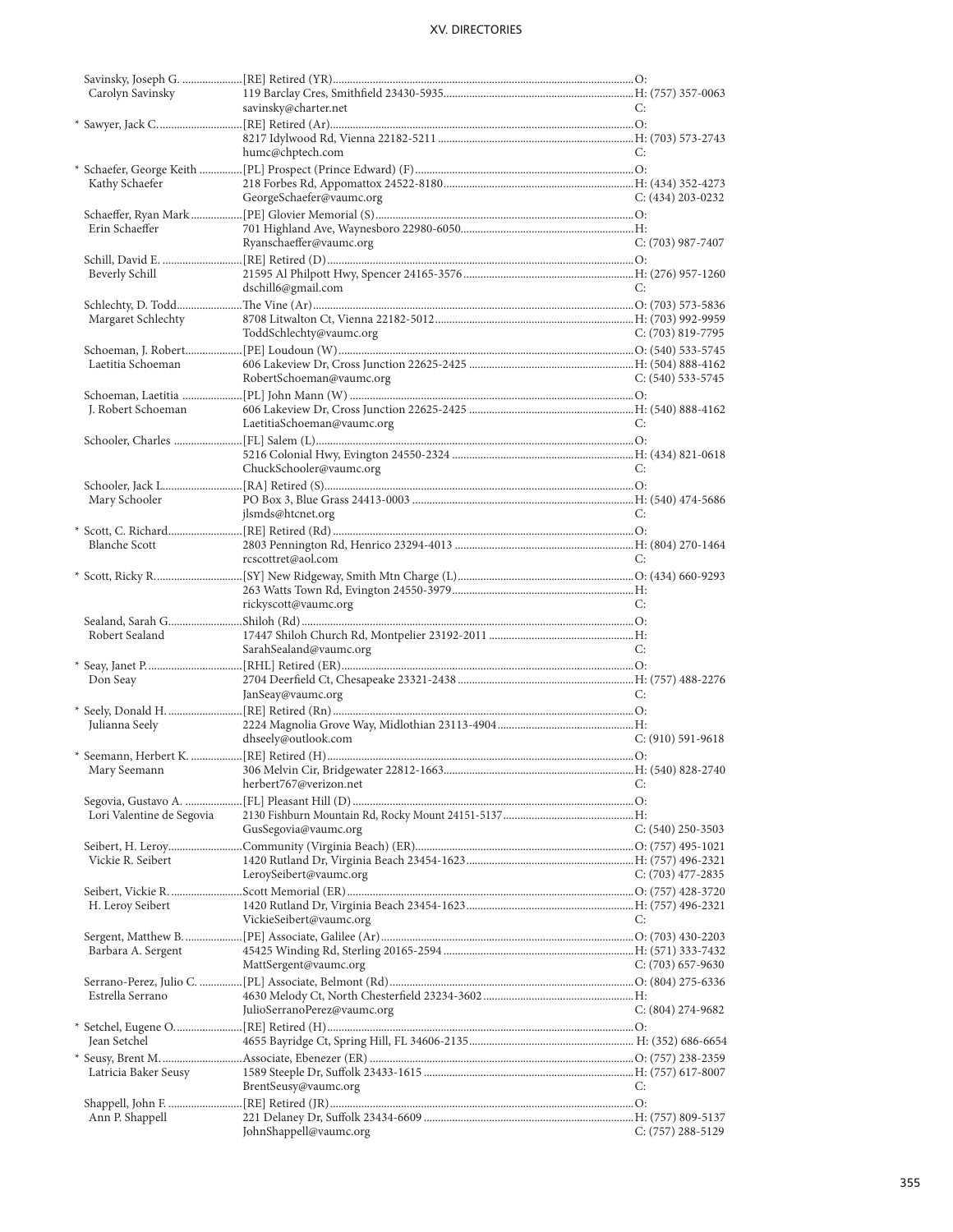| Bruce Sharp         |                          |                     |
|---------------------|--------------------------|---------------------|
|                     | dsharp@nrvunwired.net    | C:                  |
|                     |                          |                     |
| Marge Sharp         |                          |                     |
|                     | BobSharp@vaumc.org       | C:                  |
|                     |                          |                     |
| Anna Shea           |                          |                     |
|                     |                          |                     |
|                     | McKennonShea@vaumc.org   | C: (919) 564-6993   |
|                     |                          |                     |
| Sue Sheaffer        |                          |                     |
|                     | leesue@cwresidents.com   | $C: (804)$ 201-6426 |
|                     |                          |                     |
| Carla Sheehan       |                          |                     |
|                     | EdSheehan@vaumc.org      | C:                  |
|                     |                          |                     |
|                     |                          |                     |
|                     | shep09@comcast.net       | C:                  |
|                     |                          |                     |
|                     |                          |                     |
| Clarisa Shepherd    |                          |                     |
|                     | RustyShepherd@vaumc.org  | C: $(540)$ 309-4176 |
|                     |                          |                     |
| Sharon Shepherd     |                          |                     |
|                     | TommyShepherd@vaumc.org  | C:                  |
|                     |                          |                     |
| Claire Shepherd     |                          |                     |
|                     | JoeShepherd@vaumc.org    | C: (757) 513-3932   |
|                     |                          |                     |
|                     |                          |                     |
| Nancy Sherrod       |                          |                     |
|                     | TomSherrod@vaumc.org     | C:                  |
|                     |                          |                     |
| Ruth H. Shinn       |                          |                     |
|                     | samuelshinn@hotmail.com  | C:                  |
|                     |                          |                     |
|                     |                          |                     |
|                     | plsrevdoc@aol.com        | $C: (804)$ 350-6166 |
|                     |                          |                     |
|                     |                          |                     |
| Jerry Shoemaker     |                          |                     |
|                     | RockyShoemaker@vaumc.org | C: (434) 996-9636   |
|                     |                          |                     |
| Debra L. Bucklen    |                          |                     |
|                     | JoeShoop@vaumc.org       | C: $(540)$ 797-5505 |
|                     |                          |                     |
| John A. Short       |                          |                     |
|                     | JudyShort@vaumc.org      | C: (540) 493-2379   |
|                     |                          |                     |
|                     |                          |                     |
|                     |                          |                     |
|                     | PhilShowers@vaumc.org    | $C: (434)$ 401-5129 |
|                     |                          |                     |
| Sylvia Shull        |                          |                     |
|                     | dshull35@gmail.com       | C:                  |
|                     |                          |                     |
| Frank Shushok       |                          |                     |
|                     |                          | C:                  |
|                     | KellyShushok@vaumc.org   |                     |
|                     |                          |                     |
| Joy Siddons         |                          |                     |
|                     | JimSiddons@vaumc.org     | C:                  |
|                     |                          |                     |
| <b>Holly Siegle</b> |                          |                     |
|                     | briansiegle@vaumc.org    | $C: (804) 854-6520$ |
|                     |                          |                     |
|                     |                          |                     |
| Mary Siegle         |                          |                     |
|                     | JohnSiegle@vaumc.org     | $C: (434)$ 238-6050 |
|                     |                          |                     |
| Libby Sikkelee      |                          |                     |
|                     | ADSikkelee@cox.net       | C:                  |
|                     |                          |                     |
| Joellen M. Simmons  |                          |                     |
|                     | BrianSimmons@vaumc.org   | $C: (434) 579-8639$ |
|                     |                          |                     |
|                     |                          |                     |
| Carolyn Simmons     |                          |                     |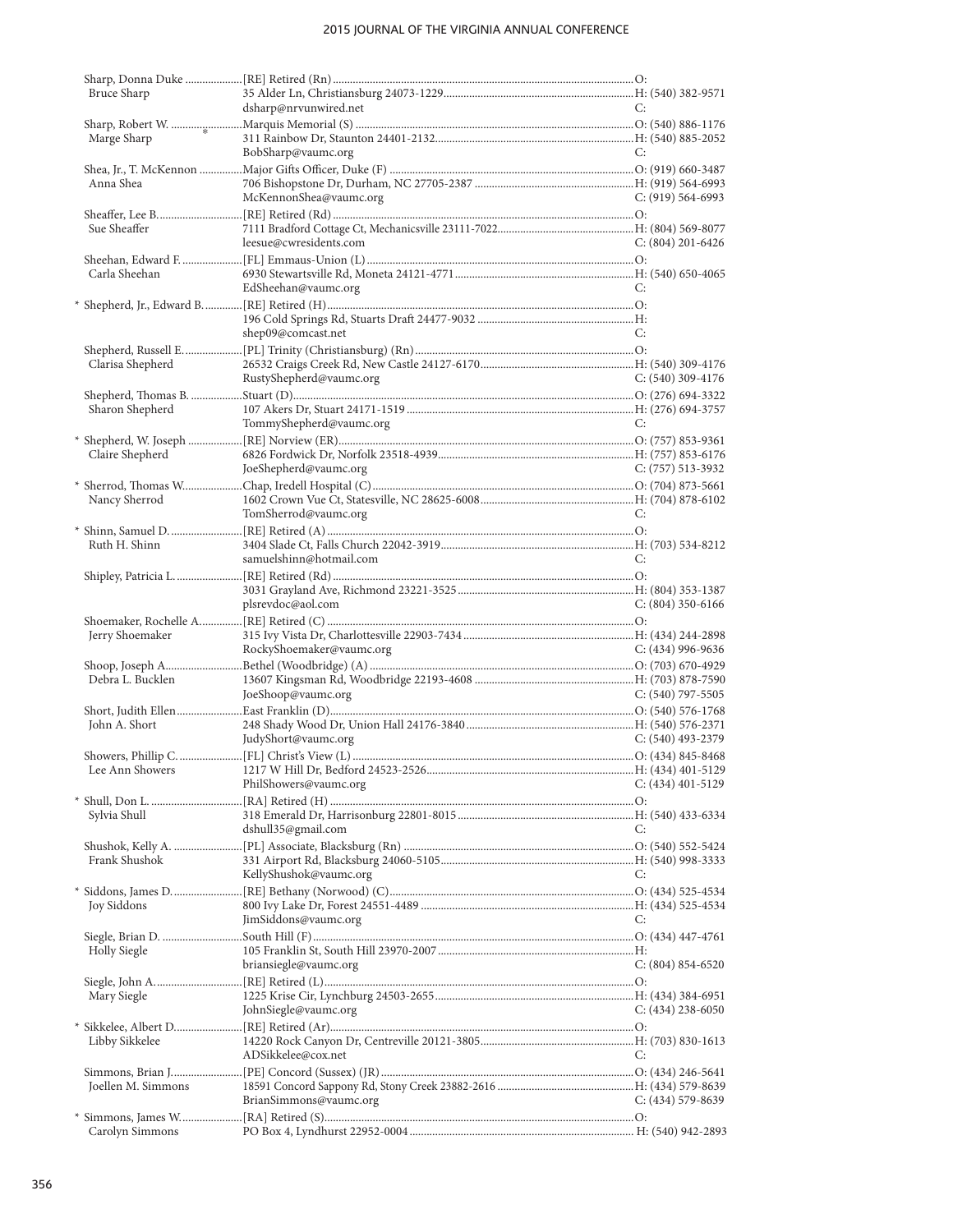| Brian J. Simmons    |                              |                     |
|---------------------|------------------------------|---------------------|
|                     | JeauxSimmons@vaumc.org       | C: (434) 579-8637   |
|                     |                              |                     |
| Louise Simmons      |                              |                     |
|                     | myron@setapart.org           | C: $(252)$ 548-4315 |
|                     |                              |                     |
|                     |                              |                     |
|                     |                              |                     |
|                     | BettyJoSims@vaumc.org        | C: (804) 839-2769   |
|                     |                              |                     |
| Kitty Sims          |                              |                     |
|                     |                              |                     |
|                     |                              |                     |
|                     | PattySinghass@vaumc.org      | C:                  |
|                     |                              |                     |
|                     |                              |                     |
|                     | DawnMarieSingleton@vaumc.org | C: $(540)$ 560-6432 |
|                     |                              |                     |
|                     |                              |                     |
| Phyllis Sirk        |                              |                     |
|                     | pwsirk@yahoo.com             | C:                  |
|                     |                              |                     |
|                     |                              |                     |
|                     | AnneSisson@vaumc.org         | C: $(540)$ 810-4971 |
|                     |                              |                     |
|                     |                              |                     |
|                     | rbsisson1@gmail.com          | C:                  |
|                     |                              |                     |
|                     |                              |                     |
| Shannon Sixbey      |                              |                     |
|                     | BrianSixbey@vaumc.org        | $C: (757)$ 374-3836 |
|                     |                              |                     |
| Julie Simpson Sligh |                              |                     |
|                     | GarySligh@vaumc.org          | $C: (352)$ 205-1126 |
|                     |                              |                     |
| Nancy Smith         |                              |                     |
|                     | hopeiii@aol.com              | $C: (757)$ 407-0514 |
|                     |                              |                     |
|                     |                              |                     |
| Judy Gattis Smith   |                              |                     |
|                     | DavidRushSmith@gmail.com     | C:                  |
|                     |                              |                     |
| R Shaun Smith       |                              |                     |
|                     | DonnaSmith@vaumc.org         | $C: (757)$ 408-3829 |
|                     |                              |                     |
| Juanita Smith       |                              |                     |
|                     |                              |                     |
|                     |                              |                     |
|                     | JimSmith@vaumc.org           | C:                  |
|                     |                              |                     |
| Lee Smith           |                              |                     |
|                     | JeffreySmith@vaumc.org       | $C: (540) 903-0408$ |
|                     |                              |                     |
| Danielle Smith      |                              |                     |
|                     | MatthewSmith@vaumc.org       | $C: (540) 604-6070$ |
|                     |                              |                     |
|                     |                              |                     |
| Donna B. Smith      |                              |                     |
|                     | RShaunSmith@vaumc.org        | $C: (434)$ 623-8108 |
|                     |                              |                     |
| Holly Smith         |                              |                     |
|                     | RileySmith@vaumc.org         | C:                  |
|                     |                              |                     |
| Lee Smith           |                              |                     |
|                     | ibpastorrs@aol.com           | $C: (540)$ 903-3421 |
|                     |                              |                     |
|                     |                              |                     |
| Brenda Smith        |                              |                     |
|                     | rudys46@comcast.net          | C:                  |
|                     |                              |                     |
| Lori Smith          |                              |                     |
|                     | brysonsmith@vaumc.org        | $C: (571)$ 245-9627 |
|                     |                              |                     |
| Theodore Smith      |                              |                     |
|                     |                              |                     |
|                     | TeresaSmith@vaumc.org        | $C: (571)$ 236-9753 |
|                     |                              |                     |
| Teresa Signer Smith | FredericksburgDS@vaumc.org   | $C: (540)$ 419-5131 |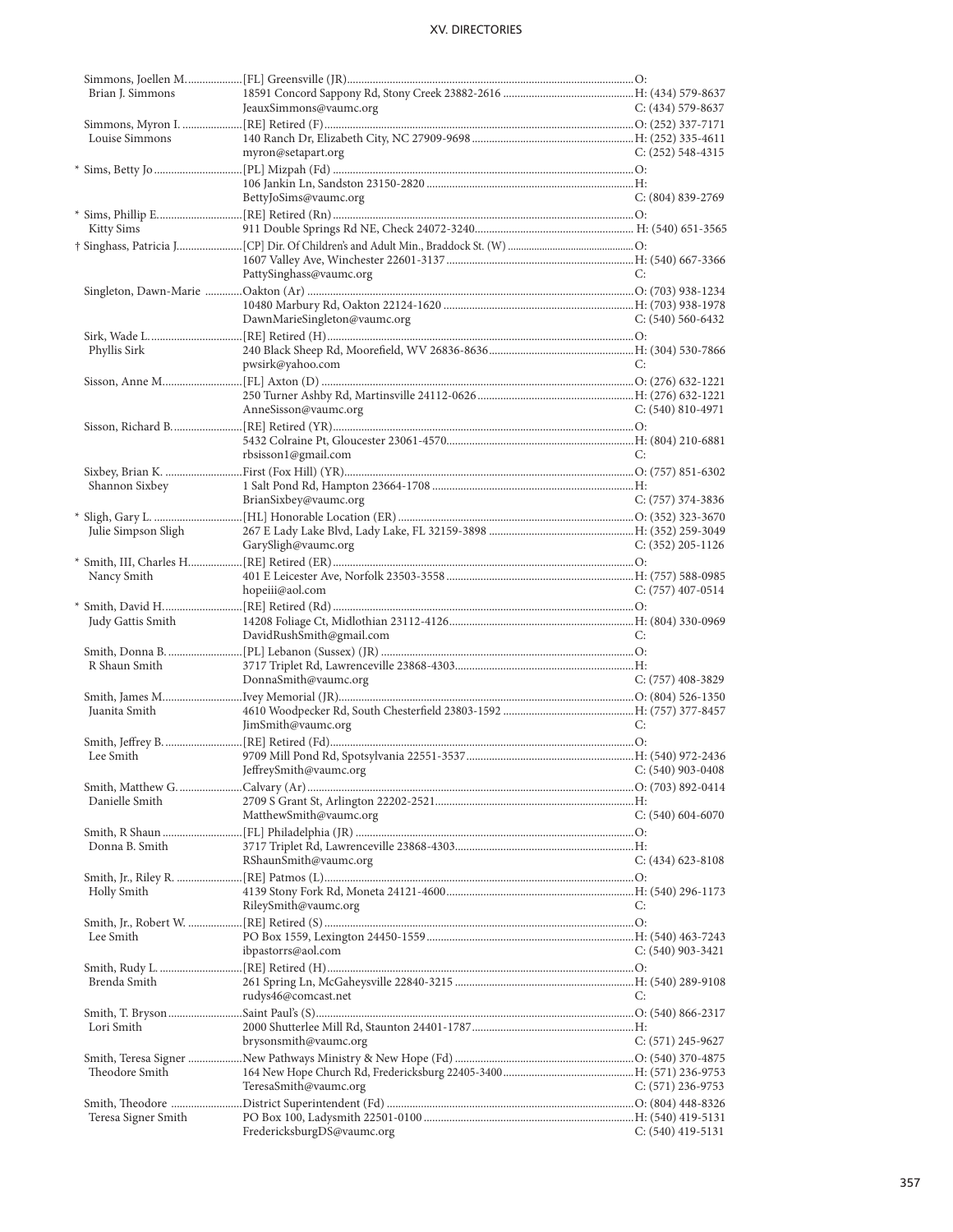| Roberta Smith             |                                             |                       |
|---------------------------|---------------------------------------------|-----------------------|
|                           | ToddSmith@vaumc.org                         | $C: (804)$ 720-5950   |
|                           |                                             |                       |
|                           |                                             |                       |
| Janice Smith              |                                             |                       |
|                           | SmittySmith@vaumc.org                       | $C: (757)$ 630-6154   |
|                           |                                             |                       |
|                           |                                             |                       |
|                           |                                             |                       |
|                           | WilliamSmith@vaumc.org                      | C:                    |
|                           |                                             |                       |
| Beth Snead                |                                             |                       |
|                           | waynesnead@vaumc.org                        | C: $(703)$ 447-6025   |
|                           |                                             |                       |
|                           |                                             |                       |
| Laura Snodgrass           |                                             |                       |
|                           | SteveSnodgrass@vaumc.org                    | $C: (804)$ 490-5869   |
|                           |                                             |                       |
|                           |                                             |                       |
| Sarah Doeppner Snow       |                                             |                       |
|                           | JasonSnow@vaumc.org                         | $C: (703)$ 200-6139   |
|                           |                                             |                       |
|                           |                                             |                       |
|                           |                                             |                       |
|                           | JohnSnyder@vaumc.org                        | $C: (540)$ 759-0664   |
|                           |                                             |                       |
| Heather Weger             |                                             |                       |
|                           |                                             | C:                    |
|                           | EricSong@vaumc.org                          |                       |
|                           |                                             |                       |
| Sarang Song               |                                             |                       |
|                           | JaeSong@vaumc.org                           | C: (404) 692-9879     |
|                           |                                             |                       |
|                           |                                             |                       |
| Mihwa Song                |                                             |                       |
|                           | MoonsupPaulSong@vaumc.org                   | $C: (703)$ 625-8025   |
|                           |                                             |                       |
|                           |                                             |                       |
| <b>Jean Soots</b>         |                                             |                       |
|                           |                                             |                       |
| Allison Soulen            |                                             |                       |
|                           | KendallSoulen@vaumc.org                     | C:                    |
|                           |                                             |                       |
|                           |                                             |                       |
|                           |                                             |                       |
|                           |                                             |                       |
| Peggy Soulen              | soulrn@aol.com                              | C:                    |
|                           |                                             |                       |
|                           |                                             |                       |
| Marable Southall-Vess     |                                             |                       |
|                           | MichaelSouthallVess@vaumc.org               | C: $(703)$ 892-6420   |
|                           |                                             |                       |
|                           |                                             |                       |
| Michael Southall-Vess     |                                             |                       |
|                           | MarableSouthallVess@vaumc.org               | $C: (434)$ 426-4631   |
|                           |                                             |                       |
|                           |                                             |                       |
| Sandy Sowder              |                                             |                       |
|                           | AdamSowder@vaumc.org<br>$C: (571)$ 233-6119 |                       |
|                           |                                             |                       |
| Barbara Sowder            |                                             |                       |
|                           |                                             |                       |
|                           |                                             |                       |
| Bette Spaugh              |                                             |                       |
|                           | BSpaugh563@aol.com                          | C: (757) 714-8849     |
|                           |                                             |                       |
|                           |                                             |                       |
| Patricia Spear            |                                             |                       |
|                           | revspear@verizon.net                        | $C: (757)$ 621-6490   |
|                           |                                             |                       |
| Rosemary Speight          |                                             |                       |
|                           | JohnSpeight@vaumc.org                       | $C: (571) 723 - 2945$ |
|                           |                                             |                       |
|                           |                                             |                       |
| Jean S. Spigener          |                                             |                       |
|                           | LaneSpigener@vaumc.org                      | C: $(434)$ 774-6044   |
|                           |                                             |                       |
|                           |                                             |                       |
|                           |                                             |                       |
|                           |                                             |                       |
| Martha Spivey             |                                             |                       |
|                           |                                             |                       |
|                           |                                             |                       |
| David B. Springstead, Jr. |                                             |                       |
|                           | ChristaSpringstead@vaumc.org                | C:                    |
|                           |                                             |                       |
|                           |                                             |                       |
| Molly C. Sprouse          | JimSprouse@vaumc.org                        | $C: (703)$ 608-3045   |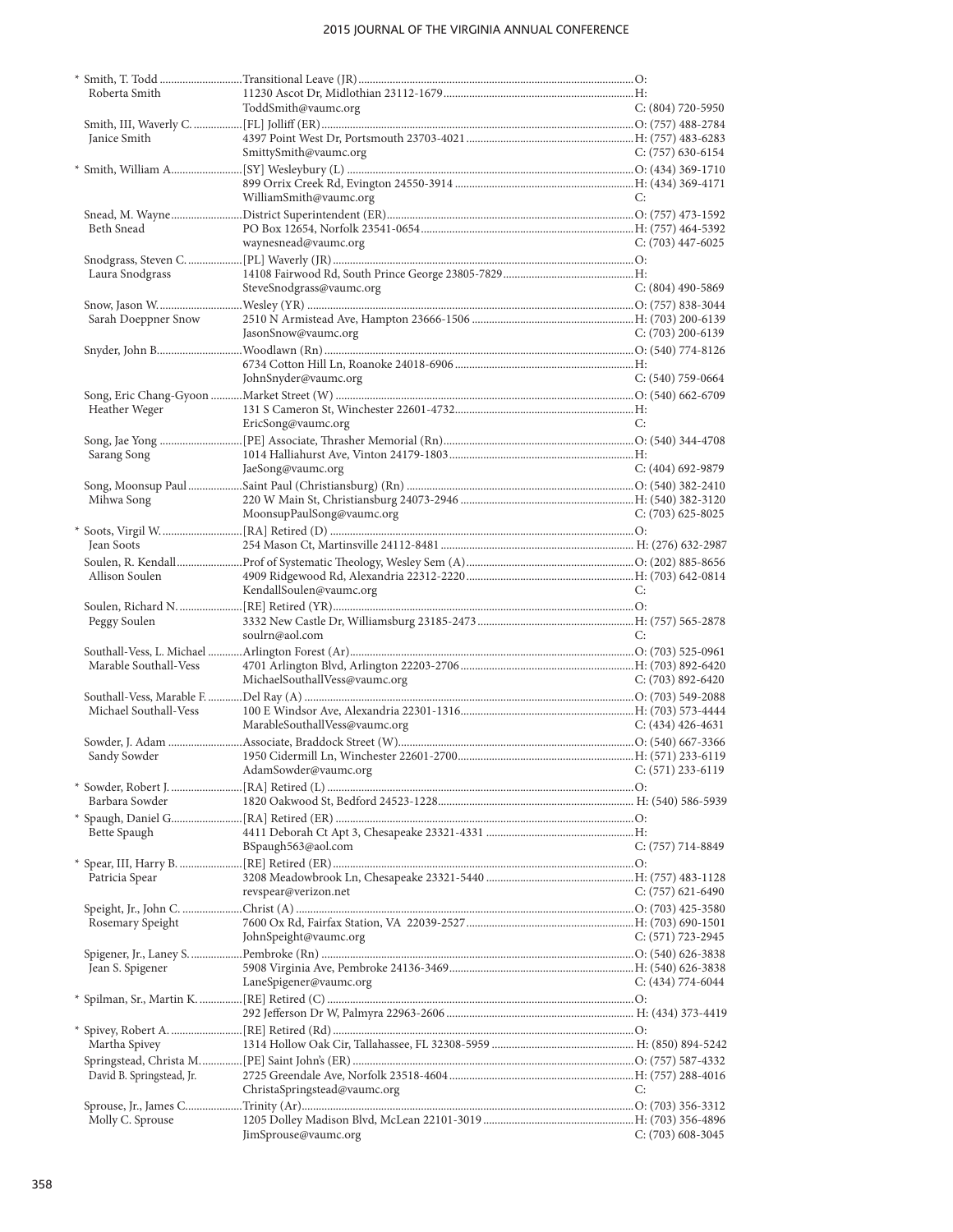| Michael St. Jean       |                            |                       |
|------------------------|----------------------------|-----------------------|
|                        | BarbaraStJean@vaumc.org    | $C: (757)$ 650-1577   |
|                        |                            |                       |
|                        |                            |                       |
|                        |                            |                       |
|                        |                            |                       |
| <b>Holly Stacy</b>     |                            |                       |
|                        | CharlesStacy@vaumc.org     | C: $(540)$ 270-1351   |
|                        |                            |                       |
|                        |                            |                       |
| <b>Scott Stallings</b> |                            |                       |
|                        | ClaudiaStallings@vaumc.org | $C: (804)$ 387-2448   |
|                        |                            |                       |
| Ellen Stamps           |                            |                       |
|                        |                            |                       |
|                        | dr_stamps@comcast.net      | C:                    |
|                        |                            |                       |
| Megan J. Saucier       |                            |                       |
|                        | JasonStanley@vaumc.org     | C:                    |
|                        |                            |                       |
|                        |                            |                       |
| Carl Stanley           |                            |                       |
|                        | SandraStanley@vaumc.org    | $C: (804) 240 - 8772$ |
|                        |                            |                       |
|                        |                            |                       |
|                        |                            |                       |
|                        | CarrollStarling@vaumc.org  | C:                    |
|                        |                            |                       |
| Angela B. Staul        |                            |                       |
|                        | BrentStaul@vaumc.org       | $C: (757)$ 969-7333   |
|                        |                            |                       |
|                        |                            |                       |
| Robert Staul           |                            |                       |
|                        | RitaStaul@vaumc.org        | $C: (804) 815 - 8364$ |
|                        |                            |                       |
|                        |                            |                       |
| Ray Stearns            |                            |                       |
|                        | CarlaStearns@vaumc.org     | $C: (757) 871-6456$   |
|                        |                            |                       |
|                        |                            |                       |
|                        |                            |                       |
|                        | KevinStefano@vaumc.org     | $C: (215)$ 205-8228   |
|                        |                            |                       |
|                        |                            |                       |
|                        |                            |                       |
|                        |                            |                       |
|                        | BrendaSternfeld@vaumc.org  | $C: (508)$ 633-8081   |
|                        |                            |                       |
| Margaret Stevens       |                            |                       |
|                        | JimStevens@vaumc.org       | $C: (434)$ 258-6745   |
|                        |                            |                       |
|                        |                            |                       |
|                        |                            |                       |
|                        | LarryStevens@vaumc.org     | C:                    |
|                        |                            |                       |
|                        |                            |                       |
| Sylvia Stewart         |                            |                       |
|                        | $C: (540)$ 280-9683        |                       |
|                        |                            |                       |
| Syd E. Stewart         |                            |                       |
|                        | amzggrc@aol.com            | $C: (252)$ 639-0182   |
|                        |                            |                       |
|                        |                            |                       |
| Alice L. Stewart       |                            |                       |
|                        | stewartgeorge428@yahoo.com | C: $(540)$ 397-8222   |
|                        |                            |                       |
|                        |                            |                       |
| Doug Stewart           |                            |                       |
|                        | stewartsyd43@gmail.com     | $C: (252) 571-7941$   |
|                        |                            |                       |
| Regena Stith           |                            |                       |
|                        |                            |                       |
|                        | hewstith@yahoo.com         | C:                    |
|                        |                            |                       |
| Lynn P. Stockberger    |                            |                       |
|                        | lstockberger@verizon.net   | C:                    |
|                        |                            |                       |
|                        |                            |                       |
| Jean Stockton          |                            |                       |
|                        |                            |                       |
| <b>Steve Stokes</b>    |                            |                       |
|                        |                            |                       |
|                        | MarthaEStokes@gmail.com    | $C: (804)$ 366-7217   |
|                        |                            |                       |
| Annie Stovall          | woodies02@cox.net          | $C: (540)$ 309-0056   |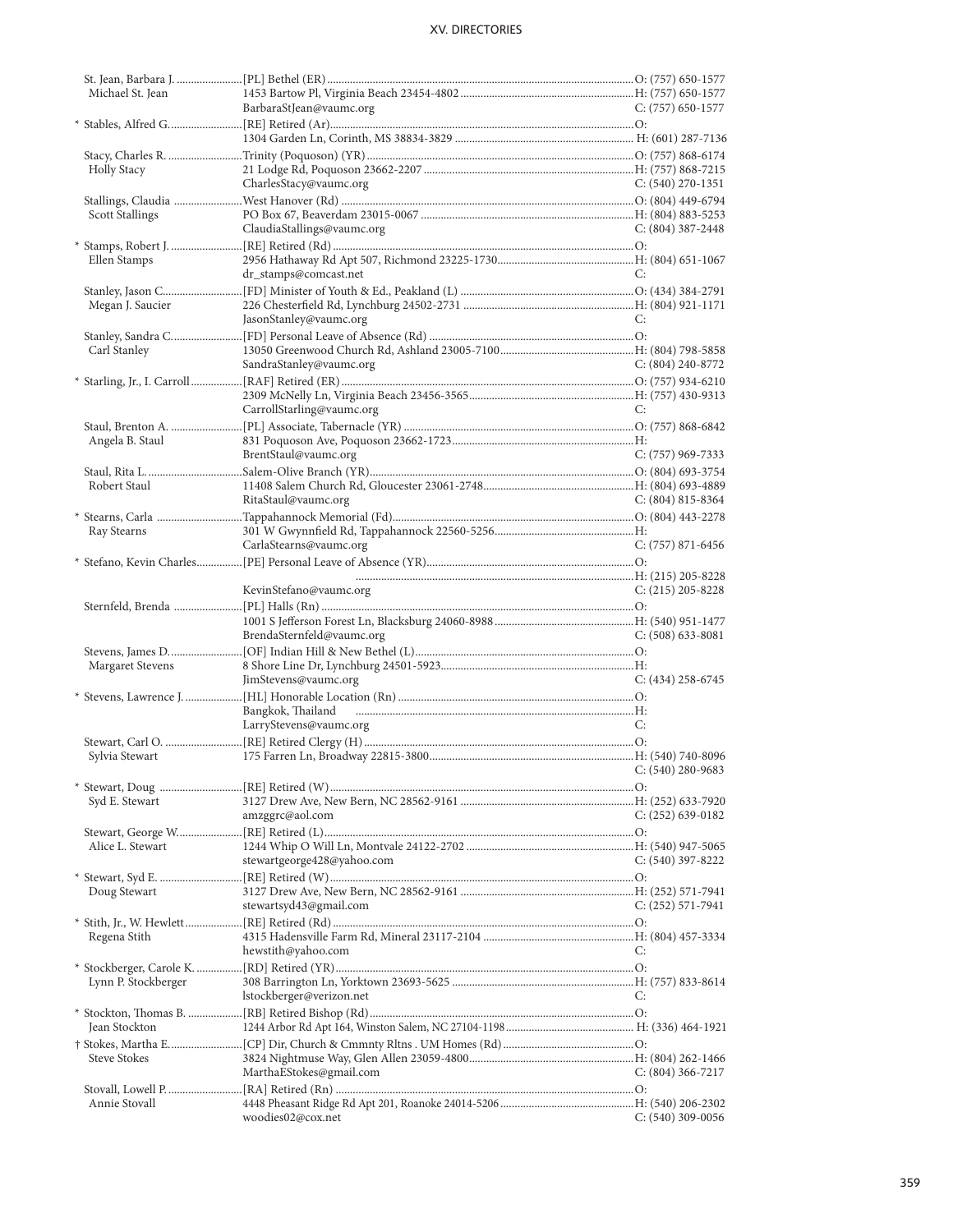|                     | PatriciaStover@vaumc.org                    | $C: (276)$ 732-5509   |
|---------------------|---------------------------------------------|-----------------------|
|                     |                                             |                       |
|                     |                                             |                       |
|                     | LauraStratton@vaumc.org                     | C: $(540)$ 742-8148   |
|                     |                                             |                       |
|                     |                                             |                       |
|                     | DebiStraughter@vaumc.org                    | $C: (540)$ 226-0251   |
|                     |                                             |                       |
| Carol June Stribula |                                             |                       |
|                     | CharlieStribula@vaumc.org                   | $C: (703) 862 - 0391$ |
|                     |                                             |                       |
| Gail Strickler      |                                             |                       |
|                     | LouisStrickler@vaumc.org                    |                       |
|                     |                                             | $C: (540)$ 797-7608   |
|                     |                                             |                       |
|                     |                                             |                       |
|                     | EricStrother@vaumc.org                      | C: (540) 280-4279     |
|                     |                                             |                       |
| Tricia Stroud       |                                             |                       |
|                     | LeviStroud@vaumc.org                        | C:                    |
|                     |                                             |                       |
| <b>Betsy Stutes</b> |                                             |                       |
|                     | robertstutes@vaumc.org                      | $C: (540)$ 353-9276   |
|                     |                                             |                       |
| Keith Suerdieck     |                                             |                       |
|                     |                                             |                       |
|                     | revchris.suerdieck@gmail.com                | $C: (703)$ 728-7100   |
|                     |                                             |                       |
| Margie Sumnmerlin   |                                             |                       |
|                     | JaySummerlin@vaumc.org                      | C:                    |
|                     |                                             |                       |
| Sallie B. Summers   |                                             |                       |
|                     | SteveSummers@vaumc.org                      | C: $(804)$ 822-2824   |
|                     |                                             |                       |
|                     |                                             |                       |
|                     | MinaSumpter@vaumc.org                       | $C: (703)$ 328-2743   |
|                     |                                             |                       |
|                     |                                             |                       |
| Jeonghee Sung       |                                             |                       |
|                     | byungchulsung@vaumc.org                     | $C: (434)$ 426-6478   |
|                     |                                             |                       |
| Michelle Surran     |                                             |                       |
|                     | petesurran@vaumc.org                        | $C: (757)$ 709-5090   |
|                     |                                             |                       |
| Jo Anne Sutlive     |                                             |                       |
|                     |                                             |                       |
| Susan Swadley       |                                             |                       |
|                     | Charles.swadley@gmail.com C: (804) 502-3392 |                       |
|                     |                                             |                       |
| Brenda Swan         |                                             |                       |
|                     | BillySwan@vaumc.org                         | $C: (434)$ 607-0160   |
|                     |                                             |                       |
|                     |                                             |                       |
|                     |                                             |                       |
|                     | mswann@vumh.org                             | C:                    |
|                     |                                             |                       |
| David Swartz        |                                             |                       |
|                     |                                             |                       |
| Gretchen Sweat      |                                             |                       |
|                     | ThomasSweat@vaumc.org                       | C:                    |
|                     |                                             |                       |
|                     |                                             |                       |
|                     | bobswift924@hotmail.com                     | C:                    |
|                     |                                             |                       |
|                     |                                             |                       |
|                     |                                             |                       |
|                     | TomSwingle@vaumc.org                        | C: (703) 232-2470     |
|                     |                                             |                       |
| Seth Sykes          |                                             |                       |
|                     | LisaSykes@vaumc.org                         | C: (804) 370-7825     |
|                     |                                             |                       |
| Robert E. Talbott   |                                             |                       |
|                     | CarrieTalbott@vaumc.org                     |                       |
|                     |                                             | $C: (540)$ 383-4577   |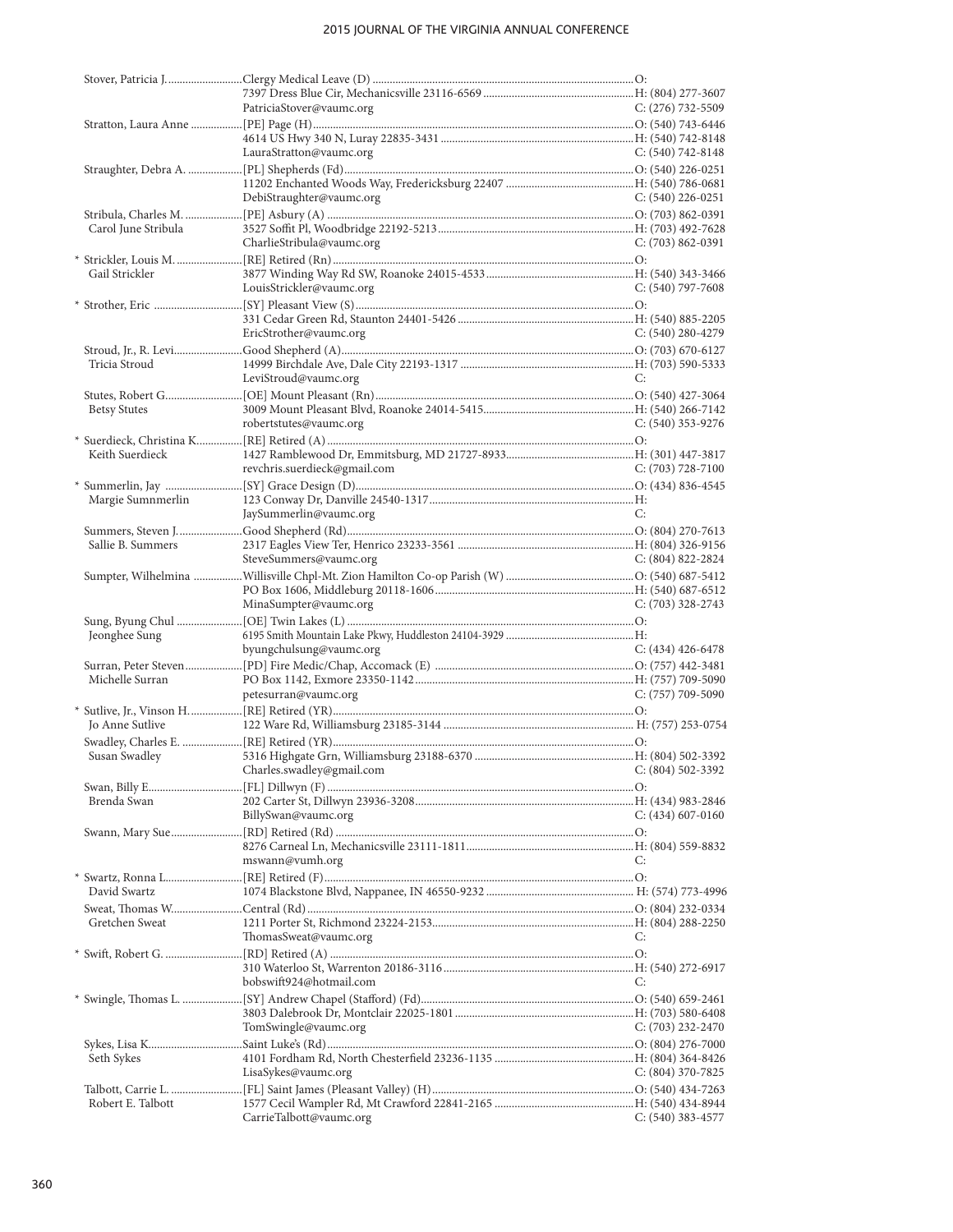| Carrie L. Talbott     |                           |                       |
|-----------------------|---------------------------|-----------------------|
|                       | BobTalbott@vaumc.org      | $C: (540)$ 421-2500   |
|                       |                           |                       |
|                       | KathyTalley@vaumc.org     | $C: (804)$ 240-3754   |
|                       |                           |                       |
|                       |                           |                       |
|                       | AnnOnlinTang@vaumc.org    | $C: (703)$ 626-4496   |
|                       |                           |                       |
| Ethel Tangeman        |                           |                       |
|                       |                           |                       |
| Janet Tanner          |                           |                       |
|                       | dtannerea@gmail.com       | C:                    |
|                       |                           |                       |
| Jonathan D. Tanner    |                           |                       |
|                       | MelodyTanner@vaumc.org    | $C: (757)$ 709-8823   |
|                       |                           |                       |
| Kathy Gille           | wdtannerjr@earthlink.net  | $C: (202)$ 256-0180   |
|                       |                           |                       |
| Sylvia Tarpley        |                           |                       |
|                       | est1958@verizon.net       | C:                    |
|                       |                           |                       |
| Barbara Tate          |                           |                       |
|                       | jbartate@verizon.net      | $C: (540) 588-4875$   |
|                       |                           |                       |
| Teresa Tate           |                           |                       |
|                       | TimTate@vaumc.org         | $C: (540)$ 986-8276   |
|                       |                           |                       |
|                       | WendyTate@vaumc.org       | $C: (704) 791 - 5547$ |
|                       |                           |                       |
| Mary Nell Tatum       |                           |                       |
|                       | tatummr@aol.com           | $C: (804) 731-6987$   |
|                       |                           |                       |
| Sally Taylor          |                           |                       |
|                       | twotaylors@cox.net        | $C: (757) 532-0889$   |
|                       |                           |                       |
| Victoria Taylor       |                           |                       |
|                       | BenjaminTaylor@vaumc.org  | $C: (804)$ 245-0800   |
|                       |                           |                       |
| Mildred Taylor        | etmt549@aol.com           | C:                    |
|                       |                           |                       |
| Walter Phillip Taylor |                           |                       |
|                       | revewt@gmail.com          | C:                    |
|                       |                           |                       |
| Anne K. Taylor        |                           |                       |
|                       | taylorjj16@msn.com        | C:                    |
|                       |                           |                       |
| Hugh M. Ballou        |                           |                       |
|                       | LeighAnneTaylor@vaumc.org | C:                    |
|                       |                           |                       |
| Paula Teague          |                           |                       |
|                       | HankTeague@vaumc.org      | $C: (757)$ 472-1782   |
| Andy Teague           |                           |                       |
|                       | reneeteague@vaumc.org     | $C: (804)$ 357-4435   |
|                       |                           |                       |
| Deborah Teates        |                           |                       |
|                       | teteates@gmail.com        | $C: (540)$ 325-6409   |
|                       |                           |                       |
|                       |                           |                       |
|                       | MichaelTeixeira@vaumc.org | C:                    |
|                       |                           |                       |
| Amanda Thomas         |                           |                       |
|                       | GeneThomas@vaumc.org      | $C: (571)$ 201-0049   |
| Pamela Jo Thomas      |                           |                       |
|                       | TomThomas@vaumc.org       | $C: (434) 774-4781$   |
|                       |                           |                       |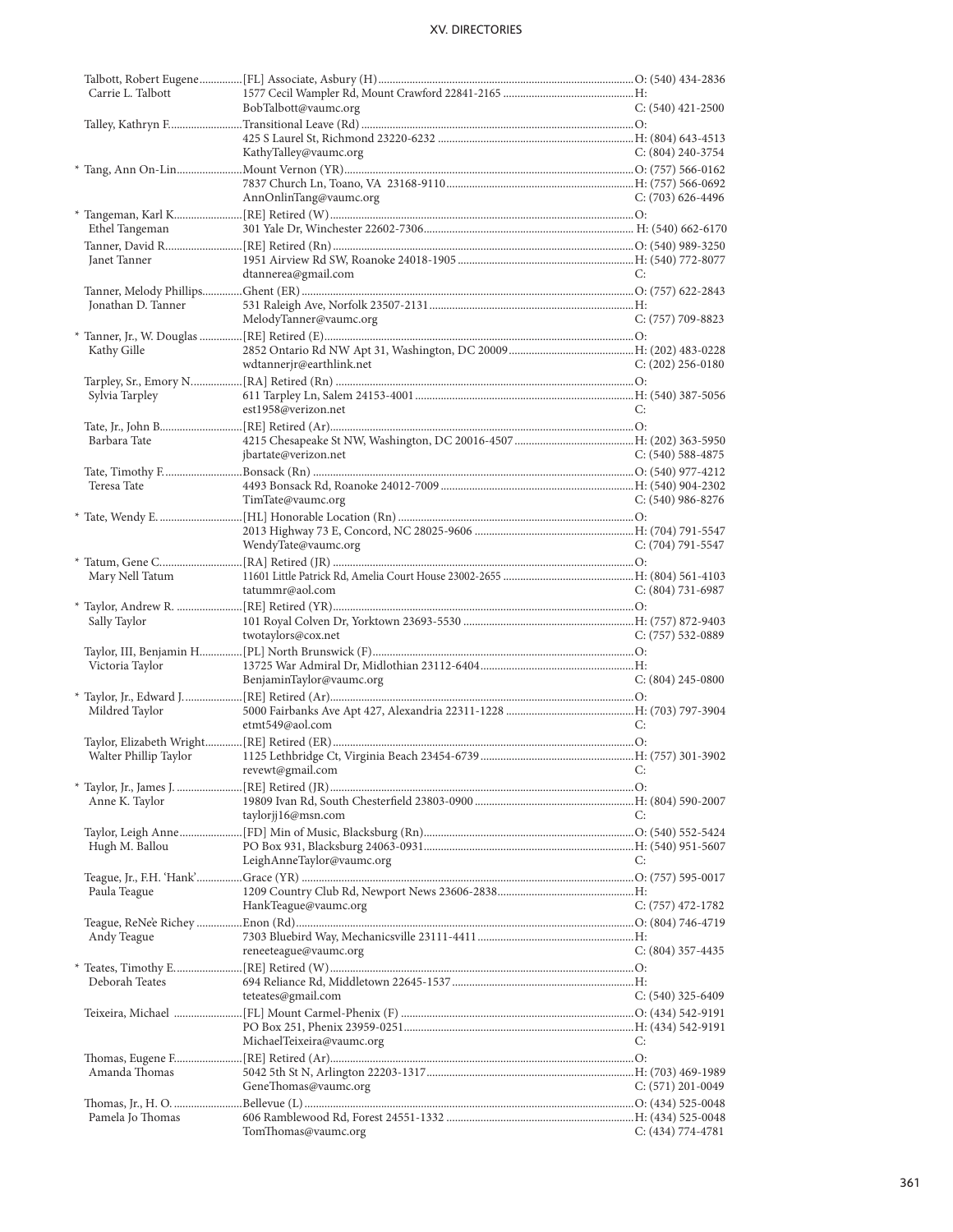## 2015 JOURNAL OF THE VIRGINIA ANNUAL CONFERENCE

| Amy Thomas         |                                |                     |
|--------------------|--------------------------------|---------------------|
|                    | JimThomas@vaumc.org            | $C: (540)$ 986-5310 |
|                    |                                |                     |
| Polly Thomas       |                                |                     |
|                    | pollysfolly@ntelos.net         | C:                  |
|                    |                                |                     |
|                    |                                |                     |
| Helen Thomas       |                                |                     |
|                    |                                |                     |
|                    |                                |                     |
|                    | thomasonrobt@gmail.com         | $C: (386)$ 503-4683 |
|                    |                                |                     |
| James Johnson      |                                |                     |
|                    | DantaThompson@vaumc.org        | C:                  |
|                    |                                |                     |
|                    |                                |                     |
| Vicki Thompson     |                                |                     |
|                    | winchesterds@vaumc.org         | $C: (703)$ 283-0689 |
|                    |                                |                     |
| Anne Thompson      |                                |                     |
|                    | stanthompson@vaumc.org         | $C: (540)$ 230-1897 |
|                    |                                |                     |
| Wesley Thornberry  |                                |                     |
|                    | GayleThornberry@vaumc.org      | $C: (540)$ 414-4722 |
|                    |                                |                     |
|                    |                                |                     |
| Cathy Thorne       |                                |                     |
|                    | AlThorne@vaumc.org             | $C: (804) 873-8606$ |
|                    |                                |                     |
| Frances Thorne     |                                |                     |
|                    | RobertThorne@vaumc.org         | C:                  |
|                    |                                |                     |
| Nancy Thornton     |                                |                     |
|                    | HaroldThornton@vaumc.org       | C: (434) 770-7822   |
|                    |                                |                     |
|                    |                                |                     |
| Sandra B. Thornton |                                |                     |
|                    | JimThornton@vaumc.org          | $C: (540) 894-1077$ |
|                    |                                |                     |
|                    |                                |                     |
| Jan M. Thrasher    |                                |                     |
|                    | KenThrasher@vaumc.org          | $C: (434)$ 955-0253 |
|                    |                                |                     |
|                    |                                |                     |
| Becky Throckmorton |                                |                     |
|                    | barrythrockmorton@vaumc.org    | C:                  |
|                    |                                |                     |
| Patti Throckmorton |                                |                     |
|                    |                                | $C: (540)$ 333-4959 |
|                    |                                |                     |
| Amy Tillapaugh     |                                |                     |
|                    | CharlesTillapaugh@vaumc.org C: |                     |
|                    |                                |                     |
|                    |                                |                     |
|                    |                                |                     |
|                    | JohnTindall@vaumc.org          | C:                  |
|                    |                                |                     |
| Nancy Tingle       |                                |                     |
|                    | LOTingle@verizon.net           | $C: (804)$ 380-5448 |
|                    |                                |                     |
|                    |                                |                     |
|                    | MarkTinsley@vaumc.org          | C:                  |
|                    |                                |                     |
|                    |                                |                     |
| Nancy Tippens      |                                |                     |
|                    | NormanTippens@vaumc.org        | $C: (540)$ 319-0386 |
|                    |                                |                     |
| Sarah Tippett      |                                |                     |
|                    | htippett268@gmail.com          | C:                  |
|                    |                                |                     |
| Kimberly Tipton    |                                |                     |
|                    | TomTipton@vaumc.org            | $C: (703)$ 307-6892 |
|                    |                                |                     |
|                    |                                |                     |
|                    |                                |                     |
|                    | MikeTolbert@vaumc.org          | C: (757) 285-6298   |
|                    |                                |                     |
|                    | DerekTomek@vaumc.org           | $C: (757) 710-6242$ |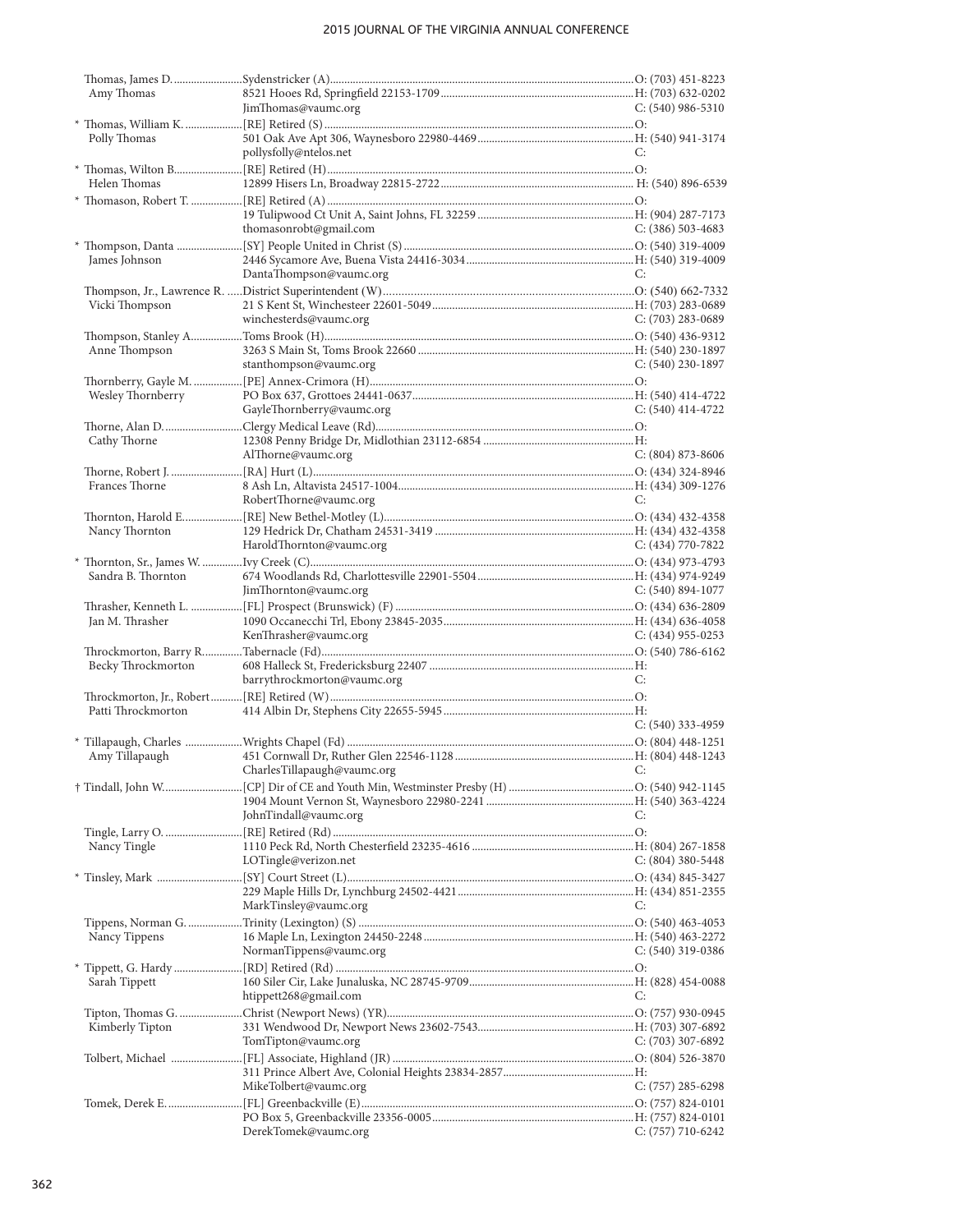| Judy Tongue      |                             |                       |
|------------------|-----------------------------|-----------------------|
|                  | JimTongue@vaumc.org         | $C: (540) 820 - 2199$ |
|                  |                             |                       |
| Dean Tony        |                             |                       |
|                  | PatTony@vaumc.org           | C:                    |
|                  |                             |                       |
|                  |                             |                       |
| Becky Torrence   |                             |                       |
|                  | torrence2501@comcast.net    | $C: (804)$ 350-4325   |
|                  |                             |                       |
| Casey Torrence   |                             |                       |
|                  | JoeTorrence@vaumc.org       | C: $(804)$ 370-7365   |
|                  |                             |                       |
| Dixie Townsend   |                             |                       |
|                  | CharlesTownsend@vaumc.org   | $C: (540) 550-0323$   |
|                  |                             |                       |
|                  |                             |                       |
|                  |                             |                       |
|                  | NormaTownsley@vaumc.org     | C:                    |
|                  |                             |                       |
| Christine Tran   |                             |                       |
|                  | CharlesTran@vaumc.org       | $C: (408)$ 324-6310   |
|                  |                             |                       |
|                  |                             |                       |
|                  | ltrego@cox.net              | C:                    |
|                  |                             |                       |
|                  |                             |                       |
|                  | JoeTrickey@vaumc.org        |                       |
|                  |                             | C: (434) 579-7891     |
|                  |                             |                       |
|                  |                             |                       |
|                  | DorotheeTripodi@vaumc.org   | C: $(804)$ 467-9023   |
|                  |                             |                       |
| Clay Cook        |                             |                       |
|                  | RebeccaTrovalli@vaumc.org   | $C: (434) 294 - 3554$ |
|                  |                             |                       |
|                  |                             |                       |
|                  | warrentrumbo@msn.com        | C:                    |
|                  |                             |                       |
|                  |                             |                       |
| Sandy Truxell    |                             |                       |
|                  | jstruxell@verizon.net       | C:                    |
|                  |                             |                       |
|                  |                             |                       |
|                  | JanaeTschudiEvatt@vaumc.org | C:                    |
|                  |                             |                       |
| Cathy McCollough |                             |                       |
|                  | ReggieTuck@vaumc.org        | $C: (703)$ 638-4228   |
|                  |                             |                       |
|                  |                             |                       |
|                  |                             |                       |
|                  |                             |                       |
| Lois Tucker      |                             |                       |
|                  | HowardTucker@vaumc.org      | C:                    |
|                  |                             |                       |
| Elnora Tucker    |                             |                       |
|                  | MarkTucker@vaumc.org        | $C: (540)$ 521-3533   |
|                  |                             |                       |
|                  |                             |                       |
| Alicia Tucker    |                             |                       |
|                  | RudyTucker@vaumc.org        | C:                    |
|                  |                             |                       |
| Mark V. Ogren    |                             |                       |
|                  | MargaretTurbyfill@vaumc.org | C:                    |
|                  |                             |                       |
| Steve Turlington |                             |                       |
|                  | GlendaTurlington@vaumc.org  | $C: (757)$ 710-3056   |
|                  |                             |                       |
|                  |                             |                       |
| David Turner     |                             |                       |
|                  | ChristyHagaTurner@vaumc.org | C:                    |
|                  |                             |                       |
| Robin Turner     |                             |                       |
|                  | SteveTurner@vaumc.org       | C:                    |
|                  |                             |                       |
|                  |                             |                       |
|                  | altuten@vaumc.org           | C:                    |
|                  |                             |                       |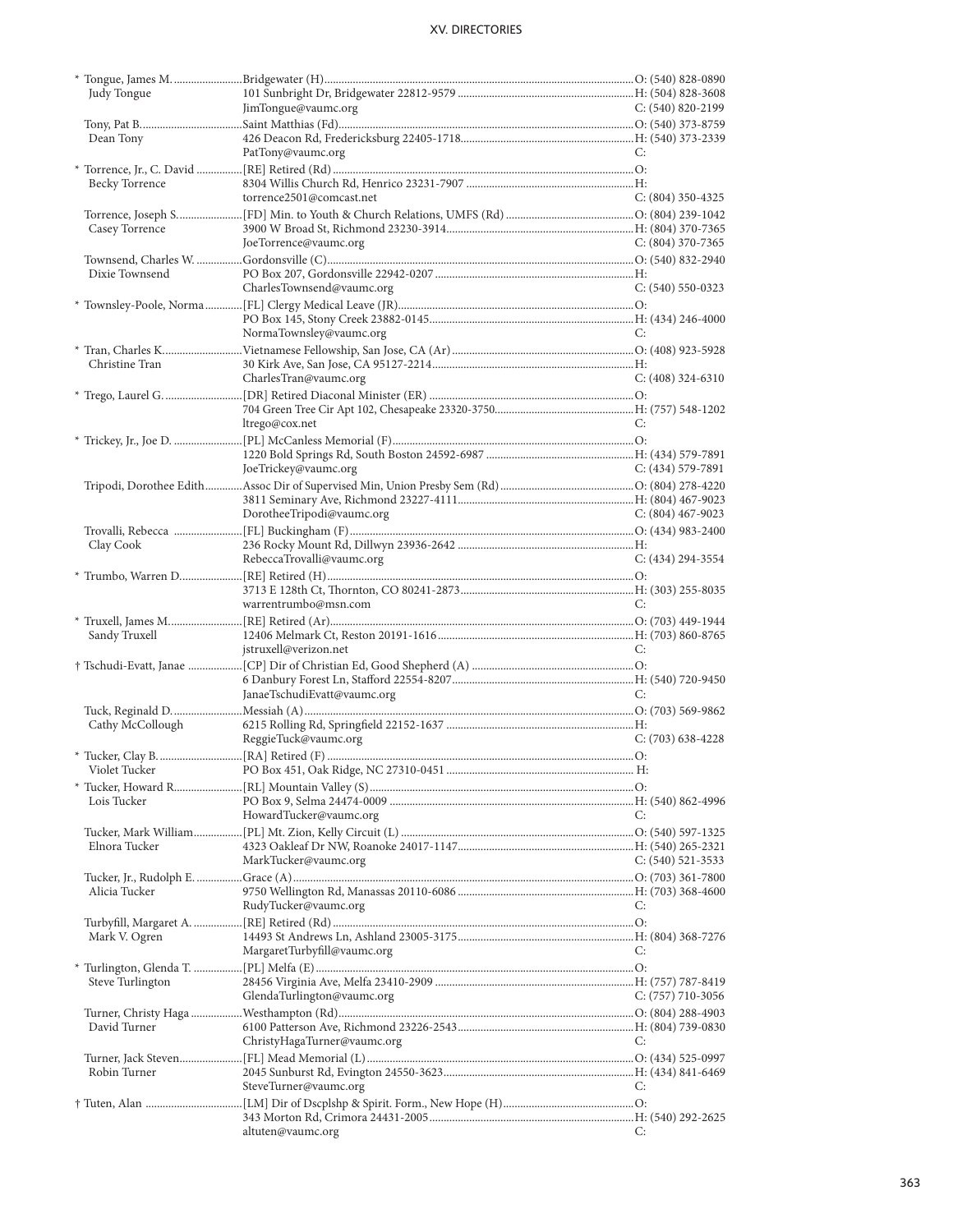| Rebecca K. Tuttle      |                           |    |                       |
|------------------------|---------------------------|----|-----------------------|
|                        | BruceTuttle@vaumc.org     |    | $C: (540)$ 488-4101   |
|                        |                           |    |                       |
| LaVina Tyndall         |                           |    |                       |
|                        | bluedevilhokie@gmail.com  |    | $C: (540)$ 239-1500   |
|                        |                           |    |                       |
|                        |                           |    |                       |
| Maureen Ullian         |                           |    |                       |
|                        | jimullian@vaumc.org       |    | C: (757) 650-4266     |
|                        |                           |    |                       |
| Diana Un               |                           |    |                       |
|                        | WonUn@vaumc.org           |    | $C: (804)$ 929-0690   |
|                        |                           |    |                       |
| Randall Adams          |                           |    |                       |
|                        | GAILwinz@aol.com          | C: |                       |
|                        |                           |    |                       |
|                        |                           |    |                       |
| Gayle Urban            |                           |    |                       |
|                        | RussUrban@vaumc.org       |    | $C: (703)$ 927-5111   |
|                        |                           |    |                       |
|                        |                           |    |                       |
|                        | KyleUselton@vaumc.org     | C: |                       |
|                        |                           |    |                       |
| <b>Iim Utz</b>         |                           |    |                       |
|                        | VivianUtz@vaumc.org       |    | $C: (540)$ 661-7365   |
|                        |                           |    |                       |
|                        |                           |    |                       |
| Russ Uzzle             |                           |    |                       |
|                        | Ctuzzle@gmail.com         |    | $C: (804)$ 240-6811   |
|                        |                           |    |                       |
| Brenda Vaiden          |                           |    |                       |
|                        | mimiofthree3@gmail.com    |    | $C: (540) 845-0700$   |
|                        |                           |    |                       |
| Carolyn Van Dyck       |                           |    |                       |
|                        |                           |    |                       |
|                        |                           |    | $C: (540)$ 421-7545   |
|                        |                           |    |                       |
|                        |                           |    |                       |
|                        | Roanoke 24017-2927        | C: |                       |
|                        |                           |    |                       |
| Katherine Vann         |                           |    |                       |
|                        | bkv@charter.net           | C: |                       |
|                        |                           |    |                       |
| Morgan Greene Varner   |                           |    |                       |
|                        |                           |    |                       |
|                        | JoeVarner@vaumc.org       |    | $C: (434) 547 - 2655$ |
|                        |                           |    |                       |
| Peggy A Vaudt          |                           |    |                       |
|                        | Ericvaudt@vaumc.org       |    | C: (757) 759-7484     |
|                        |                           |    |                       |
|                        |                           |    |                       |
|                        | DavidVaughan@vaumc.org    |    | $C: (434) 825 - 3542$ |
|                        |                           |    |                       |
|                        |                           |    |                       |
|                        |                           |    |                       |
|                        | NancyVaughan@vaumc.org    |    | $C: (757)$ 630-7136   |
|                        |                           |    |                       |
| Carole Vaughn          |                           |    |                       |
|                        | pmvaughn@gmail.com        |    | $C: (804)$ 347-2523   |
|                        |                           |    |                       |
| Bane Vaughn            |                           |    |                       |
|                        | RobVaughn@vaumc.org       |    | $C: (703)$ 283-2153   |
|                        |                           |    |                       |
|                        |                           |    |                       |
| Sara Vernon            |                           |    |                       |
|                        | KeithVernon@vaumc.org     |    | C: $(276)$ 692-8615   |
|                        |                           |    |                       |
| Kathie Vest            |                           |    |                       |
|                        | JohnVest@vaumc.org        |    | C: $(757)$ 262-8079   |
|                        |                           |    |                       |
| Carolyn Via            |                           |    |                       |
|                        | bvial@cox.net             | C: |                       |
|                        |                           |    |                       |
|                        |                           |    |                       |
| Frances May Viemeister |                           |    |                       |
|                        | JerryViemeister@vaumc.org |    | C: $(540)$ 420-6858   |
|                        |                           |    |                       |
| Tamara Vineyard        |                           |    |                       |
|                        | SteveVineyard@vaumc.org   | C: |                       |
|                        |                           |    |                       |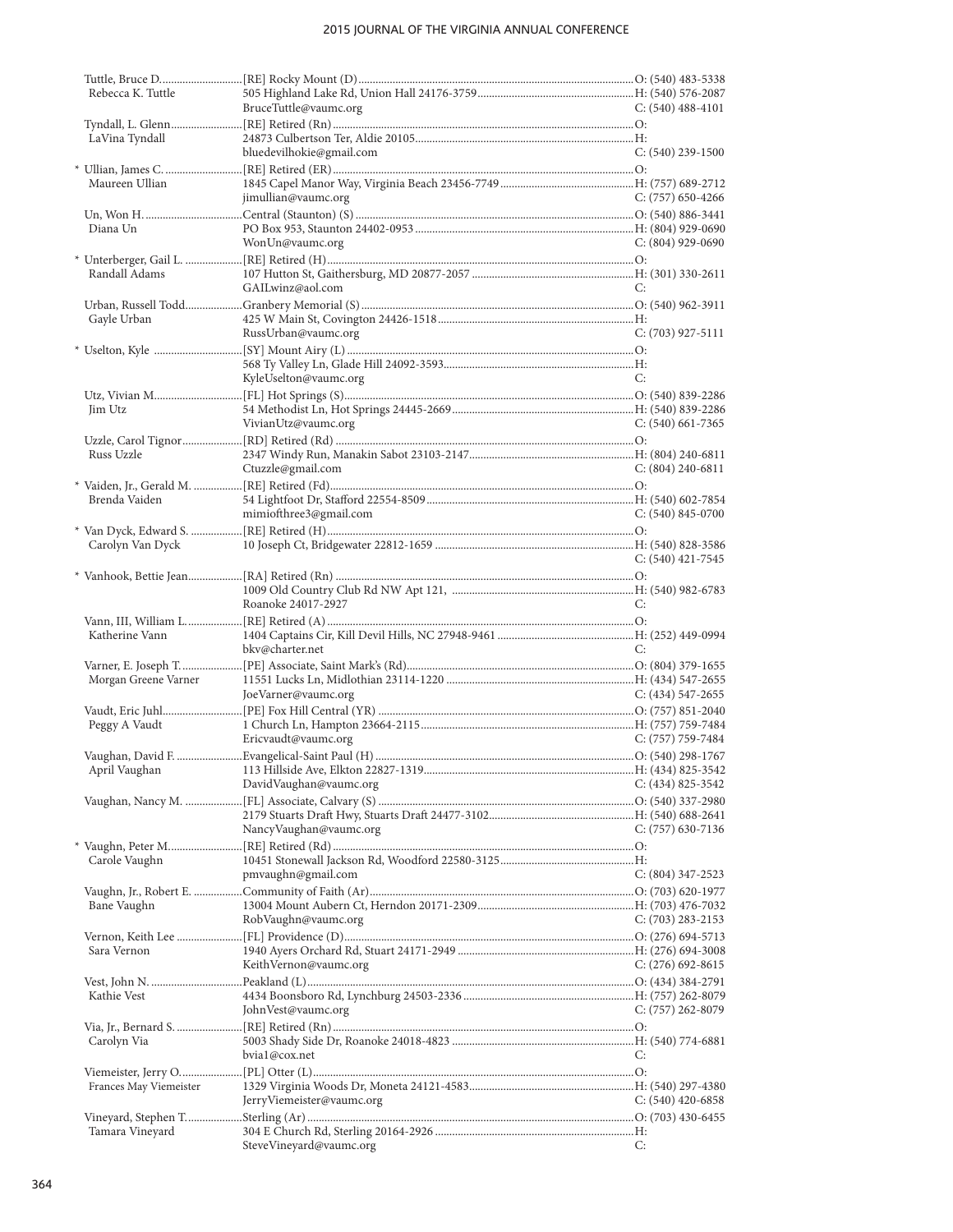| Susan Vornov          |                                              |                     |
|-----------------------|----------------------------------------------|---------------------|
|                       | SteveVornov@vaumc.org                        | $C: (804)$ 212-7236 |
|                       |                                              |                     |
| Alice Waclo           |                                              |                     |
|                       |                                              |                     |
|                       | KenWaclo@vaumc.org                           | $C: (804) 694-7287$ |
|                       |                                              |                     |
|                       |                                              |                     |
|                       | SherryWaddell@vaumc.org                      | $C: (540) 664-5654$ |
|                       |                                              |                     |
|                       |                                              |                     |
|                       |                                              |                     |
|                       | davewade@embarqmail.com                      | C:                  |
|                       |                                              |                     |
| Laura Ellen Wade      |                                              |                     |
|                       | bnwade@netzero.net                           | C:                  |
|                       |                                              |                     |
|                       |                                              |                     |
| Betty Wadsworth       |                                              |                     |
|                       | PeteWadsworth@vaumc.org                      | $C: (540)$ 336-8081 |
|                       |                                              |                     |
|                       |                                              |                     |
| Louise Wagner         |                                              |                     |
|                       | revrcwcr@gmail.com                           | C:                  |
|                       |                                              |                     |
| Calvin Jackson Walker |                                              |                     |
|                       | danwalker@vaumc.org                          | $C: (804)$ 291-6993 |
|                       |                                              |                     |
|                       |                                              |                     |
| Sharon Walker         |                                              |                     |
|                       | edwalker@vaumc.org                           | C:                  |
|                       |                                              |                     |
|                       |                                              |                     |
| Vern Walker           |                                              |                     |
|                       | TizzyWalker@vaumc.org                        | $C: (804) 724-0457$ |
|                       |                                              |                     |
| Emily Waller          |                                              |                     |
|                       | WillWaller@vaumc.org                         | C: $(678)$ 756-4880 |
|                       |                                              |                     |
|                       |                                              |                     |
|                       |                                              |                     |
| Elisabeth Wall-Smith  |                                              |                     |
|                       | StephenWallSmith@vaumc.org                   | $C: (314)$ 369-7952 |
|                       |                                              |                     |
|                       |                                              |                     |
| Patti Walters         |                                              |                     |
|                       |                                              |                     |
| Carolyn Walters       |                                              |                     |
|                       | dabneywalters@vaumc.org                      | $C: (757)$ 243-4281 |
|                       |                                              |                     |
|                       |                                              |                     |
| Katherine Waltz       |                                              |                     |
|                       | PhilipWaltz@vaumc.org                        | $C: (434)$ 907-3936 |
|                       |                                              |                     |
|                       |                                              |                     |
|                       |                                              |                     |
|                       | smwang@embarqmail.com<br>$C: (703)$ 597-8390 |                     |
|                       |                                              |                     |
| Gerould A. Ward, Jr.  |                                              |                     |
|                       | RevsBandG@comcast.net                        | C:                  |
|                       |                                              |                     |
|                       |                                              |                     |
| Barbara D. Ward       |                                              |                     |
|                       | REVSBANDG@COMCAST.NET                        | $C: (804) 874-8541$ |
|                       |                                              |                     |
| Kathy Ward            |                                              |                     |
|                       | JohnWard@vaumc.org                           | C:                  |
|                       |                                              |                     |
|                       |                                              |                     |
| Susan Ward            |                                              |                     |
|                       | TimWard@vaumc.org                            | $C: (703)$ 405-7248 |
|                       |                                              |                     |
| Sara Ware             |                                              |                     |
|                       |                                              |                     |
|                       | andrewware@vaumc.org                         | $C: (757)$ 474-5716 |
|                       |                                              |                     |
| Cecelia M. Warner     |                                              |                     |
|                       | GeorgeWarner@vaumc.org                       | $C: (540)$ 315-0372 |
|                       |                                              |                     |
|                       |                                              |                     |
| Jean Warnick          |                                              |                     |
|                       | harvey.warnick@yahoo.com                     | C:                  |
|                       |                                              |                     |
| Bobbie Kay Wash       |                                              |                     |
|                       | bknblw@cox.net                               | $C: (804)$ 943-3422 |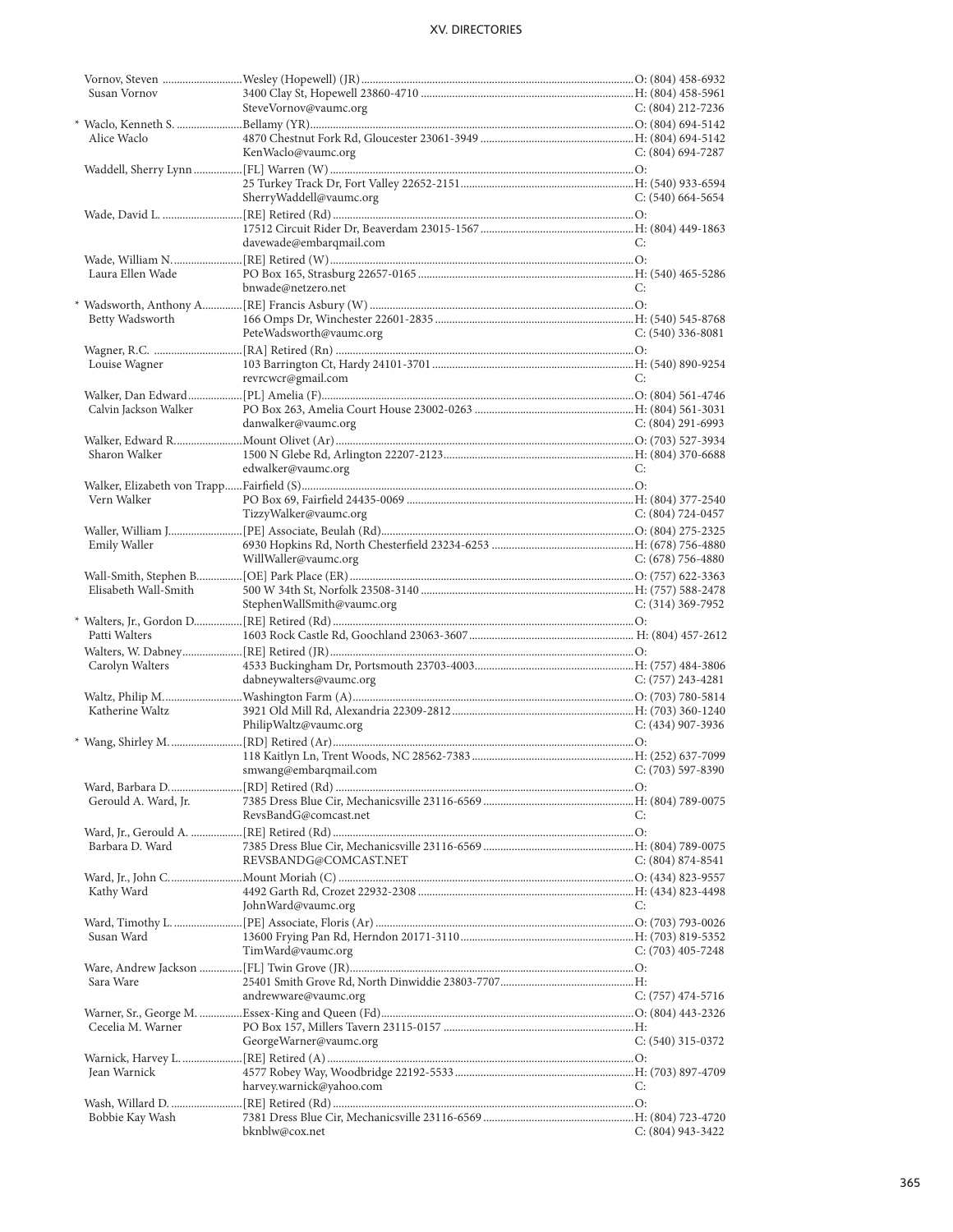| Garland Washer          |                         |                     |
|-------------------------|-------------------------|---------------------|
|                         | debwasher@vaumc.org     | $C: (540)$ 292-2846 |
|                         |                         |                     |
| Kathleen Washington     |                         |                     |
|                         | amwksw@earthlink.net    | C:                  |
|                         |                         |                     |
|                         |                         |                     |
|                         |                         |                     |
|                         | SarahWastella@vaumc.org | C:                  |
|                         |                         |                     |
|                         |                         |                     |
|                         | watersmaria33@gmail.com | C:                  |
|                         |                         |                     |
| Michael Watkins         |                         |                     |
|                         |                         |                     |
|                         | DeniseWatkins@vaumc.org | C: $(804)$ 241-3802 |
|                         |                         |                     |
| J. Denise Honeycutt     |                         |                     |
|                         | PatWatkins@vaumc.org    | $C: (804)$ 357-7098 |
|                         |                         |                     |
| Jennifer Watson         |                         |                     |
|                         | chriswatson@vaumc.org   | $C: (540)$ 455-1704 |
|                         |                         |                     |
|                         |                         |                     |
| Annette Watson          |                         |                     |
|                         | hdw2927@gmail.com       | C:                  |
|                         |                         |                     |
| Peggy M. Watson         |                         |                     |
|                         | RayWatson@vaumc.org     | $C: (804)$ 605-3659 |
|                         |                         |                     |
|                         |                         |                     |
|                         |                         |                     |
|                         |                         |                     |
| Dwala J. Ferrell        |                         |                     |
|                         | MikeWatts@vaumc.org     | $C: (804)$ 640-1545 |
|                         |                         |                     |
|                         |                         |                     |
| Vicki Weakley           |                         |                     |
|                         | BartWeakley@vaumc.org   | $C: (540)$ 537-7745 |
|                         |                         |                     |
| <b>Jewell Weaver</b>    |                         |                     |
|                         |                         |                     |
|                         |                         |                     |
|                         |                         |                     |
| Alan Webber             |                         |                     |
|                         | AmandaWebber@vaumc.org  | $C: (703)$ 608-6444 |
|                         |                         |                     |
| Kathleen Overby Webster |                         |                     |
|                         | twoumcrevs@aol.com      | $C: (540)$ 820-7463 |
|                         |                         |                     |
|                         |                         |                     |
| Harold F. Webster, Jr.  |                         |                     |
|                         | RoanokeDS@vaumc.org     | C:                  |
|                         |                         |                     |
| Steven W. Weedling      |                         |                     |
|                         | FaithWeedling@vaumc.org | C: (434) 709-1536   |
|                         |                         |                     |
| Faith M. Weedling       |                         |                     |
|                         |                         |                     |
|                         | SteveWeedling@vaumc.org | C: $(434)$ 709-2654 |
|                         |                         |                     |
| Lydia Weeks             |                         |                     |
|                         | BobWeeks@vaumc.org      | $C: (540)$ 280-3350 |
|                         |                         |                     |
| Anne Weems              |                         |                     |
|                         |                         | $C: (434)$ 960-7893 |
|                         | saltyweems@gmail.com    |                     |
|                         |                         |                     |
|                         |                         |                     |
|                         | noharmdogood@gmail.com  | C: $(804)$ 399-1028 |
|                         |                         |                     |
| Karen Wells             |                         |                     |
|                         | StevenWells@vaumc.org   | $C: (703) 554-5240$ |
|                         |                         |                     |
|                         |                         |                     |
| Roy A. Werner           |                         |                     |
|                         | PaulaWerner@vaumc.org   | $C: (703) 674-7591$ |
|                         |                         |                     |
| Priscilla West          | AlvinWest@vaumc.org     | $C: (540)$ 333-6315 |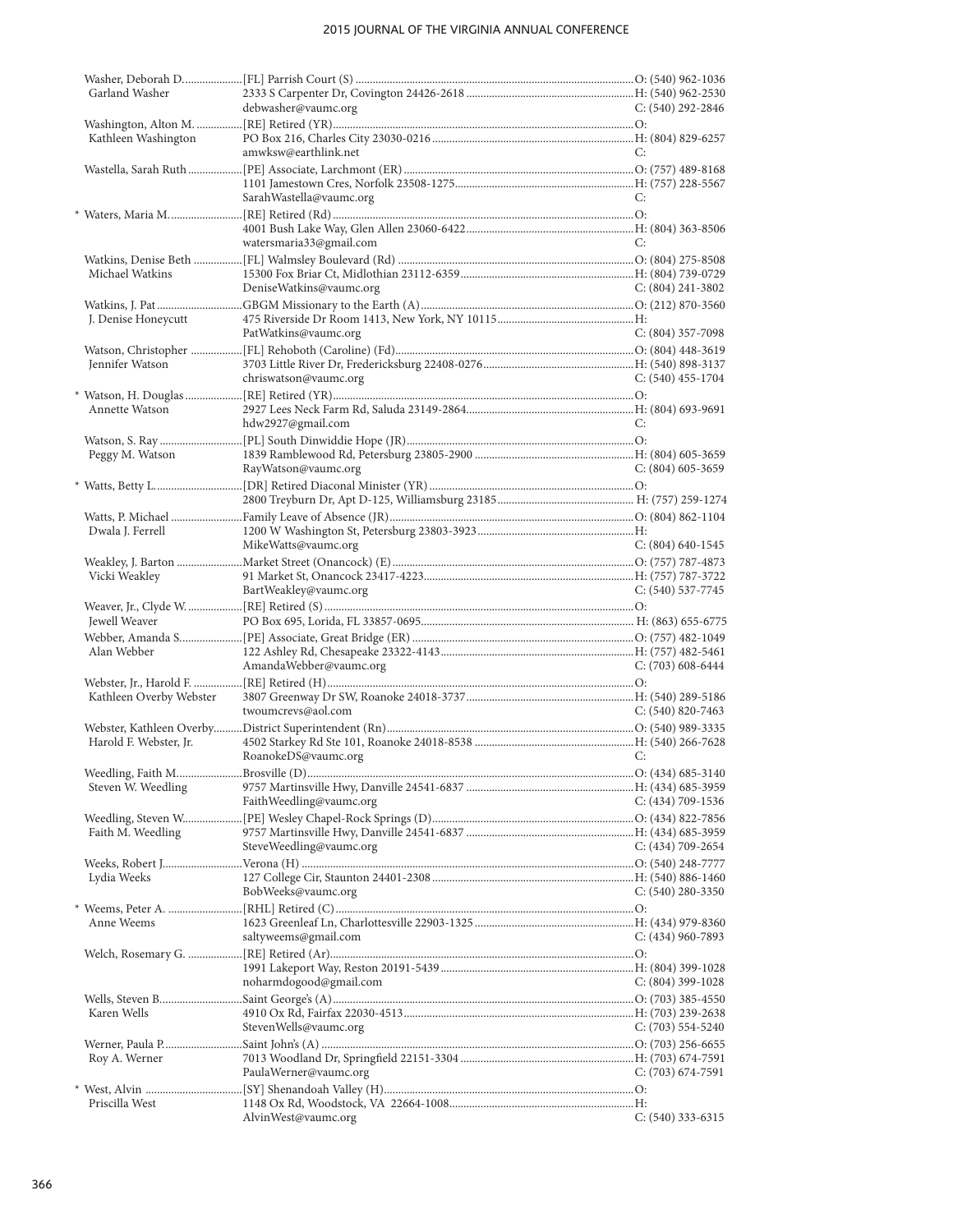| Eileen West       |                                                                                                    |                       |
|-------------------|----------------------------------------------------------------------------------------------------|-----------------------|
|                   | GregWest@vaumc.org                                                                                 | C: (757) 289-9555     |
|                   |                                                                                                    |                       |
| Betty Westbrook   |                                                                                                    |                       |
|                   | WaltWestbrook@vaumc.org                                                                            |                       |
|                   |                                                                                                    | C: $(434)$ 210-0367   |
|                   |                                                                                                    |                       |
| Lisa Westmoreland |                                                                                                    |                       |
|                   |                                                                                                    |                       |
|                   |                                                                                                    |                       |
| Debbie Whaley     |                                                                                                    |                       |
|                   | MichaelWhaley@vaumc.org                                                                            | $C: (804)$ 380-1261   |
|                   |                                                                                                    |                       |
|                   |                                                                                                    |                       |
| Charlotte Whetzel |                                                                                                    |                       |
|                   | whetzels@shentel.net                                                                               | C:                    |
|                   | White, Adam J. Chap & Dir of Service Learning, Episocpal Sch & Wesleyan UMC (C)  O: (434) 385-3693 |                       |
| Angela White      |                                                                                                    |                       |
|                   | AdamWhite@vaumc.org                                                                                | $C: (434) 944-7723$   |
|                   |                                                                                                    |                       |
|                   |                                                                                                    |                       |
| Mary S. White     |                                                                                                    |                       |
|                   | burtonbwht@aol.com                                                                                 | $C: (540)$ 420-7916   |
|                   |                                                                                                    |                       |
| Kasey White       |                                                                                                    |                       |
|                   | ChristianWhite@vaumc.org                                                                           | $C: (703)$ 395-2008   |
|                   |                                                                                                    |                       |
|                   |                                                                                                    |                       |
| Laurine White     |                                                                                                    |                       |
|                   | haroldwhite@vaumc.org                                                                              | $C: (757) 894 - 2408$ |
|                   |                                                                                                    |                       |
| Beverly White     |                                                                                                    |                       |
|                   | JohnWhite@vaumc.org                                                                                | $C: (804)$ 920-9891   |
|                   |                                                                                                    |                       |
|                   |                                                                                                    |                       |
| Katy White        |                                                                                                    |                       |
|                   | justinwhite@vaumc.org                                                                              | C:                    |
|                   |                                                                                                    |                       |
| Burton E. White   |                                                                                                    |                       |
|                   | MaryWhite@vaumc.org                                                                                | C:                    |
|                   |                                                                                                    |                       |
|                   |                                                                                                    |                       |
| Douglas White     |                                                                                                    |                       |
|                   |                                                                                                    |                       |
| Melissa White     |                                                                                                    |                       |
|                   | mel49white@yahoo.com                                                                               | C:                    |
|                   |                                                                                                    |                       |
| Deborah White     |                                                                                                    |                       |
|                   |                                                                                                    |                       |
|                   | ashworth99@yahoo.com                                                                               | $C: (757)$ 621-2298   |
|                   |                                                                                                    |                       |
| Norma White       |                                                                                                    |                       |
|                   |                                                                                                    |                       |
|                   | MickeyWhite@vaumc.org                                                                              | $C: (540) 529-0393$   |
|                   |                                                                                                    |                       |
|                   |                                                                                                    |                       |
| Jim White         |                                                                                                    |                       |
|                   | ValWhite@vaumc.org                                                                                 | $C: (804)$ 366-2614   |
|                   |                                                                                                    |                       |
| Linda White       |                                                                                                    |                       |
|                   |                                                                                                    |                       |
| Donna White       |                                                                                                    |                       |
|                   |                                                                                                    |                       |
|                   | WillWhite@vaumc.org                                                                                | $C: (703)$ 577-2604   |
|                   |                                                                                                    |                       |
|                   |                                                                                                    |                       |
|                   | BonnieWhitehurst@vaumc.org                                                                         | C:                    |
|                   |                                                                                                    |                       |
|                   |                                                                                                    |                       |
| Betty Whitehurst  |                                                                                                    |                       |
|                   | WaltPungo@aol.com                                                                                  | C:                    |
|                   |                                                                                                    |                       |
| Lynne M. Whitlock |                                                                                                    |                       |
|                   | CliffWhitlock@vaumc.org                                                                            | C:                    |
|                   |                                                                                                    |                       |
| Petra Wicker      |                                                                                                    |                       |
|                   |                                                                                                    |                       |
|                   | JerryWicker@vaumc.org                                                                              | $C: (804) 586-4360$   |
|                   |                                                                                                    |                       |
| Ella Mae Wickham  |                                                                                                    |                       |
|                   | CharlesWickham@vaumc.org                                                                           | $C: (434)$ 250-1563   |
|                   |                                                                                                    |                       |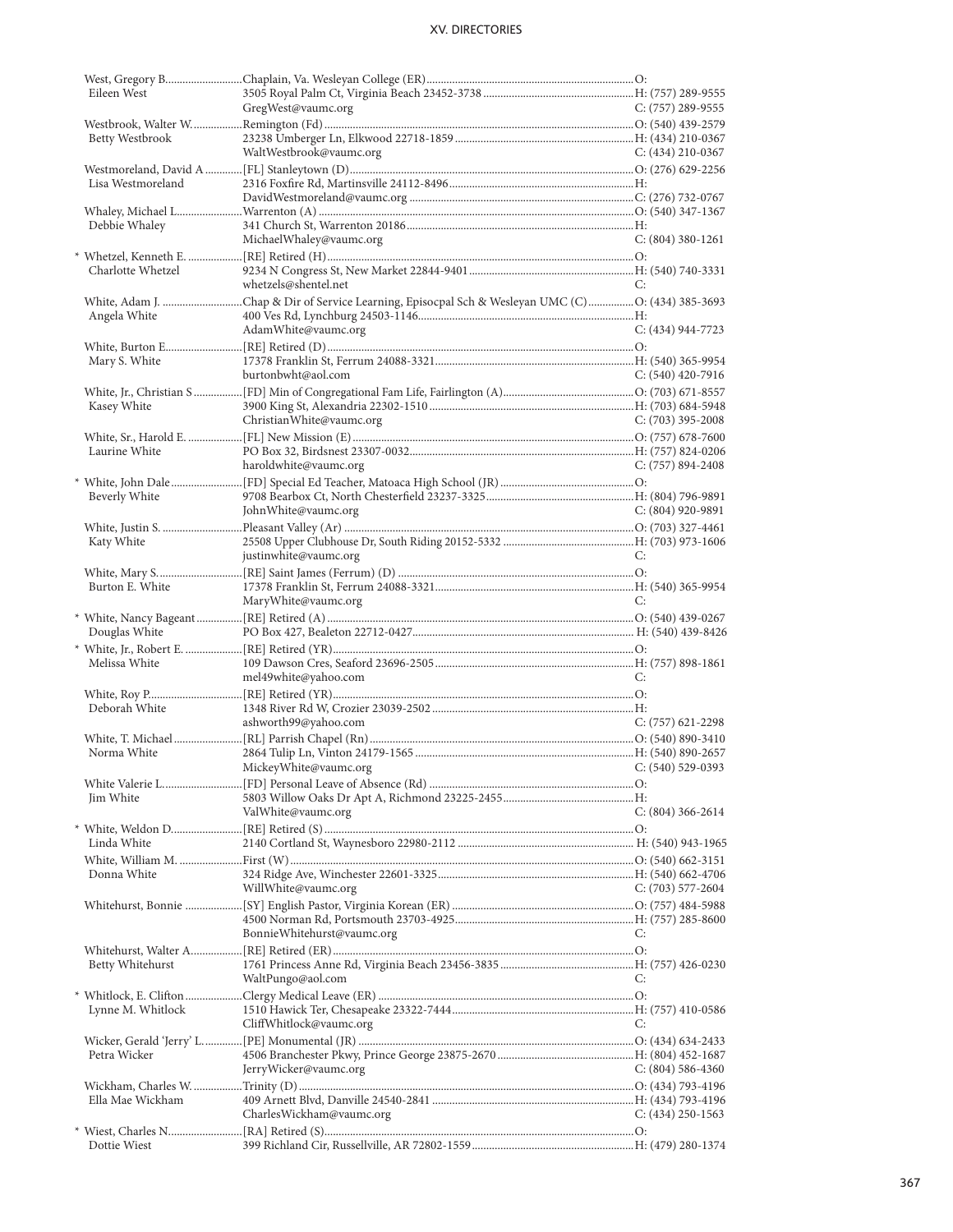|                   | chuckwiest@vaumc.org                    | С:                  |
|-------------------|-----------------------------------------|---------------------|
|                   |                                         |                     |
| Nancy Wilborn     |                                         |                     |
|                   |                                         |                     |
| Phyllis Wilbur    |                                         |                     |
|                   | lrwilbur@centurylink.net                | C: $(919)$ 702-8515 |
|                   |                                         |                     |
| Samantha L. Wilds |                                         |                     |
|                   | KameronWilds@vaumc.org                  | C: (434) 822-3578   |
|                   |                                         |                     |
|                   |                                         |                     |
|                   | MarkWilkerson@vaumc.org                 | C:                  |
|                   |                                         |                     |
| E Darlene Wilkins |                                         |                     |
|                   | EdWilkins@vaumc.org                     | $C: (540) 758-1310$ |
|                   |                                         |                     |
| Edward F. Wilkins |                                         |                     |
|                   | DarleneWilkins@vaumc.org                | $C: (540) 758-1311$ |
|                   |                                         |                     |
|                   |                                         |                     |
| Donna Will        |                                         |                     |
|                   | will2@va.metrocast.net                  | C:                  |
|                   |                                         |                     |
| Stephen Willhauck |                                         |                     |
|                   | SusanWillhauck@vaumc.org                | C: (703) 505-5934   |
|                   |                                         |                     |
| Jeff Williams     |                                         |                     |
|                   | AngieWilliams@vaumc.org                 | C:                  |
|                   |                                         |                     |
| Judy Williams     |                                         |                     |
|                   | GeneWilliams@vaumc.org                  | C:                  |
|                   |                                         |                     |
|                   |                                         |                     |
|                   | herbwilliams@vaumc.org                  | C:                  |
|                   |                                         |                     |
| Anita R. Williams |                                         |                     |
|                   | JustinWilliams@vaumc.org                | $C: (804)$ 994-1009 |
|                   |                                         |                     |
|                   |                                         |                     |
| Nancy Williams    |                                         |                     |
|                   | RandyWilliams@vaumc.org                 | $C: (434)$ 470-4750 |
|                   |                                         |                     |
| Diane Williams    |                                         |                     |
|                   | RussellWilliams@vaumc.org               | $C: (804)$ 258-0669 |
|                   |                                         |                     |
| Elinor Willis     |                                         |                     |
|                   |                                         |                     |
| Shea N. Tuttle    |                                         |                     |
|                   | DrewWillson@vaumc.org C: (434) 569-5713 |                     |
|                   |                                         |                     |
| Vicki Willson     |                                         |                     |
|                   |                                         |                     |
|                   | jbwillson@gmail.com                     | $C: (804)$ 357-1091 |
|                   |                                         |                     |
|                   |                                         |                     |
| Susan Wilson      | don43@cox.net                           |                     |
|                   |                                         | $C: (757)$ 288-3168 |
|                   |                                         |                     |
| Ina Wilson        |                                         |                     |
|                   | dkiwils@aol.com                         | C:                  |
|                   |                                         |                     |
| Caaron R. Wilson  |                                         |                     |
|                   | JimWilson@vaumc.org                     | $C: (276)$ 224-3072 |
|                   |                                         |                     |
| Sharon Wilson     |                                         |                     |
|                   | JeffWilson@vaumc.org                    | $C: (540)$ 353-3061 |
|                   |                                         |                     |
| Lisa Wilson       |                                         |                     |
|                   | PennyWilson@vaumc.org                   | C:                  |
|                   |                                         |                     |
|                   |                                         |                     |
|                   | revsteph@visi.net                       | C:                  |
|                   |                                         |                     |
| Leonard C. Wines  |                                         |                     |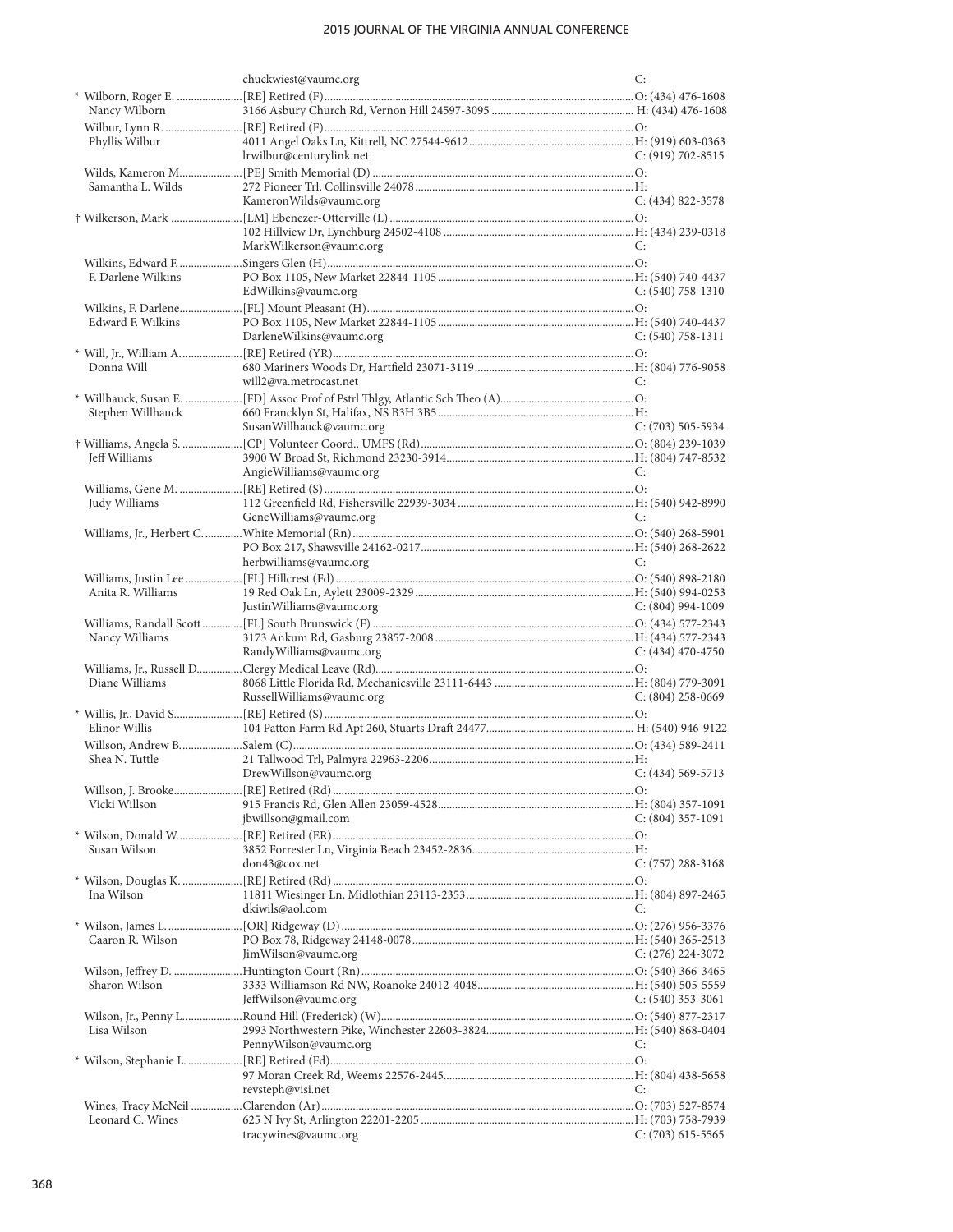| Patricia Winfree       |                            |                       |
|------------------------|----------------------------|-----------------------|
|                        | JoeWinfree@vaumc.org       | $C: (804) 513 - 3291$ |
|                        |                            |                       |
| Pat Wingert            |                            |                       |
|                        | JimWingert@vaumc.org       | C:                    |
|                        |                            |                       |
| Willie Wingfield       |                            |                       |
|                        |                            | C:                    |
|                        | awing1932@cox.net          |                       |
|                        |                            |                       |
| Nina Winkler           |                            |                       |
|                        | EdWinkler@vaumc.org        | $C: (540)$ 931-6111   |
|                        |                            |                       |
| Jane Winner            |                            |                       |
|                        | ChuckWinner@vaumc.org      | $C: (804)$ 384-7678   |
|                        |                            |                       |
| Annabel Winston        |                            |                       |
|                        |                            |                       |
|                        | Westminster, MD 21158-1102 |                       |
|                        | AHWINSTON@aol.com          | C:                    |
|                        |                            |                       |
| Emily W. Wise          |                            |                       |
|                        | kentwise@vaumc.org         | $C: (434) 774-5746$   |
|                        |                            |                       |
| Debbie Wishmyer        |                            |                       |
|                        |                            |                       |
|                        | JimWishmyer@vaumc.org      | C: $(540)$ 429-5504   |
|                        |                            |                       |
| Marie C. Withers       |                            |                       |
|                        |                            | $C: (540)$ 539-8281   |
|                        |                            |                       |
| Elizabeth Witt         |                            |                       |
|                        | JeffreyWitt@vaumc.org      | $C: (540)$ 454-0255   |
|                        |                            |                       |
|                        |                            |                       |
| Vicki Wolz             |                            |                       |
|                        | arthur.wolz@cox.net        | $C: (804) 824-4978$   |
|                        |                            |                       |
| Alesa Wood             |                            |                       |
|                        | MarcusWood@vaumc.org       | C:                    |
|                        |                            |                       |
|                        |                            |                       |
| Kathryn Woodall        |                            |                       |
|                        |                            | $C: (434) 610-4818$   |
|                        |                            |                       |
| Mary Grace Woodburn    |                            |                       |
|                        | JonWoodburn@vaumc.org      | C: $(757)$ 709-9221   |
|                        |                            |                       |
| Marion Woodfin         |                            |                       |
|                        | bob0923_2000@yahoo.com     | $C: (434)$ 471-6033   |
|                        |                            |                       |
|                        |                            |                       |
| Margaret Woodfin       |                            |                       |
|                        | rev.woodfin@hotmail.com    | C:                    |
|                        |                            |                       |
| Kimberley Woolner      |                            |                       |
|                        | louwoolner@vaumc.org       | C: $(540)$ 940-4886   |
|                        |                            |                       |
| Jane Woolridge         |                            |                       |
|                        |                            |                       |
|                        | baaridge@cox.net           | $C: (757) 560-7214$   |
|                        |                            |                       |
| Elizabeth Worden       |                            |                       |
|                        | zmobil@comcast.net         | C: $(540)$ 742-4693   |
|                        |                            |                       |
|                        |                            |                       |
|                        | kwork22602@msn.com         | C:                    |
|                        |                            |                       |
|                        |                            |                       |
| Christopher A. Workman |                            |                       |
|                        | KarenWorkman@vaumc.org     | $C: (804)$ 920-8398   |
|                        |                            |                       |
| Nyoka Worley           |                            |                       |
|                        |                            |                       |
|                        |                            |                       |
|                        |                            |                       |
| JoAnne Worley          | TimWorley@vaumc.org        | C: $(434) 882 - 0942$ |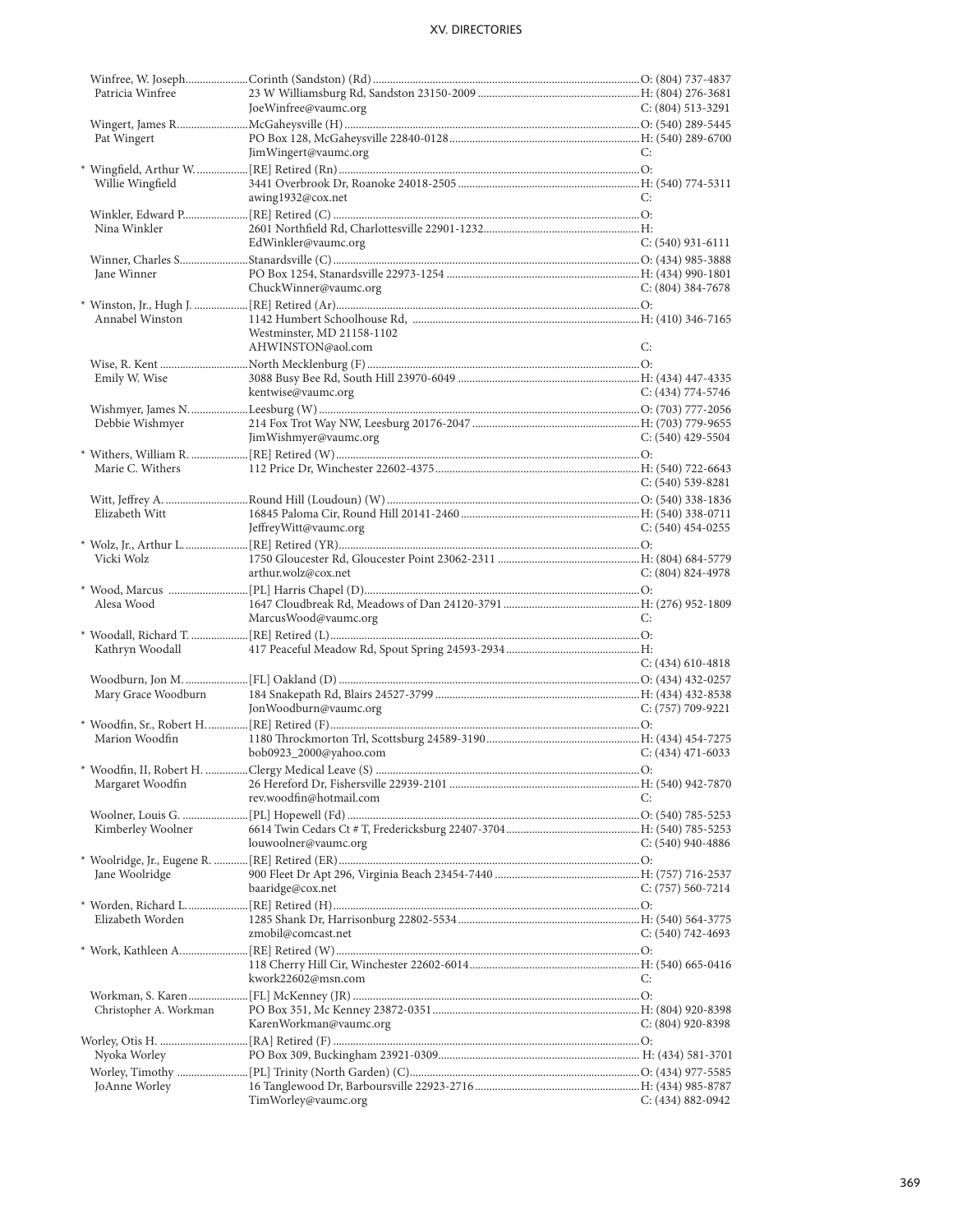| John Ogram            |                           |                       |
|-----------------------|---------------------------|-----------------------|
|                       | judyworthington@vaumc.org | $C: (703)$ 855-6135   |
|                       |                           |                       |
|                       |                           |                       |
| Heather L. Wray       |                           |                       |
|                       | danielwray@vaumc.org      | $C: (804)$ 405-2872   |
|                       |                           |                       |
| Daniel A. Wray        |                           |                       |
|                       | HeatherWray@vaumc.org     | $C: (540)$ 424-9936   |
|                       |                           |                       |
|                       |                           |                       |
|                       |                           |                       |
|                       | Winchester 22603-8641     |                       |
|                       | raymondwrenn@aol.com      | C:                    |
|                       |                           |                       |
| Elizabeth A.S. Wright |                           |                       |
|                       | eheawright@verizon.net    | $C: (757) 810 - 0145$ |
|                       |                           |                       |
|                       |                           |                       |
| Edward H. Wright      |                           |                       |
|                       | eheawright@verizon.net    | C:                    |
|                       |                           |                       |
| Michele Wright        |                           |                       |
|                       | lynnwright@vaumc.org      | C: $(540)$ 958-0532   |
|                       |                           |                       |
|                       |                           |                       |
|                       |                           |                       |
|                       | StanWright@vaumc.org      | $C: (757) 871-9861$   |
|                       |                           |                       |
| William Wright        |                           |                       |
|                       | SandyWright@vaumc.org     | $C: (276)$ 358-2449   |
|                       |                           |                       |
|                       |                           |                       |
| Mary Wright           |                           |                       |
|                       | marywright08@comcast.net  | C:                    |
|                       |                           |                       |
|                       |                           |                       |
|                       | DianeWyant@vaumc.org      | C:                    |
|                       |                           |                       |
|                       |                           |                       |
| Frances Wyatt         |                           |                       |
|                       |                           | C: $(540)$ 493-6562   |
|                       |                           |                       |
|                       |                           |                       |
|                       |                           |                       |
| So Young Yang         |                           |                       |
|                       | ChongYang@vaumc.org       | $C: (816) 456-0412$   |
|                       |                           |                       |
|                       |                           |                       |
|                       | MYAP@juno.com             | C:                    |
|                       |                           |                       |
|                       |                           |                       |
| Hye Sun Park          |                           |                       |
|                       | SungWoonYoo@vaumc.org     | $C: (434) 532 - 7321$ |
|                       |                           |                       |
| Wonsoon Kong Yoo      |                           |                       |
|                       | SungYoo@vaumc.org         |                       |
|                       |                           | C: (804) 980-4072     |
|                       |                           |                       |
| Ae Ju Yoo             |                           |                       |
|                       |                           |                       |
| Seung Hae Yoo-Hess    |                           |                       |
|                       | JeffYooHess@vaumc.org     | $C: (404)$ 735-4765   |
|                       |                           |                       |
|                       |                           |                       |
| Jeffry K, Yoo-Hess    |                           |                       |
|                       | SeunghaeYooHess@vaumc.org | $C: (404)$ 993-5919   |
|                       |                           |                       |
| Dennis L. Young       |                           |                       |
|                       | LindaYoung@vaumc.org      | $C: (757)$ 613-0201   |
|                       |                           |                       |
|                       |                           |                       |
| Susan Young           |                           |                       |
|                       | pastorsteve@fastmail.us   | C: (540) 717-3822     |
|                       |                           |                       |
|                       |                           |                       |
|                       |                           | C: $(240)$ 994-5522   |
|                       | yuhija@gmail.com          |                       |
|                       |                           |                       |
| Mikyung Yun           |                           |                       |
|                       | KookJinYun@vaumc.org      | $C: (703)$ 939-0559   |
|                       |                           |                       |
| Patti Zavitz          |                           |                       |
|                       | DLZavitz@aol.com          | $C: (804)$ 380-2852   |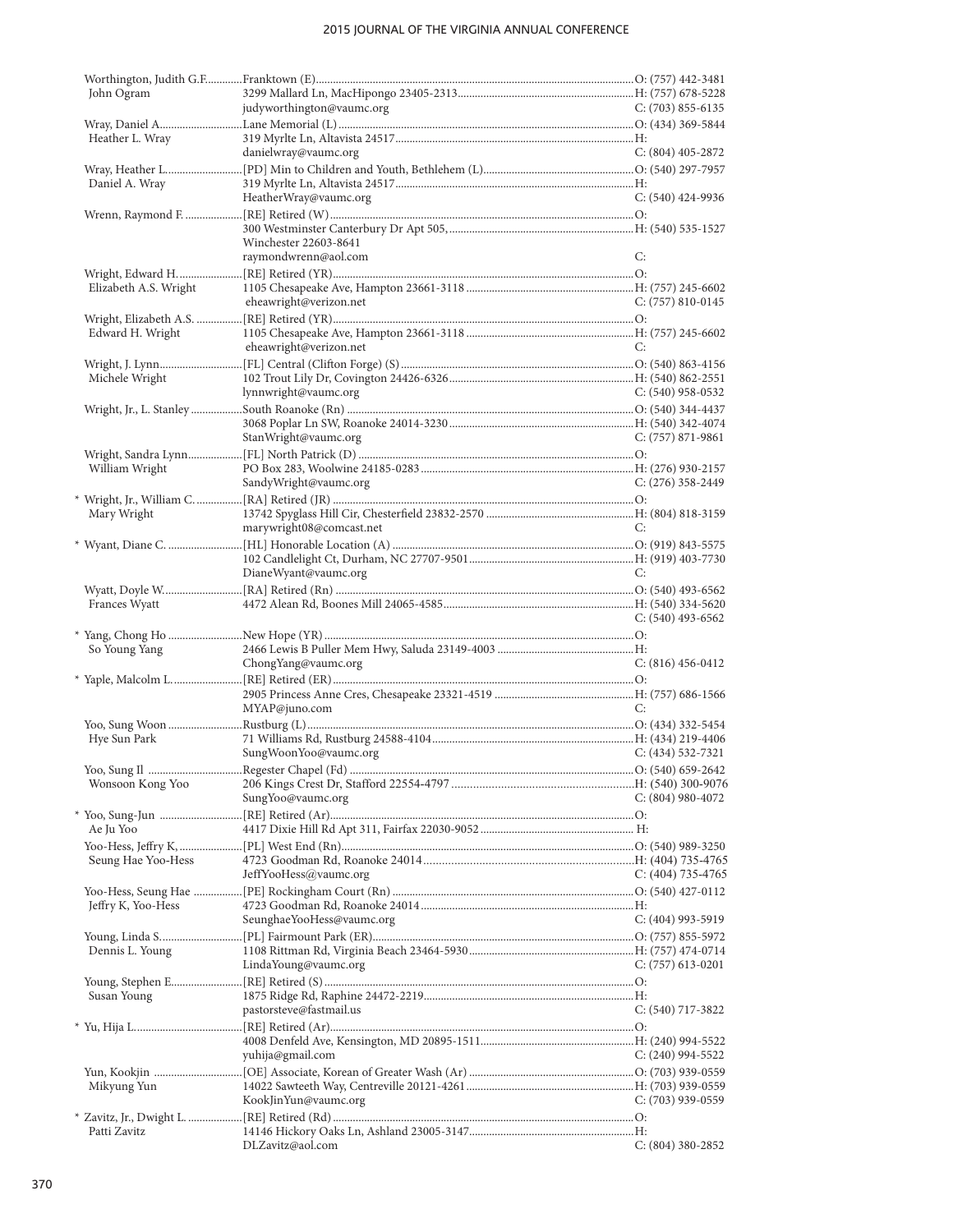### XV. DIRECTORIES

| Lulubelle A. Ziegler |                        |                       |
|----------------------|------------------------|-----------------------|
|                      | garynlou@gmail.com     | $C: (540)$ 209-2658   |
|                      |                        |                       |
|                      |                        |                       |
|                      | CindyZirlott@vaumc.org | $C: (540)$ 303-2309   |
|                      |                        |                       |
|                      |                        |                       |
|                      | go4zoto@gmail.com      | €                     |
|                      |                        |                       |
| Denise Zuchelli      |                        |                       |
|                      | DaveZuchelli@vaumc.org | C.                    |
|                      |                        |                       |
| Casimiro De Leon     |                        |                       |
|                      | LuzZuleta@vaumc.org    | $C: (703) 862 - 5370$ |

# **Retired Local Pastors**

|                  | (Local Pastors are considered laity upon retirement. They Retired Local Pastors are listed as a courtesy) |                       |
|------------------|-----------------------------------------------------------------------------------------------------------|-----------------------|
|                  |                                                                                                           |                       |
| Cammie Armstrong |                                                                                                           |                       |
|                  | armstrongdn@yahoo.com                                                                                     | C: (434) 774-7394     |
|                  |                                                                                                           |                       |
| Jane Aylor       |                                                                                                           |                       |
|                  |                                                                                                           |                       |
| Thyra Biggs      |                                                                                                           |                       |
|                  |                                                                                                           |                       |
|                  |                                                                                                           |                       |
|                  |                                                                                                           |                       |
| Mary Lou Branson |                                                                                                           |                       |
|                  | revallen1@verizon.net                                                                                     | C:                    |
|                  |                                                                                                           |                       |
|                  |                                                                                                           |                       |
|                  | reverend@visuallink.com                                                                                   | C:                    |
|                  |                                                                                                           |                       |
| Dianna Clemens   |                                                                                                           |                       |
|                  | clemens1949@verizon.net                                                                                   | C:                    |
|                  |                                                                                                           |                       |
|                  |                                                                                                           |                       |
|                  |                                                                                                           |                       |
|                  |                                                                                                           |                       |
|                  | PeteCostello@vaumc.org                                                                                    | C:                    |
|                  |                                                                                                           |                       |
| Marsha L. Davis  |                                                                                                           |                       |
|                  | ald@hsc.edu                                                                                               | C:                    |
|                  |                                                                                                           |                       |
|                  |                                                                                                           |                       |
|                  | MarthadelaRosa@vaumc.org                                                                                  | $C: (540)$ 974-1485   |
|                  |                                                                                                           |                       |
| Daniel Dietze    |                                                                                                           |                       |
|                  | GailDietze@vaumc.org                                                                                      | $C: (540) 645-1327$   |
|                  |                                                                                                           |                       |
| Juliette Doherty |                                                                                                           |                       |
|                  |                                                                                                           | $C: (703) 740-7133$   |
|                  |                                                                                                           |                       |
| Thelma Dotson    |                                                                                                           |                       |
|                  |                                                                                                           | C: $(540)$ 968-1313   |
|                  |                                                                                                           |                       |
| Loyce Edwards    |                                                                                                           |                       |
|                  | stewman1013@gmail.com                                                                                     | $C: (804) 512 - 1628$ |
|                  |                                                                                                           |                       |
|                  |                                                                                                           |                       |
|                  | mauryenright@vaumc.org                                                                                    | C:                    |
|                  |                                                                                                           |                       |
|                  |                                                                                                           |                       |
|                  | $C: (540)$ 309-8902                                                                                       |                       |
|                  |                                                                                                           |                       |
| Sandi Foley      |                                                                                                           |                       |
|                  | WFSFoley@aol.com                                                                                          | C:                    |
|                  |                                                                                                           |                       |
|                  |                                                                                                           |                       |
|                  |                                                                                                           |                       |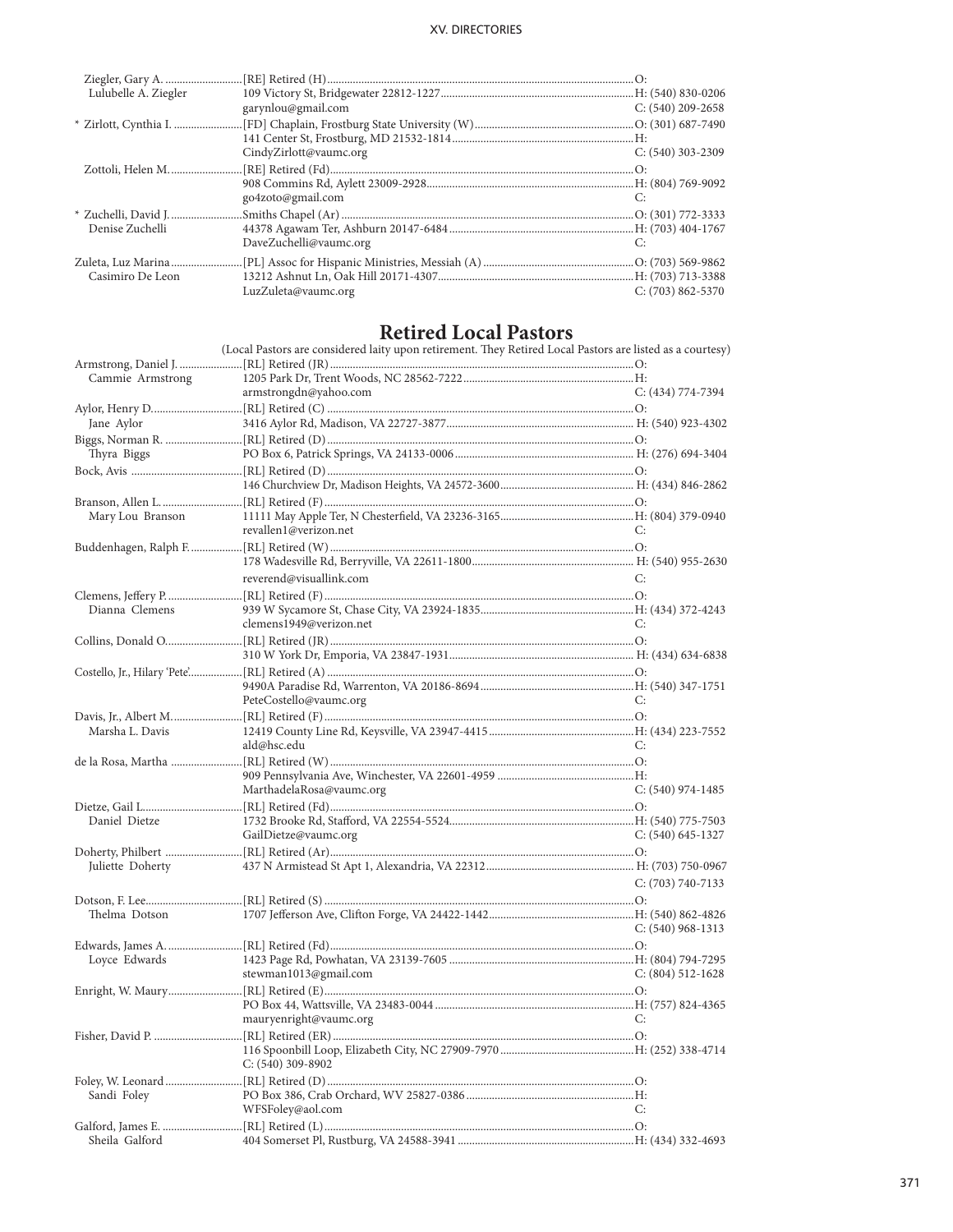|                    | JimGalford@vaumc.org     | $C: (434)$ 941-1619   |
|--------------------|--------------------------|-----------------------|
|                    |                          |                       |
| Jean Gilley        |                          |                       |
|                    | fred_gilley@va.net       | C:                    |
|                    |                          |                       |
| Kenneth L. Glisson |                          |                       |
|                    | glisson-hannah@att.net   | C:                    |
|                    |                          |                       |
| Shirley Godwin     |                          |                       |
|                    | PhilipGodwin@comcast.net | $C: (804)$ 445-5383   |
|                    |                          |                       |
| Renee Goode        |                          |                       |
|                    | LesGoode@vaumc.org       |                       |
|                    |                          |                       |
| Virginia Greer     |                          |                       |
|                    |                          | C:                    |
|                    | Williamgreer@vaumc.org   |                       |
|                    |                          |                       |
| Jackie Haley       |                          |                       |
|                    | CharlieHaley@vaumc.org   | $C: (434)$ 429-6686   |
|                    |                          |                       |
| Freda Hall         |                          |                       |
|                    |                          |                       |
| Ana M. Hatmaker    |                          |                       |
|                    | GeorgeHatmaker@vaumc.org | $C: (434) 546-1747$   |
|                    |                          |                       |
| Shirley Haynes     |                          |                       |
|                    | JohnHaynes@vaumc.org     | C:                    |
|                    |                          |                       |
| Eleanor Henson     |                          |                       |
|                    | godontime@yahoo.com      | $C: (757)$ 653-8096   |
|                    |                          |                       |
| Pat Hepler         |                          |                       |
|                    |                          |                       |
|                    | BillHepler@vaumc.org     | $C: (540)$ 461-2238   |
|                    |                          |                       |
| Elaine Huffman     |                          |                       |
|                    | rhuffman@gamewood.net    | $C: (434)$ 250-7674   |
|                    |                          |                       |
| Debbie Hundley     |                          |                       |
|                    | mhundley7@comcast.net    | C:                    |
|                    |                          |                       |
| Maria Jeter        |                          |                       |
|                    | iservhim@shentel.net     | C:                    |
|                    |                          |                       |
| Carole D. Kesler   |                          |                       |
|                    | DannyKesler@vaumc.org    | C:                    |
|                    |                          |                       |
|                    |                          |                       |
|                    | silcrk1@msn.com          | C:                    |
|                    |                          |                       |
| Don E. Lazenby     |                          |                       |
|                    | LizLazenby@vaumc.org     | $C: (540)$ 493-6882   |
|                    |                          |                       |
|                    |                          |                       |
| Janet Burgess Loyd |                          |                       |
|                    | hrloyd@yahoo.com         | $C: (804) 832 - 4820$ |
|                    |                          |                       |
|                    |                          |                       |
|                    | carolmann@clergy.net     | $C: (434)$ 470-2004   |
|                    |                          |                       |
| Kim Markle         |                          |                       |
|                    | jmarkle10@wildblue.net   | $C: (540)$ 336-2643   |
|                    |                          |                       |
| Janet McCaslin     |                          |                       |
|                    | HenryMcCaslin@vaumc.org  | $C: (540)$ 903-0090   |
|                    |                          |                       |
| Judy McKinley      |                          |                       |
|                    |                          |                       |
| William Mears      |                          |                       |
|                    | cilandes@aol.com         | $C: (540)$ 246-2076   |
|                    |                          |                       |
|                    |                          |                       |
|                    | s.r.mercer@att.net       | $C: (540) 874-4225$   |
|                    |                          |                       |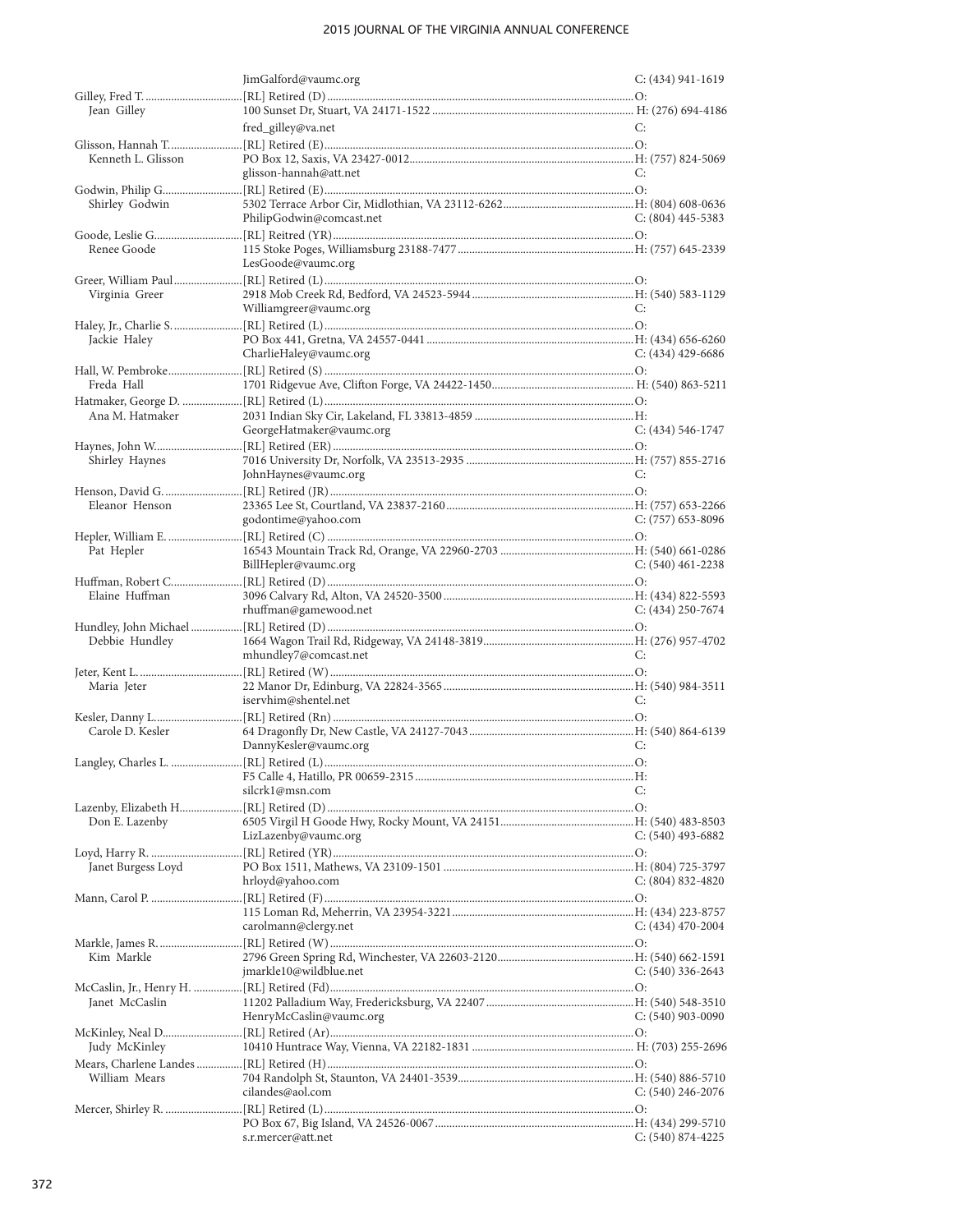|                       | preachbowl@aol.com               | C:                  |
|-----------------------|----------------------------------|---------------------|
|                       |                                  |                     |
|                       |                                  |                     |
|                       | nelanb@aol.com                   | $C: (804)$ 651-7712 |
|                       |                                  |                     |
| Mary Oberdick         |                                  |                     |
|                       |                                  |                     |
|                       |                                  |                     |
|                       |                                  |                     |
|                       | ejo@shentel.net                  | $C: (540)$ 233-1021 |
|                       |                                  |                     |
|                       |                                  |                     |
|                       |                                  |                     |
|                       |                                  |                     |
|                       | epuckett1@cox.net                | C:                  |
|                       |                                  |                     |
|                       |                                  |                     |
|                       |                                  |                     |
|                       | william-rawlings@colonialhts.net | C:                  |
|                       |                                  |                     |
| Phyllis Russell       |                                  |                     |
|                       | da.russell@comcast.net           | $C: (540)$ 903-2816 |
|                       |                                  |                     |
|                       |                                  |                     |
| Carla Russell         |                                  |                     |
|                       | RobertRussell@vaumc.org          | C:                  |
|                       |                                  |                     |
| Nell Sallinger        |                                  |                     |
|                       | pastorsal24521@aol.com           | C:                  |
|                       |                                  |                     |
| Sue Ann Ely Salmon    |                                  |                     |
|                       |                                  |                     |
|                       | oldjim@oldjim.net                | $C: (540)$ 360-5335 |
|                       |                                  |                     |
| Lois M. Sanborn       |                                  |                     |
|                       | MikeSanborn@vaumc.org            | $C: (540)$ 315-0881 |
|                       |                                  |                     |
|                       |                                  |                     |
|                       |                                  |                     |
| Sandy Shelton         |                                  |                     |
|                       | emersanno@comcast.net            | C:                  |
|                       |                                  |                     |
| Rita Shively          |                                  |                     |
|                       | BobbyShively@vaumc.org           | $C: (276)$ 732-7108 |
|                       |                                  |                     |
|                       |                                  |                     |
|                       |                                  |                     |
|                       |                                  |                     |
| Betty Strohecker      |                                  |                     |
|                       | TomStrohecker@vaumc.org          | C:                  |
|                       |                                  |                     |
|                       |                                  |                     |
|                       |                                  |                     |
|                       |                                  |                     |
| Cecil Tharpe          |                                  |                     |
|                       | marytharpe41@gmail.com           | C: $(434)$ 470-7567 |
|                       |                                  |                     |
| Philip Charles Theis  |                                  |                     |
|                       | carpartz@hotmail.com             | C:                  |
|                       |                                  |                     |
|                       |                                  |                     |
| Gayle M. Thornberry   |                                  |                     |
|                       | thornberry.wesley@gmail.com      | $C: (540)$ 414-4736 |
|                       |                                  |                     |
| Barbara Weigel        |                                  |                     |
|                       | jerome.weigel@verizon.net        | C:                  |
|                       |                                  |                     |
| Frederick G. White II |                                  |                     |
|                       | whitewh816@hotmail.com           | C:                  |
|                       |                                  |                     |
|                       |                                  |                     |
|                       |                                  |                     |
|                       | JKWAUMC@aol.com                  | C:                  |
|                       |                                  |                     |
| G. Winston Whitmore   |                                  |                     |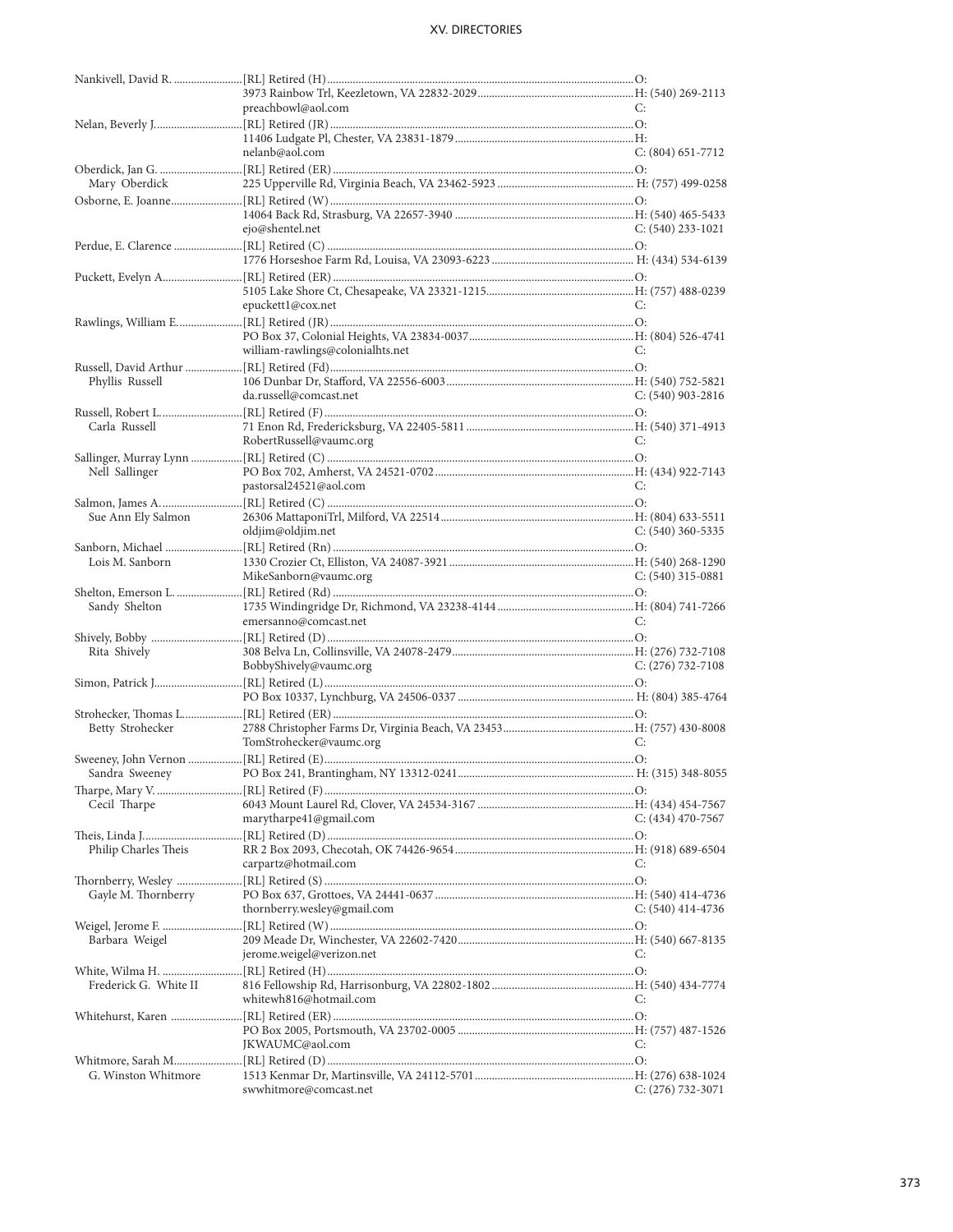#### **B. LAY MEMBERS OF CONFERENCE BOARDS AND AGENCIES**

Abernathy, H.S. "Ab" 3100 Shore Dr., Apt 515-518, Virginia Beach, VA 23451 (757) 496-1583<br>Allen, Susan 306 Greenwood Rd., Staunton, VA 24401 (540) 885-4829 isallen3002@comcast.net Allen, Susan 306 Greenwood Rd., Staunton, VA 24401<br>Amole. Roger L. 437 N. Lee St., Alexandria, VA 22314 Amole, Roger L. 437 N. Lee St., Alexandria, VA 22314 (703) 765-7484 rlamole@comcast.net<br>Anderson, Ruby Lee 100 Hume Stone Dr., Alberta, VA 23821 (434) 949-7979 rubyleea@aol.com Anderson, Ruby Lee 100 Hume Stone Dr., Alberta, VA 23821 (434) 949-7979 rubyleea@aol.com<br>Bachrach, Brian 709 S. Main St., Blackstone, VA 23824 (434) 390-0477 bsbachra@gmail.com Bachrach, Brian 709 S. Main St., Blackstone, VA 23824<br>Bailey. Marshall 668 Glenpark Ln., Midlothian, VA 23114 Bailey, Marshall 668 Glenpark Ln., Midlothian, VA 23114 (804) 201-1250 marshall@vaumy.org<br>Bauman, Beth W. 107 W Main St., Danville, VA 24541-2824 (434) 793-6214 bbauman@comcast.net Bauman, Beth W. 107 W Main St., Danville, VA 24541-2824<br>
Bean, David 120 Surrey Ct., Madison, VA 22727 Bean, David 120 Surrey Ct., Madison, VA 22727 (540) 948-2231 david\_bean@vawp.uscourts.gov<br>Bennett, Beatrice 1423 Green Pasture Ln., Sandston VA 23150 (804) 328-1767 Bennett, Beatrice 1423 Green Pasture Ln., Sandston VA 23150 (804) 328-1767<br>Billingsley, Robert 725 Jackson St, Suite 217, Fredericksburg, VA 22401 (540) 371-2352 Billingsley, Robert 725 Jackson St, Suite 217, Fredericksburg, VA 22401 (540) 371-2352 robert.billingsley@nmfn.com<br>Bishop. Nathaniel L 840 Hillcrest Dr., Christiansburg, VA 24073 (540) 981-8070 nbishop@carilion.com Bishop, Nathaniel L 840 Hillcrest Dr., Christiansburg, VA 24073 (540) 981-8070 nbishop@carilion.<br>Black, Benham M. Barristers Row; P.O.Box 1206; Staunton, VA 24402-1206 (540) 088-5888 bmb@bnrplc.com Black, Benham M. Barristers Row; P.O.Box 1206; Staunton, VA 24402-1206 (540) 088-5888 bmb@bnrplc.com<br>Boelte, Bill 300 Swindler Hollow Rd, Sperryville, VA 22740 (540) 987-8819 boelte@ieee.org Boelte, Bill 300 Swindler Hollow Rd, Sperryville, VA 22740 (540) 987-8819 boelte@ieee.org<br>Boltz, Sue 6901 Stoneybrooke Ln., Alexandria, VA 22306 (703) 768-7499 sboltzMNO@gmail.com Boltz, Sue 6901 Stoneybrooke Ln., Alexandria, VA 22306 (703) 768-7499 sboltzMNO@gmail.com Bonderman, Warner 1300 Meadowview Dr., Salem, VA 24153 (540) 387-3471 wbonderman@yahoo.com<br>Bowen, Cathy 114 Orleans Circle, SW, Vienna, VA 22180 (703) 281-5506 cathy.bowen@verizon.net Bowen, Cathy 414 Orleans Circle, SW, Vienna, VA 22180 (703) 281-5506 cathy.bowen@verizon.net<br>Bowen, Thomas 414 Orleans Circle, SW, Vienna, VA 22180 (703) 281-5506 thomas.bowen@verizon.net Bowen, Thomas 414 Orleans Circle, SW, Vienna, VA 22180 (703) 281-5506 thomas.bowen@verital back and Dak Ln., Virginia Beach, VA 23455 (757) 671-1103 iwbracey@cox.net Bracey, Janet 1066 Grand Oak Ln., Virginia Beach, VA 23455 (757) 671-1103 jwbracey@cox.net<br>Branscome, James L. 10000 Moultrie Rd., Glen Allen, VA 23060 (804) 562-4839 jimrich99@gmail.com Branscome, James L. 10000 Moultrie Rd., Glen Allen, VA 23060 (804) 562-4839<br>Brown, Alan 19845 Burnham Road, Richmond 23223 (804) 271-3110 Brown, Alan 4845 Burnham Road, Richmond 23223 (804) 271-3110<br>Brown, David 5575 Seminary Road #313, Falls Church, VA 22042 (703) 575-8353 brownbas@fastmail.fm Brown, David 5575 Seminary Road #313, Falls Church, VA 22042<br>Brown, Jordan 314 Poinsettia Ln., Chesapeake, VA 23325 Brown, Jordan 314 Poinsettia Ln., Chesapeake, VA 23325 (757) 676-4744 thosethousandwords@yahoo.com<br>Brown, Jordan 314 Poinsettia Ln, Chesapeake, VA 23325 (757) 676-4744 thosethousandwords@yahoo.com Brown, Jordan 314 Poinsettia Ln, Chesapeake, VA 23325 (757) 676-4744<br>Bullock, Marcella 27 Charnwood Rd, Richmond VA 23229-6544 (804) 282-4555 Bullock, Marcella 27 Charnwood Rd, Richmond VA 23229-6544 (804) 282-4555 17571 Mappsburg Rd., P.O. Box 36, Painter, VA 23420 C (757) 710-6400 carlbundick@verizon.net<br>Burchtell, Alan 2933 Wilsonia Way, Virginia Beach 23453 (757) 689-2189 AWB3RD@cox.net Burchtell, Alan 2933 Wilsonia Way, Virginia Beach 23453<br>Burian, Larry 360 East Harbor Dr., Reedville, VA 22539-3613

Burian, Larry 360 East Harbor Dr., Reedville, VA 22539-3613 (804) 453-4004 LLBurian@hughes.net<br>Busch, Dr. Russell 3477 Fitchetts Ln., Glen Allen, VA 23060 (804) 262-1904 rbuschedd@aol.com Busch, Dr. Russell 3477 Fitchetts Ln., Glen Allen, VA 23060 (804) 262-1904 rbuschedd@aol.com<br>Butler, Phil 3912 Dodson Dr., Annandale, VA 22203 (703) 851-2357 pbutler@philbutler.com Butler, Phil 4912 Dodson Dr., Annandale, VA 22203<br>Caldwell, Neill B.O.Box 1917, Glen Allen VA 23060 Caldwell, Neill **P.O.Box 1917, Glen Allen VA 23060** (804) 521-1113 NeillCaldwell@vaumc.org<br>Carpenter, Charles 503 Holly Avenue, Grotoes, VA 24441 (540) 249-8090 bsa.chaplain.cc@verizon.n Carpenter, Charles 503 Holly Avenue, Grotoes, VA 24441 (540) 249-8090 bsa.chaplain.cc@verizon.net<br>Carpenter, Jr., Robert B. P.O.Box 696, Alta Vista, VA 24517 (434) 369-5732 KF4UKL@embarqmail.com Carpenter, Jr., Robert B. P.O.Box 696, Alta Vista, VA 24517 (434) 369-5732 KF4UKL@embarqmail.com<br>Cathey, Jr., HenryM. 6438 Annamessex Ln., Chincoteague Island, VA 23336 (757) 336-3179 HenryCathey@gmail.com Cathey, Jr., HenryM. 6438 Annamessex Ln., Chincoteague Island, VA 23336<br>Cauffman, Shirley 4613 N. 41ST St., Arlington, VA 22207 Cauffman, Shirley 4613 N. 41ST St., Arlington, VA 22207 (703) 241-1948 shirley.cauffman@comcast.net<br>Childrey, Dale 4516 Shoremeade Rd, Richmond 23234 (804) 275-7560 dchildrey@comcast.net Childrey, Dale 4516 Shoremeade Rd, Richmond 23234 (804) 275-7560 dchildrey@comcast.net Choi, Hongsik 708 Forkland Dr., Richmond, VA 23235 (804) 916-0015 hongsikchoi@yahoo.com Clark, Tommy 105 Melissa Place, Charlottesville, VA 22901<br>Clarke, Jane C. 2064 Hawkshill Ln., Charlottesville, VA 22911 Clarke, Jane C. 2064 Hawkshill Ln., Charlottesville, VA 22911 (434) 973-3486 janebillclarke@earthlink.net<br>Clarke, MD, John P. 1297 Holly Point Road, Virginia Beach, VA 23454 H (757) 481-4879 1297 Holly Point Road, Virginia Beach, VA 23454 Clements, J. Peter P.O.Box 40, Carson, VA 23830

Coddington, Nancy 779 Cedar Run Trail, Manakin-Sabot, VA 23103

Cox, Monty 199 Hayneswood Ln., New Market, VA 22844<br>Creamer, Larry P.O.Box 1290, Lexington, VA 24450 Creamer, Larry P.O.Box 1290, Lexington, VA 24450 (540) 464-6316 lrcream@rockbridge.net<br>Creasey, Jr., Cecil 6 Canterbury Rd, Richmond VA 23221 (804) 359-3413 chcreasey@tworiverslaw Cribbs, Jeffrey S 845 Dogwood Dell Ln, Midlothian, VA 23113 (804) 282-6282 jcribbs@rmhfoundation.org<br>Crosley, Bill 17272 Berkshire Dr., Jeffersonton, VA 22724 (540) 937-2730 williamcrosley01@comcast.net Crosley, Bill 17272 Berkshire Dr., Jeffersonton, VA 22724<br>Crowder Ir. T Harold 1303 N Main St. South Boston VA 24592 Crowder Jr, T Harold 1303 N Main St, South Boston VA 24592 (434) 572-4001 Harold@GCRonline.com<br>Crowder, Dorothy 205 Honeycreek Court, Colonial Heights, VA 23834 (804) 520-7522 dsc2008@comcast.net Crowder, Dorothy 205 Honeycreek Court, Colonial Heights, VA 23834<br>Crowder, Thelma 1303 N Main St., South Boston VA 24592 Crowder, Thelma 1303 N Main St., South Boston VA 24592 (434) 572-4001 Harold@GCRonline.com<br>Csontos, Juanita K. 3100 Little Creek Ln, Alexandria, VA 22309 (703)780-5851 juanita@csontos.net Csontos, Juanita K. 3100 Little Creek Ln, Alexandria, VA 22309 (703)780-5851 juanita@csontos.net<br>Dake, James D. 1911 N Inglewood St., Arlington, VA 22205-3004 (703) 534-7359 jddake@gmail.com Dake, James D. 1911 N Inglewood St., Arlington, VA 22205-3004 (703) 534-7359 jddake@gmail.com Daley, Heather 129 N. Wayne St., Apt. 6, Arlington, VA 22201 (703) 862-7962 hmd412@gmail.com Davis, Betsey 11310 Clementown Rd., Amelia CH, VA 23002 (804) 307-0369 BetseyDavis@mac.com<br>Davis, Jeffrey S 535 Fishermans Bend, Virginia Beach, VA 23451 (757) 450-9527 jdavis160@cox.net Davis, Jeffrey S 535 Fishermans Bend, Virginia Beach, VA 23451 (757) 450-9527 jdavis160@cox.net<br>Dawson, Richard 20975 Steptoe Hill Rd., Middleburg, VA 20117 (540) 687-6271 PastorRichard@bpl.coop Dawson, Richard 20975 Steptoe Hill Rd., Middleburg, VA 20117 (540) 687-6271 PastorRichard@bpl.coop Deem, Mayjean 8412 Dahlgren Road, King George, VA 22485<br>Dennis, LaKendrick P.O.Box 281, Parksley VA, 23421 Dennis, LaKendrick P.O.Box 281, Parksley VA, 23421 (757) 665-4743 lakendrickd3@verizon.net<br>Denny, III, James R. 8707 Standish Ln., Richmond, VA 23229 (287-0274 (287-0274) 8707 Standish Ln., Richmond, VA 23229

Denton, Leila 903 Forest Ave., Richmond, VA 23229 (804) 288-6056 ldenton@trinityumc.<br>DeVore, Tom 319 6th St., Harrisonburg, VA 22802 (540) 433-8086 devoretc@JMU.edu DeVore, Tom 319 6th St., Harrisonburg, VA 22802 (540) 433-8086 devoretc@JMU.<br>Dietze, Dan 8657 Maple Ridge Ct., King George, VA 22485 (540) 775-7503 cdddr@aol.com Dietze, Dan 8657 Maple Ridge Ct., King George, VA 22485<br>Dodd-Slippy, Martha V P.O.Box 247, Emporia, VA 23847 Dodd-Slippy, Martha V P.O.Box 247, Emporia, VA 23847 (434) 604-4444 MarthaDodd@hotmail.com Dommisse, David P.O.Box 5606, Glen Allen, VA 23058 (804) 521-1100 daviddommisee@vaumc.org Douglas, Willard P.O.Box 26941, Richmond VA 23261-6941 Drake, Herb 303 Montgomery Circle, Stephens City, VA 22655-5932 (540) 869-0661 UMMPresident@WinchesterDistrictUMC.org Draughon, Johnnie 5332 Balfor Drive, VA Beach, VA 23464-2440 (757) 366-0051 johnnie.draughon@cox.net 2969 Scenic Rd., Elkton, VA 22827-2213

Esposito, Frank 6208 Wilmington Dr., Burke, VA 22015 (703) 239-9740 francisesposito@msn.com 11467 Rothbury Square, Fairfax, VA 22030

Claire Adams 5522 Inverness Woods Ct., Fairfax, 22032 (703) 250-7031 claire.adams.aftergov@hotmail.com C (757) 286-8503 seadoc@aol.com<br>O (434) 246-1107 C (804) 586-8983 Peter.Clements@bsvnet.com H (804) 784-5248 ncoddington2@msn.com<br>(540) 740-8570 mcox@shentel.net Creasey, Jr., Cecil 6 Canterbury Rd, Richmond VA 23221 (804) 359-3413 chcreasey@tworiverslawgroup.com<br>Cribbs, Jeffrey S 845 Dogwood Dell Ln, Midlothian, VA 23113 (804) 282-6282 jcribbs@rmhfoundation.org H (804) 673-7576 James.Denny@axa-advisors.com<br>Denton, Leila 903 Forest Ave., Richmond, VA 23229 (804) 288-6056 Identon@trinityumc.net C (540) 383-2399 mikeearman@yahoo.com<br>Esposito, Frank 6208 Wilmington Dr., Burke, VA 22015 (703) 239-9740 francisesposito@msn.com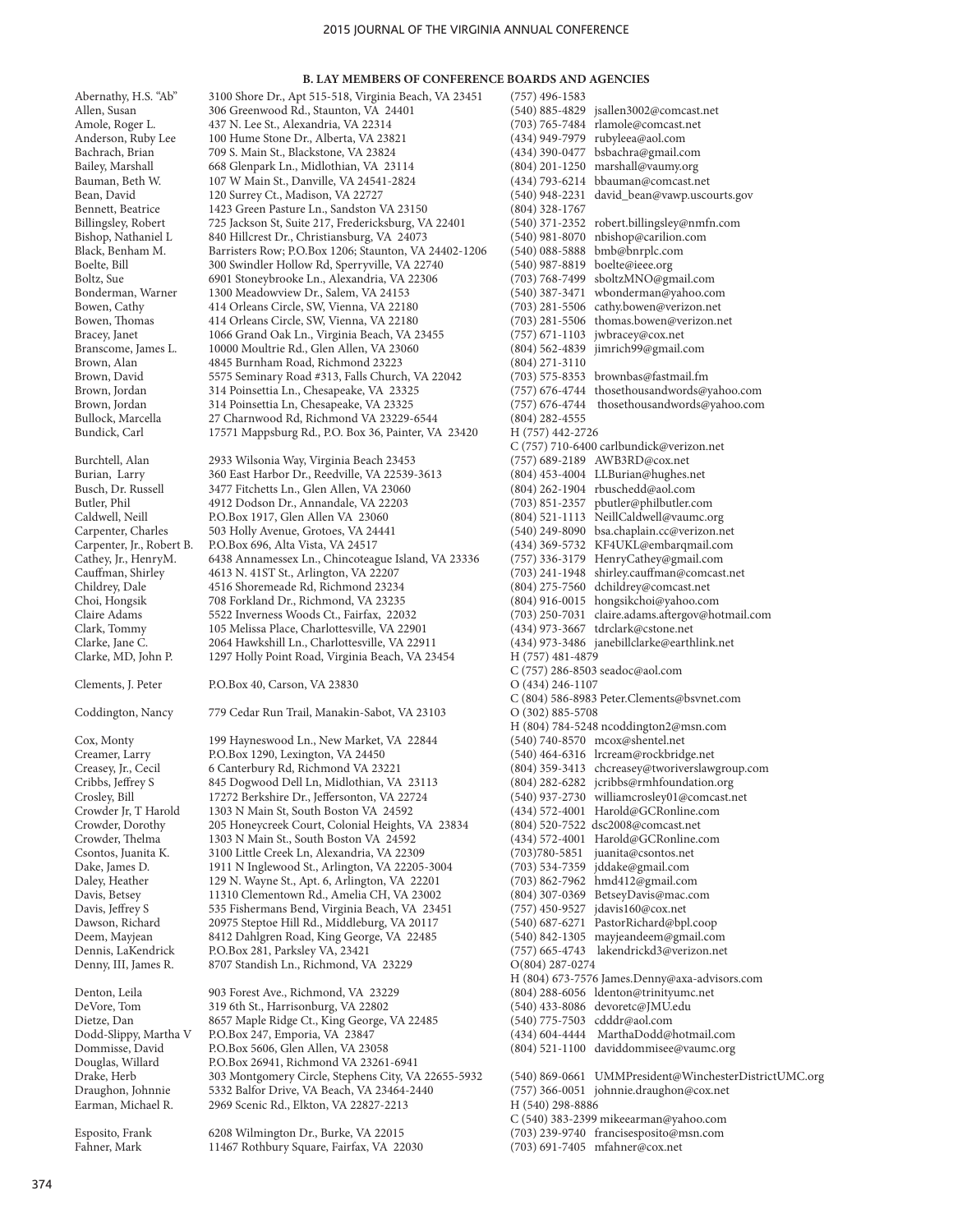Fanshaw, III, Jesse 5159 Amberly Rd., Virginia Beach VA 23462-3632 (757) 490-0949 jfanshaw@vwc.edu<br>Farmer, Pete 13160 Mill Swamp Rd, Smithfield, VA 23430 (757) 357-4716 otis.j.farmer@verizon.net Farmer, Pete 13160 Mill Swamp Rd, Smithfield, VA 23430 (757) 357-4716 otis.j.farmer@verizon.<br>12716 Westhaven Place, Lynchburg, VA 24501 (434) 384-5637 catandjog@aol.com Fauber, Fred 2716 Westhaven Place, Lynchburg, VA 24501 (434) 384-5637 catandjog@aol.com Finch, Karen 412 Ridgeview Dr, Blacksburg, VA 24060<br>Flaherty, Melissa 206 Oak Grove Rd., Norfolk VA 23505 Forbes, Betty 301 River's Bend Circle, Chester, VA 23836 (804) 530-2055 bettyforbes@comcast.netries, Bob 1987 Bentivar Farm Road, Charlottesville, VA 22911 (434) 974-6650 proffitva@netzero.com Forrest, Bob 1987 Bentivar Farm Road, Charlottesville, VA 22911 (434) 974-6650 proffitva@netzero.com<br>Fox. Elliot 280 Piedmont St. Orange. VA 22960 (540) 672-3309 eafox@verizon.net Fox, Elliot 280 Piedmont St, Orange, VA 22960<br>Gallup, Emily B eD.Box 35171, Bon Air VA 23235 Gallup, Emily B P.O.Box 35171, Bon Air VA 23235 (804) 272-0492<br>
Garibay, Haniel 2001 Jeri Ct, Virginia Beach, VA 23464 (757) 479-0089 Garibay, Haniel 2001 Jeri Ct, Virginia Beach, VA 23464 (757) 479-0089 h\_grb@hotmail.com<br>Gassman, Kenneth M. 15281 W Fork Road, Glen Allen, VA 23059 H (804) 749-4808 15281 W Fork Road, Glen Allen, VA 23059

Gee, Molly 8063 Ladysmith Rd., P.O. Box 193, Ladysmith, VA 22501<br>George, Sue 641 Lee Jackson Hwy., Staunton, VA 24401 George, Sue 641 Lee Jackson Hwy., Staunton, VA 24401 (540) 886-6019 sue.george@wwrc.virginia.gov<br>Girvin, Larry M. 416 Regina Ln., Richmond, VA 23238 (804) 784-9841 larry.girvin@verizon.net Girvin, Larry M. 416 Regina Ln., Richmond, VA 23238 (804) 784-9841 larry.girvin@verizon.net<br>Glenn, Sr., James D. 807 Waco Ct., Hampton, VA 23669-1217 (757) 850-7598 glenniames@cox.net Glenn, Sr., James D. 807 Waco Ct., Hampton, VA 23669-1217 (757) 850-7598 glennjames@cox.net<br>
Goldberg, Stan 6344 Bedford Hwy., Lynch Station, VA 24571-0126 (434) 369-5181 leesville6344@embarqmail.com Goldberg, Stan 6344 Bedford Hwy., Lynch Station, VA 24571-0126 (434) 369-5181 leesville6344@e<br>Gonzalez, Aldo 12181 Queens Brigade Dr., Fairfax, VA 22030-5935 (703) 631-7417 afgon@cox.net Gonzalez, Aldo 12181 Queens Brigade Dr., Fairfax, VA 22030-5935 (703) 631-7417 afgon@cox.net<br>Green, Jim 17 Jackson Ave., Winchester, VA 23601-4933 (540) 678-0243 jimgreen14@hotmail.com Green, Jim 17 Jackson Ave., Winchester, VA 23601-4933 (540) 678-0243 jimgreen14@hotmail.com<br>Green, Queen 1725 Casey Meadows Terr., Sandston VA 23150 (804) 737-1927 greensfamily2@verizon.net Green, Queen 1725 Casey Meadows Terr., Sandston VA 23150 (804) 737-1927 greensfamily2@veri<br>Grimm, David 747 Old Greenville Rd., Staunton, VA 24401 (540) 568-7879 grimmdl@jmu.edu Grimm, David 747 Old Greenville Rd., Staunton, VA 24401 (540) 568-7879 grimmdl@jmu.edu<br>Grizzard, Barry C 4427 Hunt Rd., Jarratt, VA 23867 (804) 358-8877 barry.grizzard@littleoilco.com Grizzard, Barry C 4427 Hunt Rd., Jarratt, VA 23867 (804) 358-8877 barry.grizzard@littleoilco.com Hall, Jeff 645 Cardamon Dr., Virginia Beach, VA 23464 (757) 424-0650 rjeffhall@cox.net<br>Hanson, Javdee 3600 N. Rockingham St. Arlington, VA 22213 (703) 241-8825 iavdeehanson@verizon.net Hanson, Jaydee 3600 N. Rockingham St, Arlington, VA 22213 (703) 241-8825 jaydeehanson@verizon.<br>Hardman, Ronald 3900 Windsor Hall Dr. #359, Williamsburg, VA 23188-2878 (757) 565-0164 ronmar11179@aol.com Hardman, Ronald 3900 Windsor Hall Dr. #359, Williamsburg, VA 23188-2878<br>Harless, Charlie 385 Pond Ln., Hardy, VA 24101 Harless, Charlie 385 Pond Ln., Hardy, VA 24101 (540) 309-2432 cfharles@ncsu.edu<br>Harless, Edwin K. 810 Scott Circle; Salem, VA 24153 (540) 389-2485 EKH1913@comcas Harless, Edwin K. 810 Scott Circle; Salem, VA 24153 (540) 389-2485 EKH1913@comcast.net<br>
Harper, Warren 200 Ladybank, Williamsburg, VA 23188 (757) 258-4498 wrscharper@aol.com Harper, Warren 200 Ladybank, Williamsburg, VA 23188<br>Hedrick, Sr., James E. 3410 Lanceor Dr.; Glen Allen, VA 23060 Heely, Robert Westminster-Canterbury, 3100 Shore Dr., Virginia Beach, VA 23451

Henderson, Don 316 Myrtle Ln., Altavista, VA 24517<br>Hertz, Michael 9409 Washington Ave, Manassas, VA 20110 Hertz, Michael 9409 Washington Ave, Manassas, VA 20110 (571) 643-3040 michael.t.hertz@gmail.com Hill, John 2107 Forest Dr., Waynesboro, VA 22980 (540) 949-0422 JHill@PSJHLaw.com<br>Hinton, Olivia 245 Cypress Circle, Portsmouth, VA 23701 (747) 488-1031 libbysmule@aol.com Hinton, Olivia 245 Cypress Circle, Portsmouth, VA 23701 (747) 488-1031 libbysmule@aol.com Hinton, Olivia 245 Cypress Circle, Portsmouth, VA 23701-1456 (757) 488-1031 libbysmule@aol.com<br>Hoerber, Robin 3007 Sagebrook Court, Midlothian, VA 23112 (804) 716-0119 RobinHoerber@comcast.net Hoerber, Robin 3007 Sagebrook Court, Midlothian, VA 23112 (804) 716-0119 RobinHoerber@com<br>Hudson, James D. 2205 Trappers Place, Springfiled, VA 22153 (202) 898-3802 jahudson@fdic.gov Hudson, James D. 7205 Trappers Place, Springfiled, VA 22153 (202) 898-3802 jahudson@fdic.gov Huffman, Shirley 6601 Woodlake Village Pkwy, Midlothian, VA 23112 (804) 739-4535 shuffman@woodlakeumc.org<br>Hughes, Calvin 125 Boundary Line Ln., Lexington, VA 24450 (540) 463-4709 revonelite@centurylink.net Hughes, Calvin 125 Boundary Line Ln., Lexington, VA 24450 (540) 463-4709 revonelite@centurylink.net<br>Hundlev. Rachel 1405 Founders Wav. Harrisonburg. VA 22802 (540)383-5480 oumcministries@hotmail.com Hundley, Rachel 1405 Founders Way, Harrisonburg, VA 22802<br>Hunt, Theresa 196 Back Creek Ln, Lyndhurst, VA 22952 Hunt, Theresa 196 Back Creek Ln, Lyndhurst, VA 22952 (540) 943-4341 tbhuntcpa@accountant.com<br>Jackson, Anita 902 Grove Ln., Staunton, VA 24401 H (540)885-1126 902 Grove Ln., Staunton, VA 24401

Janae House 9707 Graves Road, Petersburg, VA 23803 (804) 590-1569 jhouse207@aol.com Jarvis, Virginia W. 9805 Wares Wharf Circle, Glen Allen, VA 23060<br>Jenkins, Adam 141 Laurel Ln, Warsaw, VA 22572 Jenkins, Adam 141 Laurel Ln, Warsaw, VA 22572 (804) 761-1625 adamjenkins@students.rmc.edu Johnson, III, Paul P.O.Box 283 Amelia Court House, VA 23002-0283<br>Judy, J Lee P.O.Box 444, Amelia, VA 23002 Judy, J Lee P.O.Box 444, Amelia, VA 23002 (804) 561-4920 LJudy7948@tds.net Kagey, Deedie 4496 Bonsack Rd., Roanoke, VA 24012 (540) 977-3316 dkagey@rcs.k12.va.us Keim, Marsha L. 26 S. Church St, Lovettsville, VA 20180 (540) 822-5369 Markeim@aol.com<br>Kesner, Anne West 2705 Bywood Avenue, Chesapeake, VA 23323 (804) 615-0947 annelindsay@verizon.net Kesner, Anne West 2705 Bywood Avenue, Chesapeake, VA 23323 (804) 615-0947 annelindsay@verizon.ne<br>Kim, Miran 1004 Springvale Rd., Great Falls, VA 20066 (703) 865-6529 miranumw@gmail.com Kim, Miran 1004 Springvale Rd., Great Falls, VA 20066 (703) 865-6529 miranumw@gmai<br>Kinzer, Lisa 3319 S. Wakefeild St. Arlington, VA 22206 (703) 216-6466 lrkinzer@aol.com Kinzer, Lisa 3319 S. Wakefeild St. Arlington, VA 22206 (703) 216-6466 lrkinzer@aol.com 100 Oakwood Dr., Bridgewater, VA 22812 Klotz, Ann 830 Dexter Road, Roanoke, VA 24019 (540) 366-6872 Jasnc5@gmail.com Knotts, Mable 3152 Cellar Creek Road, Blackstone, VA 23824 (434) 292-6299 mpknotts@yahoo.com Kral, Mary Ann 11568 Lake Newport Rd Reston, VA 20194-1208 (703) 437-0342 maryannkral@gm<br>Krukowski, Patricia J 5062 Bell Rd, New Church, VA 23415 (757) 824-3071 patski@dmv.com Krukowski, Patricia J 5062 Bell Rd, New Church, VA 23415 (757) 824-3071 patski@dmv.com<br>
Ladd, Dann 10106 Heritage Ln., Glen Allen, VA 23060 (804) 672-1855 dladd3965@verizon.net Ladd, Dann 10106 Heritage Ln., Glen Allen, VA 23060 (804) 672-1855<br>
Landrum, June 2019 Valentine Rd., Richmond VA 23228 (804) 266-3105 Landrum, June 2019 Valentine Rd., Richmond VA 23228 (804) 266-3105<br>
Laslev. Frank H. , Ir. 1015 Campbell Rd Keswick. VA 22947-2117 (434) 295-3126 fhlir@iuno.com Lasley, Frank H., Jr. 1015 Campbell Rd Keswick, VA 22947-2117 (434) 295-3126 fhljr@juno.com<br>
Leep, Mark 511 Gardiner Rd., Richmond, VA 23229 (804) 288-7528 mfleep@aol.com Leep, Mark 511 Gardiner Rd., Richmond, VA 23229 (804) 288-7528 mfleep@aol.com<br>19307 Breckenridge Ct., Harrisonburg, VA 22801-8791 (804) 306-3984 david.brendt.levy@gmail.com Levy, Brent 2307 Breckenridge Ct., Harrisonburg, VA 22801-8791<br>Lewandowski, E.Michael Riverton Financial Services, Riverton Financial Services, 13356 Midlothian Turnpike, Midlothian, VA 23113 O(804) 379-7915

Lewis, Sue 1615-B Amherst St., Charlottesville, VA 22903 (434) 295-1485 swlcvlle@embarqmail.<br>Lindgren, Robert R-MC, P.O. Box 5005, Ashland, VA 23005 (804) 752-7211 rlindgren@rmc.edu Lindgren, Robert R-MC, P.O. Box 5005, Ashland, VA 23005 (804) 752-7211 rlindgren@rmc.e<br>
Long, Bruce 14768 Flower Hill Dr., Centreville, VA 20120 (703) 988-0593 bblong@cox.net Long, Bruce 14768 Flower Hill Dr., Centreville, VA 20120<br>
Lucas, L. Boyd 14809 Mountain Rd. Glen Allen, VA 23059 Lutman, Kathy 39635 Rodefeffer Road; Lovettsville, VA 20180 (540) 882-3360 KLutman213@aol.com Mabry, Esther 2315 Davis Rd, Waynesboro, VA 22980 (540) 943-5682 1705 Sussex St., Richmond, VA 23223

Flaherty, Melissa 206 Oak Grove Rd., Norfolk VA 23505 (757) 321-8978 melissapoinsett@hotmail.com<br>Forbes, Betty 301 River's Bend Circle, Chester, VA 23836 (804) 530-2055 bettyforbes@comcast.net C (804) 347-2395 ken@kennethgassman.com<br>Gaston, Hartley 2658 Turnberry Rd., Salem, VA 24153 (540) 989-7685 Lchepo@aol.com 2658 Turnberry Rd., Salem, VA 24153 (540) 989-7685 Lchepo@aol.com<br>8063 Ladysmith Rd., P.O. Box 193, Ladysmith, VA 22501 (804) 448-1251 molly@wrightschapel.corg  $(804)$  755-6685 hedrick3410@verizon.net (757) 418-1420 Bob\_Heely@wcbay.com C (540)292-2580 anitajackson20@gmail.com James, Gene 114 W. Square Dr., Richmond, VA 23238 (804) 784-7290 geneajames@comcast.net<br>
19707 Graves Road. Petersburg. VA 23803 (804) 590-1569 ihouse207@aol.com H(804) 784-6748 emlcpa@rivertonfinancial.com<br>(540) 273-1385 suelew50@hotmail.com Lewandowski, Susan 10707 Cedar Post Ln, Spotsylvania, VA 22553 (540) 273-1385 suelew50@hotmail.com (804) 752-2066 lboydlucasheritage@gmail.com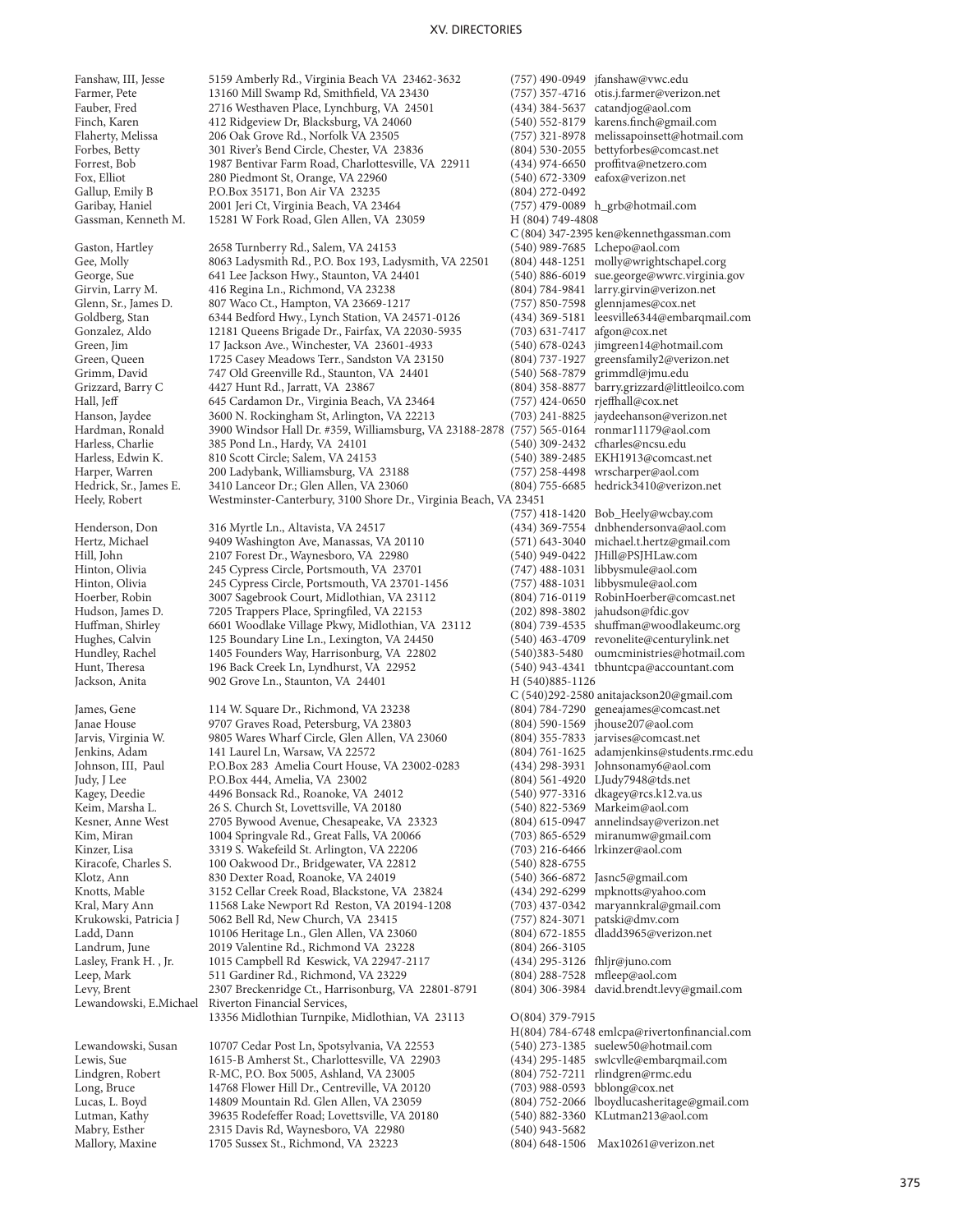Mansfield, Stephen 5204 Windsor Ln.. Virginia Beach VA 23464 (757) 424-1759 smansfield@vwc.edu Marvel, Carol 11133 Stallbridge Court, Fredericksburg, VA 22407 (540) 891-1438 fgmarvel@aol.com<br>Mason, Barbara 19. P.O.704, chincoteague Island, VA 23336 (757) 336-6436 barmason26@vahoo.com Mason, Barbara P.O.704, chincoteague Island, VA 23336 (757) 336-6436 barmason26@yahoo.com Massie, Sylvia 236 Faucetts Road, Tappahannock, VA 22560 (804) 443-5092 sbmassie@earthlink.ret Masten, George 17462 Herring Creek Rd, Hanover, VA 23069 (804) 994-2285 tractorgw@msn.com Masten, George 17462 Herring Creek Rd, Hanover, VA 23069 (804) 994-2285 tractorgw@msn.com Maust, Devon 15006 Lansgate Court, Midlothian, VA 23112<br>May, Natalie 8617 Waxford Rd, Richmond. VA 23235 May, Natalie 8617 Waxford Rd, Richmond, VA 23235 (804) 320-8524 nbmay@verizon.net Mays, Anita 3401 Brook Rd, Richmond, VA 23227 (804) 536-8350 anitaemays@yahoo.com Mays, Wade 3383 Sweet Hollow Rd,. Big Island, VA 24526 (434) 610-7323 development@endhung<br>McClung, Joann 1619 Linden Ave., Chesapeake, VA 23325 (757) 420-9022 joannmcclung@cox.net McClung, Joann 1619 Linden Ave., Chesapeake, VA 23325<br>McClung, Kristen 935 W Princess Anne Rd., Norfolk, VA 23507 McClung, Kristen 935 W Princess Anne Rd., Norfolk, VA 23507 (757) 268-4385 Kristen\_mcclung@hotmail.com<br>McDonald-Walker. Bob 501 Ball Ave., Winchester, VA 22601 (540) 662-6230 mcdwalk@verizon.net McDonald-Walker, Bob 501 Ball Ave., Winchester, VA 22601 (540) 662-6230 mcdwalk@verizon.net<br>McGrath, Sally 16048 Emerald Road, Stony Creek, VA 23882 (434) 246-8022 smcgrathgrammie1@p McGrath, Sally 16048 Emerald Road, Stony Creek, VA 23882 (434) 246-8022 smcgrathgrammie1@peoplepc.com<br>McKay, Maureen 5019 Wythe Ave, Richmond, VA 23226 (804) 241-0298 alicemckay@aol.com McKay, Maureen 5019 Wythe Ave, Richmond, VA 23226 (804) 241-0298 alicemckay@aol.com<br>McKee, Rockie 6113 Saunders Drive, Virginia Beach VA 23464-2111 (757) 491-1110 vbmckees@cox.net McKee, Rockie 6113 Saunders Drive, Virginia Beach VA 23464-2111 (757) 491-1110 vbmckees@cox.net<br>McKenney, Erin 3016 Robin Ridge Ct, Fairfax, VA 22031 (703) 698-1265 hoopsfan1@verizon.net McKenney, Erin 3016 Robin Ridge Ct, Fairfax, VA 22031 (703) 698-1265 hoopsfan1@verizon.net<br>Mims, Gene 14901 S. Crater Road, Petersburg, VA 23805 (804) 733-8632 gene.mims@comcast.net Mims, Gene 14901 S. Crater Road, Petersburg, VA 23805 (804) 733-8632 gene.mims@comcast.net<br>Misiaszek, Marie 6601 Woodlake Village Parkway, Midlothian, VA 23112 (804) 739-4535 marie@woodlakeumc.org Misiaszek, Marie 6601 Woodlake Village Parkway, Midlothian, VA 23112 (804) 739-4535 marie@woodlakeun<br>Moorefield, Gene 9601 Westover Drive. Danville. VA 24541 (434) 822-0163 efmir2@verizon.net Moorefield, Gene 9601 Westover Drive, Danville, VA 24541 (434) 822-0163 efmjr2@verizon.ret<br>Moravitz, Carl A 8921 Stone Garden Ln.; Fairfax, VA 22031 (703) 207-3398 carleem@cox.net Moravitz, Carl A 8921 Stone Garden Ln.; Fairfax, VA 22031 (703) 207-3398 carleem@cox.net Morgan, Catherine D 13134 Auburn Mill Ln., Glen Allen VA 23059 (804) 883-5701 ddcomm97@aol.com Morris, Crockett 11365 Cerny Ln., Waverly, VA 23890<br>
Mucha, Erin 11365 Cerny Ln., Waverly, VA 23890 (804) 834-3161 MrGaynell@aol.com<br>
Mucha, Erin 139 N. Shanks St., Salem, VA 24153 (540) 389-6433 proudfantasygeek@yahoo.com Mucha, Erin 439 N. Shanks St., Salem, VA 24153 (540) 389-6433 proudfantasygeek@yahoo.<br>Neal. Merribeth 1262 S Crescent Rd Harrisonburg. VA 22801-8673 (540) 433-3212 mbethneal@comcast.net Neal, Merribeth 1262 S Crescent Rd Harrisonburg, VA 22801-8673 (540) 433-3212 mbethneal@comcast.net<br>Nealley, Tom 12001 Market St #356, Reston, VA 20190 (703) 729-5100 tnealley@ecrossroadsumc.org Nealley, Tom 12001 Market St #356, Reston, VA 20190 (703) 729-5100<br>Neff, Bill V., Sr. 3570 N. Valley Pike, Harrisonburg, VA 22802-1110 (540) 434-4165 Neff, Bill V., Sr. 3570 N. Valley Pike, Harrisonburg, VA 22802-1110 (540) 434-4165<br>Negron, Juan 12308 Rockledge Dr, Bowie, MD 20715 (301) 464-7326 1011jfn@verizon.net Negron, Juan 12308 Rockledge Dr, Bowie, MD 20715 (301) 464-7326 1011jfn@verizon.net<br>NeSmith, Brenda 9924 Maplested Ln., Richmond VA 23235-2240 (804) 323-9134 mingo@erols.com NeSmith, Brenda 9924 Maplested Ln., Richmond VA 23235-2240 (804) 323-9134 mingo@erols.com Nuttall, Janie 2306 Dragonfly Ln., Richmond, VA 23235 (804) 320-8374 unmjanien@yahoo.com<br>Caks, Peggy 592 High Meadow Circle, Dry Fork, VA 24549 (434) 724-1907 topogo@comcast.net Oaks, Peggy 592 High Meadow Circle, Dry Fork, VA 24549 (434) 724-1907 topogo@comcas<br>Oh, Jin Wook 711 West Main St., GRCI Apt.106A, Richmond, VA 23220 (804) 692-5081 ohjw3@vcu.edu Oh, Jin Wook 711 West Main St., GRCI Apt.106A, Richmond, VA 23220 (804) 692-5081 ohjw3@vcu.edu<br>Olson, William A. 5200 olf Run Shoals Rd., Woodbridge VA 22192 (703) 670-3867 cfrsvr@aol.com Olson, William A. 5200 olf Run Shoals Rd., Woodbridge VA 22192 (703) 670-3867 cfrsvr@aol.com Owen, Charles 13442 Comans Well Road, Stoney Creek, VA 23882 (434) 246-2052 c.owen@telpage.net<br>
Paulette, Philip E. 487 Acorn Dr., Appomattox, VA 24522 (434) 352-2773 philip.e.paulette@smithbarney.com Paulette, Philip E. 487 Acorn Dr., Appomattox, VA 24522<br>Payne, Dorothy B.O.Box 104, Mineral, VA 23117 Payne, Dorothy P.O.Box 104, Mineral, VA 23117 (540) 894-0619 beba40@verizon.net<br>Peck, Dawn 331 Enfield Rd Lexington, VA 24450-1753 (540) 463-5161 dhpeck@hotmail.com Peck, Dawn 331 Enfield Rd Lexington, VA 24450-1753<br>Petrey, Susan 7061 Conifer Rd., Richmond, VA 23237 Petrey, Susan 7061 Conifer Rd., Richmond, VA 23237 (804) 275-9258 RichmondDistrict@vaumc.org<br>Pierce, Annie P.O.Box 185, Shenandoah, VA 22849 (540) 652-6277 rgwynnpierce@aol.com Pierce, Annie P.O.Box 185, Shenandoah, VA 22849 (540) 652-6277 rgwynnpierce@aol.com<br>Poindexter, Vicki 11836 Breton Court, Reston, VA 20191-3239 (703) 295-0603 vicki.poindexter@navy.mil Poindexter, Vicki 11836 Breton Court, Reston, VA 20191-3239 (703) 295-0603 vicki.poindexter@navy.<br>Pointer, Nan 4890 Hermitage Ln., Gloucester, VA 23061 (804) 693-2317 nrpointer52@aol.com Pointer, Nan 4890 Hermitage Ln., Gloucester, VA 23061 (804) 693-2317 nrpointer52@aol.com Porter, Linda 2808 McLeod Road, Richmond, VA 23224 (804) 674-5220 lpfromnc@msn.com Powell, William T. 3809 Manton Ln., Lynchburg, VA 24503 (434) 384-1092 wtpowell@juno .com Ragland, Phillip 160 Ridgefiled Way, Lexington, VA 23340 (540) 460-1125 pragland@centurylin<br>Randolph, Nancy 3440 S Jefferson St Apt 1119, Falls Church, VA 22041 (703) 578-7565 DrNancyR@aol.com Randolph, Nancy 3440 S Jefferson St Apt 1119, Falls Church, VA 22041 (703) 578-7565 DrNancyR@aol.com<br>Rawley, Mary Jane 4703 Spring Creek Road, Bridgewater, VA 22812 (540) 828-2436 dwrawley@msn.com Rawley, Mary Jane 4703 Spring Creek Road, Bridgewater, VA 22812 (540) 828-2436 dwrawley@msn.com<br>Reeves. John 8213 Briar Creek Dr., Annadale, VA 22003-4640 (703) 978-3259 reevesitr@earthlink.net Reeves, John 8213 Briar Creek Dr., Annadale, VA 22003-4640<br>Reynolds, Martha T. P.O.Box 1048 Fishersville, VA 22939-1048 Reynolds, Martha T. P.O.Box 1048 Fishersville, VA 22939-1048 (540) 942-3431 StauntonDistrictPD@vaumc.org<br>Ridenour, Minnis E. 706 Somset Pl., Blacksburg, VA 24060 (540) 951-3833 ridem@vt.edu Ridenour, Minnis E. 706 Somset Pl., Blacksburg, VA 24060 (540) 951-3833 ridem@vt.edu<br>Rivera, Benjamin 3435 Sleepy Hollow Rd, Arlington, VA 22044-1006 (703) 521-8318 elrevrivera@vahoo.com Rivera, Benjamin 3435 Sleepy Hollow Rd, Arlington, VA 22044-1006 (703) 521-8318 elreyrivera@yahoo.com<br>Roberts, Lorilei J. 921 W. Country Club Dr., Purcellville, VA 20132 (540) 338-7631 Iroberts@pbgh.com Roberts, Lorilei J. 921 W. Country Club Dr., Purcellville, VA 20132<br>Robinson, Will 301 Peachtree St., Emporia, VA 23847 Robinson, Will 801 Peachtree St., Emporia, VA 23847 (434) 348-7367 wwr3@wrobinsonlaw.com<br>
Russell, Patti B. 1723 Hanover Ave #2, Richmond VA 23220 (804) 355-0100 pbr21@aol.com Russell, Patti B. 1723 Hanover Ave #2, Richmond VA 23220<br>Sales, Steve 1684 Angus Rd, Hayes, VA 23072 Sales, Steve 1684 Angus Rd, Hayes, VA 23072 (804) 642-0752 ssales5@live.com<br>Sanderson, Geraldine 81 Angola Road, Farmville, VA 23901 (434) 392-4402 geraldines@starba Sanderson, Geraldine 81 Angola Road, Farmville, VA 23901 (434) 392-4402 geraldines@starband.net Sanger, Carol 4831 Kenbridge Rd., Blackstone, VA 23824 (434) 292-5308 carolsanger@vaumc.org Saunders, Carson 508 Meherrin St., Emporia, VA 23847-2034 (434) 634-2662 carson2662@verizon.net<br>Schall, William 1701 Briery Rd., Farmville, VA 23901 (434) 392-1752 bschall@embargmail.com Schall, William 1701 Briery Rd., Farmville, VA 23901<br>Schmidt, Suzanne P.O.Box 137, Pungoteague, VA 23422 Schmidt, Suzanne P.O.Box 137, Pungoteague, VA 23422 (757) 442-9390 schmidley@comcast.net<br>Shaiko, Barbara 6400 Old Centreville Rd, Centreville, VA 20121 (703) 815-3998 bshaiko@centreville-umc.org Shaiko, Barbara 6400 Old Centreville Rd, Centreville, VA 20121 (703) 815-3998 bshaiko@centreville<br>Shan Sixbey 1773 Lafayette Drive, Hampton, 23664 (757) 538-0534 ssixbey@gmail.com Shan Sixbey 1773 Lafayette Drive, Hampton, 23664 (757) 538-0534 ssixbey@gmail.com<br>Shappell, Ann P. 1428 Huntington Cres, Norfolk VA 23509 (757) 639-2695 apshappell@vwc.edu Shappell, Ann P. 1428 Huntington Cres, Norfolk VA 23509<br>Shelton, Amy 2650 Black Fir Ct., Reston, VA 20191 Shelton, Amy 2650 Black Fir Ct., Reston, VA 20191 (703) 349-3525 Amy\_pickard@usa.net<br>Shepherd. Darrell E. 9229 Inlet Rd., Norfolk VA 23503 (757) 587-9402 DISHEP@aol.com Shepherd, Darrell F. 9229 Inlet Rd., Norfolk VA 23503 (757) 587-9402 DJSHEP@aol.com<br>Showalter, Judee RMC Library P.O. Box 5005, Ashland VA 23005-5505 ishowalter@rmc.edu Showalter, Judee RMC Library P.O. Box 5005, Ashland VA 23005-5505<br>Shrader, Suzanne P.O.Box 231, Warsaw, VA 22572 Shrader, Suzanne P.O.Box 231, Warsaw, VA 22572 (804) 313-7737 Suzanneshrader@aol.com Sloane, Lillian 468 Acton St., Front Royal, VA 22630 (540) 635-2623 lsloane@centurylink.net<br>Smith, C Creg 3210 Grassmere Ct., Oak Hill, VA 20171 (703) 648-0057 smithcreg@yahoo.com Smith, C Creg 3210 Grassmere Ct., Oak Hill, VA 20171 (703) 648-0057 smith. Iris 20676 Bayside Rd., Onancock. VA 23417 H(757) 787-3807 20676 Bayside Rd., Onancock, VA 23417 C(757) 710-2912 igunter@verizon.net

Smith, Sheila 706 Parkview Dr Front Royal, VA 22630-2214 (540) 635-7586 amiee5@comcas<br>Soulen, Peggy 3332 New Castle Drive, Williamsburg, VA 23185 (757) 565-2878 soulrn@aol.com Soulen, Peggy 3332 New Castle Drive, Williamsburg, VA 23185 (757) 565-2878 soulrn@aol.com<br>Spencer, Robert E., Jr. 3236 Shadyside Ln., Chesapeake, VA 23321-4616 (757) 484-0819 lorandbob@verizon.net Spencer, Robert E., Jr. 3236 Shadyside Ln., Chesapeake, VA 23321-4616<br>Squires, Paula 2141 Corner Rock Rd., Midlothian, VA 23113 Squires, Paula 2141 Corner Rock Rd., Midlothian, VA 23113 (804) 225-5512 psquires@va-business.com<br>Stephens, Robert 4718 Archduke Rd., Glen Allen, VA 23060 (804) 747-1706 rls5353@msn.com Stephens, Robert 4718 Archduke Rd., Glen Allen, VA 23060<br>Sterling, Bill P.O.Box 145, Craddockville, VA 23341 Sterling, Bill P.O.Box 145, Craddockville, VA 23341 (757) 442-4553 Sterling@DMG.gannett.com<br>Stewart. Sue 1600 River Farm Drive. Alexandria. VA 22308 (703) 619-9663 RiverFarm@cox.net Stewart, Sue 1600 River Farm Drive, Alexandria, VA 22308 (703) 619-9663 RiverFarm@cox.net<br>Sutcliffe, Gail 3269 Corcyra Ct., Woodbridge, VA 22192 (703) 490-3381 Gfys43@aol.com 3269 Corcyra Ct., Woodbridge, VA 22192

Smith, Iris Gunter 20676 Bayside Road, Onancock, VA, 23417-2122 (757) 787-3807 igunter@verizon.net<br>Smith, Sheila 20676 Barkview Dr. Front Roval, VA 22630-2214 (540) 635-7586 amiee5@comcast.net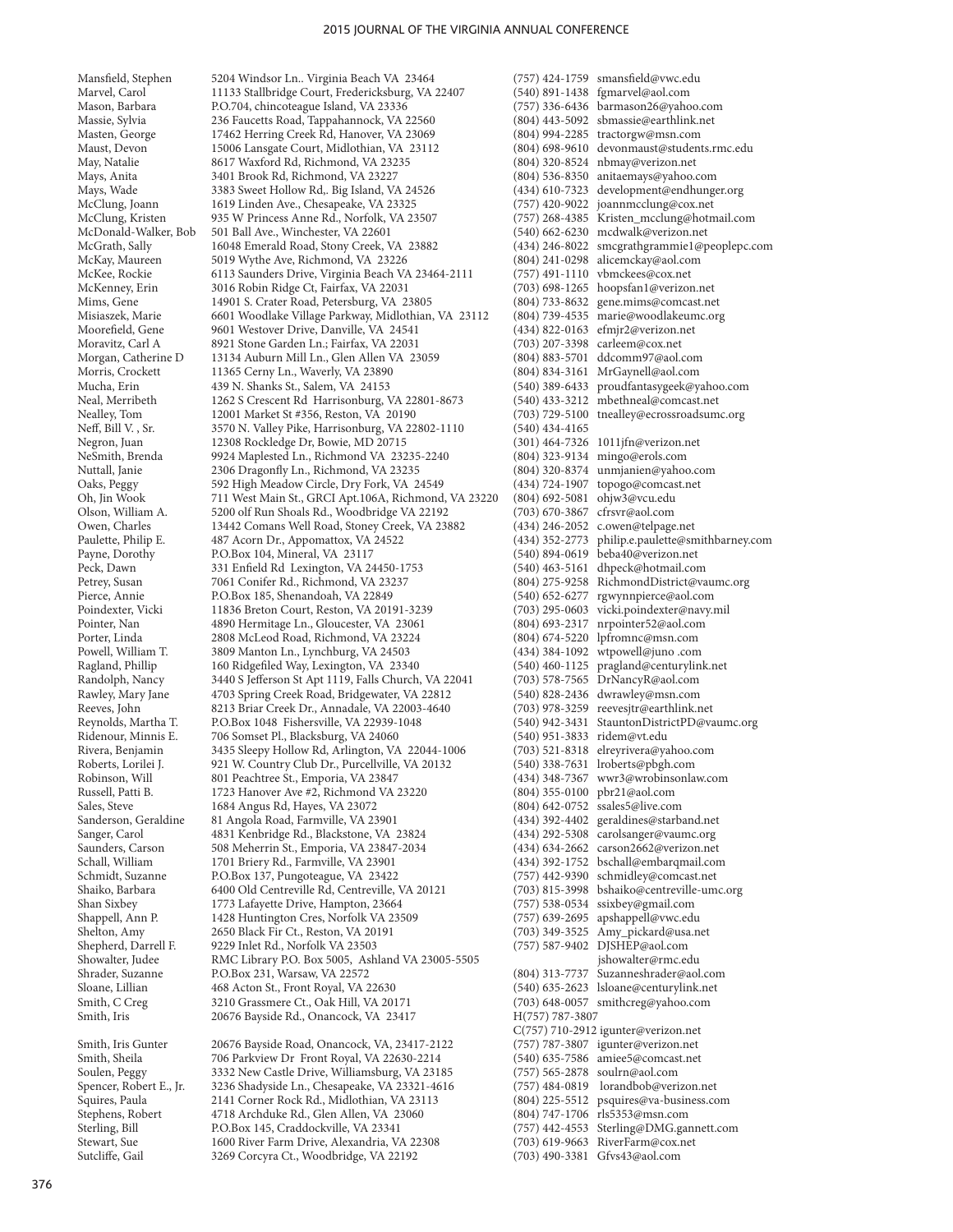#### Sutton, William 100 Enchanted Forest Ln., Yorktown, VA 23693 (757) 865-0704 UMMen. William@gmail.com<br>Swann, Jean 9011 Dorothy Ln., Mechanicsville, VA 23116 (804) 730-0680 jmswann@msn.com Swann, Jean 9011 Dorothy Ln., Mechanicsville, VA 23116 (804) 730-0680 jmswann@msn.com<br>Swearingen, Gene 14524 South Hills Ct., Centreville, VA 20120 (703) 631-4814 mswearingen2@verizon.net Swearingen, Gene 14524 South Hills Ct., Centreville, VA 20120 (703) 631-4814 mswearingen2@ve<br>
Talley, III, William H., P.O.Box 751 Petersburg, VA 23804-0751 (804) 733-8986 wht3@prodigy.net Talley, III, William H., P.O.Box 751 Petersburg, VA 23804-0751 (804) 733-8986 v<br>Talley, IV, Bill 400 Sandhurst Dr., Petersburg, VA 23805-7861 (804) 733-2011 400 Sandhurst Dr., Petersburg, VA 23805-7861

Tate, Robert L. 7228 Windermere Ct., Mechanicsville, VA 23116<br>Templeton, James 7194 Mill Run Dr, Warrenton, VA 20187 Templeton, James 7194 Mill Run Dr, Warrenton, VA 20187 (540) 349-9623 jtemple354@comcast.net<br>Thompson, Gloria J. 416 Parker Road, Chesapeake, VA 23322 (20757) 436-4349 416 Parker Road, Chesapeake, VA 23322

Thompson, Tom 6205 Pageland Ln, Gainesville, VA 20155 (703) 754-7109 thompson@Buchanan-CPA.com<br>Tipton, Joan P.O.Box 32, Keysville, VA 23947 (434) 736-9548 swack@moonstar.com Tipton, Joan P.O.Box 32, Keysville, VA 23947 (434) 736-9548 swack@moonstar.com Tompkins, Deal P.O.Box 5606, Glen Allen, VA 23058 (804) 521-1120 dealtompkins@vaumc.org<br>Traynham, Marilyn 206 N Oakland St, Arlington, VA 22203 (703) 919-5967 mtraynham@mtolivet-um Traynham, Marilyn 206 N Oakland St, Arlington, VA 22203 (703) 919-5967 mtraynham@mtolivet-umc.org Tubbs, Larry 6301 W. Dranesville Drive, Fredericksburg, VA 22407 (540) 898-0876 tubbsl@verizon.net Turner, Norma 1309 Oronoco St., Alexandria, VA 22314 (703) 549-7858 njturner300@msn.com<br>Tyndall, LaVina 3861 Mountain Laurel Rdg Blacksburg, VA 24060-8320 (540) 951-4814 bluedevilhokie@gmail.com Tyndall, LaVina 3861 Mountain Laurel Rdg Blacksburg, VA 24060-8320<br>Vetting, Frank 2528 N River Rd., Bridgewater VA 22812 Vetting, Frank 2528 N River Rd., Bridgewater VA 22812 (504) 828-6496 fvetting@gmail.com 832 Candleridge Court, Purcellville, VA 20132

Wall, James 8268 Branch Rd, Annandale VA 22003-3701 (703) 978-4919<br>
Warren, Julie 6601 Woodlake Village Pkwy, Midlothian, VA 23112 (804) 590-1187 jwarren@woodlakeumc.org Warren, Julie 6601 Woodlake Village Pkwy, Midlothian, VA 23112 (804) 590-1187 jwarren@woodlakeumc<br>White, Maurla 12779 Flat Meadow Ln, Herndon, VA 20171 (703) 476-4328 willwhite2@verizon.net White, Maurla 12779 Flat Meadow Ln, Herndon, VA 20171<br>Williams, Angie P.O.Box 5606, Glen Allen, VA 23058 Williams, Angie P.O.Box 5606, Glen Allen, VA 23058 (804) 521-1135 angiewilliams@vaumc.org<br>Williams, Charles E. 20931 Lock Ct., Sterling VA 29165-7447 (703) 406-2531 mswcew@aol.com Williams, Charles E. 20931 Lock Ct., Sterling VA 29165-7447<br>Williamson, Christine 1006 Field Ct., Manassas, VA 20110 Williamson, Christine 1006 Field Ct., Manassas, VA 20110 (703) 257-0511 christine.williamson@watkinsmeegan.com<br>Willyard, Keith 5869 Baynebridge Drive, Virginia Beach, VA 23464-1555 (757) 479-0232 keith.willyard@cox.net Willyard, Keith 5869 Baynebridge Drive, Virginia Beach, VA 23464-1555 (757) 479-0232 keith.willyard@cox.net<br>Wilson, Michael 4910 Lanyard Ln, Woodbridge, VA 22192 (703) 568-5694 mwilson1@cerner.com Wilson, Michael 4910 Lanyard Ln, Woodbridge, VA 22192 (703) 568-5694 mwilson1@cerner.com<br>Winkler, Vera (Nina) 104 Surrey Rd., Charlottesville, VA 22901 (703) 298-6167 NinaWinkler@aol.com Winkler, Vera (Nina) 104 Surrey Rd., Charlottesville, VA 22901<br>Wolf, Susie 2003-7, Kenbridge, VA 23944

H (804) 861-6655 wht4@whts.com<br>Tate, Robert L. 2228 Windermere Ct., Mechanicsville, VA 23116 (804) 730-4956 hootater@comcast.net H(757) 482-7030 gloria@gthompsoncpa.com H(540) 338-7205 tvineyard@goodmanco.com<br>Wall, James 8268 Branch Rd. Annandale VA 22003-3701 (703) 978-4919 (434) 676-8936 susieandrex@embarqmail.com

# C. WIDOWS/WIDOWERS OF CLERGY/DIACONAL MINISTERS

| NAME                         | <b>ADDRESS</b>                                                       | PHONE              |
|------------------------------|----------------------------------------------------------------------|--------------------|
| Mrs. Marilyn Acosta          | 13897 Old Nursery Ct, Chantilly, VA 20151-2302                       |                    |
| Mrs. Anne Andrews            | 14467 Pinehurst Ln, Ashland, VA 23005-3173                           | $(804) 798 - 6851$ |
| Mrs. Nancy S. Andrews        | 275 Windsong Dr, Lynch Station, VA 24571-3033                        | (434) 369-4148     |
| Mrs. Jo Ann Arnold           | 65 Settlers Bnd, Martinsville, VA 24112-6615                         |                    |
| Mrs. Betty Lou Bailey        | 12100 Chancellors Village Ln Apt 1312, Fredericksburg, VA 22407-6595 | $(540)$ 785-3413   |
| Mrs. Rosalie Bailey          | 1491 Virginia Ave # 512, Harrisonburg, VA 22802-2433                 | $(540) 564 - 3712$ |
| Mrs. Sandra Baker            | 360 George St, Winchester, VA 22601-2814                             | $(540)$ 662-4723   |
| Mrs. Carolyn Balcom          | 761 Alliance Dr Apt 214, Virginia Beach, VA 23454-7353               | (757) 716-3091     |
| Mrs. Jean Balcom             | 21145 Cardinal Pond Ter Apt 206, Ashburn, VA 20147-6132              | (703) 723-4522     |
| Mrs. E. Louise C. Barber     | 8110 Overton Ct, Springfield, VA 22153-2917                          |                    |
| Mrs. Nora Barr               | 56 Meadow Ln, Lake City, SC 29560-7560                               | $(843)$ 382-3473   |
| Mrs. Anne H. Bartee          | 10500 Jason Rd, North Chesterfield, VA 23235-2632                    | $(540) 886 - 2703$ |
| Mrs. Judy Bartholomew        | PO Box 158, Hardyville, VA 23070-0158                                | $(804)$ 776-7199   |
| Mrs. Ruth Basom              | 270 Ridgecrest Cir, Apt 39-40, Lewisburg, PA 17837-9766              |                    |
| Mrs. Donna Belcher           | 365 Ridge Rd, New Castle, VA 24127-7111                              | $(540) 864 - 6518$ |
| Mrs. Donna Betts             | PO Box 89, Center Cross, VA 22437-0089                               | $(540)$ 986-0892   |
| Mrs. Tammy Billhimer         | 6092 Fletcher Rd, Gloucester, VA 23061-2936                          | $(804)$ 695-0371   |
| Mrs. Jewel Blackburn         | 9601 Southbrook Dr Apt E105, Jacksonville, FL 32256-0490             | $(904)$ 996-7135   |
| Mrs. Ann Blackwell           | 931 E Churchwell Ave, Knoxville, TN 37917-4411                       |                    |
| Mrs. Avis Bock               | 146 Churchview Dr, Madison Heights, VA 24572-3600                    | $(434) 846 - 2862$ |
| Mrs. Martha Ellen Bodie      | 1181 Plantation Dr, Bogart, GA 30622-2736                            | $(270)$ 765-0957   |
| Mrs. Jackie Boitnott         | PO Box 292, New Castle, VA 24127-0292                                |                    |
| Mrs. Diane Bowers            | 19410 Oakland Dr, Onancock, VA 23417-1234                            |                    |
| Mrs. Norma Bowman            | HC 84 Box 3, Arthur, WV 26847-9519                                   |                    |
| Mrs. Pauline Brown           | 1900 Lauderdale Dr Apt E-206, Richmond, VA 23238-3927                | (804) 747-7312     |
| Mrs. Vivian Bull             | 54 Prospect St, Madison, NJ 07940-2641                               | (757) 482-3054     |
| Mrs. Barbara Burch           | 1307 Anchor Ct, Royersford, PA 19468-2276                            |                    |
| Mrs. Lawrine Frances Burley  | 12404 Chancery Ln, Pineville, NC 28134-6591                          | $(434)$ 985-6895   |
| Mrs. Vickie Busic            | 311 Lake Ave, Salem, VA 24153-3231                                   | $(540)$ 529-1085   |
| Mrs. Vickie Callahan         | 3904 Laurel Glen Ln, Vinton, VA 24179-1031                           |                    |
| Mrs. Angela Campbell         | 129 Mary Cir, Danville, VA 24540-1060                                | $(434) 836 - 5368$ |
| Mrs. Mary Campbell           | PO Box 575, Washburn, WI 54891-0575                                  |                    |
| Mrs. Mary M. Campbell        | 207 Oakland Dr, Madison Heights, VA 24572-5928                       | $(434)$ 929-6821   |
| Mrs. Marie Sturtevant Carper | 1025 Old Country Club Rd NW A-3, Roanoke, VA 24017-2958              | $(540)$ 767-6931   |
| Mrs. Bernice Carson          | 2018 N Parham Rd, Richmond, VA 23229-4110                            | (804) 285-4200     |
| Mrs. Judy Chapman            | 1016 Delaware Ave, Suffolk, VA 23434-6208                            | $(804)$ 758-4012   |
| Mrs. Mamie M. Cheseldine     | 3708 Troublesome Creek Rd, Dillwyn, VA 23936-2799                    | (434) 983-2140     |
| Mrs. Dot Chidester           | 3778 Boones Mill Rd, Boones Mill, VA 24065-4810                      | $(540)$ 343-7529   |
| Mrs. Norma Cleaver           | HC 84 Box 3, Arthur, WV 26847-9519                                   |                    |
| Mrs. Elouise Clements        | 2627 Derwent Dr SW, Roanoke, VA 24015-2617                           |                    |
| Mrs. Lucy Cocke              | 4800 Fillmore Ave Apt 707, Alexandria, VA 22311-5058                 |                    |
| Mrs. Martha E. Coleman       | 1436 Birchwood Dr, Crozet, VA 22932-9441                             |                    |
| Mrs. Charlie Fay Collie      | 593 Georgia Ave, Statesville, NC 28677-3309                          |                    |
| Mrs. Jeanette Combs          | 3804 Brandon Ave SW Apt 248, Roanoke, VA 24018-7003                  | $(540)$ 776-2248   |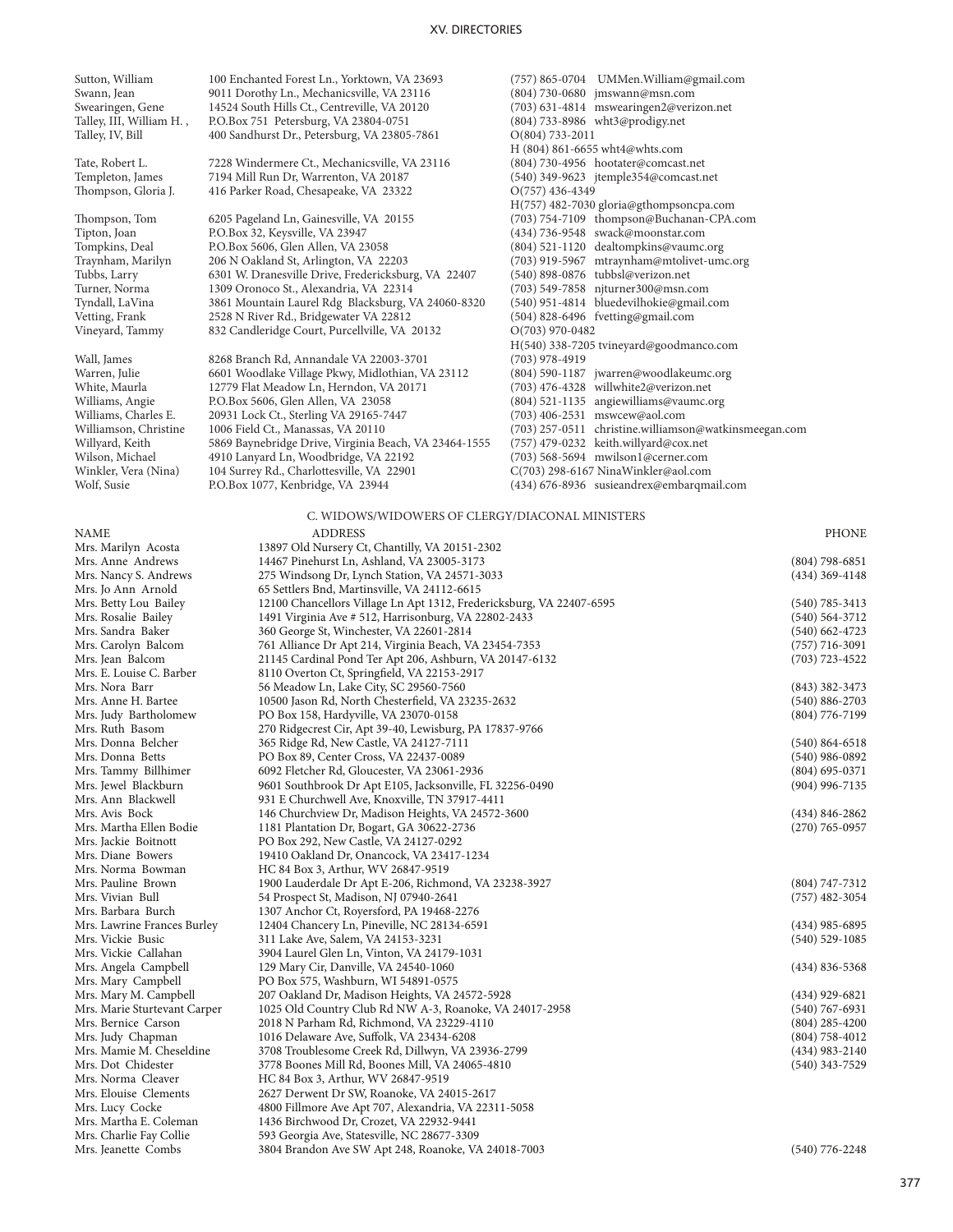Mrs. Evelyn Condrey 2424 Old Forest Rd, Lynchburg, VA 24501-2451 (434) 332-7788

127 Layton Ave, Danville, VA 24540-2047

| Mrs. Irene Comer                                                                                                             |
|------------------------------------------------------------------------------------------------------------------------------|
| Mrs. Evelyn Condrey                                                                                                          |
| Mrs. Danna Cook                                                                                                              |
| Mrs. Marguerite Cook                                                                                                         |
| Mrs. Clair Cosby                                                                                                             |
| Mrs. Stella Couch                                                                                                            |
| Mrs. Mary S Creech                                                                                                           |
| Mrs. Nancy Creedle                                                                                                           |
| Mrs. Frances C. Dailey<br>Mrs. Bethel June Daniel                                                                            |
| Mrs. Lucille P. Davidson                                                                                                     |
| Ms. Ruth Ann Davidson                                                                                                        |
| Mrs. Ann M. Davis                                                                                                            |
| Mrs. Doris S. Davis                                                                                                          |
| Mrs. Lois P. Davis                                                                                                           |
| Mrs. Rose Marie Davis                                                                                                        |
| Mrs. Joanne DeHaven                                                                                                          |
| Mrs. Marion Dillard                                                                                                          |
| Mrs. Jacquelyn Trammell Dodd                                                                                                 |
| Mrs. Brenda Douglass                                                                                                         |
| Mrs. Evelyn Drake                                                                                                            |
| Mrs. Geneva Drumheller                                                                                                       |
| Mrs. Marlene Dunn                                                                                                            |
| Mrs. Betty Durkovich                                                                                                         |
| Mary Durkovich                                                                                                               |
| Mrs. Cheryl D. Dyksen                                                                                                        |
| Mrs. Helen M Eason                                                                                                           |
| Mrs. Nancy East<br>Mrs. Mary C. Ebert                                                                                        |
| Mrs. Lorraine Edmonson                                                                                                       |
| Mrs. Reba Edwards                                                                                                            |
| Mrs. Doris Epps                                                                                                              |
| Mrs. Lorraine Felder                                                                                                         |
| Mrs. Bonnie C. Fisher                                                                                                        |
| Mrs. Hazel Frazier                                                                                                           |
| Mrs. Stella S Fritter                                                                                                        |
| Mrs. Jacqueline Fuss                                                                                                         |
| Mrs. Eugenia Gibson                                                                                                          |
| Mrs. Frances C. Gibson                                                                                                       |
| Mrs. Nancy Glaize<br>Mrs. Betty Goodson                                                                                      |
| Mr. Elmer Goyette                                                                                                            |
| Mrs. Lois Gravitt                                                                                                            |
| Mrs. Marjorie Green                                                                                                          |
| Mrs. Verla B. Green                                                                                                          |
| Mrs. Cathy Griffith                                                                                                          |
| Mrs. Anne Grimmer                                                                                                            |
| Mrs. Shirley Grubbs                                                                                                          |
| Mrs. June Guldenschuh                                                                                                        |
| Rev. Alda V. Gunn                                                                                                            |
| Mrs. Margaret Haley<br>Mrs. Ethel Hall                                                                                       |
| Mrs. Cheryl Jean Hamilton                                                                                                    |
| Mrs. Marion Hamm                                                                                                             |
| Mrs. Jung Shook Han                                                                                                          |
| Mrs. Bertha Jane Hasson                                                                                                      |
| Mrs. Harriette Hazelwood                                                                                                     |
| Mrs. Sally Hennings                                                                                                          |
| Mrs. Betty Ruth Hensley                                                                                                      |
| Mrs. Carole D. Hindman                                                                                                       |
| Mrs. Dorothea Hoagland                                                                                                       |
| Mrs. Doris Hoffman                                                                                                           |
| Mrs. Helen Hoke                                                                                                              |
| Mrs. Phyllis Holdredge<br>Mrs. Ellen Holm                                                                                    |
|                                                                                                                              |
|                                                                                                                              |
| Ms. Arlin Honaker                                                                                                            |
| Mrs. Ruby S. Hoover                                                                                                          |
|                                                                                                                              |
|                                                                                                                              |
|                                                                                                                              |
|                                                                                                                              |
| Mrs. Judy Hough<br>Mrs. Alice Hundley<br>Mrs. Hazel Hunt<br>Mrs. Linda Hurlock<br>Mrs. Daphne Jackson<br>Mrs. Arlene Jenkins |
|                                                                                                                              |
| Mrs. Kay Jester<br>Mrs. Ernestine Johnson                                                                                    |
| Mrs. Marvel Johnson<br>Mrs. Lois Jones                                                                                       |

| Mrs. Danna Cook                                     | 545 Powell Hollow Rd, Tullahoma, TN 37388-8836                                                          |                                      |
|-----------------------------------------------------|---------------------------------------------------------------------------------------------------------|--------------------------------------|
| Mrs. Marguerite Cook                                | 1830 Avenida Del Mundo Unit 1201, Coronado, CA 92118-4023                                               | $(619)$ 435-5724                     |
| Mrs. Clair Cosby                                    | 1600 King William Woods Rd, Midlothian, VA 23113-9121                                                   | $(804) 594 - 0030$                   |
| Mrs. Stella Couch                                   | 13803 Birdhaven Ln, Grottoes, VA 24441-5227                                                             | (540) 828-4874                       |
| Mrs. Mary S Creech                                  | PO Box 283, Woolwine, VA 24185-0283                                                                     | (276) 358-2449                       |
| Mrs. Nancy Creedle                                  | PO Box 220, Tangier, VA 23440-0220                                                                      |                                      |
| Mrs. Frances C. Dailey                              | PO Box 217, Great Cacapon, WV 25422-0217                                                                |                                      |
| Mrs. Bethel June Daniel<br>Mrs. Lucille P. Davidson | 11525 Southampton Ct, Fredericksburg, VA 22407-9104                                                     | $(540)$ 891-6667                     |
| Ms. Ruth Ann Davidson                               | 882A Mount Olivet Church Rd, Lynchburg, VA 24504-4088<br>300 Meredith Dr Apt 116, Durham, NC 27713-2282 | (434) 993-3354<br>(919) 973-1036     |
| Mrs. Ann M. Davis                                   | 806 Boulder Springs Dr Apt B5, North Chesterfield, VA 23225-5537                                        | (804) 648-8319                       |
| Mrs. Doris S. Davis                                 | 6116 Alberta Dr, Crozet, VA 22932-9451                                                                  | (434) 823-5683                       |
| Mrs. Lois P. Davis                                  | 2400 Spring Hill Ave, Mobile, AL 36607-3025                                                             |                                      |
| Mrs. Rose Marie Davis                               | PO Box 34401, North Chesterfield, VA 23234-0401                                                         | $(804)$ 275-6005                     |
| Mrs. Joanne DeHaven                                 | 117 Raintree Rd, Danville, VA 24540-1258                                                                | (434) 792-0682                       |
| Mrs. Marion Dillard                                 | 103 Watermans Way, Yorktown, VA 23692-4336                                                              |                                      |
| Mrs. Jacquelyn Trammell Dodd                        | 1007 Broad St, Lagrange, GA 30240-2909                                                                  | (404) 882-1336                       |
| Mrs. Brenda Douglass                                | 1168 Lakeside Cir, Moneta, VA 24121-4445                                                                | $(434)$ 656-6260                     |
| Mrs. Evelyn Drake                                   | 30273 Maple Ave, Sedley, VA 23878-2670                                                                  | (757) 562-2349                       |
| Mrs. Geneva Drumheller                              | 1828 Woodgate Arch, Chesapeake, VA 23320-7804                                                           |                                      |
| Mrs. Marlene Dunn                                   | 6754 Rockfish River Rd, Schuyler, VA 22969-2239                                                         |                                      |
| Mrs. Betty Durkovich                                | PO Box 370, Mathews, VA 23109-0370                                                                      | $(804) 725 - 4056$                   |
| Mary Durkovich                                      | PO Box 113, Livingston, MT 59047-0113                                                                   |                                      |
| Mrs. Cheryl D. Dyksen                               | 117 Waterford Ln, Winchester, VA 22602-6220                                                             |                                      |
| Mrs. Helen M Eason                                  | 302 Elm St, Vermillion, SD 57069-2126                                                                   | $(605) 624 - 7299$                   |
| Mrs. Nancy East                                     | 977 Gravels Rd, Harrisonburg, VA 22802-1231                                                             |                                      |
| Mrs. Mary C. Ebert                                  | 204 Battlefield Rd, Locust Grove, VA 22508-5717                                                         | $(540)$ 972-3588                     |
| Mrs. Lorraine Edmonson                              | 4254 Willis Wharf Rd, PO Box 23, Willis Wharf, VA 23486-0023                                            | $(757)$ 824-3668                     |
| Mrs. Reba Edwards                                   | 45 Beulah Dr # 8, Raphine, VA 24472-2621                                                                |                                      |
| Mrs. Doris Epps                                     | 501 Oak Ave Apt 203, Waynesboro, VA 22980-4468                                                          | (919) 454-3734                       |
| Mrs. Lorraine Felder                                | PO Box 2325, Sumter, SC 29151-2325                                                                      |                                      |
| Mrs. Bonnie C. Fisher                               | PO Box 135, Montvale, VA 24122-0135                                                                     | (540) 947-2457                       |
| Mrs. Hazel Frazier                                  | 2207 Timothy Dr, Westminster, MD 21157-7732                                                             |                                      |
| Mrs. Stella S Fritter                               | 2304 Cedarfield Pkwy Apt 3816, Henrico, VA 23233-1936                                                   | $(804)$ 968-5237                     |
| Mrs. Jacqueline Fuss                                | 212 Peach St, Chatham, VA 24531-3005                                                                    | (434) 432-8740                       |
| Mrs. Eugenia Gibson                                 | 1109 Heron Point Way, Deland, FL 32724-7339                                                             |                                      |
| Mrs. Frances C. Gibson                              | 5106 Shenstone Dr, Virginia Beach, VA 23455-3218                                                        | (757) 497-9585                       |
| Mrs. Nancy Glaize<br>Mrs. Betty Goodson             | 14 Oleander Pkwy, Mary Esther, FL 32569-2069<br>1002 W High St, South Hill, VA 23970-1206               | (904) 244-3489<br>(434) 447-2362     |
| Mr. Elmer Goyette                                   | 3331 3rd Ave NW, Naples, FL 34120-2717                                                                  |                                      |
| Mrs. Lois Gravitt                                   | 407 W Main St Apt 113, Wilkesboro, NC 28697-2457                                                        |                                      |
| Mrs. Marjorie Green                                 | 1034 Crosshill Ln, Newberry, SC 29108-4102                                                              | $(803)$ 321-9773                     |
| Mrs. Verla B. Green                                 | 199 Twin Lakes Dr, Billings, MO 65610-9572                                                              |                                      |
| Mrs. Cathy Griffith                                 | 3601 Ghent Dr, Chesterfield, VA 23832-8316                                                              | $(804)$ 305-6846                     |
| Mrs. Anne Grimmer                                   | 294 Mount Vista Dr, Lexington, VA 24450-3918                                                            | $(540)$ 463-9437                     |
| Mrs. Shirley Grubbs                                 | 1512 Spenwick Ter, Dallas, TX 75204-5531                                                                |                                      |
| Mrs. June Guldenschuh                               | 6817 Cypress Ct, Prince George, VA 23875-2645                                                           |                                      |
| Rev. Alda V. Gunn                                   | 228 Bridgeport Dr, Bridgewater, VA 22812-9208                                                           | $(540)$ 828-0172                     |
| Mrs. Margaret Haley                                 | 10 Encina Ct, Roanoke, VA 24019-7112                                                                    |                                      |
| Mrs. Ethel Hall                                     | 3100 Lake Terrace Ct, Richmond, VA 23235-6872                                                           | $(630)$ 922-0876                     |
| Mrs. Cheryl Jean Hamilton                           | 538 Snead Dr, Crossville, TN 38558-7115                                                                 |                                      |
| Mrs. Marion Hamm                                    | 300 W Franklin St Apt 504W, Richmond, VA 23220-4999                                                     |                                      |
| Mrs. Jung Shook Han                                 | 5404 Inverchapel Rd, Springfield, VA 22151-2017                                                         | $(770)$ 621-9270                     |
| Mrs. Bertha Jane Hasson                             | PO Box 441, Bedford, VA 24523-0441                                                                      | $(540) 586 - 8809$                   |
| Mrs. Harriette Hazelwood                            | 423 Gardenia Cir, Chesapeake, VA 23325-4643                                                             | (757) 938-9890                       |
| Mrs. Sally Hennings                                 | 715 King Ave, Florence, SC 29501-4332                                                                   |                                      |
| Mrs. Betty Ruth Hensley                             | 3299 Flatwoods Rd, Elliston, VA 24087-2809                                                              | $(540)$ 382-3284                     |
| Mrs. Carole D. Hindman                              | PO Box 426, Mathews, VA 23109-0426                                                                      |                                      |
| Mrs. Dorothea Hoagland                              | 201 N John Rodes Blvd # 213, Melbourne, FL 32934-8055                                                   |                                      |
| Mrs. Doris Hoffman                                  | 137 Golden Pond Ct, Aiken, SC 29803-4949                                                                |                                      |
| Mrs. Helen Hoke                                     | PO Box 4831, Richmond, VA 23220-8831                                                                    |                                      |
| Mrs. Phyllis Holdredge                              | 2816 Creekview Ter, Norman, OK 73071-4712                                                               |                                      |
| Mrs. Ellen Holm                                     | 10058 Dragoon Guards Ct, Bristow, VA 20136-3016                                                         | (252) 426-5339                       |
| Ms. Arlin Honaker                                   | 359 Troy Loop, The Villages, FL 32162-6130                                                              |                                      |
| Mrs. Ruby S. Hoover                                 | 4984 US Hwy 340N, Rileyville, VA 22650-2130                                                             | (540) 743-7948                       |
| Mrs. Judy Hough                                     | 11845 NW Stone Mountain Ln Unit 202, Portland, OR 97229-6646                                            |                                      |
| Mrs. Alice Hundley                                  | 4812 Ashbury Ln, Virginia Beach, VA 23462-7223                                                          |                                      |
| Mrs. Hazel Hunt                                     | 193 Grove Park Cir, Danville, VA 24541-3251                                                             | $(434) 792 - 2830$                   |
| Mrs. Linda Hurlock                                  | 416 Forest Ln, Salisbury, MD 21801-6105                                                                 |                                      |
| Mrs. Daphne Jackson<br>Mrs. Arlene Jenkins          | PO Box 2034, Appomattox, VA 24522-2034<br>8343 Whitewood Rd, Richmond, VA 23235-2053                    | $(434)$ 332-0601<br>$(804)$ 320-5273 |
| Mrs. Kay Jester                                     | 5207 Britaney Rd, Roanoke, VA 24012-8508                                                                | (540) 977-5745                       |
| Mrs. Ernestine Johnson                              | c/o Thomas Johnson, 5428 T J Way, Paradise, CA 95969-5923                                               |                                      |
| Mrs. Marvel Johnson                                 | 1775 Westchester Dr Apt 224, High Point, NC 27262-7281                                                  | $(540)$ 774-6820                     |
| Mrs. Lois Jones                                     | 60 Shelton Dr, White Stone, VA 22578-2684                                                               | $(804)$ 435-6396                     |
| Mrs. Rachel L. Jones                                | 1009 Old Country Club Rd NW, Roanoke, VA 24017-2927                                                     | (540) 767-6928                       |
|                                                     |                                                                                                         |                                      |
|                                                     |                                                                                                         |                                      |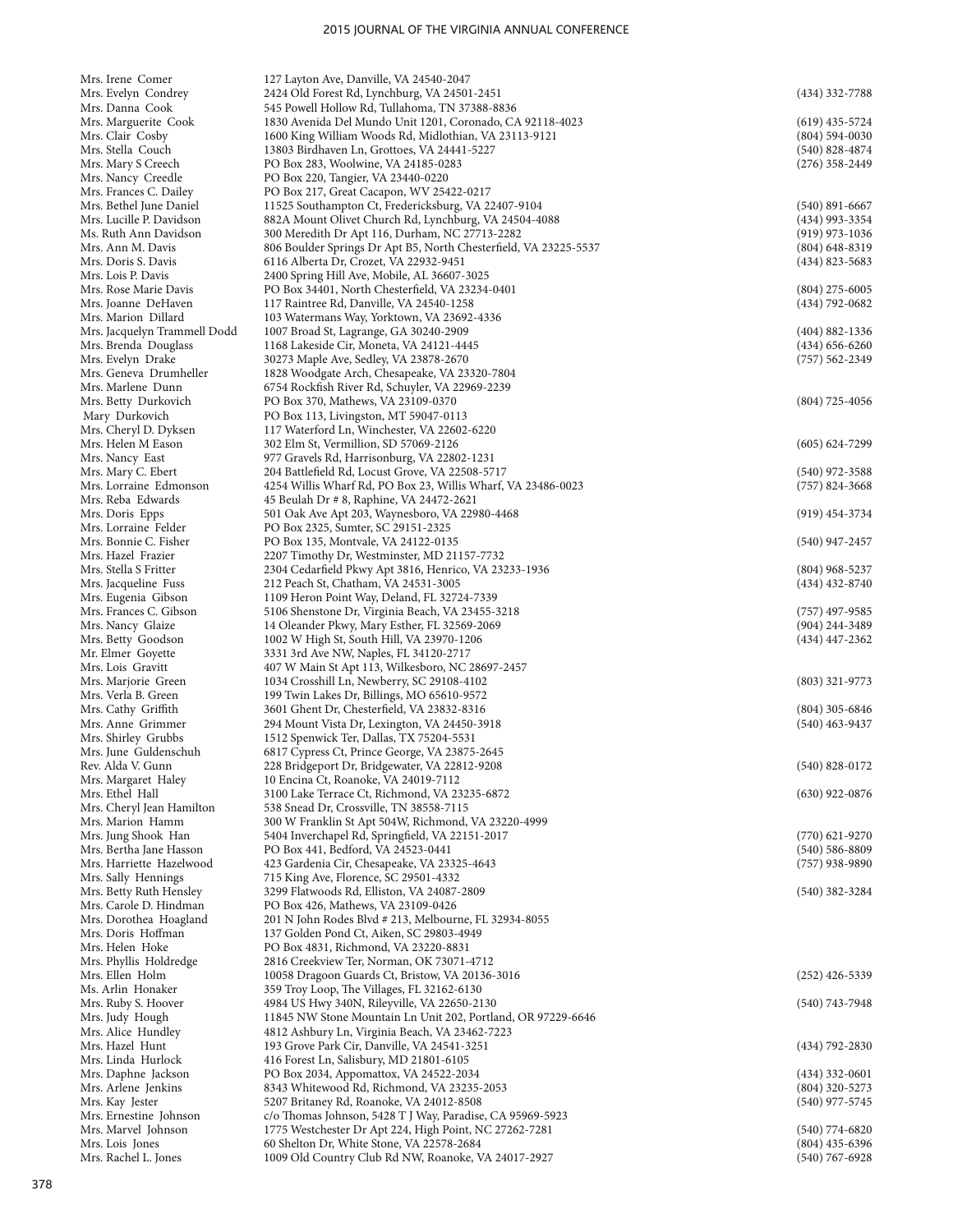| Mrs. Joyce Kelley                               | PO Box 249, Elliston, VA 24087-0249                                                                 | $(540)$ 268-2916                     |
|-------------------------------------------------|-----------------------------------------------------------------------------------------------------|--------------------------------------|
| Mrs. Anne H. Kelly                              | 1478 Dover Rd, Spartanburg, SC 29301-1301                                                           |                                      |
| Mrs. Marian S. Kessler                          | 260 Hillcrest Dr, Marion, NC 28752-3928                                                             | $(828)$ 659-1031                     |
| Mrs. Elizabeth Kibler                           | 9101 Bon Air Crossings Dr Rm 241, North Chesterfield, VA 23235-4968                                 |                                      |
| Mrs. Christine Kidd                             | 2625 Cornelius Trace, Lexington, KY 40509-4563                                                      | $(859) 554 - 5708$                   |
| Mrs. Frances King                               | PO Box 83, Henrico, NC 27842-0083                                                                   |                                      |
| Mrs. Evelyn Kirby                               | 3776 Colonial Pkwy, Virginia Beach, VA 23452-3302                                                   |                                      |
| Mrs. Nancy Knight                               | 8225 Ammonett Dr, Richmond, VA 23235-3205                                                           | $(804)$ 330-2583                     |
| Mrs. Mable Knotts                               | 3152 Cellar Creek Rd, Blackstone, VA 23824-3311                                                     | $(434)$ 292-7711                     |
| Mrs. Jeannie Kube                               | 2556 Pruden Blvd, Suffolk, VA 23434-4229                                                            |                                      |
| Mrs. Hilda S Kyle                               | 54 Roberts Rd, Toms Brook, VA 22660-2044                                                            | $(540)$ 436-3973                     |
| Mrs. Shirley Kyle<br>Mrs. Katherine Laudermilk  | 405 Magnolia Dr, Williamsburg, VA 23185-2794<br>109 Tern Ave, Stephens City, VA 22655-2478          | (757) 229-1274<br>$(540)$ 337-9434   |
| Mrs. Katherine Lee                              | 5401 Silver Fox Ct, Prince George, VA 23875-2611                                                    | 804-541-0677                         |
| Mrs. Carol Lentz                                | 166 Memory Ln, Winchester, VA 22603-2757                                                            | $(540)$ 667-3109                     |
| Mrs. RuthGray Lightner                          | 1130 Highlands Pl Apt 111, Harrisonburg, VA 22801-2310                                              | $(540) 568 - 8646$                   |
| Mrs. Dorothy Lock                               | 165 Campbell Ln, Stephens City, VA 22655-5300                                                       |                                      |
| Mrs. Arianne Hadley Lowell                      | 3208 Pauline Dr, Chevy Chase, MD 20815-3922                                                         |                                      |
| Ms. Susan Thomas Lynch                          | 217 S Liberty St Apt 314, Harrisonburg, VA 22801-3678                                               |                                      |
| Mrs. Louise Lyons                               | 300 Westminster Canterbury Dr Apt 310, Winchester, VA 22603-4277                                    | $(540)$ 450-3381                     |
| Mrs. Caroline Manear                            | 99 Ruritan Dr, Emporia, VA 23847-2772                                                               | (434) 634-9104                       |
| Mrs. Jean Marks                                 | 110 Adams St, Clarksville, VA 23927-9102                                                            | $(434) 574 - 2362$                   |
| Mrs. Margaret Martin                            | 103 Gatlin St, Lynchburg, VA 24502-2824                                                             | $(434)$ 237-0641                     |
| Mrs. Linda Matheny                              | 1409 Ohio St, Waynesboro, VA 22980-2427                                                             | $(540)$ 377-6220                     |
| Mrs. Alice W. Matthews                          | 8309 Windsor Dr, Mechanicsville, VA 23111-1405                                                      | $(804) 730 - 9692$                   |
| Mrs. Marjorie McAllister                        | 225 Claremont St, Petersburg, VA 23805-1413                                                         |                                      |
| Mrs. Elizabeth McClung                          | 7818 Balineen Ct, Richmond, VA 23228-6435                                                           | $(804)$ 443-1507                     |
| Mrs. Hazel McClung                              | 10113 Reedville Ave, Glen Allen, VA 23060-7223                                                      | $(804)$ 672-1451                     |
| Mrs. Helen McMullen                             | 1385 Cove St NW, Uniontown, OH 44685-6501                                                           | $(540)$ 992-3727                     |
| Mrs. Reva Meadows                               | 260 Ijames Church Rd, Mocksville, NC 27028-4822                                                     |                                      |
| Ms. Shirley R. Mercer                           | PO Box 67, Big Island, VA 24526-0067                                                                | $(434)$ 299-5710                     |
| Mrs. Connie Meredith                            | 717 Pinewood Ln, Bassett, VA 24055-5001                                                             | $(276)$ 627-0142                     |
| Mrs. Cheryl Anne Miller                         | 2387 W Mila Way, Queen Creek, AZ 85142-6695                                                         |                                      |
| Mrs. Goldia B. Miller                           | 4801 Walton Ln, Roanoke, VA 24018-7429                                                              | $(540)$ 989-7781                     |
| Mrs. Loretta L. Miller                          | 1089 Wild Briar Pl, Forest, VA 24551-2412                                                           | (434) 534-6829                       |
| Mrs. Joyce Milliner                             | PO Box 117, Locustville, VA 23404-0117                                                              | $(757) 787 - 2813$                   |
| Mrs. Louise Monroe                              | 1600 Westwood Ave Apt E115, Richmond, VA 23227-4622                                                 | $(540)$ 337-0569                     |
| Mrs. Marion Moody                               | 1009 Old Country Club Rd NW Apt 305, Roanoke, VA 24017-2927                                         | $(540)$ 676-6925                     |
| Mrs. Wise S Moon                                | 1009 Old Country Club Rd NW, Roanoke, VA 24017-2927                                                 | (540) 767-6911                       |
| Mrs. Bettie Morris                              | 6209 Weathersfield Way, Williamsburg, VA 23188-1784                                                 | (757) 345-0997                       |
| Mrs. Elizabeth Murphy                           | 2716 Saratoga Dr, Winchester, VA 22601-2620                                                         | $(540)$ 665-9833                     |
| Ms. Annita Palmer Nelson                        | 81 Nelson St, Ferrum, VA 24088-3039                                                                 | $(540)$ 365-2695                     |
| Mrs. Elizabeth Newton                           | 231 W Martin St, Martinsburg, WV 25401-3330                                                         |                                      |
| Mrs. Kaye Norris                                | 100 N Whissen St, Edinburg, VA 22824-9308                                                           | $(540) 740 - 3331$                   |
| Mrs. Thelma O'Quinn                             | 9900 Gates Bluff Dr, Chesterfield, VA 23832-6338                                                    | $(804)$ 639-3156                     |
| Mr. Oscar J. Olson, Jr.                         | 7408 Spring Village Dr Apt 301, Springfield, VA 22150-4490                                          | (703)                                |
| Ms. Rachel Pace                                 | 100 Adele Ct, Yorktown, VA 23693-4327                                                               | $(757) 534 - 7733$                   |
| Mrs. Roberta Painter                            | 12100 Chancellors Village Ln Apt 4121, Fredericksburg, VA 22407-5503                                |                                      |
| Mrs. Mary Alleta Pannill                        | 809 Thompson St, Ashland, VA 23005-1111                                                             |                                      |
| Mrs. Mary Parrish                               | 6403 Granby St Apt 3116, Norfolk, VA 23505-4451                                                     | $(757)$ 622-6902                     |
| Mrs. Jayne H. Paschall                          | 613 Patsy Ln, Ruther Glen, VA 22546-1203                                                            | $(804)$ 448-1452                     |
| Mrs. Ann M. Paulk                               | 1800 South Ave, Eden, NC 27288-4246                                                                 |                                      |
| Mrs. Catherine Peer                             | 5627 Kendall Dr, Nashville, TN 37209-4547                                                           |                                      |
| Mrs. Becky Perry                                | 632 Sandy Beach Rd, Heathsville, VA 22473-2249                                                      | $(804)$ 462-5412                     |
| Mrs. Frances A. Pettry                          | 312 Foreston Dr, Forest, VA 24551-1410                                                              |                                      |
| Mrs. Christine Pettyjohn<br>Mrs. Evelyn Preston | 51 Whispering Oaks Dr, Staunton, VA 24401-5537                                                      | $(540) 885 - 5517$                   |
| Mrs. Anne C. Putnam                             | 1009 Old Country Club Rd NW, Roanoke, VA 24017-2927<br>620 Rockbridge Rd, Portsmouth, VA 23707-1123 | $(540)$ 767-6959                     |
| Mrs. Margaret  Quillian                         | 501 Ves Rd Apt B418, Lynchburg, VA 24503-4613                                                       | $(757)$ 484-5081<br>$(434)$ 525-0048 |
| Mrs. Marjorie Quinlan                           | 1297 Snyder Hollow Ln, Bassett, VA 24055-4716                                                       |                                      |
| Mrs. Nell Coleman Ragland                       | 12675 Pamela Ln, Richmond, VA 23233-7319                                                            | $(804)$ 630-3239                     |
| Mrs. Maggie Raney                               | 404 Key West Dr, Charlottesville, VA 22911-8421                                                     | $(804)$ 897-2465                     |
| Mrs. Marion Redd                                | PO Box 485, Lively, VA 22507-0485                                                                   | $(804)$ 435-1235                     |
| Mrs. Tennie Reid                                | 48 Holmes Way, Elon, NC 27244-7810                                                                  | $(540) 885 - 1368$                   |
| Mrs. Edna Renick                                | 755 W Brompton Ave #2-South, Chicago, IL 60657-1846                                                 | $(773)$ 320-1548                     |
| Mrs. Vivian Renner                              | 325 Wood Ave, Winchester, VA 22601-3052                                                             |                                      |
| Mrs. Jean Reynolds                              | 7444 Spring Village Dr Apt 520, Springfield, VA 22150-4461                                          | $(703)$ 451-1986                     |
| Mrs. Thelma Rice                                | Courthouse Village Lot 21, PO Box 508, Mathews, VA 23109-0508                                       |                                      |
| Ms. Jane Rilee                                  | PO Box 612, Urbanna, VA 23175-0612                                                                  | $(804) 758 - 4012$                   |
| Mrs. Evelyn Roberts                             | 559 Springview Rd, Hague, VA 22469-2007                                                             |                                      |
| Mrs. Vilette Robins                             | 1807 Drewry Ln, Greenville, NC 27858-4419                                                           |                                      |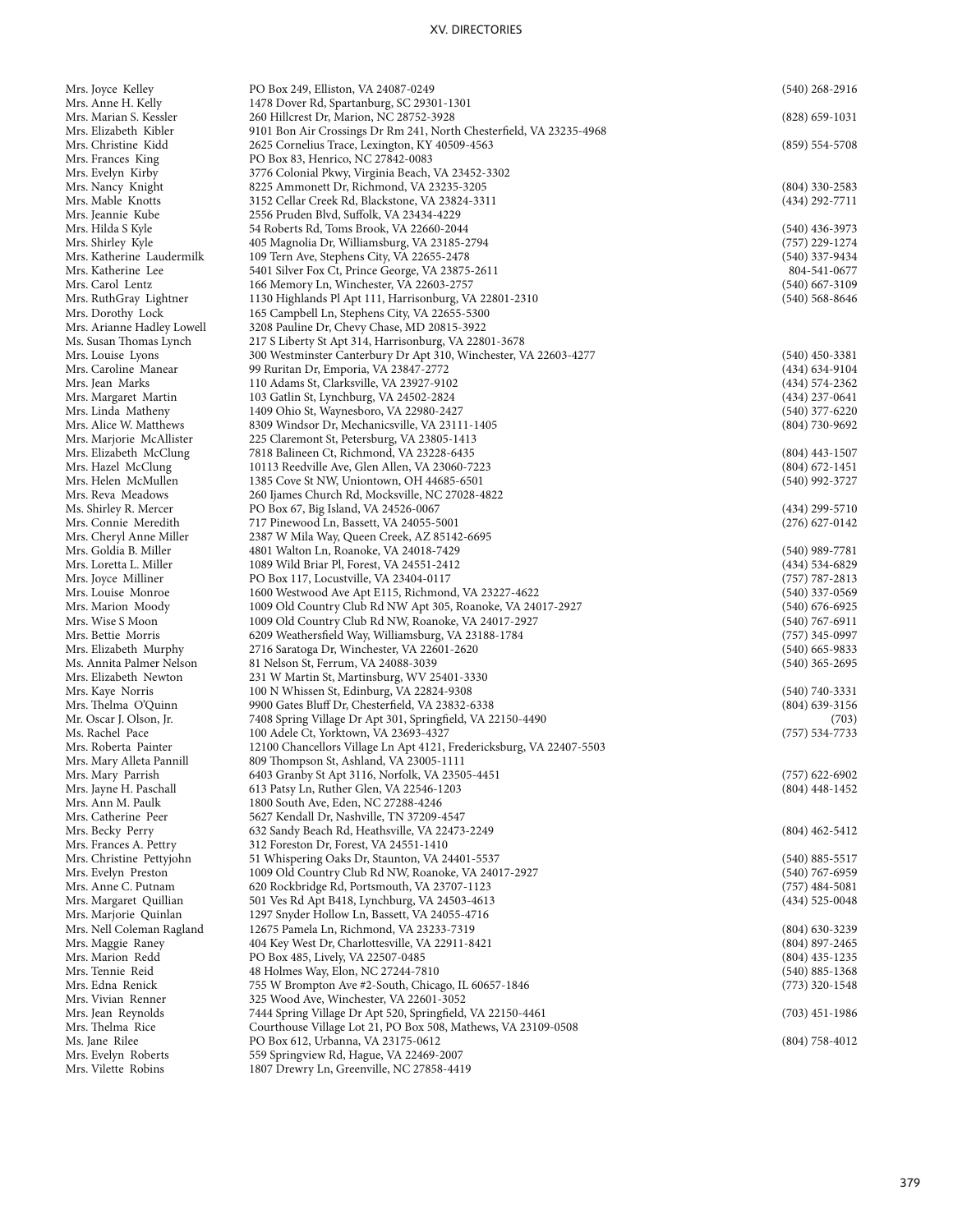| Mrs. Annette Rozier              | 6208 N Talman Ave Apt 3, Chicago, IL 60659-3175                | $(773)$ 942-6818   |
|----------------------------------|----------------------------------------------------------------|--------------------|
| Mrs. Gwen Ruckman                | 31 Turtlebrook Ln, Lexington, VA 24450-7433                    | $(540)$ 261-2397   |
| Mrs. Billie Jo Sanders           | 4016 Meadowview Cir, Vestavia, AL 35243-5636                   |                    |
| Mrs. Alice Scearce               | 4021 Northrop St, Richmond, VA 23225-4745                      |                    |
| Mrs. Len Elizabeth Scott         |                                                                |                    |
|                                  | 90 Plum Dr, Hartfield, VA 23071-2027                           |                    |
| Mrs. Ruth Seal                   | 91 Alpha Omega Ln, Dutton, VA 23050-9711                       | (804) 694-8109     |
| Mrs. Betty J. Shackelford        | 296 N State Rd, RR 2 Box 37A, New Martinsville, WV 26155-9412  |                    |
| Mrs. Luise Sheffield             | 8400 Vamo Rd Unit 963, Sarasota, FL 34231-7868                 |                    |
| Mrs. Virginia Shelton            | 1025 Old Country Club Rd NW Apt 5, Roanoke, VA 24017-2958      | (804) 369-4251     |
| Mrs. Geneva Shepherd             | 3416 Cox Rd, Wilsons, VA 23894-2205                            | (804) 265-5691     |
| Mrs. Martha Shepherd             | 1339 Craig Ln, Montvale, VA 24122-2782                         | (434) 376-2545     |
| Mrs. Joyce Shumate               | 27205 Spivey Town Rd, Windsor, VA 23487-4870                   | (757) 824-5387     |
| Mrs. Fran Slaterbeck             | 426 Butternut Dr, Fredericksburg, VA 22408-1515                | (540) 898-7928     |
| Mrs. Nancy Smart                 | 7090 Covenant Woods Dr Apt F301, Mechanicsville, VA 23111-7040 | (804) 743-8899     |
| Mrs. Anne Snead                  | 1841 Bethlehem Rd, Boones Mill, VA 24065-3646                  | $(540)$ 334-2935   |
| Mrs. Anna Marie Browder Snelling | 7040 Conifer Rd, North Chesterfield, VA 23237-1038             | (804) 275-1991     |
| Mrs. Laura Snow                  | 1608 E Jefferson Ct, Sterling, VA 20164-2003                   |                    |
| Dr. John Spencer                 | 711 Timberland Manor Dr, Bentonville, VA 22610-1771            | $(804) 580 - 0067$ |
| Mrs. Peggy Spivey                | 445 Twin Ridge Ln, Afton, VA 22920-2770                        | $(540)$ 456-8753   |
| Mrs. Marilyn G. Staley           | 71 Mill Pond Rd, Verona, VA 24482-2539                         |                    |
|                                  |                                                                |                    |
| Mrs. Ruth A. Stanley             | 1351A Lincolnshire Dr, Harrisonburg, VA 22802-8355             |                    |
| Mrs. Fern E. Stewart             | 9080 SW 213th Terrace Rd, Dunnellon, FL 34431-5747             | (804) 526-3070     |
| Mrs. Sarah Sudduth               | 10 Clark Rd, Hampton, VA 23664-2002                            | (757) 851-9222     |
| Mrs. Marion Tatum                | 9520 W River Rd, Aylett, VA 23009-2729                         |                    |
| Mrs. Kay Taylor                  | 14 Maynard Ln Apt 5, Strasburg, VA 22657-1111                  | $(540) 554 - 8164$ |
| Mrs. Doris Teeter                | 2841 Trotters Ln Apt 102-10, Midlothian, VA 23113-4834         | $(804)$ 316-2918   |
| Mrs. Vera Thacker                | 405 Bedford Ave, Bedford, VA 24523-1919                        |                    |
| Mrs. Mary G Thomas               | 7104 Morton Dr, Lynchburg, VA 24502-2008                       | (434) 239-8505     |
| Mrs. Faye Timmons                | PO Box 8, Willis Wharf, VA 23486-0008                          | (757) 787-7944     |
| Mrs. Anne C. Tinney              | PO Box 460, Urbanna, VA 23175-0460                             | $(804)$ 758-2666   |
| Mrs. Nancy Traylor               | 1037 Five Forks Rd, Virginia Beach, VA 23455-4850              | (757) 460-2927     |
| Mrs. Virginia Troll              | 203 Mann St Lot 15, Blackstone, VA 23824-1406                  |                    |
| Mrs. Zuma Truitt                 | 20334 Pintail Ln, Onancock, VA 23417-2508                      | (757) 336-5918     |
| Mrs. Margaret Truslow            | 2221 Cowan Blvd Apt 53B, Fredericksburg, VA 22401-4443         |                    |
| Mrs. Lois Turner                 | 12701 Isle of Pines Blvd, Fredericksburg, VA 22407-6618        | (804) 994-0253     |
| Mrs. Betty Tyson                 | PO Box 306, Scottsville, VA 24590-0306                         | (434) 286-2229     |
| Mrs. Christine Ulrich            | 139 Deer Path, Cobbs Creek, VA 23035-2160                      | (804) 725-3575     |
| Mrs. Sue Volskis                 | 1034 Selma Blvd, Staunton, VA 24401-1918                       | $(540) 887 - 2690$ |
| Mrs. Iola E Walker               | 116 Payne Stewart Ln, Davenport, FL 33837-5024                 |                    |
| Mrs. Suzie Walters               | 405 Deer Run Cir, Salem, VA 24153-2672                         | (757) 868-9345     |
| Mrs. Ruth C. Walton              |                                                                |                    |
|                                  | 194 Virginia Ave Apt 319, Harrisonburg, VA 22802-2433          | $(540)$ 438-4255   |
| Mrs. Donna Ward                  | 6108 Barfleur Pl, Williamsburg, VA 23188-1786                  | $(757)$ 665-5935   |
| Mrs. Rebekah Weir                | 3114 Gracefield Rd Apt 220, Silver Spring, MD 20904-7854       |                    |
| Mrs. Christine Whipple           | 1046 N 13th St, Clinton, IA 52732-3326                         |                    |
| Mrs. Betty Whitten               | 114 Rappahannock Beach Dr, Tappahannock, VA 22560-5260         | (804) 443-1339     |
| Mrs. Ann S. Wicker               | 1009 Old Country Club Rd NW Apt 111, Roanoke, VA 24017-2927    | $(540)$ 767-6968   |
| Mrs. Louise Wickham              | 3101 Longhorn Rd, Roanoke, VA 24018-3229                       |                    |
| Mrs. Meriel Wiley                | 118 Saint David Dr, Lynchburg, VA 24502-5500                   | $(434)$ 239-9152   |
| Mrs. Alice Wilkinson             | 1092 Fleming Way, Lynchburg, VA 24503-3726                     |                    |
| Mrs. Katherine Willard           | 306 Franklin St, South Hill, VA 23970-2012                     | $(434)$ 447-8407   |
| Mrs. Jean Williams               | 15 Trotter Mill Close, Ashland, VA 23005-2435                  | (804) 633-9429     |
| Mrs. Lena P. Williams            | 503 Robin Dr, Lynchburg, VA 24502-4144                         | (434) 239-1354     |
| Mrs. Lillian B. Wilson           | 22988 Old Kansas City Rd, Spring Hill, KS 66083-4039           |                    |
| Mrs. Martha Jo Wilson            | 809 Queen Elizabeth Dr, Virginia Beach, VA 23452-4536          | (757) 340-8689     |
| Mrs. Ella Mae Wimer              | 127 Kings Point Dr, Suffolk, VA 23434-8054                     | (757) 485-9410     |
| Mrs. Elsie Winfree               | 1400 Enterprise Dr Apt N134, Lynchburg, VA 24502-5772          | (434) 237-2038     |
| Mrs. Joanne Witt                 | 502 MacMillan Ct, Arnold, MD 21012-2258                        |                    |
| Mrs. Magdalene Wooten            | 1900 Lauderdale Dr Apt A-215, Richmond, VA 23238-3965          | (804) 740-3822     |
| Mrs. Beth Wright                 | 3924 Sherbrook Rd, Richmond, VA 23235-2024                     | (804) 320-4290     |
| Mrs. Melvena Wright              | 11688 River Crest Dr, Gloucester, VA 23061-2515                | (804) 784-0555     |
| Mrs. Patricia G. Wright          | 17378 Parsons Ridge Rd, Beaverdam, VA 23015-1561               | (804) 449-1267     |
|                                  | 11230 Ascot Dr, Midlothian, VA 23112-1679                      | (804) 818-3661     |
| Mrs. Peggy Wright                |                                                                |                    |
| Mrs. Elva Yates                  | 17401 the Glebe Ln, Charles City, VA 23030-3832                | (804) 755-7381     |

#### D. DEACONESSES AND HOME MISSIONARIES

| ORIGINALLY COMMISSIONED BY THE WOMEN OF THE CHURCH |                  |                         |                                                         |  |  |  |
|----------------------------------------------------|------------------|-------------------------|---------------------------------------------------------|--|--|--|
| Name                                               | Years in Service | <b>Field or Country</b> | Address                                                 |  |  |  |
|                                                    |                  | India                   | 1009 Old Country Club Rd, NW #3, Roanoke, VA 24017-2927 |  |  |  |
| Blanton, Lucy Clyde  56-69                         |                  | Philippines             | 1600 Westwood Ave, Richmond, VA 23227                   |  |  |  |
| Fairbanks, Elizabeth 46-81                         |                  | India                   | 4280 E Iowa, Apt 905, Denver, CO 80222                  |  |  |  |
| Gruber, Miriam Jean 48-79                          |                  | Singapore               | 266 Merrimon Ave, Asheville, NC 28801-1218              |  |  |  |
|                                                    |                  | US                      | 8201 Blairton Rd, Springfield, VA 22152-1805            |  |  |  |
|                                                    |                  | US                      | 6602 Fisher Ave., Falls Church, VA 22046                |  |  |  |
|                                                    |                  | US                      | 6602 Fisher Ave., Falls Church, VA 22046                |  |  |  |
|                                                    |                  | US                      | 266 Merrimon Ave., Asheville, NC 28801-1218             |  |  |  |
|                                                    |                  | US                      | 5925 Highdale Cir Apt G, Alexandria, VA 22310-5423      |  |  |  |
|                                                    |                  | US                      | 280 Diamond Ave, Rocky Mount, VA 24151                  |  |  |  |